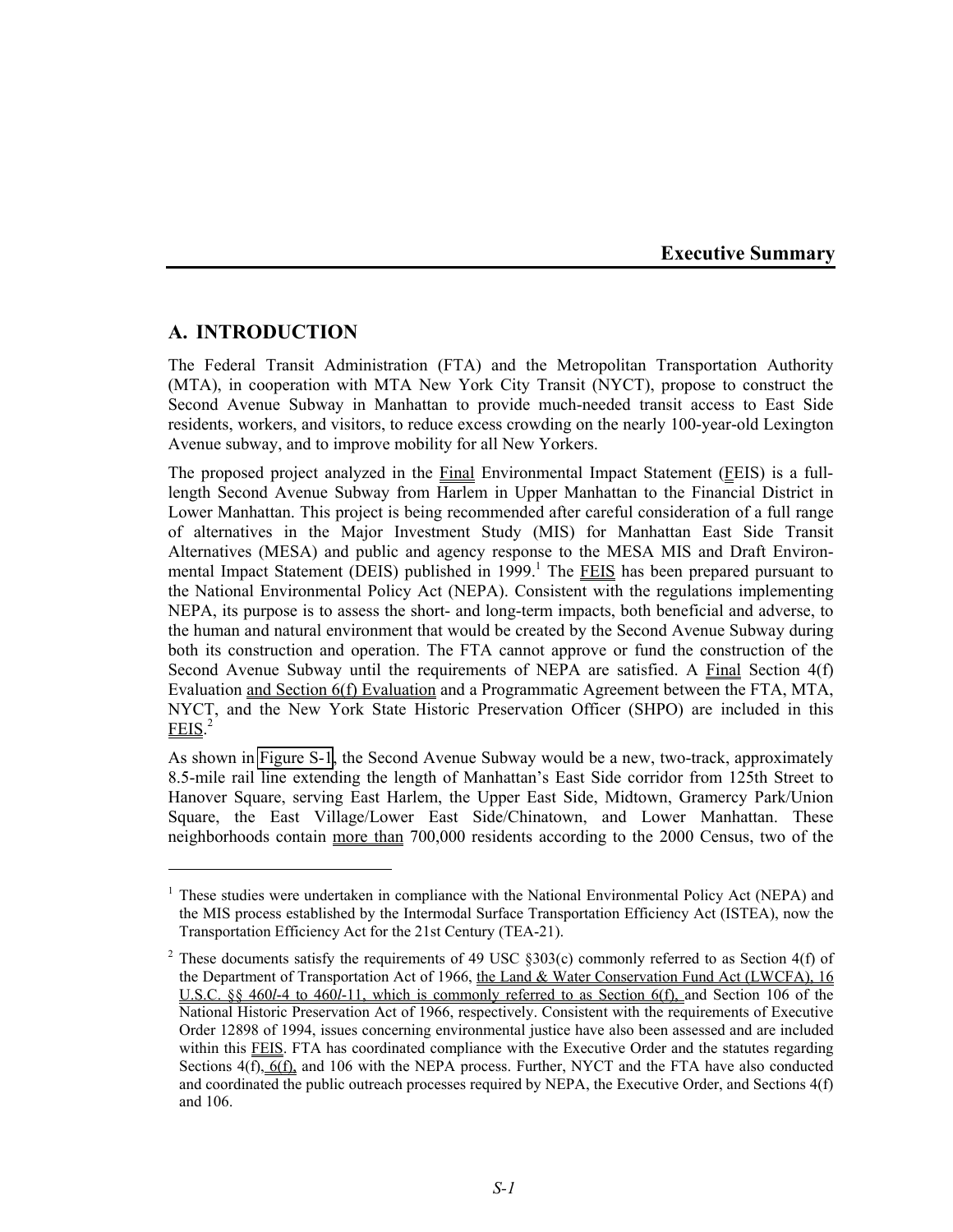<u>.</u> 1

largest Central Business Districts (CBDs) in the United States, and approximately 45 percent of all private sector jobs in Manhattan, including many of the world's leading financial, cultural, medical, educational, and communications employers. The added capacity provided by the Second Avenue Subway would improve service for passengers traveling into and through the East Side corridor on the new service as well as for passengers on the existing Lexington Avenue Line ( $\odot$  $\odot$  $\odot$ ), which currently provides the only full north-south rapid transit subway service on the East Side to Lower Manhattan. The new line would make the East Side neighborhoods more accessible not only to those who live there, but to visitors and workers traveling from other parts of New York City as well. A new connection at Metro-North's Harlem-125th Street Station would also improve regional access to the East Side and Lower Manhattan for commuters entering and leaving Manhattan from suburbs located north of Manhattan in both New York State and Connecticut. With completion of the East Side Access Project connecting Long Island Rail Road service to Grand Central Terminal, the Second Avenue Subway would also serve commuters from Long Island arriving at Grand Central who transfer to the Lexington Avenue Line, since the new subway would alleviate crowding on that line.

The Second Avenue Subway is planned to provide two subway services in this corridor, as shown in Figure S-1. The first would be the full-length Second Avenue route operating between 125th Street and Hanover Square. The second service would operate along Second Avenue from 125th Street to 63rd Street, and then travel west along the existing 63rd Street Line and stop at the existing Lexington Avenue-63rd Street Station; it would then join the existing Broadway Line (currently served by  $\mathbf{O}\mathbf{O}\mathbf{O}\mathbf{O}$ ) via an existing connection and serve express stations along Seventh Avenue and Broadway before crossing the Manhattan Bridge to Brooklyn. Passengers traveling to Lower Manhattan on this route could transfer to local services for destinations south of Canal Street.

The estimated cost to construct the full-length Second Avenue Subway and all of its ancillary facilities is \$13.3 billion in 2004 dollars, or \$16.8 billion in year-of-expenditure dollars.

FTA indicated in its Fiscal Year 2005 Annual Report on New Starts<sup>1</sup> that, given the Second Avenue Subway project's total capital cost and requested New Starts share, a minimum operable segment (MOS) will be required before the project is permitted to advance into final design. The MOS must be fully operable, with access to maintenance and storage facilities, so that it offers transportation benefits even if no further federal investment in the larger project is made. To comply with this, construction of the Second Avenue Subway will be phased. The phasing plan described in the FEIS incorporates information obtained through ongoing engineering and achieves the best balance between constructability, operability, and the availability of funding. In addition, the phasing plan responds to public comments on construction schedule and sequencing. The four phases, which could potentially overlap, are as follows:

U.S. Department of Transportation, Federal Transit Administration, *Annual Report on New Starts, Proposed Allocation of Funds for Fiscal Year 2005*, Report of the Secretary of Transportation to the United States Congress Pursuant to 49 USC 5309(o)(1), Report No. FTA-TBP10-2004-1, 2004.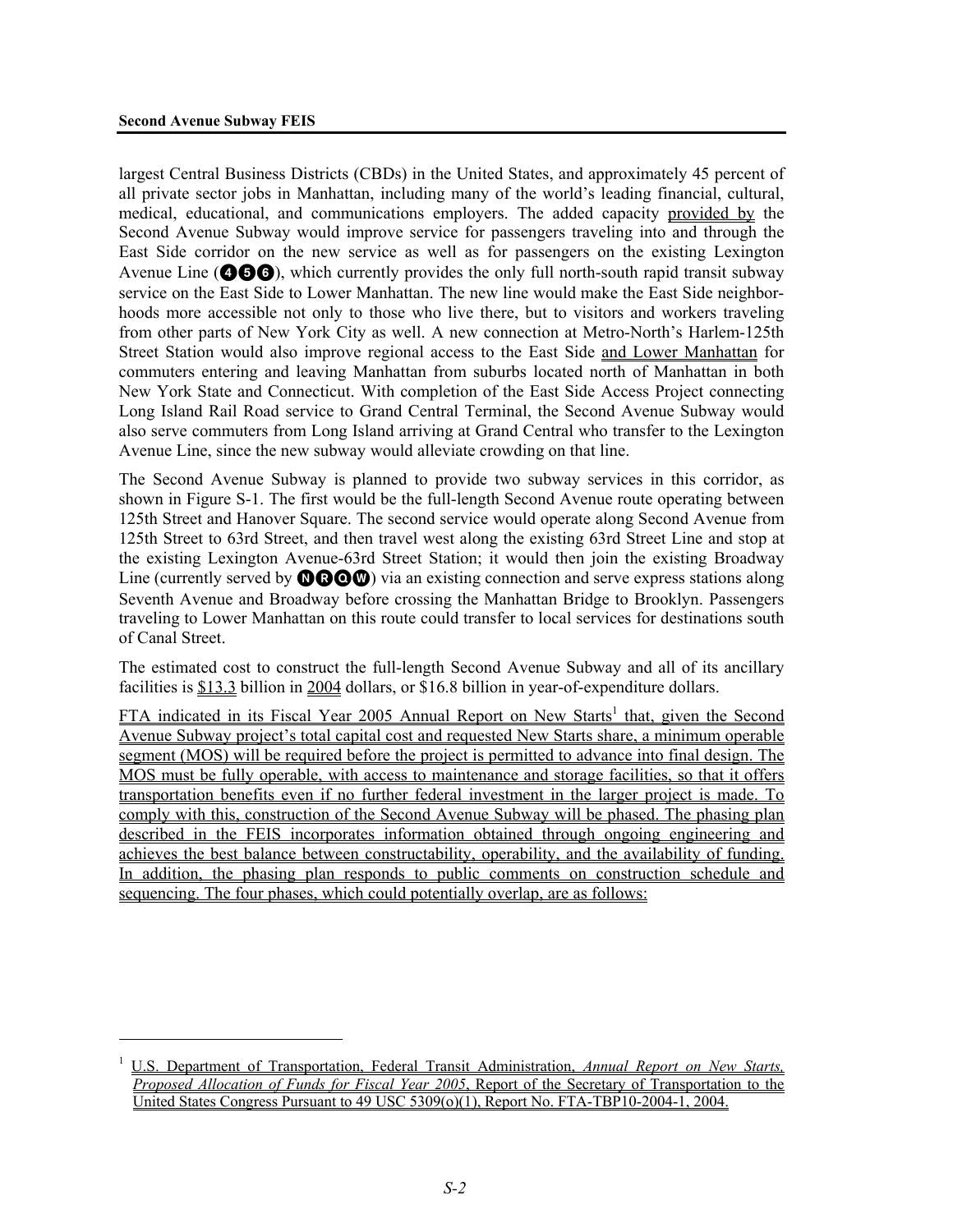- Phase 1: 105th Street to 62nd Street, including the tunnel connection to the 63rd Street/ Broadway Line, Q passenger service extended from 57th Street to 96th Street. The cost for this phase in year of expenditure dollars is \$3.8 billion. The Second Avenue Subway would carry 202,000 riders on an average weekday at the completion of Phase 1.
- Phase 2: 125th Street to 105th Street, **O** passenger service extended from 96th Street to 125th Street. This phase would cost \$3.4 billion in year of expenditure dollars. The Second Avenue Subway would carry 303,000 riders on an average weekday at the completion of Phase 2.
- Phase 3: 62nd Street to Houston Street, including the 63rd Street tunnel connection to Queens for non-passenger services, new **O** passenger service from Houston Street to 125th Street. Phase 3 would cost \$4.8 billion (in year of expenditure dollars). At the completion of Phase 3, the Second Avenue Subway would carry 456,000 riders on an average weekday.
- Phase 4: Houston Street to Hanover Square tail tracks, **O** service extended from Houston Street to Hanover Square. The cost for Phase 4 would be \$4.8 billion in year of expenditure dollars. The completed Second Avenue Subway is forecasted to carry 560,000 riders on an average weekday.

The costs listed above may change depending on the actual construction schedule for each phase, which could be affected by the amount and availability of federal funding.

The Second Avenue Subway would greatly improve transit access for communities on the East Side, connecting them from Harlem to the Financial District and would decrease the distance customers on the far East Side would have to walk to reach a subway station. In addition, the proposed Second Avenue Subway service via the Broadway Line would create for the first time a one-vehicle ride from East Harlem and the Upper East Side to West Midtown and points south. Subway access for persons with disabilities would be provided on the new line, and riders heading into or out of Manhattan on the Metro-North commuter rail system would benefit from a new transfer at the Harlem-125th Street Station.

# **B. PROJECT PURPOSE AND NEED**

The purpose of the Second Avenue Subway is to address the problems and deficiencies in access and mobility associated with an overburdened transit infrastructure that is struggling to accommodate existing customers as well as new customers from the continuing growth on Manhattan's East Side. The Second Avenue Subway is one of a number of transportation projects in the region now under construction or in the planning stage aimed at expanding MTA's public transit system. Major transportation initiatives sponsored by the MTA and other city, state, regional, and federal agencies would improve access to and from Manhattan and enhance the existing transit system. The Second Avenue Subway would also add new subway service to Lower Manhattan, supporting the ongoing efforts to rebuild the area. It would also serve demand generated not only by existing land uses on the densely developed East Side of Manhattan, but also by several public and private economic and land development initiatives that are planned for the East Side such as the proposed Consolidated Edison site development, the new United Nations building, and a number of hospital-related developments.

#### **STUDY AREA PROBLEMS AND NEEDS**

The East Side is densely developed with residential, retail, and commercial office uses. Each day, more than 2 million people travel in the project area (that is, the portions of Manhattan that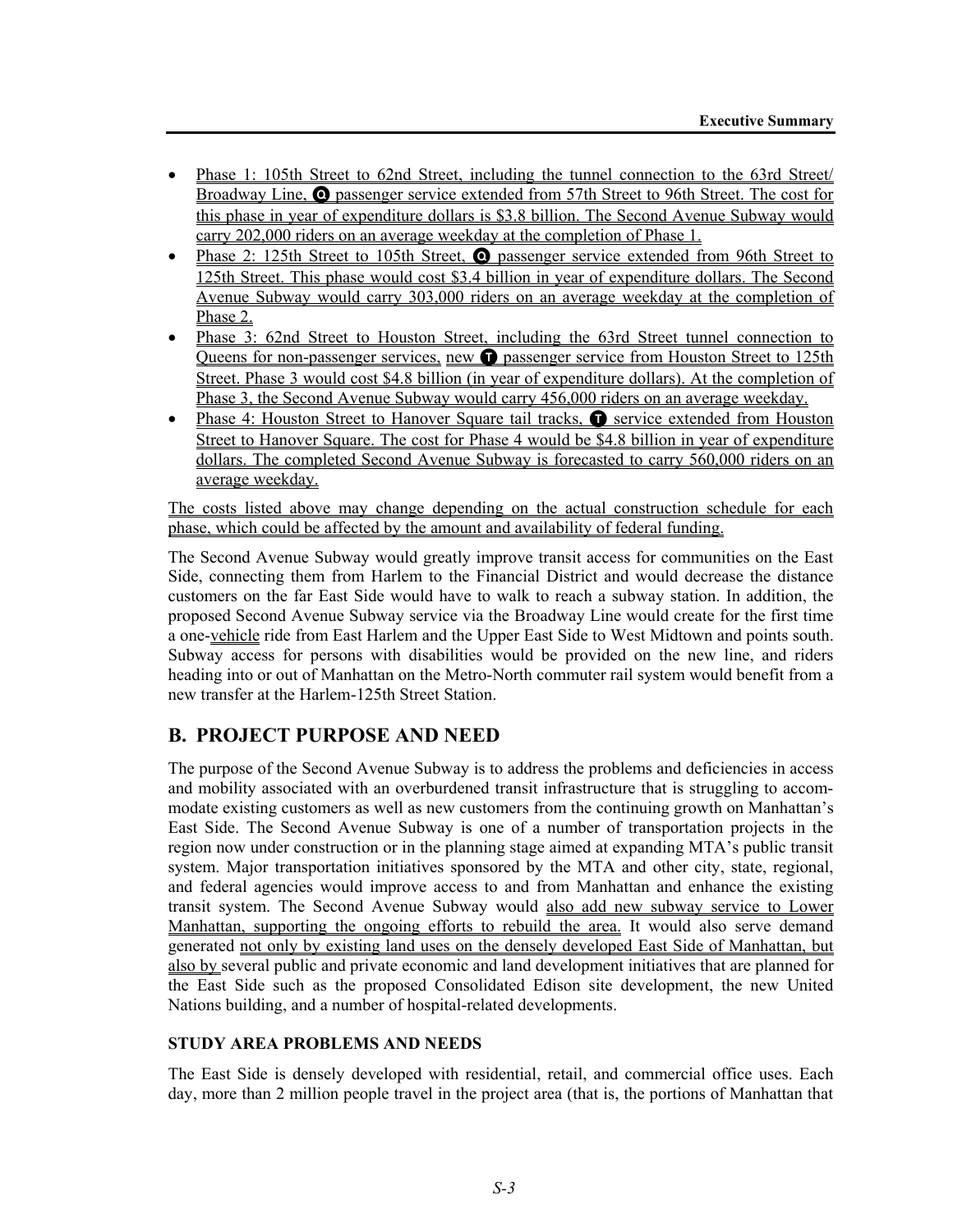would be both served by both the new Second Avenue Line and the Broadway Line and affected by its construction—see Figure S-2) as they commute to and from work. Over three-quarters (78.5 percent) of people working in the project area use the subway, bus, rail, or ferry to get to and from their jobs during the morning and evening rush hours. A total of 1.8 million people travel into the area of Manhattan south of 60th Street each day by subway (for a total of 3.6 million round-trips each day). Employment and population in the study area are expected to increase, with 327,000 new workers. Forty-seven percent of that amount—nearly 155,000 jobs—are expected along the Second Avenue Subway corridor. Additionally, over 60,000 new residents are anticipated by 2025. The remainder of Manhattan will also see population and employment increases, which will influence travel throughout the project area.

# *OVERCROWDED AND UNRELIABLE SUBWAY SERVICE*

The Lexington Avenue Line, the only north-south route serving the East Side, already carries more passengers than any other subway line in the United States. The Lexington Avenue Line alone carries approximately 1.3 million riders each weekday—more than the combined ridership of San Francisco, Chicago, and Boston's *entire* transit systems. With continued growth in the study area, more riders are expected to use the crowded trains, stations, and platforms of the Lexington Avenue Line in the future.

Longer delays and slower travel times occur with more congestion, as trains stop for longer periods at stations to load and unload passengers. In turn, this causes even greater crowding and less reliability. The Lexington Avenue subway operates over capacity during peak hours, and must also support a significant volume of transfers from crosstown subway routes and other routes that cross Lexington Avenue and then run north-south on the West Side.<sup>1</sup> In addition, already heavily used and frequently delayed north-south bus routes on the East Side will also see increased patronage and exacerbated service problems. The lack of capacity and resulting congestion in the city's transportation system eventually leads to the deterioration of environmental and socioeconomic conditions that affect residents' and workers' quality of life. These crowded conditions are described in further detail below in the Transportation section and are illustrated in Tables S-2, S-3, and S-4 later in this Executive Summary.

#### *POOR ACCESS TO SUBWAYS*

<u>.</u>

Because the Lexington Avenue Line is the only route serving most of Manhattan's East Side, workers and residents in much of the study area also have to contend with poor access and walks of 10 to 15 minutes ( $\frac{1}{2}$  to  $\frac{3}{4}$  mile) to and from the subway. Another factor affects accessibility and mobility in the project area: the Lexington Avenue Line is the only direct subway route between Grand Central Terminal and Lower Manhattan; and passengers on the local ( $\odot$ ) trains traveling to Lower Manhattan (south of Brooklyn Bridge–City Hall) from the Bronx, East Harlem, the Upper East Side, and Midtown must transfer to the overloaded express routes (45) to reach their final destination. Without subway service east of Lexington Avenue, many residents and commuters rely on buses, vans, or taxis, contributing to the often severe congestion on East Side avenues and cross streets.

 $<sup>1</sup>$  It is not feasible to widen the platforms on the Lexington Avenue Line stations because of the presence</sup> of buildings' foundations and basements immediately adjacent to the subway.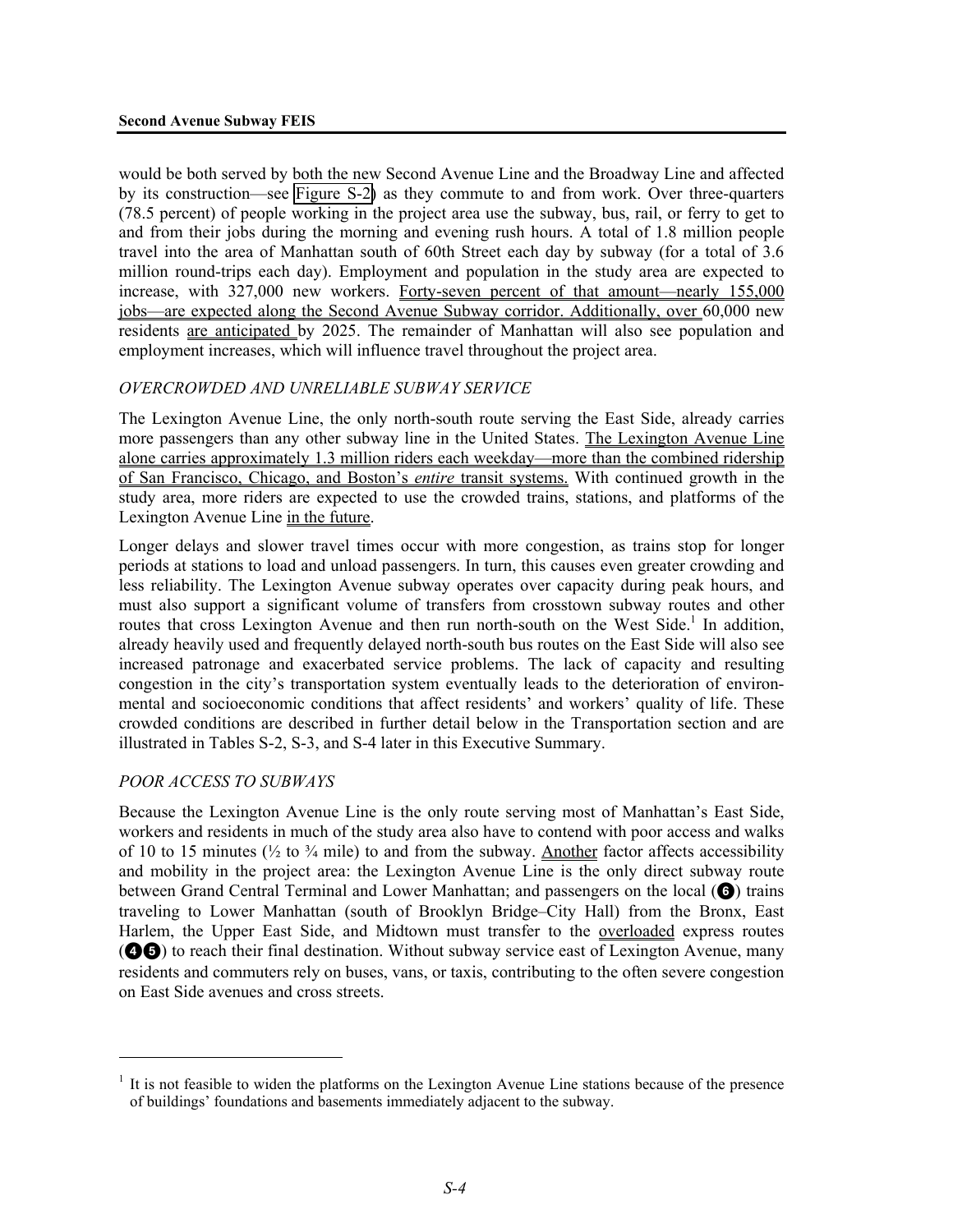As other transit and development projects are built, such as MTA's East Side Access Project (bringing new LIRR service to Grand Central Terminal), they will also add to ridership on East Side subways and buses. Without improvements to the existing capacity of the system, it will be difficult for NYCT to meet current, emerging, and future ridership demand.

### **PROJECT GOALS AND OBJECTIVES**

The project's goals, and the objectives to support them, address the corridor's transit problems and needs. They were developed with input from MTA's Long-Range Planning Framework (an internal working group of project managers leading MTA's major long-range transportation projects), various civic and community groups, a Technical Advisory Committee (TAC) that included a broad range of governmental agencies and a Public Advisory Committee. These groups were convened for the MESA MIS/DEIS study initiated in 1995 and for the subsequent SDEIS and this FEIS. The goals and objectives were used to develop and evaluate the alternatives presented and analyzed in the MIS/DEIS and have aided in this study of the fulllength Second Avenue Subway.

The project's three main goals are to improve mobility on the East Side of Manhattan, achieve economic feasibility and cost-effectiveness, and maintain or improve environmental conditions. Each goal has supporting objectives (identified in Chapter 1 of the FEIS, "Project Purpose and Need"), which have been used to guide development of plans for the Second Avenue Subway. As demonstrated in the following sections of this FEIS, the Second Avenue Subway would achieve these identified goals. In contrast, the No Build Alternative defined below would not meet any of these goals or objectives to any substantial degree. In particular, it would not meet the first goal of improving mobility on the East Side of Manhattan: with the No Build Alternative, no new transit service would be provided, there would be no reduction in overcrowding and congestion of current transit lines, and accessibility for residents of Manhattan's East Side would not be improved. In addition, the No Build Alternative would not improve environmental conditions (the project's third goal); it would not reduce vehicle trips, improve air quality, support existing land uses, or strengthen the city's economic base.

# **C. PROJECT ALTERNATIVES**

Numerous alternatives have been developed and analyzed for a new Second Avenue Subway since the project was first conceived 75 years ago. During the 1970s, small portions of the Subway were actually constructed in East Harlem and the Lower East Side before construction was suspended because of New York City's fiscal situation at the time. Most recently, the MIS/DEIS published for the MESA Study in August 1999 analyzed a wide range of possible alternatives to ease transit problems on Manhattan's East Side. (For more information on the MIS/DEIS, see section E, "Public Outreach and Review Process," below.)

The MIS/DEIS evaluated a large number of possible alternatives, considering the project's goals and objectives, environmental impacts, cost and feasibility, and public input. Four alternatives were subject to detailed analysis: 1) a No Build Alternative, which included those improvements in the region's transportation system that were expected to be instituted by the future analysis year; 2) a Transportation Systems Management (TSM) Alternative—intended to meet the project's goals and objectives to the extent feasible at relatively low cost—which included improvements to station dwell times on the Lexington Avenue Line, introduction of bus priority lanes on First and Second Avenues between Houston and 96th Streets, and improvements to bus service on the Lower East Side; 3) Build Alternative 1, a new Second Avenue Subway from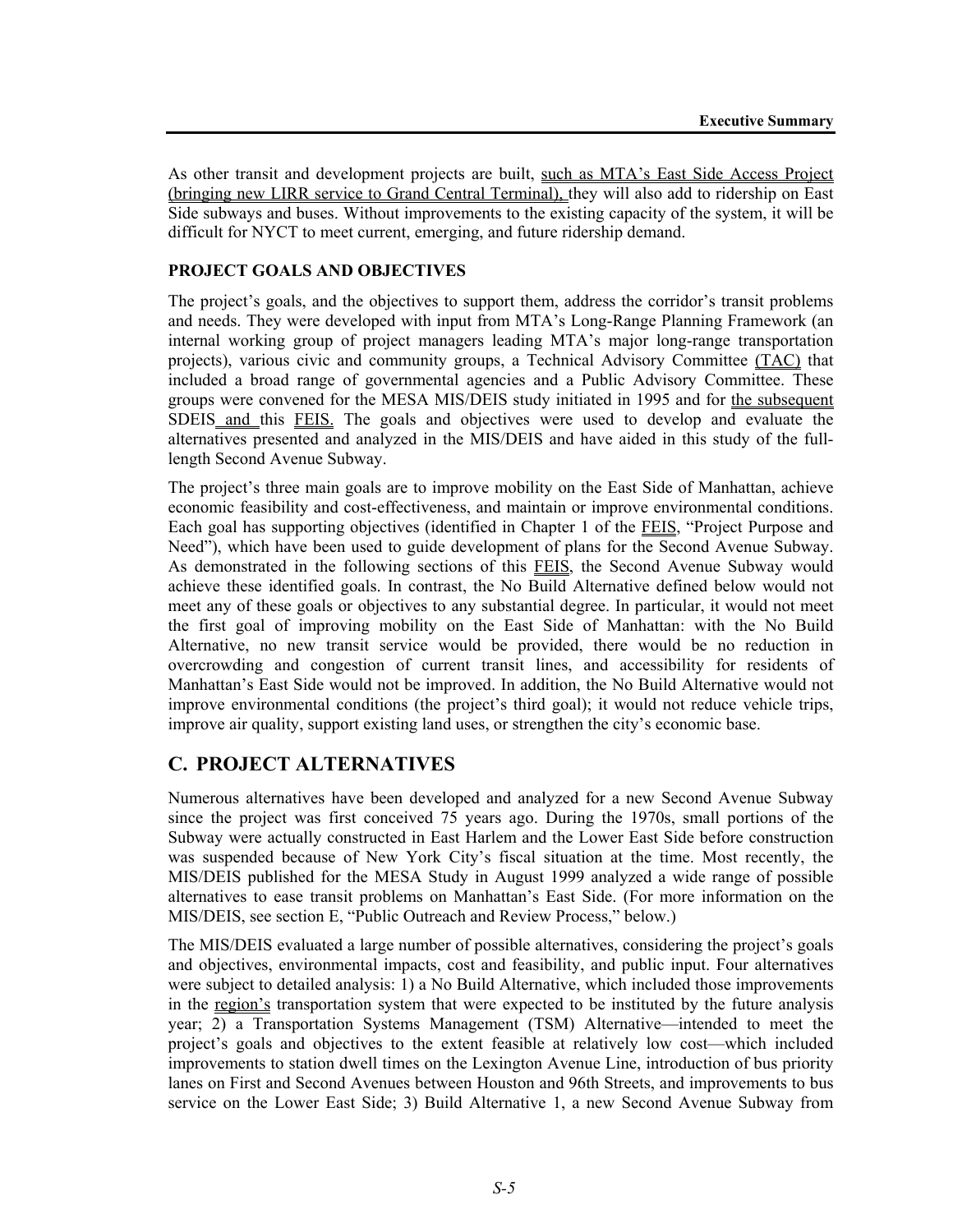125th Street at Lexington Avenue to 63rd Street, and continuing south to Lower Manhattan via the existing Broadway Line; and 4) Build Alternative 2, the same subway element as in Build Alternative 1, supplemented by new light rail transit service on the Lower East Side. Following the publication of the MIS/DEIS and an extensive public outreach effort to solicit comments and suggestions, the public voiced its strong support for a full-length Second Avenue Subway. The MTA Board determined that a full-length Second Avenue Subway from 125th Street to the Financial District in Lower Manhattan should be pursued and further analyzed.

Since the publication of the MIS/DEIS, and especially since the alternatives screening in 1997, subway ridership has increased markedly. This 35 percent increase has exacerbated crowding on the Lexington Avenue Line, increasing the need for a full-length subway line on Manhattan's East Side. In addition, MTA's East Side Access Project will place further importance on relieving the Lexington Avenue Line at Grand Central Terminal. This project was added to the Second Avenue Subway's No Build Alternative after the 1999 MIS/DEIS, based on more secure funding commitments. Because the full-length subway was not analyzed in detail in the MIS/DEIS, the SDEIS, dated March 2003, was prepared to provide such analysis.

After selection of the full-length Second Avenue Subway for continued study, that preferred alternative was refined through an interactive process involving transportation planning, project design, and community outreach. Design refinements were made to the northern portion of the project, including changes to the design of the northern terminal station at 125th Street and modifications to the project alignment between 125th Street and 116th Street to reduce the number of easements required under private property and allow for a new 116th Street Station. Other studies were conducted that focused on alignment and station location considerations between 72nd and 42nd Streets to permit connections at 63rd Street to and from the existing 63rd Street Line, development of multiple alignment options between Houston and Canal Streets, and the Lower Manhattan alignment and southern terminal. That project was described and assessed in the SDEIS. Since then, a number of refinements to the proposed alignment have been made as a result of public comments on the SDEIS, further community outreach, and ongoing engineering studies. These refinements are described in this FEIS and summarized below, along with the No Build Alternative, as required for comparative analysis under NEPA.

# **NO BUILD ALTERNATIVE**

The No Build Alternative consists of projects and initiatives to be undertaken or implemented by MTA NYCT before 2025 (the analysis year for the FEIS), regardless of whether a Second Avenue Subway is implemented. The analysis year—a long-term forecast year in which the subway would be fully operational—for the FEIS has been changed to 2025, rather than the 2020 analysis year used in the SDEIS. This was done to maintain a 20-year forecast period and to be consistent with the Second Avenue Subway's Section 5309 FTA New Starts Annual Update for 2005 as well as with the 2025 forecasts included in the regional forecasts developed by the New York Metropolitan Transportation Council (NYMTC), the area's Metropolitan Planning Organization (MPO), and the forecasts from the MTA's Regional Transit Forecasting Model, used for MTA's Long Range Planning Framework analyses.

The No Build Alternative includes projects that have been approved and will be implemented by 2025 as identified in the MTA 2000-2004 Capital Program and 2000-2019 20-Year Needs Assessment. This includes initiatives to continue to bring the system to a state-of-good-repair (i.e., purchase of new rail cars, track improvements, etc.); major capital improvements, such as station rehabilitations; and planned route changes as well as normal replacement and network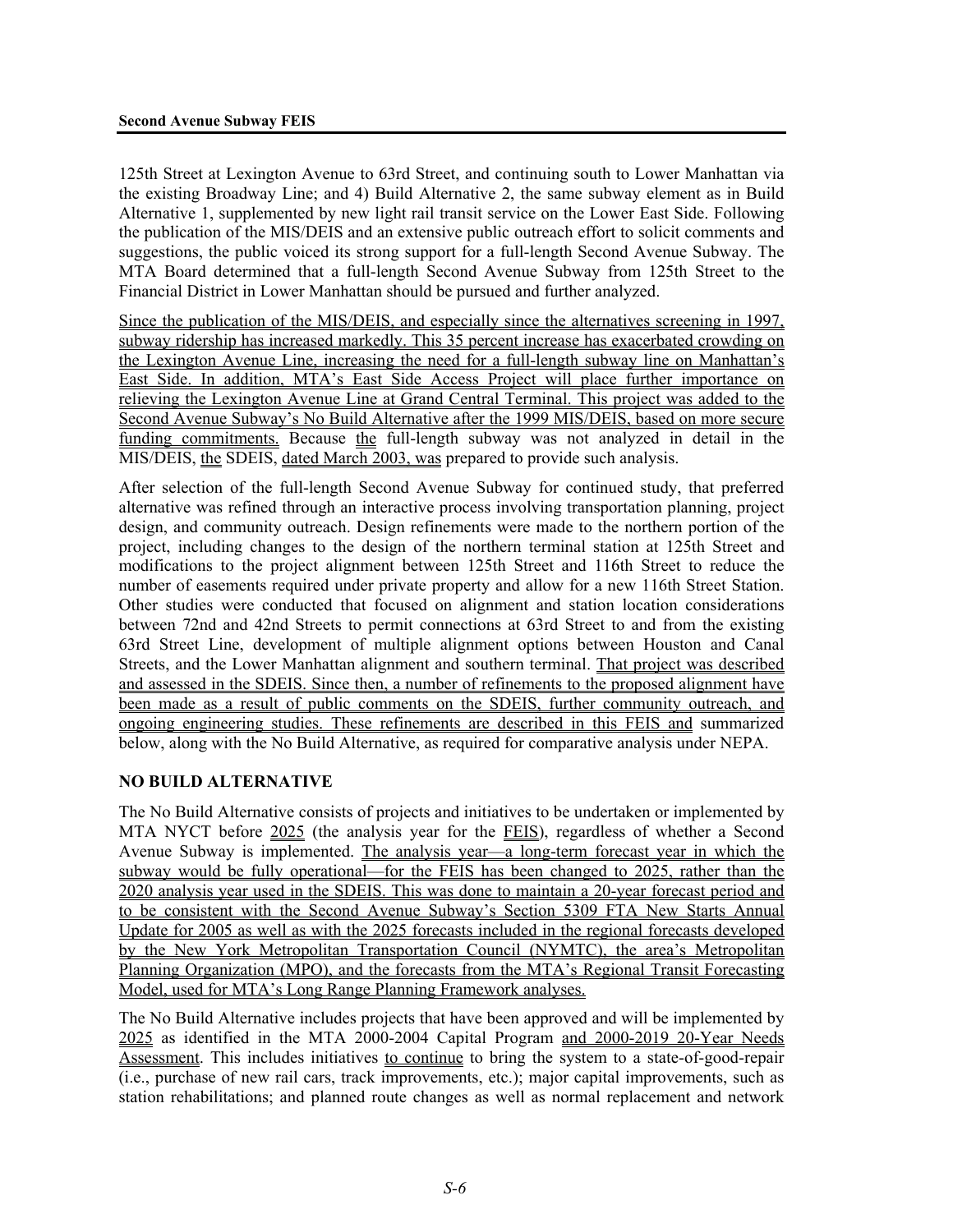expansion initiatives. In addition, the No Build Alternative includes other plans that will be completed by 2025, such as the MTA LIRR East Side Access Project and other public and private development initiatives. The existing conditions analyses in the FEIS reflect conditions before the loss of the World Trade Center on September 11, 2001, in areas where quantitative analyses were required; baseline conditions for analyses are intended to represent "normal" conditions, and post-September 11 conditions for areas such as traffic, would not represent such conditions. Where possible, qualitative assessments, such as social conditions, reflect current conditions. No Build Alternative assumes that the area in the former World Trade Center site will be fully redeveloped <u>well</u> before 2025, and thus the No Build Alternative assumes a fully redeveloped Lower Manhattan.

# **SECOND AVENUE SUBWAY**

The Second Avenue Subway's tunnel alignment; station locations, design, and access; storage and maintenance facilities; and other features summarized below were developed to meet the project's goals and objectives and in accordance with criteria developed to guide the design.

Since publication of the SDEIS, several design refinements have been made as result of ongoing engineering work:

- *Track Depth and Location:* To minimize the amount of surface disruption that would occur from cut-and-cover construction, the alignment has been adjusted to be deeper in certain locations. This would allow certain stations to be built using mining techniques, thereby minimizing impacts from surface construction. Such deepening is most notable at the 125th and 42nd Street Stations, in the area from 23rd Street to Houston Street, and at the Seaport Station. In addition, the number of locations where a third (or more) track would be necessary has been changed. Areas along Second Avenue north of 120th Street, between 42nd and 34th Streets, and along Water Street between Pine Street and Coenties Slip are no longer proposed with three (or more) tracks. There would be no new impacts resulting from refinements to track depth. By reducing the amount of cut-and-cover construction required along the alignment, surface disruptions and associated impact would be reduced overall.
- *Adjustment to the Curve at 125th Street and Second Avenue: In the vicinity of 125th Street* and Second Avenue where the tunnels would curve beneath private property, numerous alignment options were explored to minimize the number of properties that would be affected, and the alignment with the fewest impacts to standing structures has been selected. With this alignment, much of the curve would be constructed using a tunnel boring machine, reducing the need for open excavation and eliminating any disturbance to the park at Triboro Plaza or to the ramps of the Triborough Bridge. The plan to protect properties on the southwest corner of 125th Street and Second Avenue has been further developed since the SDEIS as well (and is discussed below under "Displacement and Relocation").
- *Selection of a Modified Deep Chrystie Option for the Alignment South of Houston Street:* As a result of ongoing engineering, a preferred alignment option—the modified Deep Chrystie Option—has been selected for the alignment south of Houston Street. The Shallow Chrystie Option was eliminated prior to publication of the SDEIS. The Forsyth Street Option has also now been eliminated because it would create construction disturbances in a wider area and also attract a lower number of passengers transferring between the new Second Avenue Line and the existing BD service. In the modified Deep Chrystie Option, a short section of the alignment would be located under a portion of Sara D. Roosevelt Park between East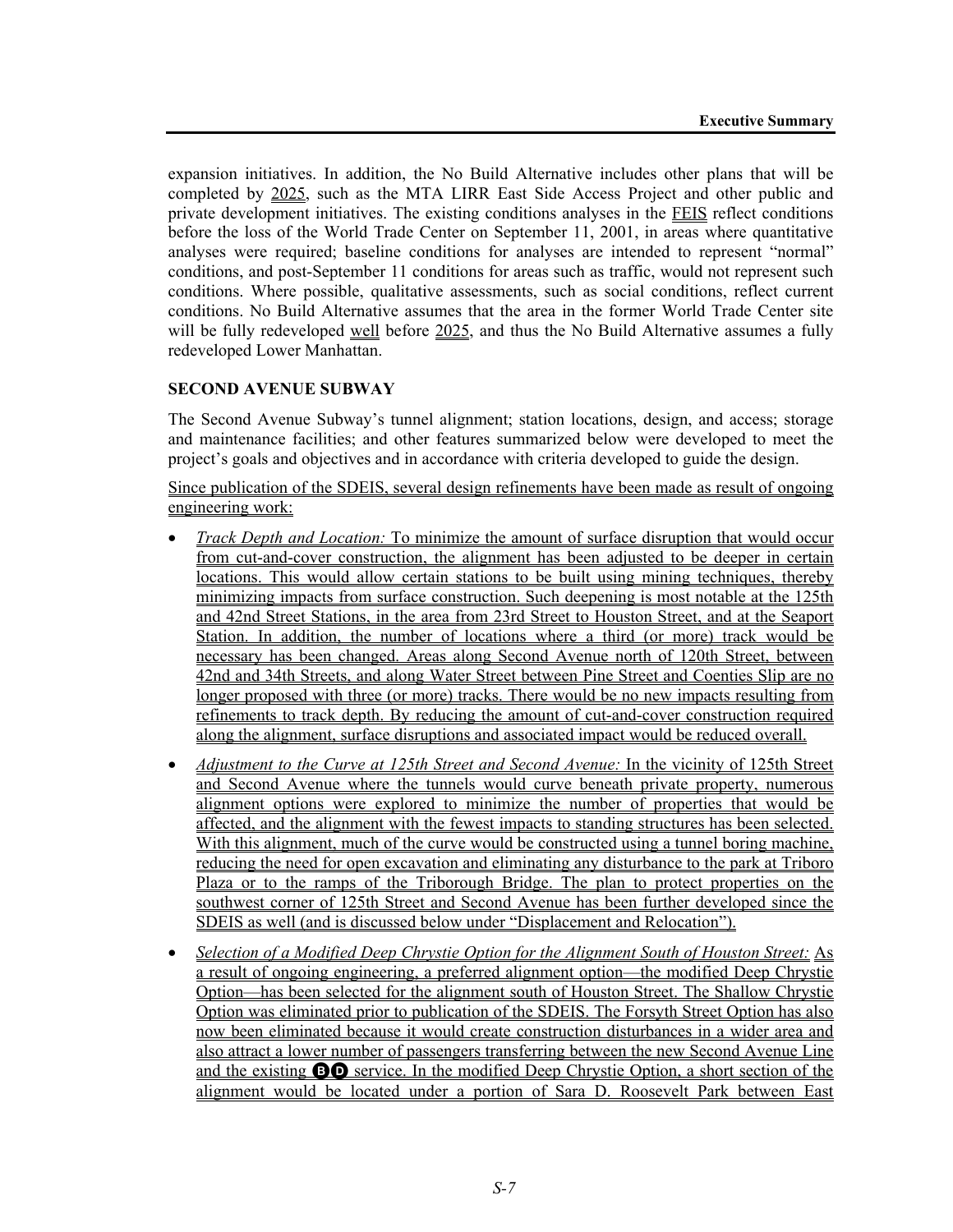Houston Street and Delancey Street rather than beneath Chrystie Street, to avoid subsurface obstructions beneath Chrystie Street that would have resulted in significant adverse impacts to the adjoining park, neighborhood, and archaeological resources. The revised alignment would result in some construction impacts to the park, but less than the original alignment in this area. The areas within Sara D. Roosevelt Park that would be used directly for construction activity have been revised as a result of this project refinement, overall however, no new impacts to the park would result.

- *Station Design, Entrances, and Ancillary Facilities:* As a result of ongoing engineering, the locations of proposed entrances, ancillary facilities (such as ventilation and air cooling), and emergency exits have been preliminarily identified. As a result, a preliminary list of properties that might be acquired has now been developed; this was not included in the SDEIS (see "Displacement and Relocation" below).
- *Storage Tracks.* Additional studies of options for train storage have resulted in several design modifications. The potential storage yard site at Coney Island Creek, adjacent to the existing NYCT Coney Island Yard, has been eliminated from consideration because of its high operational impacts, costs and adverse impacts to wetlands. The configuration of the storage tracks west of the 125th Street Station ("tail tracks") has been refined, so that the tunnels can be bored using a tunnel boring machine and remain entirely beneath the streetbed but would now extend to approximately 525 feet west of Fifth Avenue, rather than ending at Fifth Avenue as described in the SDEIS. Similarly, the storage tracks under consideration north of 125th Street would occupy a narrower area, only within the streetbed, minimizing impacts to local parks and businesses. At Hanover Square, tail tracks are also being evaluated. Finally, new midline storage tracks would be located between 21st and 9th Streets, on both sides of the tunnel alignment. These refinements would reduce the project's impacts during construction by eliminating work near a wetland (Coney Island Creek) and greatly reducing the area of cut and cover construction.

#### *SUBWAY ALIGNMENT*

The Second Avenue Subway would provide new subway service beneath the full length of Second Avenue from 125th Street to Hanover Square, and along the existing Broadway Line south of 63rd Street in Manhattan. The subway would include two tracks (one northbound and one southbound) at most points along the alignment. However, in certain locations a third or fourth track would allow trains to reverse direction, move in or out of service, connect to other lines, or be stored along the alignment. These locations, some of which have been modified slightly as a result of project refinement since issuance of the SDEIS, are: 125th Street from just west of Park Avenue to just east of Third Avenue, Second Avenue at approximately 121st Street, Second Avenue in the vicinity of the 72nd Street Station, Second Avenue between 62nd and 56th Streets, and Second Avenue between 21st Street and approximately 9th Street. The Second Avenue Subway would generally be deeper than most subway lines in New York City to minimize the need for disruptive cut-and-cover excavation and associated environmental impacts; to safely pass under existing utilities, as well as subway, train, and vehicular tunnels; and because of the location and quality of the bedrock along the alignment, through which more than half the length of the tunnel would be constructed.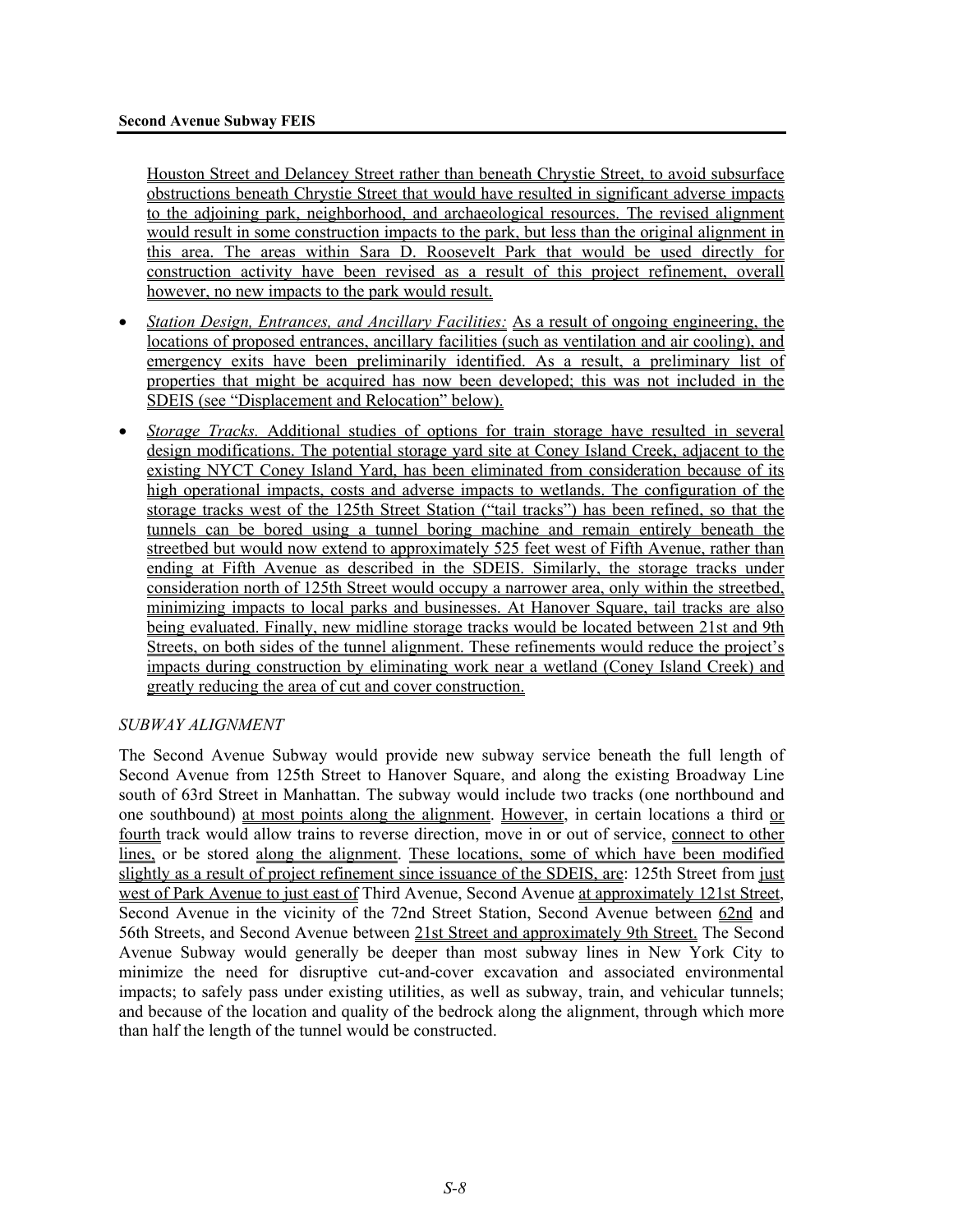# *125th Street to Houston Street*

Starting in the north, the Second Avenue Subway would begin at a new station on 125th Street between Park and Lexington Avenues, where transfer connections would be provided to the existing Lexington Avenue Line (**466**) and to Metro-North's Harlem-125th Street Station. Tail tracks, which permit trains to enter the station at sufficient speeds to allow the operation of 30 trains per hour and allow for train storage during off-peak hours, would be located underground to the west of the new 125th Street Station to approximately 525 feet west of Fifth Avenue. Moving east along 125th Street, the new subway would transition to Second Avenue via a curve between 125th and 121st Streets; this curve would pass deep beneath 11 private properties (10 low-rise buildings and a vacant lot) on the southwest corner of Second Avenue and 125th Street. Between approximately 124th and 122nd Streets, the tunnel would curve slightly beneath Triboro Plaza and Robert Wagner Houses on the east side of Second Avenue, before straightening to continue beneath Second Avenue. As described in more detail below in "Displacement and Relocation," the duration of property impacts would be longer in this area than described in the SDEIS, but fewer properties would be affected.

Once on Second Avenue, the alignment would continue through new tunnel construction and existing tunnel segments built in the 1970s south to 63rd Street, where trains would either continue south to Lower Manhattan via the paths described below, or onto the 63rd Street Line and then the Broadway Line. In most cases, the new tunnels would be beneath the existing street or avenue right-of-way, and would not pass directly beneath structures. However, exceptions would occur in several locations—most notably, the area between approximately 21st and 9th Streets, where new midline storage tracks are proposed, and on the curved connection to the 63rd Street Line.

# *Houston Street to Hanover Square*

South of Houston Street, the alignment would curve east to pass under a portion of Sara D. Roosevelt Park between Houston and Delancey Streets. At Delancey Street, the tunnel would return to Chrystie Street, where it would run beneath the existing **BO** subway lines in a new lower level at the existing Grand Street Station. Continuing south, the alignment would curve slightly to the west, passing deep beneath five private properties near Canal Street. The route would continue beneath the Bowery to the Chatham Square Station. Near the Manhattan Bridge, the existing Second Avenue Subway tunnel segment built in the 1970s would be used for ancillary facilities.

South of the Chatham Square Station, the alignment would continue south under St. James Place, following that street below the Brooklyn Bridge and its ramps. From the Brooklyn Bridge, the tunnel would follow Pearl Street and then Water Street to a terminus near Hanover Square. South of the Hanover Square Station, with underground storage tracks for up to four trains.

#### *Connection to Broadway Line*

In addition to the new tunnels along Second Avenue, the Second Avenue Subway would also connect to the 63rd Street Line and from there to the Broadway Line. Southbound Second Avenue Subway trains would access the Broadway Line through a track switch connecting to a track curve starting at approximately 65th Street that turns westward to join the 63rd Street Line at the Lexington Avenue-63rd Street Station. New entrances to the station would be located at 63rd Street and Third Avenue. Trains would stop at that station on an existing track that is not currently used for passenger service and a currently unused platform. Trains would use the 63rd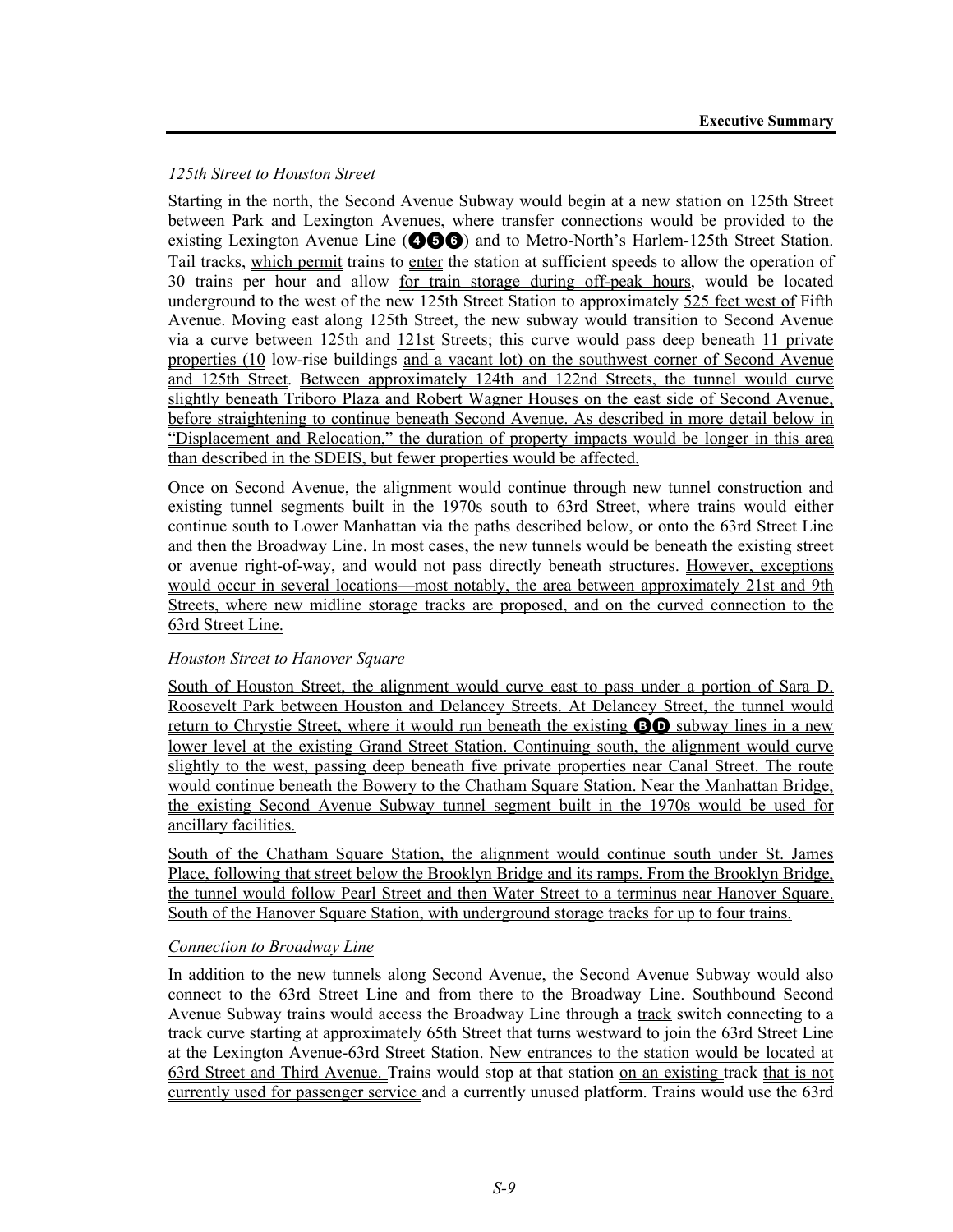Street Line to travel beneath Central Park via an existing but normally unused track connection to the existing express tracks of the Broadway Line at 57th Street/Seventh Avenue and continue south, making express stops to Canal Street and then continuing to Brooklyn over the Manhattan Bridge.

#### *Connection to Queens*

The Second Avenue Subway would provide a connection to the 63rd Street Tunnel east of Second Avenue via a switch to a curved tunnel at approximately 61st Street and Second Avenue (see Figure S-3). In the near term, the connection to the 63rd Street Line toward the east would be used for non-passenger service access and reroutes of passenger service due to disruptions. If the capacity of the Queens subway network is substantially increased in the future, or if existing service is reconfigured, this connection, along with the available track capacity on the planned Second Avenue Line south of 63rd Street, would enable additional subway service between Queens, Midtown, and the Financial District to be provided.

#### *Future Connections to the West Side of Manhattan, the Bronx, and Brooklyn*

The northern and southern portions of the alignment would be designed to not preclude future connections to the west side of Manhattan in northern Manhattan, the Bronx, and Brooklyn. In the north, the underground storage tracks west of the 125th Street Station, which are described below, could be extended further west in the future. At approximately 121st Street a bellmouth would be constructed along Second Avenue as part of the curve from Second Avenue to 125th Street to allow for a future connection to the Bronx. (The bellmouth, which was shifted four blocks south from the location identified in the SDEIS to minimize property impacts in the vicinity, would not be needed if storage tracks were to be constructed at 129th Street, as the storage tracks themselves, which are described below, would function as a portion of the extension to the Bronx.) In the south, the Hanover Square Station would be constructed to allow for a potential future extension of Second Avenue Subway service to Brooklyn. None of these potential future extensions, however, is the subject of this document.

#### *STATIONS*

# *Locations and Connections to Existing Transit Facilities*

As shown in Figure S-3, the Second Avenue Subway would have 16 new stations, most spaced approximately 10 blocks apart, providing a balance between speed of operation and passenger convenience. Typical stations would be constructed at or near major crosstown streets.

Enclosed pedestrian connections between existing subway lines and the Second Avenue Subway are likely at the following locations:

- To the **466** and Metro-North at 125th Street and Lexington and Park Avenues, where entrances to the Second Avenue Subway on Lexington Avenue would be combined with existing entrances for the Lexington Avenue Line;
- To the  $\bullet$  at 14th Street (Third Avenue Station);
- To the **OO** at Houston Street (Lower East Side/Second Avenue Station); and
- To the **BD** at Grand Street (Grand Street Station).

Other enclosed transfers still under consideration and being evaluated include transfers to the **EQ** service at 53rd Street (Lexington Avenue-53rd Street Station), and to the **4660** and S services at 42nd Street (42nd Street-Grand Central Station). In both of these cases, the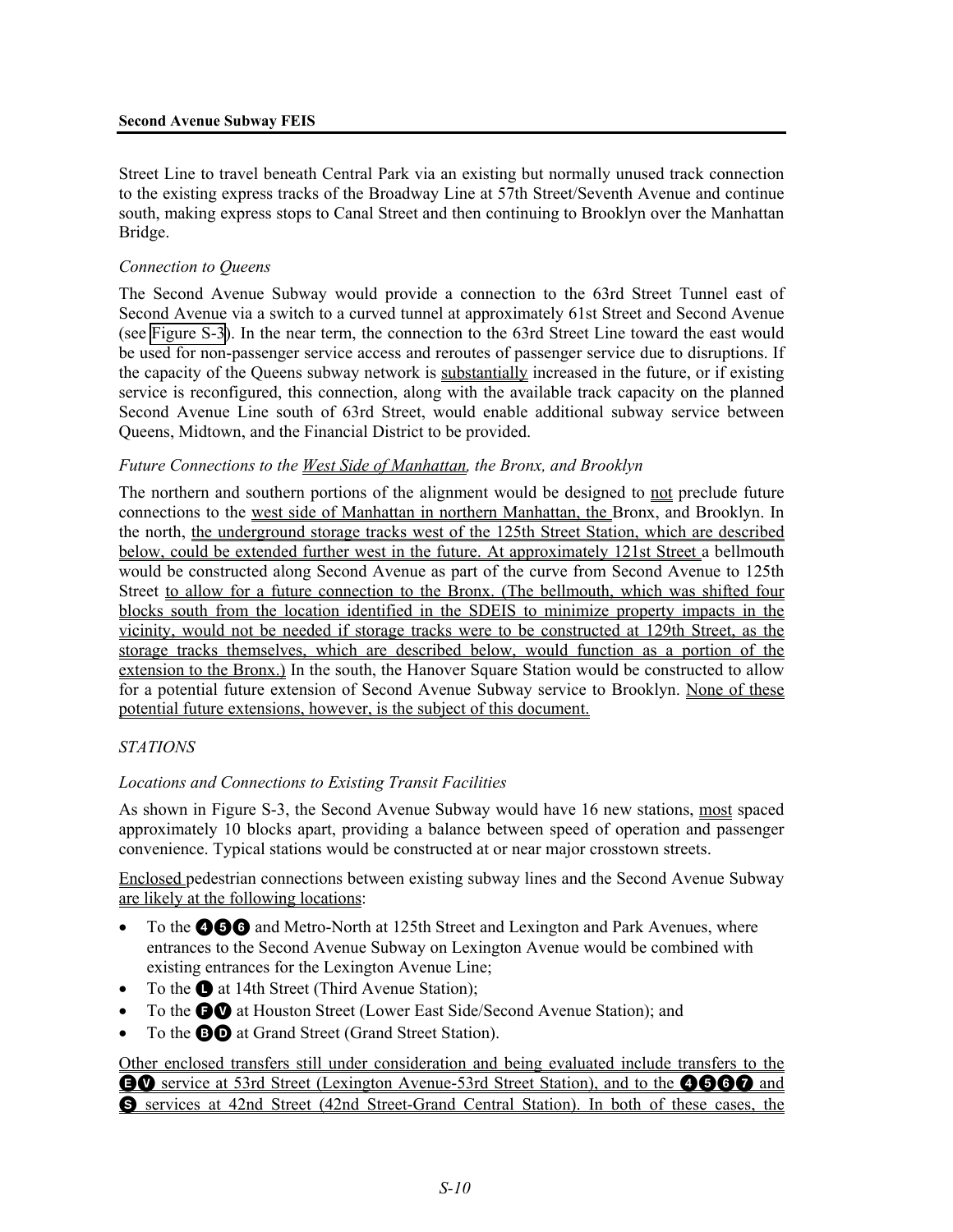construction costs and disruption to existing subway lines would be considerably greater than with the other possible transfers.

Depending on cost and feasibility, it is possible that not all of these connections would be constructed as part of the Second Avenue Subway. On the 63rd Street and Broadway Lines, stops would include Lexington Avenue-63rd Street  $\left( \bigodot \right)$  on the 63rd Street Line (where an entrance would be added at Third Avenue and 63rd Street), 57th Street, Times Square-42nd Street, 34th Street-Herald Square, 14th Street-Union Square, and Canal Street on the Broadway Line. After Canal Street, service would continue to Brooklyn via the Manhattan Bridge. Stops south of Canal Street would be available on the Broadway Line local service with continuing service to Brooklyn via the Montague Street Tunnel.

#### *Station Design*

Detailed designs for stations along the Second Avenue Subway will continue to be developed during ongoing engineering. However, the basic concepts for each station have been developed. Entrances to the new Second Avenue Subway stations would consist of a combination of elevators, escalators, and stairs, with every station served by at least one elevator. Most of the new stations would have one central island platform, while the 125th Street and 72nd Street Stations would have two platforms, because they would have three tracks rather than two. The terminal stations at 125th Street and Hanover Square would also be larger than other stations, as they would contain additional support facilities.

Although final decisions about the locations of station entrances have not been made, most stations would have street entrances at two or more distinct intersections—one on the major cross street for which the station is named, and others located two or three blocks north or south of the main entrance. These stations would typically have an upper mezzanine at each entrance, each with its own customer service area adjacent to the fare control area. Other stations would have one entrance at the crosstown street for which the station is named.

All new stations would also be constructed under the MTA's "Arts for Transit" (AFT) program. AFT would provide input to the selection of architectural firms; the design of stations; historic preservation of existing facilities; and the selection of public art installations. Sustainable design principles, including energy efficiency, natural day lighting, natural ventilation, and material conservation, would be used throughout station planning and design.

#### *Station Access*

Access from the street would typically be located within buildings or in a plaza. To conform with Americans with Disabilities Act (ADA) regulations, building codes, and National Fire Protection Association (NFPA) guidance, all stations would be accessible by escalators, elevators, and stairs. Escalators and elevators require more space than stairs, and also require that station entrances be covered for weather protection. For these reasons, the new subway system's entrances would be larger than the entrance stairs to NYCT's existing, older subway lines, and would not fit within the city sidewalks without causing substantial obstruction. Therefore, most stations would have either an off-street entrance or open air entrances in wide plaza areas of the sidewalk. In certain locations where space and traffic levels permit, entrances could include locations where the sidewalk is widened (no more than 8 feet) into the parking lane (called a sidewalk "bump out").

In many locations along the Second Avenue Subway route, buildings constructed since the Special Transit Land Use Zoning District was created in the 1970s have been required under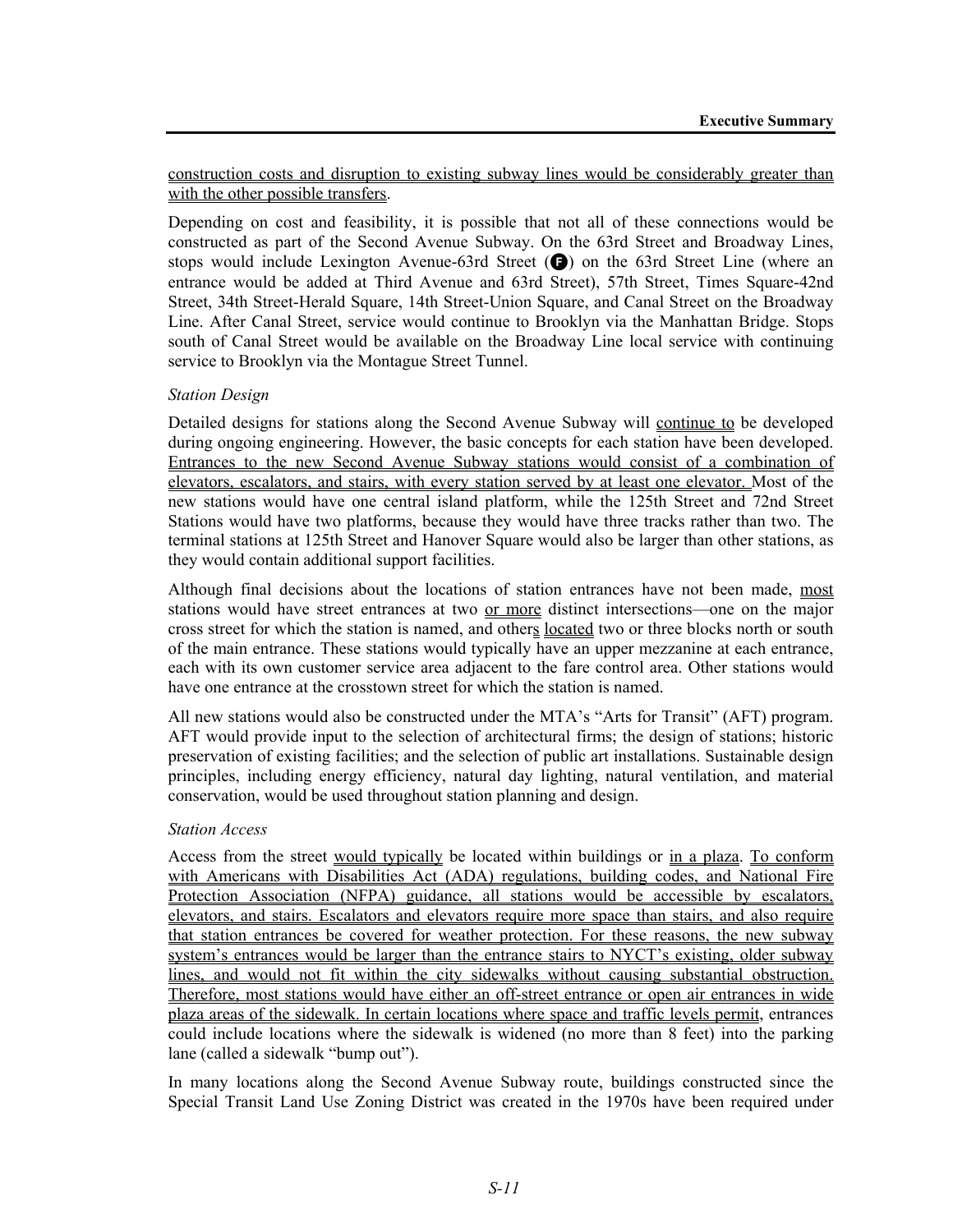#### **Second Avenue Subway FEIS**

New York City zoning to allocate space for possible off-sidewalk station entryways. Such transit easements have already been acquired at a number of locations along the alignment in anticipation of station construction and more could be acquired on a case-by-case basis. Generally, three to eight easements or property acquisitions (but up to 11 properties in a few locations) would likely be needed at every station (see "Displacement and Relocation" for details).

All new stations would fully comply with ADA regulations and would have safety provisions, adequately sized corridors and doorways, and public address systems for the hearing and visually impaired. Newly constructed transfer points between the Second Avenue Subway and existing train lines would also be ADA-accessible, unless technically infeasible, as defined by ADA. Stations would also be designed in accordance with the national fire/life safety codes for fixed-rail transit systems developed by the NFPA, including those known as NFPA 130.

#### *ANCILLARY FACILITIES*

Various ancillary facilities—such as ventilation facilities, substations, pump rooms, maintenance rooms, and fan plants—would be required to operate the new subway line. Typically, these would be built within the envelope of the new stations, but certain facilities would have to be located away from the stations above street-level and within a given distance of the alignment. When possible, the project would share the use of existing transit facilities, such as NYCT's Subway Control Center.

Since completion of the SDEIS, engineering has advanced on the required ancillary facilities and more information is now available about their designs. Each station would have ventilation systems to refresh air in the station, the train area, and over the tracks. Vent structures—about 25 feet to 40 feet wide, 75 feet deep, and four to five stories tall—would allow fresh air intake and exhaust. Most of these structures would also provide emergency exits to the streets. All stations would also have an air-tempering system, possibly featuring cooling towers on the roofs of the vent structures, to lower station temperatures in hot weather. The system's equipment would be hidden by privacy screens and include noise-attenuation devices to mitigate impacts on the surrounding buildings.

In addition, power substations, each measuring approximately 50 feet by 100 feet, would be located underground at each station. Pump plants would be provided at low points midway between stations, as needed.

# *SIGNALS AND ROLLING STOCK*

The Second Avenue Subway would employ Communication-Based Train Control (CBTC) technology, a state-of-the-art train control signal system. CBTC allows more efficient operation of trains in the system, with regular travel speed and shorter distances between trains.

The rolling stock would be similar to the standard equipment used on NYCT's B Division routes (i.e., train routes designated by letters). The new line would accommodate 60- and 75-foot-long cars, with total train length of 600 feet, and train capacity of approximately 1,400 to 1,450 passengers per train. The proposed service plan for 28 trains per hour in the peak hour in the peak direction (rather than 24 described in the SDEIS) would require the operation of approximately 33 new train sets, including spares (compared to 28 in the SDEIS).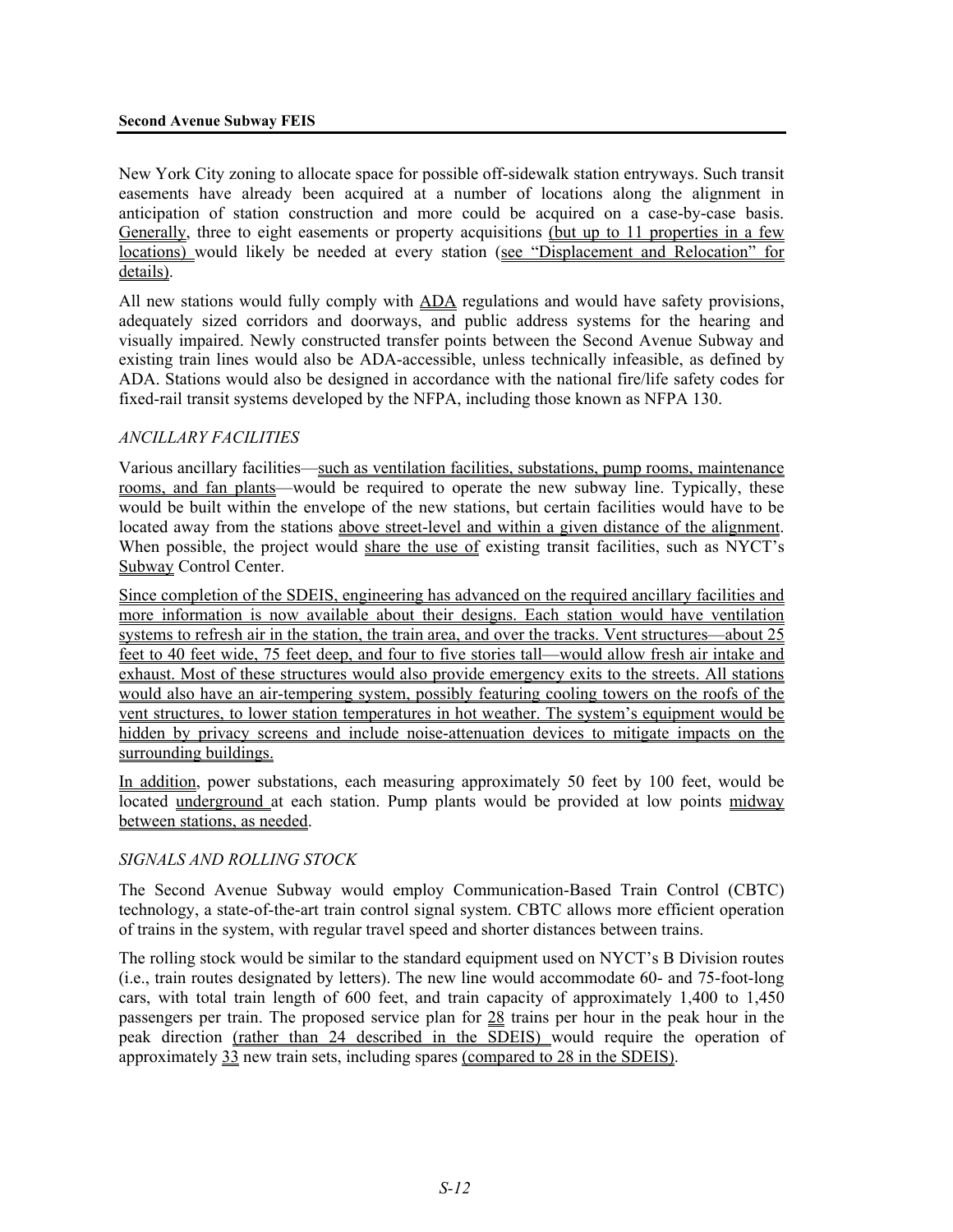### *SERVICE PLAN SUMMARY*

l

The Second Avenue Subway would operate 24 hours a day, seven days a week. Upon completion of the entire alignment, new service (referred to in this FEIS as  $\bullet$  service) would run between 125th Street in East Harlem and Hanover Square in Lower Manhattan, via Second Avenue. New Q service would also run between 125th Street and Brooklyn via Second Avenue, the 63rd Street Line, the Broadway Line (along the existing Q route), and the Manhattan Bridge (with transfers to Lower Manhattan via the Broadway Line local service). By 2025, service would operate at about 2-minute intervals during peak hours north of 63rd Street and at about 4½-minute intervals on the Broadway and Second Avenue Lines south of 63rd Street.

As described below in the discussion of construction techniques, construction of the project has been planned to permit portions of the new subway line to become operational before the entire 8½-mile route is complete.

# *STORAGE AND MAINTENANCE FACILITIES*

Approximately 25 10-car, 600-foot-long trains for the Second Avenue Subway would need to be stored overnight.<sup>1</sup> Specific designs for the configuration of the train storage are being developed. The new storage and maintenance facilities being considered are described below. Since a few trains could also be stored on existing tracks at night, all of these facilities would not be required; rather, a combination of some of these storage options would be selected to handle the project's storage needs:

- Two underground storage tracks west of the 125th Street Terminal, extending to approximately 525 feet west of Fifth Avenue, could provide storage for up to four trains. One train could also be stored on the line at the 125th Street and 72nd Street Stations.
- Underground storage tracks beneath Second Avenue north of 125th Street to 129th Street could store up to four trains (a decrease from nine trains as described in the SDEIS) on two tracks overnight.
- Two midline underground storage tracks between 21st and 9th Streets could store eight trains.
- New above-ground storage tracks for eight trains (instead of nine described in the SDEIS) in a portion of the existing 36th-38th Street Yard in Brooklyn.
- Two tail tracks south of the Hanover Square Station to store up to four trains. These tracks could enable possible future expansion of the Second Avenue Subway to Brooklyn.

Three new tracks also would be needed to meet routine maintenance and inspection requirements for the Second Avenue Subway fleet. Because there is no appropriate vacant land available for such facilities near either the northern or southern terminus (at 125th Street and in Lower Manhattan, respectively), NYCT sought to identify locations accessible to the Second Avenue Subway trains where the trains could be maintained. The most efficient solution would be to use an existing NYCT maintenance facility that, with some internal modifications, could be

<sup>&</sup>lt;sup>1</sup> Of the  $33$  trains needed for the Second Avenue Subway, five would operate overnight between 125th Street and Hanover Square and one would be in the maintenance shop. Two could be stored on the Broadway Line north of 57th Street during late night periods under some conditions. This leaves 25 trains that would have to be stored overnight. This is three more than described in the SDEIS.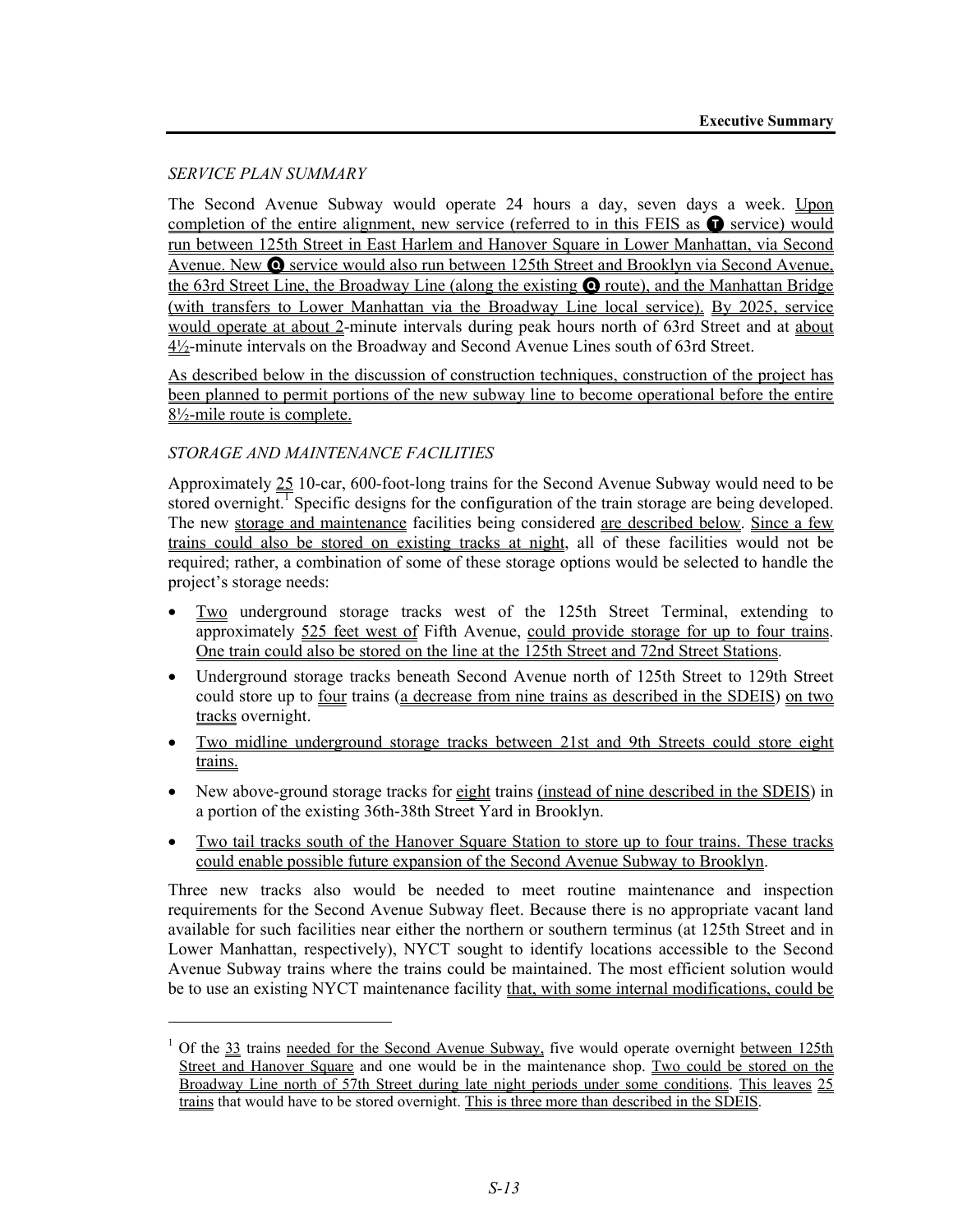improved to provide capacity adequate for the Second Avenue Subway trains, rather than to construct a new maintenance facility. NYCT's existing Coney Island complex at the southernmost end of the Broadway Line was identified as a suitable location to maintain the Second Avenue fleet. Studies determined that capacity for the Second Avenue trains at Coney Island could be created by adding capacity (within the boundaries of NYCT property) to either the 207th Street Yard maintenance shop in northern Manhattan or the Concourse Yard maintenance shop in the Bronx, and shifting some trains that are now maintained in Coney Island to one of these northern shops. This FEIS assesses the potential impacts resulting from such shifts.

# *PROJECT BENEFITS*

<u>.</u>

The Second Avenue Subway would generate enormous benefits for the residents and businesses of New York City and the New York region. Its key benefits include the following:

- *Bolstering the Economy of New York City and the New York Region:* The Second Avenue Subway would help sustain and improve the region's economy, which represents over 3.4 percent of the nation's gross domestic product, by reducing congestion, improving access and adding capacity. The new subway would help bolster economic activity in the midtown and downtown CBDs as well as induce new investment in areas, such as East Harlem and the East Village/Lower East Side/Chinatown.
- *Reducing Subway Crowding and Improving Reliability:* The new Second Avenue Subway would reduce overcrowding and improve reliability on the Lexington Avenue Line, the nation's most heavily used subway line. Approximately 560,000 riders would use the Second Avenue Subway each weekday (with nearly 78,000 in the AM peak hour alone), many of whom would switch from the Lexington Avenue Line.<sup>1</sup> The remaining Lexington Avenue riders would benefit from reduced crowding, decreased travel time, and improved reliability.
- *Improving Access to the Subway:* The new subway would greatly improve transit access for communities on the East Side, from East Harlem to the Financial District, and bring subway service closer to people who currently must walk substantial distances. In addition, subway access for people with disabilities would be provided on the new line, as all new stations would comply with Americans with Disabilities Act (ADA) regulations and newly constructed transfer points between the Second Avenue Subway and existing train lines would be either ADA-accessible or ADA-compliant. In addition, the service via the Broadway Line would create for the first time a one-seat ride from East Harlem and the Upper East Side to West Midtown.
- *Reducing Vehicle Use and Improving Air Quality:* The Second Avenue Subway would also help reduce congestion on the city's avenues and streets. Besides attracting some Lexington Avenue riders and reducing crowding on that line, the full-length Second Avenue Subway from 125th Street in the north to the Wall Street area in Lower Manhattan would also divert some peak-hour trips from auto and taxi modes to subway. As a result, auto travel would be reduced by 93,130 vehicle miles on an average weekday and areawide traffic volumes would

<sup>1</sup> Information on ridership for the new subway (as well as the reduction in automobile use that would result) has been revised since the SDEIS. For more information, see "Transportation" below.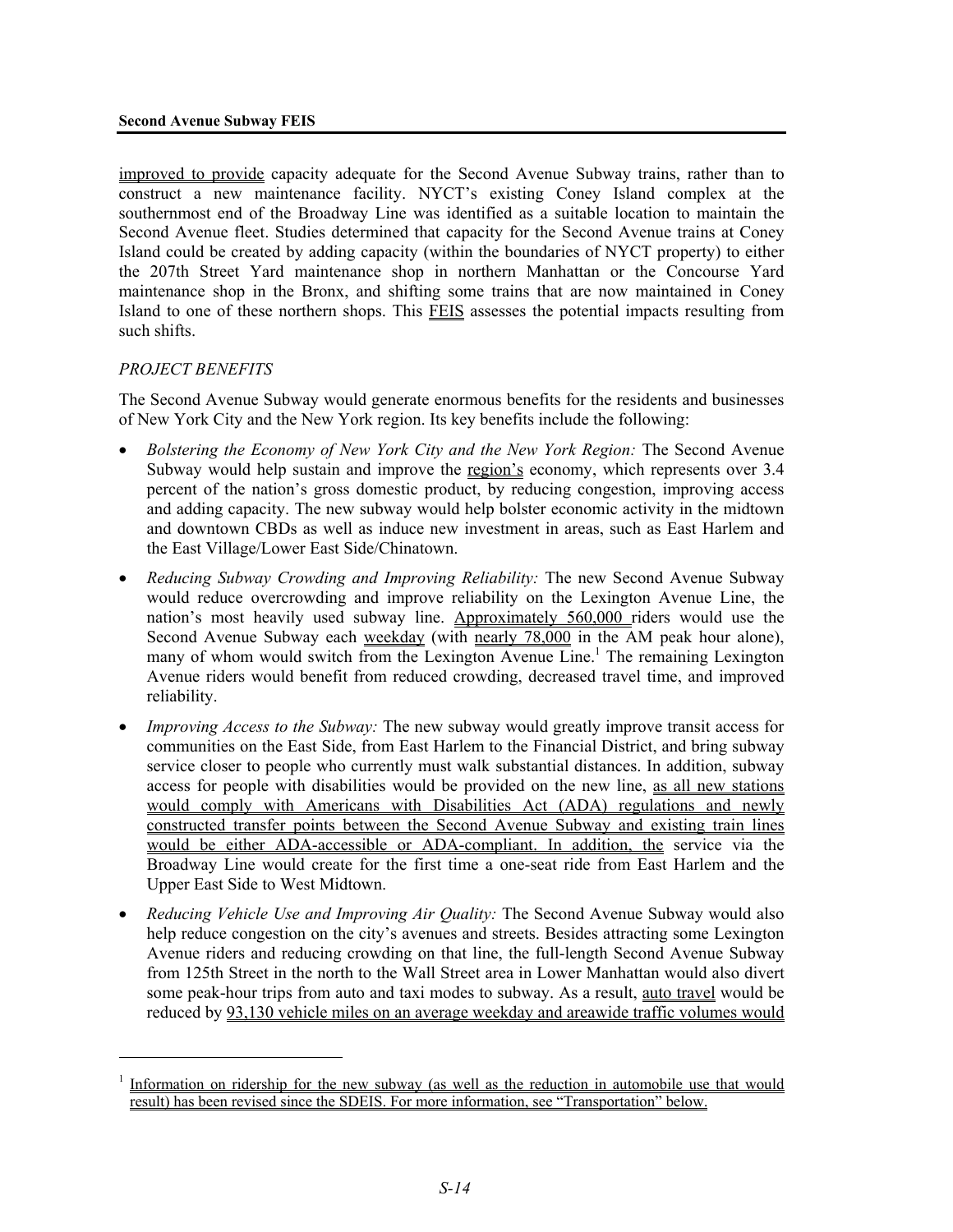be reduced by more than 8,300 vehicle trips per day. A commensurate improvement in air quality would also result.

# **D. DESCRIPTION OF CONSTRUCTION METHODS AND ACTIVITIES**

Design of the Second Avenue Subway is still ongoing and will continue to evolve over the next year. Consequently, the FEIS assesses the reasonable worst-case scenario to describe potential impacts from the construction methods and activities that may be required. The Second Avenue Subway would consist largely of twin tunnels (one northbound and one southbound) with outside diameters of approximately  $23\frac{1}{2}$  feet.<sup>1</sup> Each tunnel would be about 8.5 miles long. Sixteen new stations, numerous fan plants and ventilation cooling facilities, pumping stations, electrical power substations, new train storage yards, connections to existing stations, and various other elements would also be built. Construction activities could take place up to 24 hours a day, 6 days a week. Construction is expected to start in 2004 and last approximately 16 years.

# **PROJECT PHASING**

1

The MTA has developed a phasing plan for construction of the Second Avenue Subway that incorporates information obtained through ongoing engineering and achieves the best balance between constructability, operability, and the availability of funding. The phasing plan also responds to public comments regarding construction schedule and sequencing. Given the project's 8.5-mile length and its overall complexity, building and operating the new subway service in phases is the fastest way to provide many passengers with new subway service while also relieving some of the severe overcrowding on the Lexington Avenue Line.

In developing a phasing plan, several different options were considered. Key goals for the plan were reducing congestion on the Lexington Avenue Line expeditiously, providing improved service to subway passengers, minimizing environmental impacts where practicable, and designing the operating phases in a way that resulted in manageable financial outlays that could be distributed across the lengthy construction period. In addition, it was determined that any interim operating segment would have to be connected initially to the 63rd Street Line to allow trains to enter the system and reach NYCT's maintenance shops in Brooklyn.

The proposed phasing plan is described below and shown in Figures S-4, S-5, S-6, and S-7. Following that discussion, more information is provided on the construction techniques to be used in each phase. With this phasing plan, each operating segment would result in a new and fully functional portion of the overall subway project. Moreover, operation of each of these phases could occur while subsequent phases are under construction. Once construction of a particular length of the alignment is completed, the surrounding neighborhood would not experience further impacts during construction of the subsequent phases. The proposed phasing plan is also extremely flexible, in that it would permit, if practicable, multiple phases to be constructed simultaneously. Passengers would still benefit from new subway service as soon as the first phase is complete.

<sup>1</sup> The tunnels described in the SDEIS would have had outside diameters of 21 feet; because of this change and several others, the project analyzed in this FEIS would produce more spoils during construction. This is discussed later in the description of construction activities.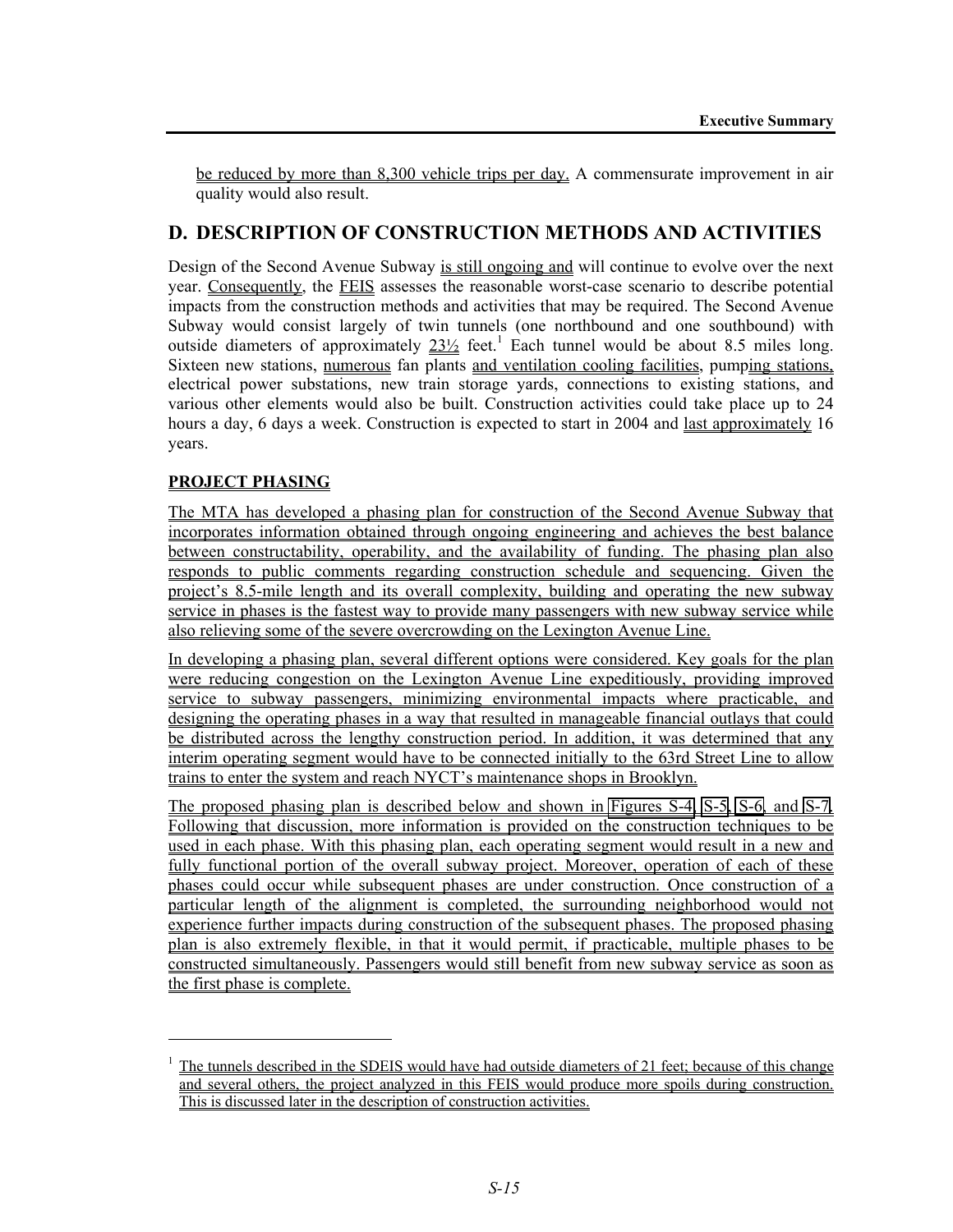#### **Second Avenue Subway FEIS**

*Phase 1:* Phase 1, to be completed in 7 years, would include construction of three entirely new subway stations—96th Street, 86th Street, and 72nd Street—plus new Third Avenue subway entrances at the existing Lexington Avenue/63rd Street subway station on the 63rd Street Line. It also includes tunnels and tracks connecting the Second Avenue Line to the 63rd Street Line and on Second Avenue from 105th Street to 62nd Street, as well as a third track at the 72nd Street Station to be used for train storage or to accommodate train diversions if necessary. After the completion of Phase 1, the new subway service would operate from 96th Street and to West Midtown and Brooklyn via the Broadway Line.

Construction of Phase 1 would involve launching a tunnel boring machine from a shaft site between 93rd and 91st Streets, from which two tunnels would be bored to 62nd Street. To support tunneling activities, a staging area would be established in the 90s that would include a portion of Playground 96, on the east side of Second Avenue between 96th Street and 97th Street. Cut-and-cover excavation would be used to create the 96th Street Station and connections to the existing tunnel segment at 99th Street. New 86th Street and 72nd Street Stations would be constructed by mining. In addition, the curved tunnel connector to the 63rd Street Line would be built using mining techniques via a shaft at 66th Street and Second Avenue. The existing Lexington Avenue/63rd Street Station would be modified and upgraded, including the creation of two new Third Avenue entrances.

- *Phase 2:* Phase 2 would complete the project's East Harlem segment. This would entail building three new subway stations—at 125th Street, 116th Street, and 106th Street. The tunnels under 125th Street would be built using TBMs. On Second Avenue, connections would be made (via cut-and-cover construction) between the existing tunnel segments, so that the tunnels would connect to Phase 1 at 105th Street (106th Street Station). The existing tunnel between 120th and 110th Streets would be outfitted with tracks and other essential features. In addition, the bellmouth to permit a future connection to the Bronx would be built as would the underground storage tracks extending west of the 125th Street Station. If an underground storage yard north of 125th Street on Second Avenue is included as part of the project, this would also be built as part of Phase 2. Additionally, some improvements to two of NYCT's existing yards/maintenance facilities—the 36th-38th Street Yard in Brooklyn and the Concourse Yard in the Bronx—may also be made during this phase. Phase 2 construction (which could overlap with other phases) would require approximately 7 years.
- *Phase 3:* In Phase 3, tunnels would be constructed by TBM from 62nd Street (the southernmost point of Phase 1) to approximately 4th Street, near the north end of the new Houston Street Station, and stations would be opened at 55th Street, 42nd Street, 34th Street, 23rd Street, 14th Street, and Houston Street. During this phase, the 63rd Street tunnel connection to Queens for non-passenger services would also be completed. The midline storage tracks between 21st and 9th Streets would be built during this phase. In Phase 3, TBM shaft sites and staging areas would be established near 34th Street, including a portion of St. Vartan Park (between 35th and 36th Street on the east side of Second Avenue) and a service roadway between 33rd and 32nd Streets. These sites would be used to stage the tunnel boring activities in Stage 3. A shaft site and staging area could also be established at the Houston Street Station. Phase 3 construction (which could overlap with other phases) would require approximately 9 years.
- *Phase 4:* The final construction phase would extend from Houston Street to south of the Hanover Square Station and include new stations at Grand Street, Chatham Square, Seaport, and Hanover Square, as well a fully reconstructed Grand Street Station on the existing BD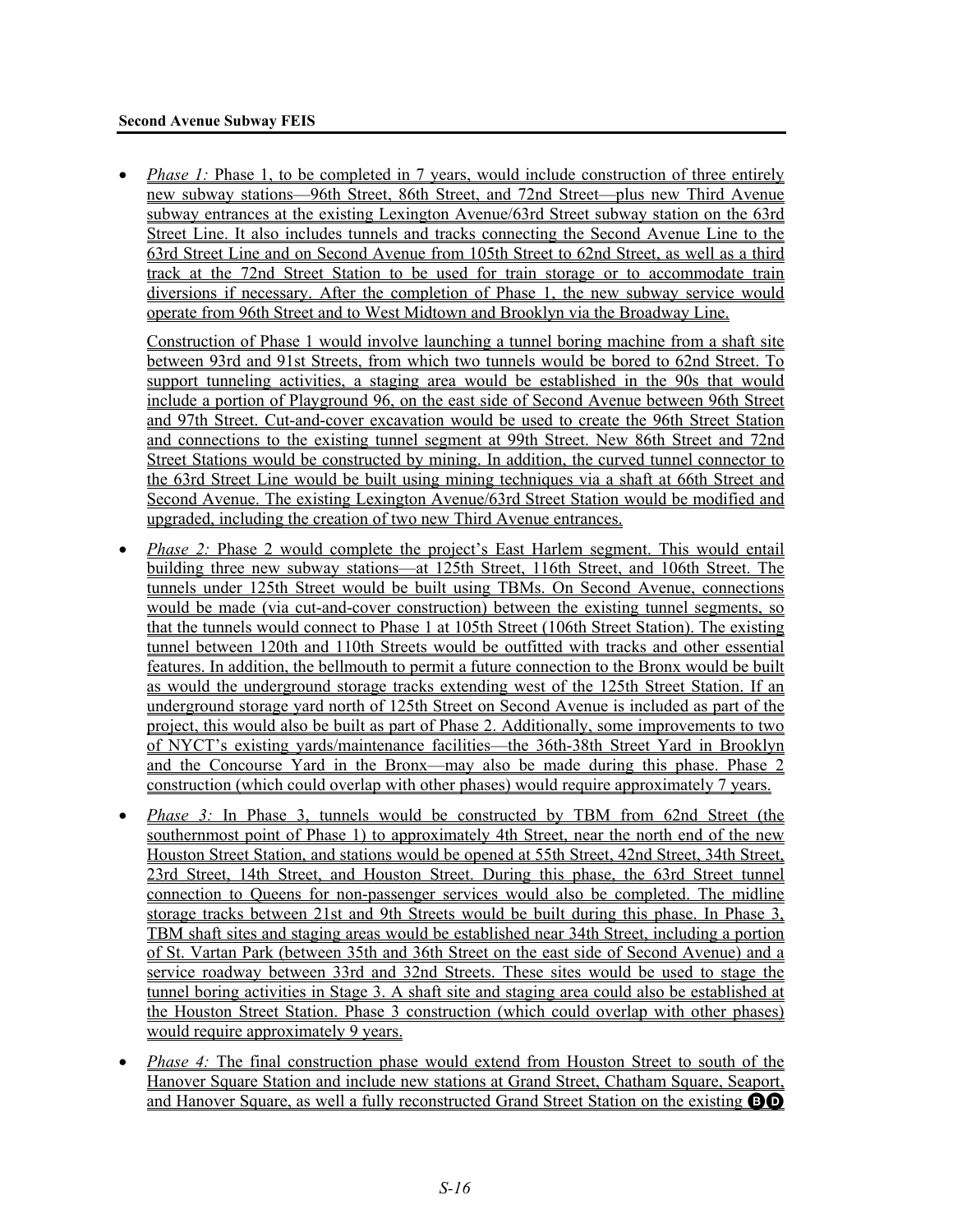service at Grand Street. Tunnels would be constructed via TBM working from a shaft site on Water Street at the Hanover Square Station. In Phase 4, a temporary barge facility would also be built at Pier 6 to facilitate the removal of station and tunnel spoils associated with this phase. Phase 4 construction (which could overlap with other phases) would require approximately 7 years.

### **CONSTRUCTION METHODS**

Three main construction techniques would be used for tunnel and station construction depending on geological conditions, the presence or absence of existing transit facilities below ground, and/or the feasibility of minimizing environmental impacts. The three construction methods, described below, are mechanized tunnel boring, cut and cover, and mining. The construction methods and activities that would be required at the various locations along the entire alignment are illustrated in Figure S-8 and summarized in Table S-1. Construction methods or the potential uses proposed for a particular segment of the alignment may change as engineering continues.

#### *MECHANIZED TUNNEL BORING*

Much of the Second Avenue Subway would be built using tunnel boring technology, in which a powerful circular cutting machine drills a tunnel in rock or soil with minimum disruption to the street. The excavated rock and soil—together called "spoils"—are then conveyed to street level at a consolidated work site and removed by truck and/or barge. Wherever possible, tunneling would be done through bedrock, which is quicker and more cost effective than cut and cover or other methods of mining.

Different types of boring machines are designed for different geological conditions. A rock tunnel boring machine (TBM) is mostly used in self-supporting, rock. Other kinds of TBMs, such as the earth-pressure-balance boring machine (EPBM) or similar machines, are used for mining in soil and degraded rock. A rock TBM is likely to be used between approximately 92nd Street and about 4th Street (instead of 6th Street as described in the SDEIS), because bedrock is close to the surface in this area. TBMs designed for mixed soil conditions would be used for the 125th Street tunnels extending to approximately 122nd Street on Second Avenue and 125th Street and Third Avenue, and south of the Houston Street Station, because the bedrock is relatively deep in these areas, rising and falling along the alignment, and thus below the planned subway alignment. Overall, the amount of TBM use has increased since the issuance of the SDEIS, resulting in a reduction in the amount of disruptive surface construction activities.

The tunnel construction would occur without many street disruptions. However, significant street disruptions would occur wherever the TBMs are inserted into and removed from the ground, wherever spoils are removed, and wherever stations and support facilities (such as vent shafts) are constructed. In such places, some cut-and-cover construction would also be needed.

Before the TBMs can be launched, at the start of construction, shaft sites and associated staging areas for removing spoils and conducting other necessary operations must be established. Such areas must be identified near every location where boring machines would be inserted. This would occur where geological conditions and the length of the tunnel segment to be bored are appropriate for starting mechanized tunnel excavation. Ideally, shaft sites and associated spoils removal areas should be near entry points to New York City's highway system, to allow quick access to and egress from Manhattan. In addition, shaft sites and spoils removal areas should also be located adjacent to the Second Avenue Subway alignment and oriented to allow efficient handling of spoils and construction materials.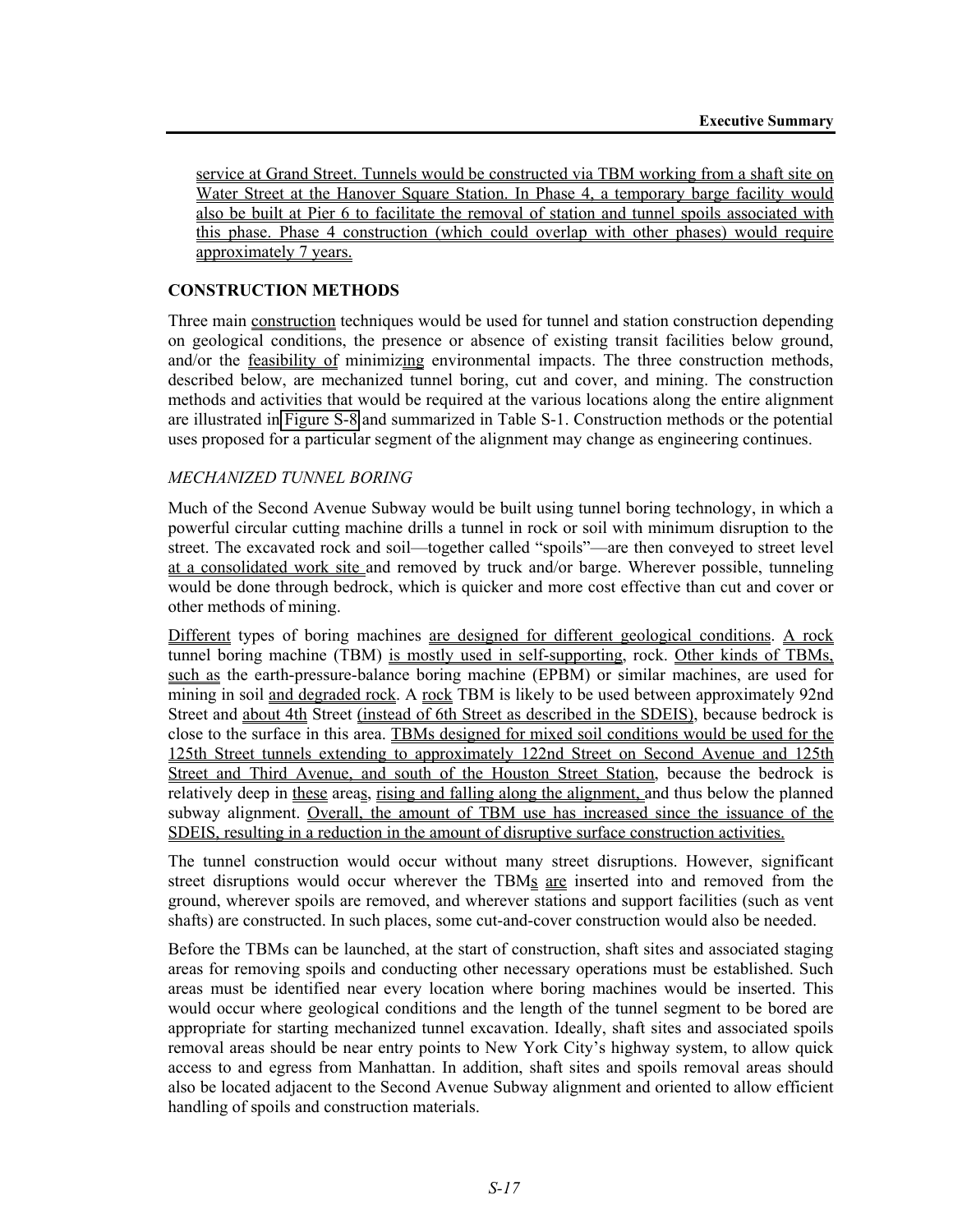#### **Second Avenue Subway FEIS**

The sites currently under consideration for spoils removal and/or associated staging activities include the following:

- Along Second Avenue north of 125th Street for potential underground storage tracks constructed as part of Phase 2;
- At 125th Street and Third Avenue, within the project right-of-way to be used during construction of Phase  $2^{\frac{1}{2}}$ ;
- Near 96th Street or 92nd Street for up to 8 years during construction of Phase 1 (this is a reduction from the 10 years described in the SDEIS);
- At 66th Street in the vicinity of the 63rd Street connector tunnels for up to 4 years during Phase 1's construction (this is an increase from the 2-year duration described in the SDEIS);
- Near 35th and 32nd Streets to be used for up to 8 years during construction of Phase 3 (this is a reduction from the 10 years described in the SDEIS);
- Near Houston Street used during construction of Phase 3; and/or
- Along Water Street in Lower Manhattan during Phase 4's construction. A barge site at Pier 6 on the East River is under consideration for use (for spoils removal and materials delivery) during Phase  $4<sup>2</sup>$

Each shaft site must have a staging area to house the facilities necessary to support the tunneling below ground. Equipment to be located at the staging area includes electrical service equipment or a substation to provide power to the TBM operations below ground; generators, silos or storage bins; a maintenance shop for tools and machinery; facilities for workers to change and shower; compressors and water treatment areas; and ventilation equipment for the tunnels. If a slurry TBM is used, a slurry plant would also be required.

In addition to TBM shaft sites, spoils would also need to be removed at all 16 stations and any cut-and-cover tunnel segments. Each of these locations would also require construction staging areas.

#### *CUT AND COVER*

Most of New York City's subway system was built using the cut-and-cover technique. This method consists of several sequential steps:

- Temporary lane closures on the avenue and potentially some side streets;
- Support or relocation of existing utilities, and construction of retaining walls to support excavations;
- Pile installation in the center of the street to support decks;
- Street excavation; and

<u>.</u>

<sup>&</sup>lt;sup>1</sup> No TBM shaft sites were identified in the SDEIS in the vicinity of 125th Street for either the 125th Street tail tracks or the 125th Street curve. At the time the SDEIS was prepared, it was anticipated that the 125th Street tail tracks would be constructed using cut-and-cover techniques, and that the 125th Street curve would be built using conventional mining. Engineering refinements were made to allow use of TBMs so as to reduce the extent of surface construction disruption at these locations.

<sup>&</sup>lt;sup>2</sup> The SDEIS also included consideration of a barge site at 129th Street and the Harlem River. That site is no longer under consideration because the New York City Department of Transportation's reconstruction of the Willis and Third Avenue Bridges in that area would make the site unavailable.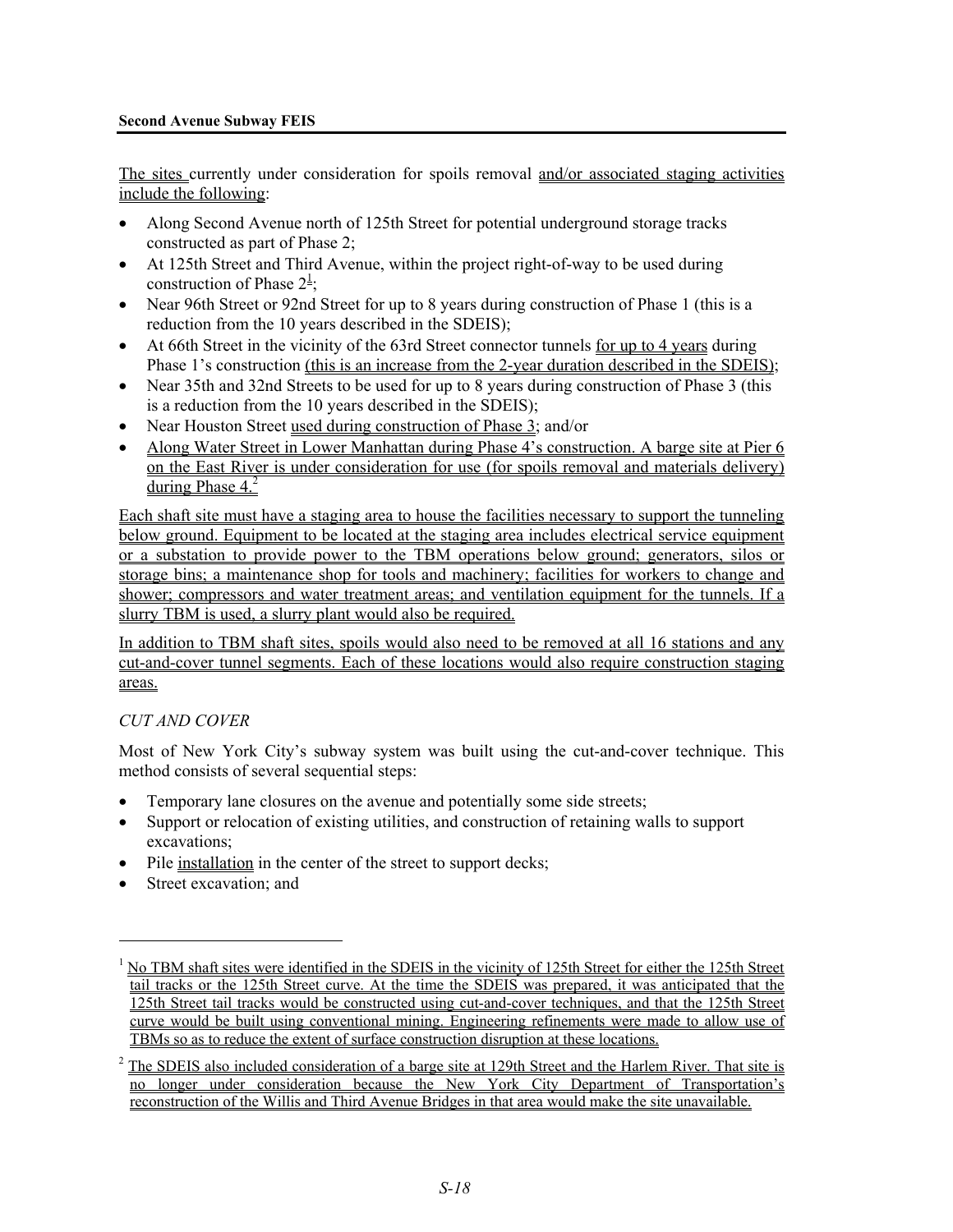• Placement of temporary decking over the excavation area, and continued construction below the deck.

In most cases, retaining walls are constructed using "slurry walls," which are concrete walls constructed progressively by excavating trenches, and then inserting long steel reinforcement cages and a slurry of bentonite. The slurry is eventually replaced by concrete, which is pumped into the trenches. The temporary decking on top of the excavation area then allows the street to remain open to traffic and pedestrians while excavation and construction continue below the surface. A slurry plant and other machinery would be required in the vicinity of each station.

Cut-and-cover construction would be necessary at all 16 station locations and at several other locations. Aside from the shaft sites/spoils removal areas identified above, at each station, spoils would have to be removed from shafts created during the station's construction process. At deeper stations, some areas could be constructed by mining and cut-and-cover would be used for entrances and shallow mezzanines. Two shafts would be required at all stations. At shallower stations, a three- to five-block area would be in construction for three to four years (including one year for utility relocation and one year for slurry wall construction). Cut-and-cover construction would also be needed at other places where access to the street is required, and for sections of the alignment where the tunnel would be very close to the surface, such as the sections between existing tunnel segments in East Harlem that were built in the 1970s. Through the "cut" in the street, spoils can be removed and equipment can enter or exit the tunnel. Overall, the amount of cut-and-cover construction planned has been reduced since issuance of the SDEIS.

At almost all times, traffic would be maintained on half of both Second Avenue and the adjacent cross streets during the construction period.

# *MINING*

The primary method of mining in rock is called "drill and blast." This procedure involves drilling many small holes within a rock area and then placing small amounts of explosives in each hole. Under carefully controlled and monitored conditions, explosives are then detonated sequentially for short intervals, breaking the rock while spreading the release of energy from the explosives over a longer period, lessening potential ground vibration at nearby structures. When mining is done in soil, the drill-and-blast method is not required. Spoils would be removed by backhoes, bulldozers, and a clamshell shovel suspended by a crane.

Mining would be used on portions of the tunnel too short to make tunnel boring cost effective and on curved portions of the tunnel that are too constrained for a boring machine. Some stations would be mined from below street level, and the street would be penetrated to build station entrances and venting. When mining is used, an access shaft would be needed to remove excavated materials and to bring in or remove equipment from the tunnel. The shaft would be constructed using the cut-and-cover technique.

#### *TRUCKING ACTIVITY*

In addition to removing spoils from the tunnels and stations, it would also be necessary to bring a large quantity of a wide range of supplies and materials to the various shaft sites throughout the project's duration. Excavation of the Second Avenue Subway tunnels alone would require more than 200,000 truck trips entering and leaving Manhattan over the course of the project; this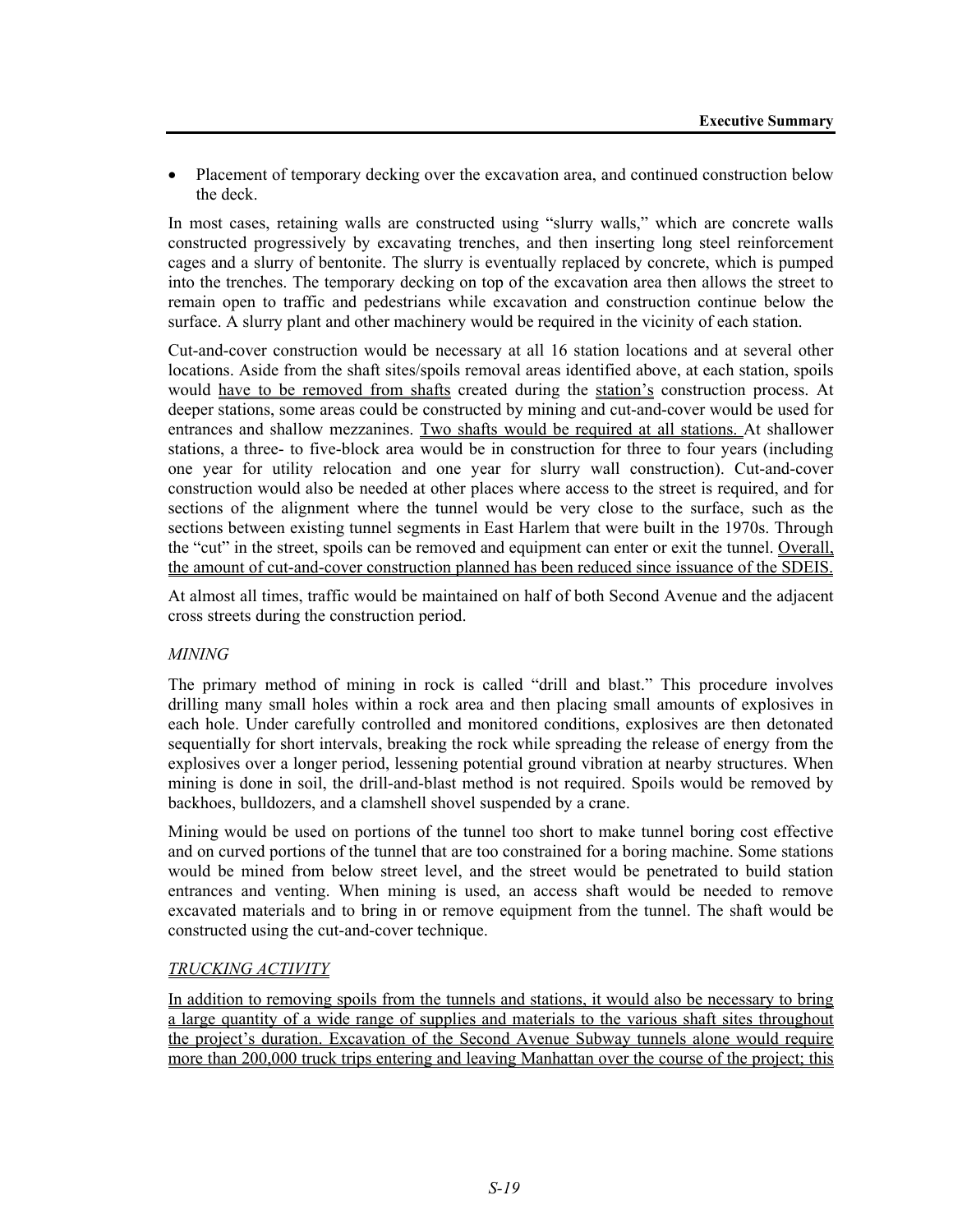number has doubled since the SDEIS was published.<sup>1</sup> Trucks would also bring supplies and other deliveries to the construction sites, including tunnel lining and other construction materials and equipment (i.e., structural steel, roadway deck panels, rock anchors, etc.).

The approximate number of round-trip truck trips required at each type of construction site during peak construction periods is as follows for individual sites:

- Slurry wall construction—Total of 140, with 100 trucks entering and exiting the site per day on average to remove spoils and an additional 40 trucks per day bringing deliveries.
- Cut-and-cover station excavation—Total of 120 to 150, with 70 to 100 trucks entering and exiting a site per day on average for spoils removal (vs. 200 identified in the SDEIS) and another 50 trucks entering and exiting for deliveries. Once excavation is complete, the number would drop to about 30 trucks arriving and departing at a site to bring deliveries.
- Mined station excavation—Total of 85 to 105, with 60 to 80 trucks entering and exiting a site per day on average for spoils removal (instead of the 20 cited in the SDEIS, because the proposed station volumes are larger), and another 25 trucks bringing deliveries.
- Soft ground tunneling with TBMs—Total of 155, with 105 trucks entering and exiting a site per day on average at shaft sites to remove spoils and another 50 trucks making deliveries daily.
- Hard rock tunneling—Total of 210, with 160 trucks entering and exiting a site per day on average at shaft sites to remove spoils and another 50 trucks making deliveries.

# **BUILDING AND INFRASTRUCTURE PROTECTION**

Structural and ground improvement techniques would be used to permit mechanized boring machines to tunnel in areas where geological conditions are poor, or to minimize ground settlements, or preserve the structural integrity of various facilities, including other transportation facilities, utility lines, buildings, tunnels, and ramps. Underpinning is a construction technique that includes the use of drilled or jacked supporting piles to provide support or reinforcement to protect existing structures. Grouting is a typical soil improvement option used to control ground settlement and distortion. Building structural support frames would also be employed to protect nearby structures and groundwater recharge could be used to maintain the groundwater table.

#### **REMOVAL AND BENEFICIAL REUSE OF SPOILS**

<u>.</u>

Cranes, small rail cars, and conveyors would be used to bring excavated rock and soil to the street level. At the surface, this material would be transferred either directly to trucks and/or

 $1$  Since completion of the SDEIS, the volume of spoils to be removed has increased from 3 million cubic yards to 6.3 million cubic yards. However, in all cases, the maximum amount of spoils that could be removed on any given day would be constrained by the speed at which tunneling activity can occur. Conservative assumptions for the analyses presented in this document were made regarding the intensity with which these activities can take place, and these assumptions have not changed since the SDEIS. All stations were assumed to be constructed by cut-and-cover. While the number of trucks that would be generated project-wide would increase, the daily volumes at any spoils removal site would not increase beyond volumes assessed in the SDEIS. Therefore, construction impacts from trucking and other operations would not be more intense than those identified in the SDEIS.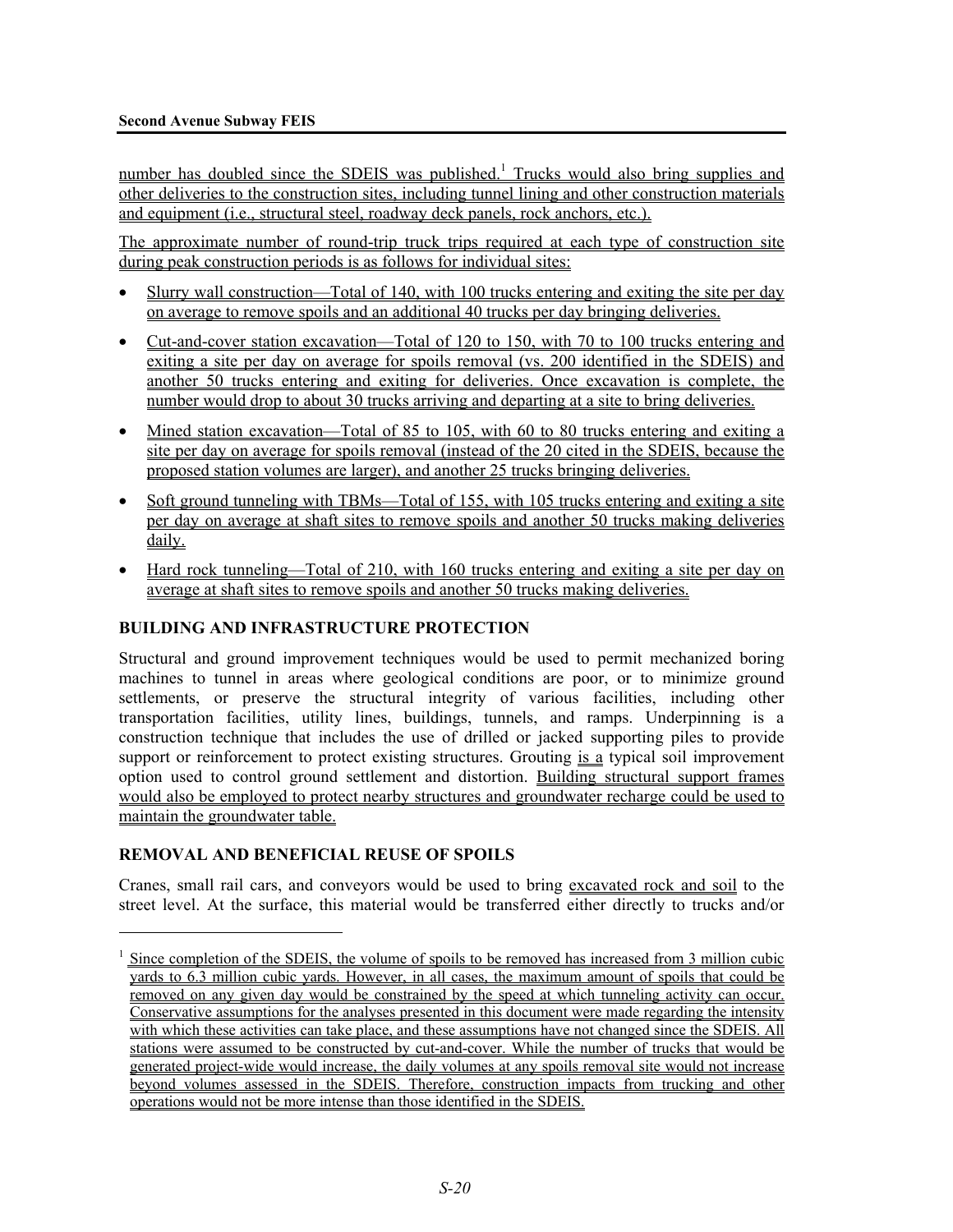barges or temporarily stored for later processing. Trucks would transport spoils out of Manhattan. In addition, spoils could be transported by barge from a site near Pier 6 on the East River in Lower Manhattan. If only trucks are used, more than 200,000 truck trips would be required over the course of the project—double the number since the SDEIS was published, as a result of an increase in the amount of spoils to be removed. The barge site at 129th Street, which was assessed in the SDEIS, is no longer under consideration.

A total of about 6.3 million cubic yards of spoils would be removed. This has increased from the 3 million cubic yards estimated in the SDEIS, primarily because of three factors: an increase in the tunnel diameter; more spoils need to be removed at stations; and a larger percentage of train storage space would be located underground. Most of the spoils would be clean crushed rock that can be used for such projects as filling abandoned mines, building artificial reefs, reinforcing bulkheads, or paving roads. Consistent with the New York State Department of Environmental Conservation's Solid Waste Management requirements, beneficial use opportunities would be sought for these spoils as the project evolves and continues through construction.

#### **ACCESS LIMITATIONS AND DISPLACEMENT DURING CONSTRUCTION**

A key aspect of Second Avenue Subway construction is to develop a plan that will minimize disruptions to businesses, residents, and pedestrian and vehicular traffic. During construction, half the roadway and some sidewalk space would be closed to permit tunnel, station, or shaft site related construction. The remainder of the street and sidewalk would be open to traffic. This could last from less than 6 months to about 4 years in station locations and up to 8 years in a few key staging area and spoils removal locations, depending on the specific work required. Efforts would be made to maintain normal access to businesses and residences; however, in certain areas, it would be necessary to limit or provide alternate means of access for periods ranging from several hours to up to 6 months. In one location—at the corner of 125th Street and Second Avenue construction work associated with the new subway could affect access to private property for up to 12 months, possibly resulting in temporary but long-term displacement of existing occupants of buildings there. This location is sensitive because it is the only location along the alignment where tunnels would need to be constructed directly beneath buildings supported on shallow-founded timber frames resting on poor quality soils.<sup>1</sup> See "Displacement" and Relocation," below, for details.

#### **CONSTRUCTION COMPLIANCE AND ENVIRONMENTAL DESIGN**

l

The Second Avenue Subway would include design, construction, and operational elements that foster the prevention of pollution and minimization of waste. The project would make efforts to use the best available technologies to minimize adverse environmental impacts and incorporate sustainable design principles, including energy efficiency, enhanced environmental quality, and material conservation, where practicable. These procedures are consistent with NYCT's

<sup>1</sup> The effects to the buildings at the corner of 125th Street and Second Avenue have been studied in further detail since publication of the SDEIS. For this reason, the period of potential displacement has increased from 6 months to up to 12 months. In addition, the SDEIS described long-term construction activities that could affect private property along Second Avenue north of 125th Street and in the area south of Houston Street. In both locations, construction activities proposed have been refined to eliminate this long-term impact to private property.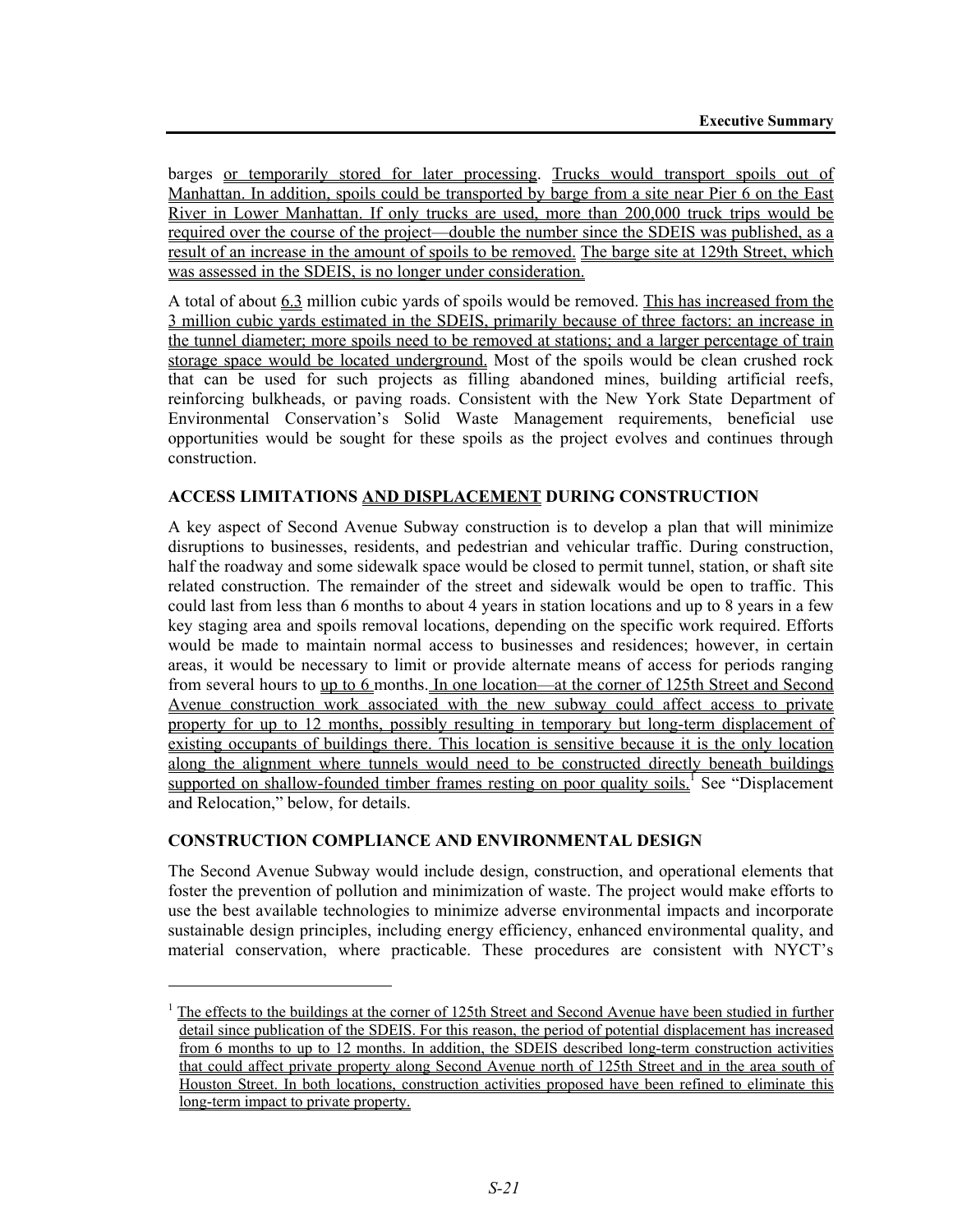commitments to environmental excellence in capital projects embraced in its Environmental Management System (EMS), which conforms with the internationally recognized ISO 14001 Standard. The EMS requires not only a continuing compliance with relevant legislation, but also that NYCT remain committed to achieving improvements in these key areas.

NYCT has also adopted Design for the Environment Guidelines for use during the project's design phase. The purpose of these guidelines is to establish a process for the creation of an environmentally responsible subway system that is appreciably ahead of current standards and practices when compared with similar transportation systems. In addition, during construction NYCT would take aggressive measures to reduce dust and air pollution. NYCT would require that all heavy equipment use only ultra-low sulfur diesel fuel and employ diesel particulate filters or other retrofit technology to reduce diesel emissions. Throughout construction, NYCT would mandate dust control measures and would develop and monitor a dust suppression program.

When construction of the new subway is complete, all streets, sidewalks, parks, and other areas that were disturbed by construction would be returned to normal or improved conditions. As work at a particular station or excavation site is completed, streets and sidewalks would be reconstructed and repaved. This reconstruction would be conducted in coordination with the New York City Department of Transportation, the New York City Department of Parks and Recreation, and any other relevant city agencies. The subway stations, vent structures, and other subway facilities would become a permanent part of the city's infrastructure, in combination with the other elements of the urban environment.

# **E. PUBLIC OUTREACH AND REVIEW PROCESS**

The analysis of the project's environmental effects began in 1995, concurrent with the preparation of the MIS/DEIS phase of the project MESA Study. In July 1995, FTA published a Notice of Intent for the project and FTA and MTA held a joint public scoping meeting to satisfy NEPA requirements for the EIS process. The MIS was conducted pursuant to the transportation planning procedures established under ISTEA, requiring the preparation of an MIS in connection with an application for federal funding of capital projects for mass transportation systems. The MIS was prepared to evaluate the effectiveness of a wide range of alternative investments or strategies to attain the transportation goals established for the East Side of Manhattan as part of the study. NYCT and FTA completed the MESA MIS/DEIS and published a Notice of Availability in the Federal Register in August 1999. The MIS/DEIS and a notice of its availability were widely distributed, and notice of the public hearing and the availability of the MIS/DEIS was published in local subway stations, on NYCT buses and minority and community newspapers, as well as general circulation newspapers. A public hearing was conducted in September 1999 to receive comments on the project and the MIS/DEIS. At the hearing and through written comments submitted during the comment period, members of the public, community groups, and elected officials voiced their support for a full-length Second Avenue Subway from 125th Street to Lower Manhattan.

The project has included an extensive public outreach program, initiated during the MIS/DEIS phase and continuing through the SDEIS and FEIS phases. This effort is ongoing and will continue through the project's design and construction. It has included dozens of meetings with Community Boards, the public, local and regional organizations, the project's Technical Advisory Committee (TAC) and Public Advisory Committee (PAC), elected officials, and interested governmental agencies.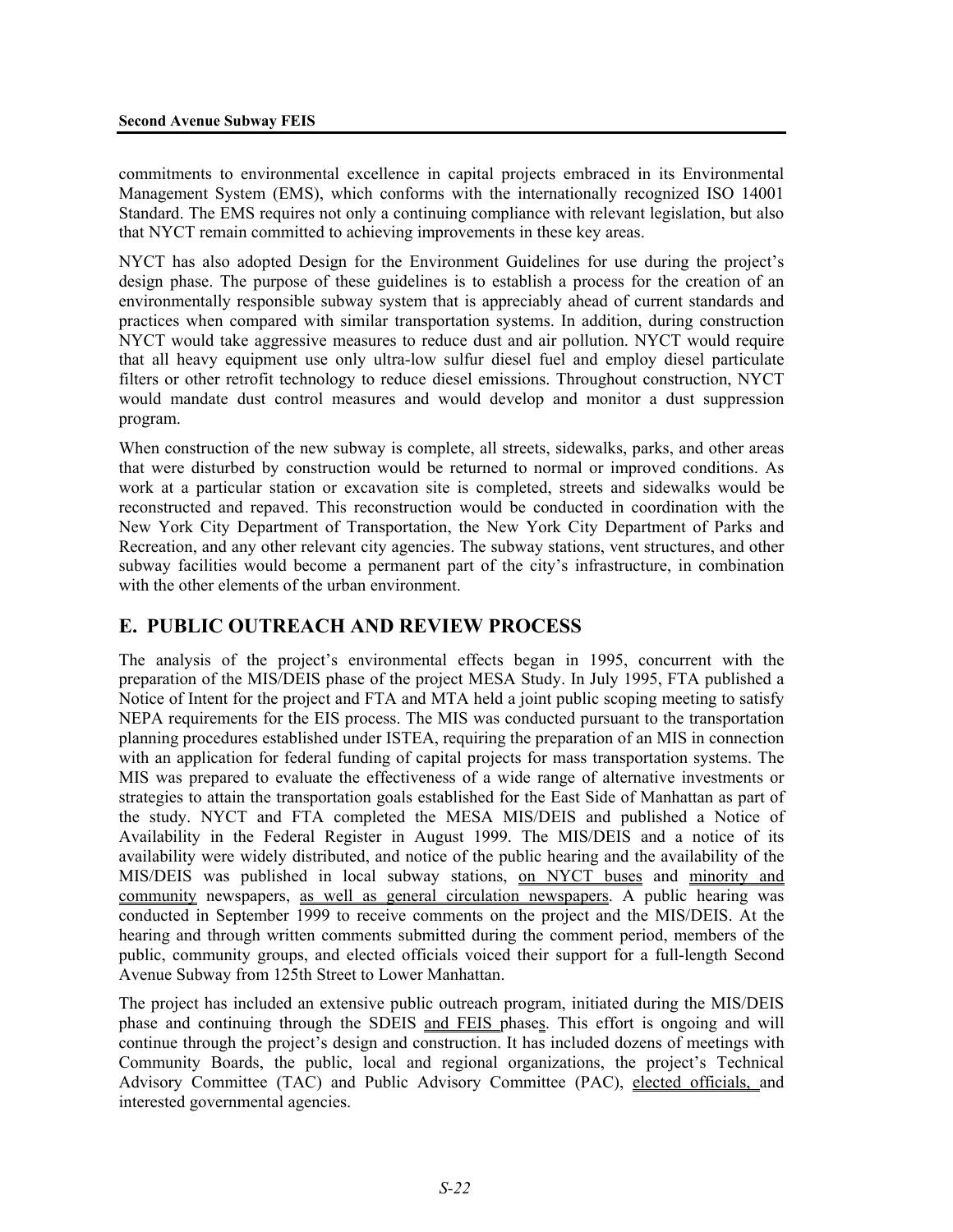| From <sup>1</sup>                             | To <sup>1</sup>                          | <b>Activity</b>                                         | <b>Typical Construction Activity</b>                                                                          |  |  |  |  |
|-----------------------------------------------|------------------------------------------|---------------------------------------------------------|---------------------------------------------------------------------------------------------------------------|--|--|--|--|
|                                               | <b>Phase 2 Construction Activities</b>   |                                                         |                                                                                                               |  |  |  |  |
| 525 feet                                      | 450 feet                                 | Cut and cover (shaft site                               | Underground boring                                                                                            |  |  |  |  |
| west of<br>Fifth Ave                          | west of<br>Fifth Ave                     | for TBM retrieval) <sup>2</sup>                         | Utility relocation                                                                                            |  |  |  |  |
| on 125 St                                     | on 125th                                 |                                                         | Pile installation                                                                                             |  |  |  |  |
|                                               | St                                       |                                                         | Excavation of street to depth sufficient to permit decking to<br>be installed and to retrieve TBM             |  |  |  |  |
|                                               |                                          |                                                         | Transfer of materials through shaft opening                                                                   |  |  |  |  |
|                                               |                                          |                                                         | Trucking of TBM components                                                                                    |  |  |  |  |
| 450 feet<br>west of<br>Fifth Ave<br>on 125 St | Park<br>Avenue on<br>125 St              | Bored tunnel <sup>2</sup>                               | Underground boring                                                                                            |  |  |  |  |
| Park Ave                                      | Third Ave                                | Cut and cover station                                   | Underground boring                                                                                            |  |  |  |  |
|                                               | on 125 St<br>on 125 St<br>(125th Street) |                                                         | Spoils removal                                                                                                |  |  |  |  |
|                                               |                                          |                                                         | Pile installation                                                                                             |  |  |  |  |
|                                               |                                          |                                                         | Excavation of street to depth sufficient to permit decking to<br>be installed and to construct station        |  |  |  |  |
|                                               |                                          |                                                         | Transfer of materials through shaft opening                                                                   |  |  |  |  |
|                                               |                                          |                                                         | Trucking                                                                                                      |  |  |  |  |
| Third Ave                                     | Third Ave                                | Cut and cover (shaft site                               | Underground boring                                                                                            |  |  |  |  |
| on 125 St                                     | on 125 St                                | for TBM launch and spoils<br>removal for curve and tail | Utility relocation                                                                                            |  |  |  |  |
|                                               |                                          | tracks)                                                 | Construction of retaining walls (e.g., slurry wall)                                                           |  |  |  |  |
|                                               |                                          |                                                         | Pile installation                                                                                             |  |  |  |  |
|                                               |                                          |                                                         | Excavation of street to depth sufficient to permit decking to<br>be installed and to launch TBM               |  |  |  |  |
|                                               |                                          |                                                         | Transfer of materials through deck opening                                                                    |  |  |  |  |
|                                               |                                          |                                                         | Spoils removal                                                                                                |  |  |  |  |
|                                               |                                          |                                                         | Trucking                                                                                                      |  |  |  |  |
| 129 St                                        | 122 St                                   | Cut and cover tunnel                                    | Utility relocation                                                                                            |  |  |  |  |
|                                               |                                          | (storage tracks) <sup>2</sup>                           | Construction of retaining walls (e.g., slurry wall)                                                           |  |  |  |  |
|                                               |                                          |                                                         | Pile installation                                                                                             |  |  |  |  |
|                                               |                                          |                                                         | Excavation of street to depth sufficient to permit decking to<br>be installed and to construct storage tracks |  |  |  |  |
|                                               |                                          |                                                         | Spoils removal                                                                                                |  |  |  |  |
|                                               |                                          |                                                         | Trucking                                                                                                      |  |  |  |  |
| Third Ave                                     | 122 St                                   | Soft ground bored tunnel                                | Underground mining                                                                                            |  |  |  |  |
| at 125 St                                     |                                          |                                                         | Ground improvement                                                                                            |  |  |  |  |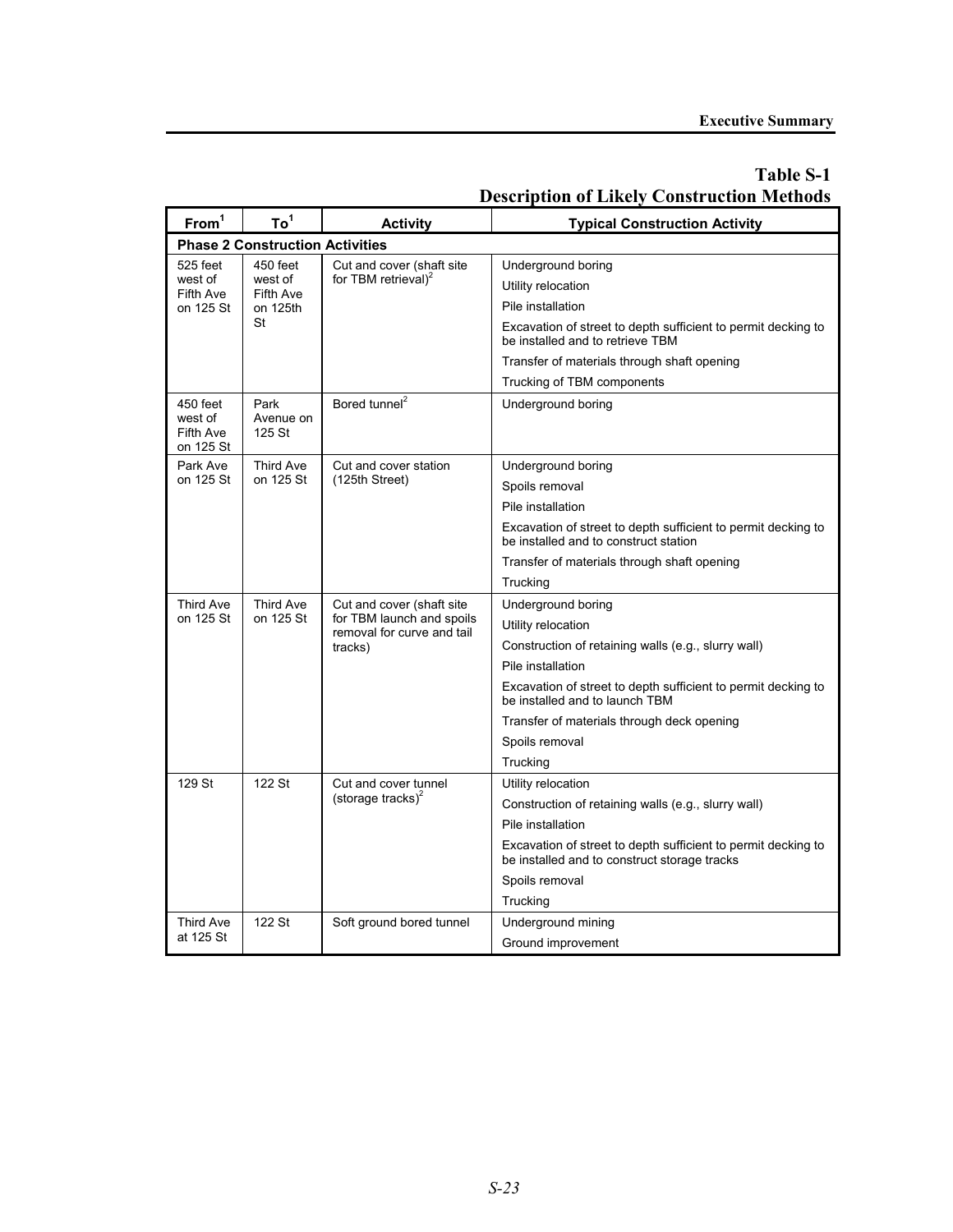| From <sup>1</sup> | To <sup>1</sup> | <b>Activity</b>                                 | <b>Typical Construction Activity</b>                                                                                    |  |  |  |  |
|-------------------|-----------------|-------------------------------------------------|-------------------------------------------------------------------------------------------------------------------------|--|--|--|--|
|                   |                 | <b>Phase 2 Construction Activities (Cont'd)</b> |                                                                                                                         |  |  |  |  |
| 122 St            | 120 St          | Cut and cover (tunnel and                       | Utility relocation                                                                                                      |  |  |  |  |
|                   |                 | TBM retrieval)                                  | Construction of retaining walls (e.g., slurry wall)                                                                     |  |  |  |  |
|                   |                 |                                                 | Pile installation                                                                                                       |  |  |  |  |
|                   |                 |                                                 | Excavation of street to depth sufficient to permit decking to be<br>installed, to construct tracks, and to retrieve TBM |  |  |  |  |
|                   |                 |                                                 | Transfer of materials through deck opening                                                                              |  |  |  |  |
|                   |                 |                                                 | Trucking                                                                                                                |  |  |  |  |
| 120 St            | 119 St          | <b>Existing tunnel</b>                          | None                                                                                                                    |  |  |  |  |
| 119 St            | 115 St          | Cut and cover station                           | Utility relocation                                                                                                      |  |  |  |  |
|                   | (116th Street)  |                                                 | Construction of retaining walls (e.g., slurry wall)                                                                     |  |  |  |  |
|                   |                 |                                                 | Pile installation                                                                                                       |  |  |  |  |
|                   |                 |                                                 | Excavation of street to depth sufficient to permit decking to be<br>installed and to construct station                  |  |  |  |  |
|                   |                 |                                                 | Transfer of materials through deck opening                                                                              |  |  |  |  |
|                   |                 |                                                 | Spoils removal                                                                                                          |  |  |  |  |
|                   |                 |                                                 | Trucking                                                                                                                |  |  |  |  |
| 115 St            | 110 St          | <b>Existing tunnel</b>                          | None                                                                                                                    |  |  |  |  |
| 110 St            | 108 St          | Cut and cover tunnel                            | Utility relocation                                                                                                      |  |  |  |  |
|                   |                 |                                                 | Construction of retaining walls (e.g., slurry wall)                                                                     |  |  |  |  |
|                   |                 |                                                 | Pile installation                                                                                                       |  |  |  |  |
|                   |                 |                                                 | Excavation of street to depth sufficient to permit decking to be<br>installed and to construct tracks                   |  |  |  |  |
| 108 St            | 105 St          | Cut and cover station                           | Utility relocation                                                                                                      |  |  |  |  |
|                   |                 | (106th Street)                                  | Demolition of existing station wall                                                                                     |  |  |  |  |
|                   |                 |                                                 | Construction of retaining walls (e.g., slurry wall)                                                                     |  |  |  |  |
|                   |                 |                                                 | Pile installation                                                                                                       |  |  |  |  |
|                   |                 |                                                 | Excavation of street to depth sufficient to permit decking to be<br>installed and construct station                     |  |  |  |  |
|                   |                 |                                                 | Transfer of materials through deck opening                                                                              |  |  |  |  |
|                   |                 |                                                 | Trucking                                                                                                                |  |  |  |  |
|                   |                 | <b>Phase 1 Construction Activities</b>          |                                                                                                                         |  |  |  |  |
| 105 St            | 99 St           | Existing tunnel                                 | Demolition of some existing walls                                                                                       |  |  |  |  |
|                   |                 |                                                 | Construction of new walls                                                                                               |  |  |  |  |
|                   |                 |                                                 | Trucking                                                                                                                |  |  |  |  |
| 99 St             | 98 St           | Cut and cover tunnel                            | Utility relocation                                                                                                      |  |  |  |  |
|                   |                 |                                                 | Construction of retaining walls (e.g., slurry wall)                                                                     |  |  |  |  |
|                   |                 |                                                 | Pile installation                                                                                                       |  |  |  |  |
|                   |                 |                                                 | Excavation of street to depth sufficient to permit decking to be<br>installed and to construct tracks                   |  |  |  |  |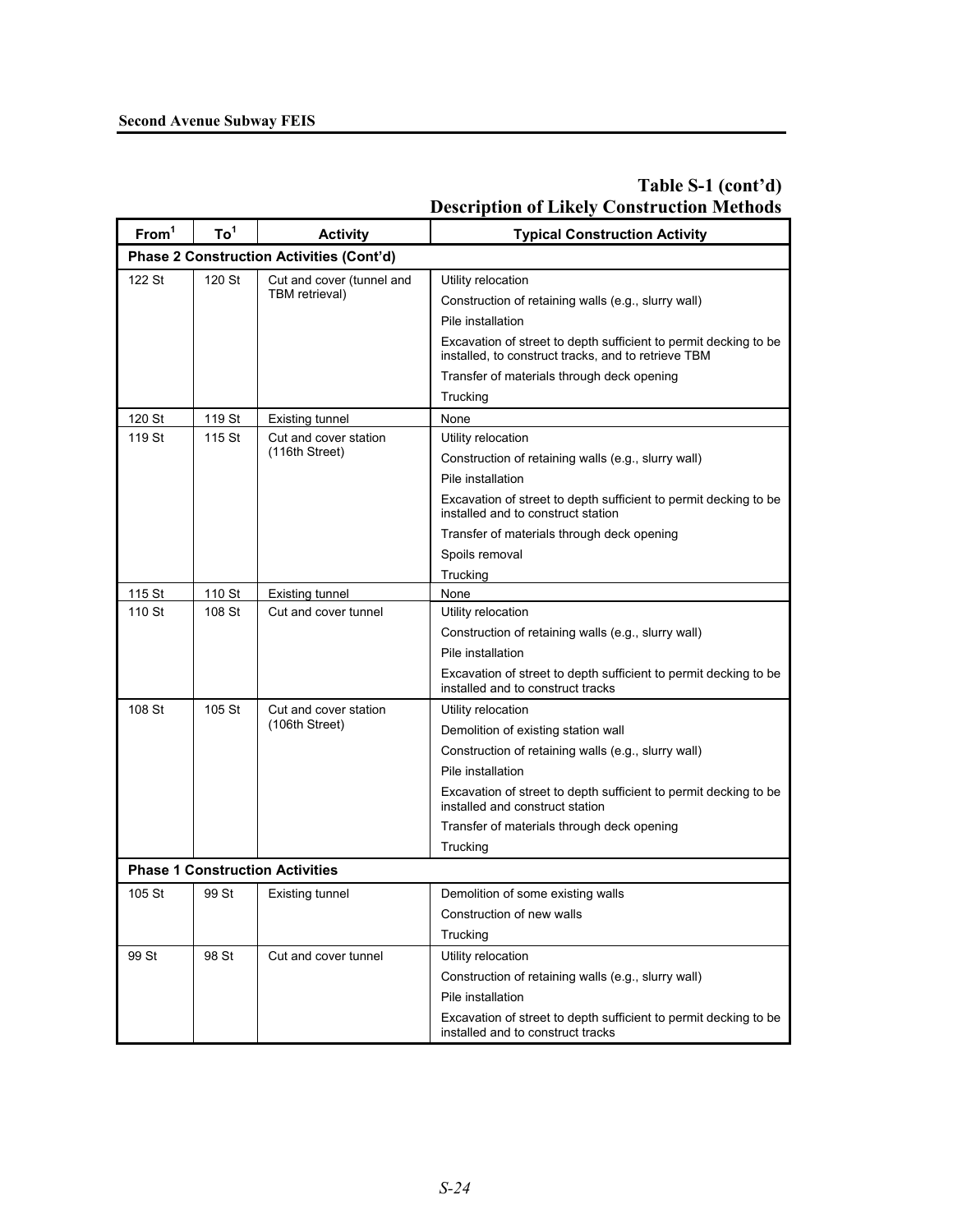| From <sup>1</sup> | To <sup>1</sup> | <b>Activity</b>                                             | <b>Typical Construction Activity</b>                                                                      |  |  |  |  |
|-------------------|-----------------|-------------------------------------------------------------|-----------------------------------------------------------------------------------------------------------|--|--|--|--|
|                   |                 | <b>Phase 1 Construction Activities (Cont'd)</b>             |                                                                                                           |  |  |  |  |
| 98 St             | 94 St           | Cut and cover station (96th                                 | Utility relocation                                                                                        |  |  |  |  |
|                   |                 | Street)                                                     | Construction of retaining walls (e.g., slurry wall)                                                       |  |  |  |  |
|                   |                 |                                                             | Pile installation                                                                                         |  |  |  |  |
|                   |                 |                                                             | Excavation of street to depth sufficient to permit decking to be<br>installed and to construct station    |  |  |  |  |
|                   |                 |                                                             | Transfer of materials through deck opening                                                                |  |  |  |  |
|                   |                 |                                                             | Trucking                                                                                                  |  |  |  |  |
| 97 St             | 96 St           | Construction support and<br>staging site (Playground<br>96) | Various staging processes and tunneling support facilities                                                |  |  |  |  |
| 94 St             | 92 St           | Cut and cover shaft site                                    | Utility relocation                                                                                        |  |  |  |  |
|                   |                 |                                                             | Construction of retaining walls (e.g., slurry wall)                                                       |  |  |  |  |
|                   |                 |                                                             | Pile installation                                                                                         |  |  |  |  |
|                   |                 |                                                             | Excavation of street to depth sufficient to permit decking to be<br>installed and launch and retrieve TBM |  |  |  |  |
|                   |                 | Shaft site                                                  | Spoils removal                                                                                            |  |  |  |  |
|                   |                 |                                                             | Trucking                                                                                                  |  |  |  |  |
| 92 St             | 87 St           | Bored tunnel in rock                                        | Underground boring                                                                                        |  |  |  |  |
| 87 St             | 83 St           | Bored tunnel in rock                                        | Underground boring                                                                                        |  |  |  |  |
|                   |                 | Mined station (86th Street)                                 | Underground horizontal blasting to create cavern                                                          |  |  |  |  |
|                   |                 |                                                             | Vertical blasting to create shafts                                                                        |  |  |  |  |
|                   |                 |                                                             | Openings to bring materials in and out and to create station<br>entrances                                 |  |  |  |  |
|                   |                 |                                                             | Spoils removal                                                                                            |  |  |  |  |
|                   |                 |                                                             | Trucking                                                                                                  |  |  |  |  |
|                   |                 | Cut and cover station                                       | Utility relocation                                                                                        |  |  |  |  |
|                   |                 | component (86th Street)                                     | Construction of retaining walls (e.g., slurry wall)<br>Pile installation                                  |  |  |  |  |
|                   |                 |                                                             |                                                                                                           |  |  |  |  |
| 83 St             | 73 St           | Bored tunnel in rock                                        | Underground boring                                                                                        |  |  |  |  |
| 73 St             | 69 St           | Bored tunnel in rock                                        | Underground boring                                                                                        |  |  |  |  |
| 73 St             | 69 St           | Mined station (72nd Street)                                 | Underground horizontal blasting to create cavern                                                          |  |  |  |  |
|                   |                 |                                                             | Vertical blasting to create shafts                                                                        |  |  |  |  |
|                   |                 |                                                             | Openings to bring materials in and out and to create station<br>entrances                                 |  |  |  |  |
|                   |                 |                                                             | Spoils removal                                                                                            |  |  |  |  |
|                   |                 |                                                             | Trucking and other activity                                                                               |  |  |  |  |
|                   |                 | Cut and cover station<br>component (72nd Street)            | Utility relocation                                                                                        |  |  |  |  |
|                   |                 |                                                             | Construction of retaining walls (e.g., slurry wall)                                                       |  |  |  |  |
|                   |                 |                                                             | Pile installation                                                                                         |  |  |  |  |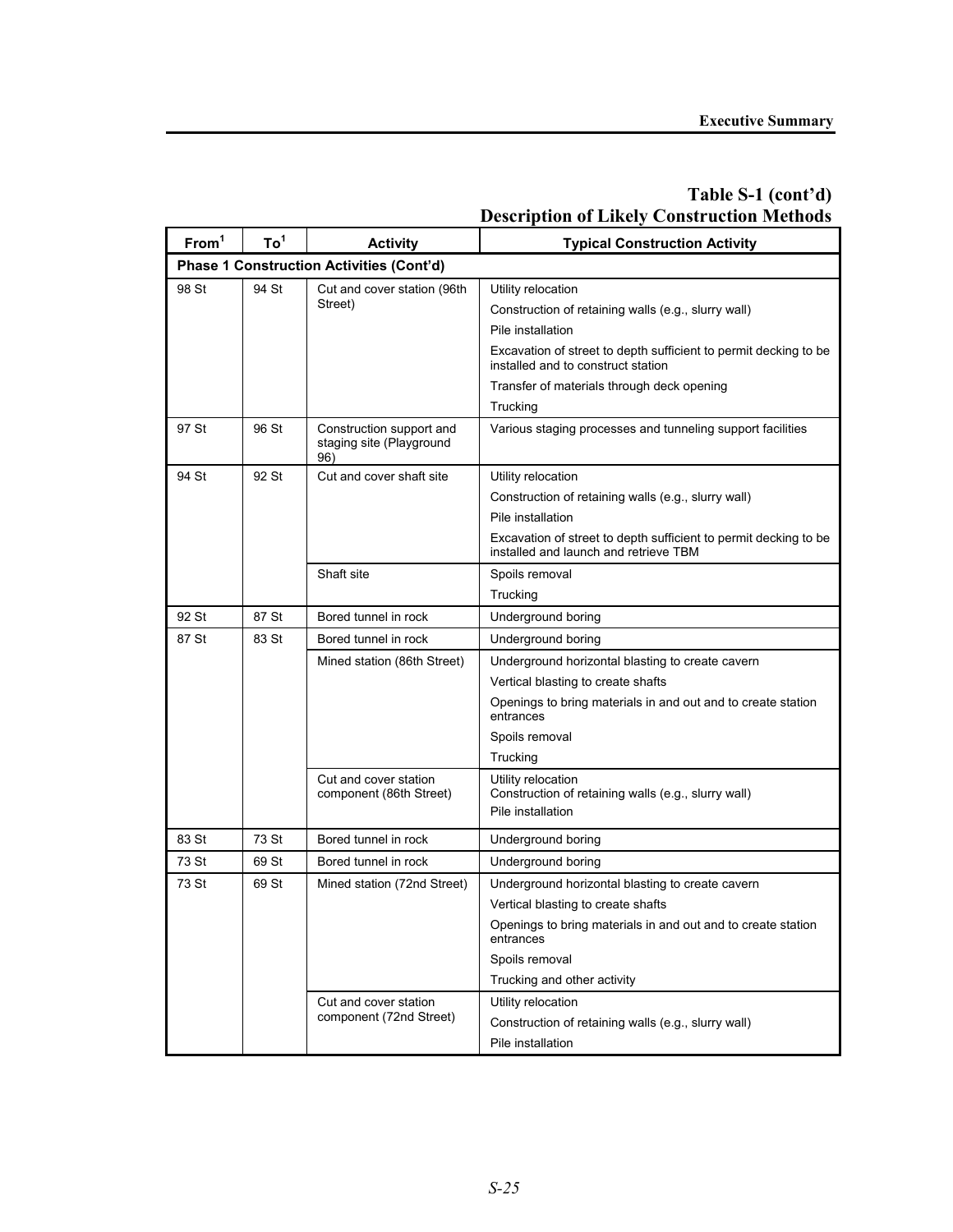| From <sup>1</sup> | To <sup>1</sup> | <b>Activity</b>                                 | <b>Typical Construction Activity</b>                                                                   |  |  |  |  |
|-------------------|-----------------|-------------------------------------------------|--------------------------------------------------------------------------------------------------------|--|--|--|--|
|                   |                 | <b>Phase 1 Construction Activities (Cont'd)</b> |                                                                                                        |  |  |  |  |
| 69 St             | 62 St           | Bored tunnel in rock                            | Underground boring                                                                                     |  |  |  |  |
|                   |                 |                                                 | Underground drill and blast                                                                            |  |  |  |  |
|                   |                 |                                                 | Ground stabilization (65th to 62nd Street)                                                             |  |  |  |  |
| 65 St             | 63 St           | Mined tunnel (63rd St                           | Underground drill and blast                                                                            |  |  |  |  |
|                   |                 | connector-curve west)                           | Vertical blasting to create shaft site at 66th Street/Second<br>Avenue                                 |  |  |  |  |
|                   |                 |                                                 | Spoils removal                                                                                         |  |  |  |  |
|                   |                 |                                                 | Trucking                                                                                               |  |  |  |  |
| 63 St             | 61 St           | Mined tunnel (63rd St<br>connector-curve east)  | Underground drill and blast                                                                            |  |  |  |  |
|                   |                 | <b>Phase 3 Construction Activities</b>          |                                                                                                        |  |  |  |  |
| 62 St             | 52 St           | Bored tunnel in rock                            | Underground boring                                                                                     |  |  |  |  |
|                   |                 | Cut and cover station (55th<br>Street)          | Utility relocation                                                                                     |  |  |  |  |
|                   |                 |                                                 | Construction of retaining walls (e.g., slurry wall)                                                    |  |  |  |  |
|                   |                 |                                                 | Pile installation                                                                                      |  |  |  |  |
|                   |                 |                                                 | Excavation of street to depth sufficient to permit decking to be<br>installed and to construct station |  |  |  |  |
|                   |                 |                                                 | Transfer of materials through deck opening                                                             |  |  |  |  |
|                   |                 |                                                 | Spoils removal                                                                                         |  |  |  |  |
|                   |                 |                                                 | Trucking                                                                                               |  |  |  |  |
| 52 St             | 45 St           | Bored tunnel in rock                            | Underground boring                                                                                     |  |  |  |  |
| 45 St             | 41 St           | Bored tunnel in rock                            | Underground boring                                                                                     |  |  |  |  |
|                   |                 | Mined station (42nd Street)                     | Underground horizontal blasting to create cavern                                                       |  |  |  |  |
|                   |                 |                                                 | Vertical blasting to create shafts                                                                     |  |  |  |  |
|                   |                 |                                                 | Openings to bring materials in and out and to create station<br>entrances                              |  |  |  |  |
|                   |                 |                                                 | Spoils removal                                                                                         |  |  |  |  |
|                   |                 |                                                 | Trucking                                                                                               |  |  |  |  |
|                   |                 | Cut and cover station                           | Utility relocation                                                                                     |  |  |  |  |
|                   |                 | component                                       | Construction of retaining walls (e.g., slurry wall)                                                    |  |  |  |  |
|                   |                 |                                                 | Pile installation                                                                                      |  |  |  |  |
| 41 St             | 36 St           | Bored tunnel in rock                            | Underground boring                                                                                     |  |  |  |  |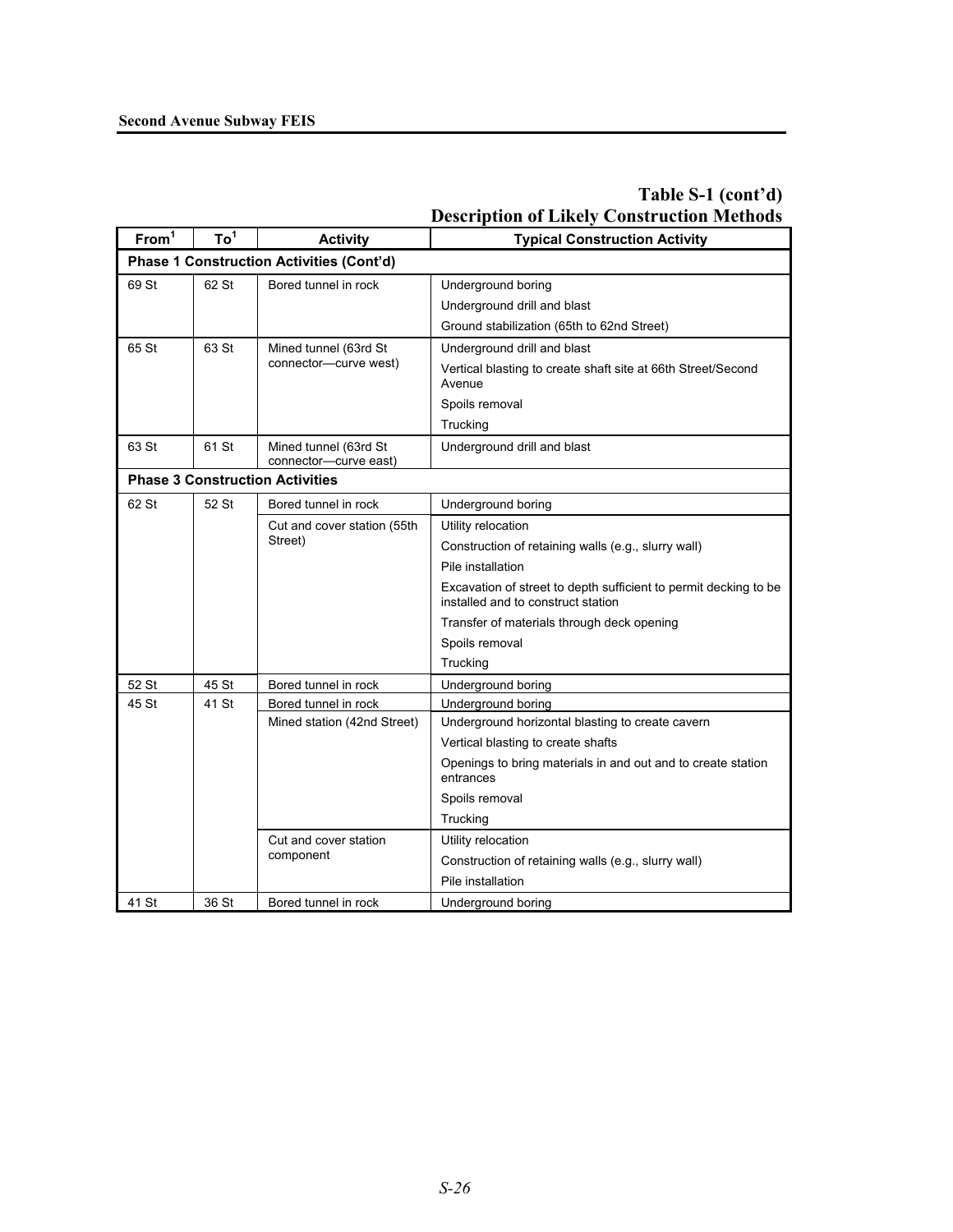| From <sup>1</sup> | To <sup>1</sup> | <b>Activity</b>                                               | <b>Typical Construction Activity</b>                                                                   |  |  |  |  |  |
|-------------------|-----------------|---------------------------------------------------------------|--------------------------------------------------------------------------------------------------------|--|--|--|--|--|
|                   |                 | Phase 3 Construction Activities (Cont'd)                      |                                                                                                        |  |  |  |  |  |
| 36 St             | 33 St           | Bored tunnel in rock                                          | Underground boring                                                                                     |  |  |  |  |  |
|                   |                 | Cut and cover station (34th                                   | Utility relocation                                                                                     |  |  |  |  |  |
|                   |                 | Street)                                                       | Construction of retaining walls (e.g., slurry wall)                                                    |  |  |  |  |  |
|                   |                 |                                                               | Pile installation                                                                                      |  |  |  |  |  |
|                   |                 |                                                               | Excavation of street to depth sufficient to permit decking to be<br>installed and to construct station |  |  |  |  |  |
|                   |                 |                                                               | Transfer of materials through deck opening                                                             |  |  |  |  |  |
|                   |                 |                                                               | Spoils removal                                                                                         |  |  |  |  |  |
|                   |                 |                                                               | Trucking                                                                                               |  |  |  |  |  |
|                   |                 | Construction support and<br>staging site (St. Vartan<br>Park) | Various staging processes and tunneling support facilities                                             |  |  |  |  |  |
|                   |                 | Shaft site at 35th and 32nd                                   | Spoils removal                                                                                         |  |  |  |  |  |
|                   |                 | Sts (TBM insertion and<br>spoils removal)                     | Trucking                                                                                               |  |  |  |  |  |
| 33 St             | 26 St           | Bored tunnel in rock                                          | Underground boring                                                                                     |  |  |  |  |  |
| 26 St             | 23 St           | Bored tunnel in rock                                          | Underground boring                                                                                     |  |  |  |  |  |
|                   |                 | Mined station (23rd Street)                                   | Underground horizontal blasting to create cavern                                                       |  |  |  |  |  |
|                   |                 |                                                               | Vertical blasting to create shafts                                                                     |  |  |  |  |  |
|                   |                 |                                                               | Openings to bring materials in and out and to create station<br>entrances                              |  |  |  |  |  |
|                   |                 | Cut and cover station                                         | Spoils removal<br>Trucking and other activity                                                          |  |  |  |  |  |
|                   |                 |                                                               |                                                                                                        |  |  |  |  |  |
|                   |                 |                                                               | Utility relocation                                                                                     |  |  |  |  |  |
|                   |                 | component (23rd Street)                                       | Construction of retaining walls (e.g., slurry wall)                                                    |  |  |  |  |  |
|                   |                 |                                                               | Pile installation                                                                                      |  |  |  |  |  |
| 23 St             | 15 St           | Bored tunnel in rock                                          | Underground boring                                                                                     |  |  |  |  |  |
| 15 St             | 11 St           | Bored tunnel in rock                                          | Underground boring                                                                                     |  |  |  |  |  |
|                   |                 | Mined station (14th Street)                                   | Underground horizontal blasting to create cavern                                                       |  |  |  |  |  |
|                   |                 |                                                               | Vertical blasting to create shafts                                                                     |  |  |  |  |  |
|                   |                 |                                                               | Openings to bring materials in and out, and to create station<br>entrances                             |  |  |  |  |  |
|                   |                 |                                                               | Spoils removal                                                                                         |  |  |  |  |  |
|                   |                 |                                                               | Trucking and other activity                                                                            |  |  |  |  |  |
|                   |                 | Cut and cover station                                         | Utility relocation                                                                                     |  |  |  |  |  |
|                   |                 | component (14th Street)                                       | Construction of retaining walls (e.g., slurry wall)                                                    |  |  |  |  |  |
|                   |                 |                                                               | Pile installation                                                                                      |  |  |  |  |  |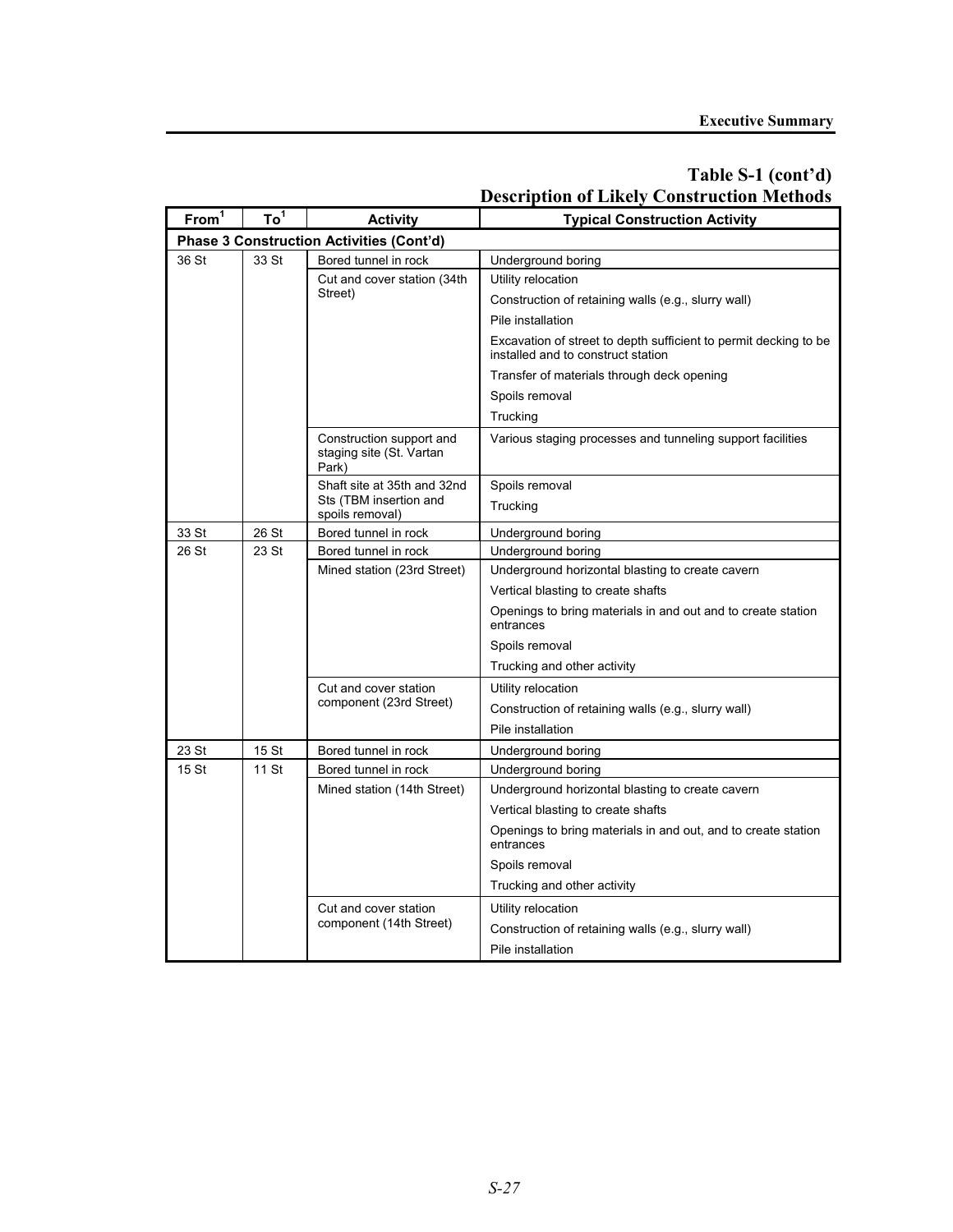| From <sup>1</sup> | Description of Likely Construction Methods<br>To <sup>1</sup> |                                                 |                                                                                                        |  |  |  |  |
|-------------------|---------------------------------------------------------------|-------------------------------------------------|--------------------------------------------------------------------------------------------------------|--|--|--|--|
|                   |                                                               | <b>Activity</b>                                 | <b>Typical Construction Activity</b>                                                                   |  |  |  |  |
|                   |                                                               | <b>Phase 3 Construction Activities (Cont'd)</b> |                                                                                                        |  |  |  |  |
| 11 St<br>4 St     | 4 St<br><b>Houston St</b>                                     | Bored tunnel in rock<br>Cut and cover station   | Underground boring                                                                                     |  |  |  |  |
|                   |                                                               | (Houston Street)                                | Utility relocation                                                                                     |  |  |  |  |
|                   |                                                               |                                                 | Construction of retaining walls (e.g., slurry wall)                                                    |  |  |  |  |
|                   |                                                               |                                                 | Pile installation                                                                                      |  |  |  |  |
|                   |                                                               |                                                 | Excavation of street to depth sufficient to permit decking to<br>be installed and to construct station |  |  |  |  |
|                   |                                                               |                                                 | Transfer of materials through deck opening                                                             |  |  |  |  |
|                   |                                                               |                                                 | Trucking                                                                                               |  |  |  |  |
|                   |                                                               | Possible shaft site                             | Spoils removal                                                                                         |  |  |  |  |
|                   |                                                               |                                                 | Trucking                                                                                               |  |  |  |  |
|                   | <b>Phase 4 Construction Activities</b>                        |                                                 |                                                                                                        |  |  |  |  |
| Houston           | Delancey                                                      | Bored tunnel in soil                            | Cut and cover to remove steel piles and TBM                                                            |  |  |  |  |
|                   |                                                               |                                                 | Underground boring                                                                                     |  |  |  |  |
| Delancey          | Hester                                                        | Bored tunnel in soil                            | Underground boring                                                                                     |  |  |  |  |
| Delancey          | Hester                                                        | Cut and cover station                           | Utility relocation                                                                                     |  |  |  |  |
|                   |                                                               | (Grand Street)                                  | Construction of retaining walls (e.g., slurry wall)                                                    |  |  |  |  |
|                   |                                                               |                                                 | Pile installation                                                                                      |  |  |  |  |
|                   |                                                               |                                                 | Excavation of street to depth sufficient to permit decking to<br>be installed and to construct station |  |  |  |  |
|                   |                                                               |                                                 | Transfer of materials through deck opening                                                             |  |  |  |  |
|                   |                                                               |                                                 | Trucking                                                                                               |  |  |  |  |
| Hester            | Pell                                                          | Bored tunnel in soil                            | Ground improvement                                                                                     |  |  |  |  |
|                   |                                                               |                                                 | Cut and cover construction to remove steel piles                                                       |  |  |  |  |
|                   |                                                               |                                                 | Underground boring                                                                                     |  |  |  |  |
| Pell              | Madison                                                       | Bored tunnel in soil                            | Underground boring                                                                                     |  |  |  |  |
|                   |                                                               | Cut and cover station                           | Utility relocation                                                                                     |  |  |  |  |
|                   |                                                               | (Chatham Square)                                | Construction of retaining walls (e.g., slurry wall)                                                    |  |  |  |  |
|                   |                                                               |                                                 | Pile installation                                                                                      |  |  |  |  |
|                   |                                                               |                                                 | Excavation of street to depth sufficient to permit decking to<br>be installed and to construct station |  |  |  |  |
|                   |                                                               |                                                 | Transfer of materials through deck opening                                                             |  |  |  |  |
|                   |                                                               |                                                 | Trucking                                                                                               |  |  |  |  |
| Madison           | Dover                                                         | Bored tunnel in soil                            | Underground boring                                                                                     |  |  |  |  |
|                   |                                                               |                                                 | Underpinning beneath certain Brooklyn Bridge approach<br>ramps                                         |  |  |  |  |
| Dover             | John                                                          | Cut and cover station                           | Utility relocation                                                                                     |  |  |  |  |
|                   |                                                               | (Seaport Station)                               | Construction of retaining walls (e.g., slurry wall)                                                    |  |  |  |  |
|                   |                                                               |                                                 | Pile installation                                                                                      |  |  |  |  |
|                   |                                                               |                                                 | Excavation of street to depth sufficient to permit decking to<br>be installed and construct station    |  |  |  |  |
|                   |                                                               |                                                 | Transfer of materials through deck opening                                                             |  |  |  |  |
|                   |                                                               |                                                 | Trucking                                                                                               |  |  |  |  |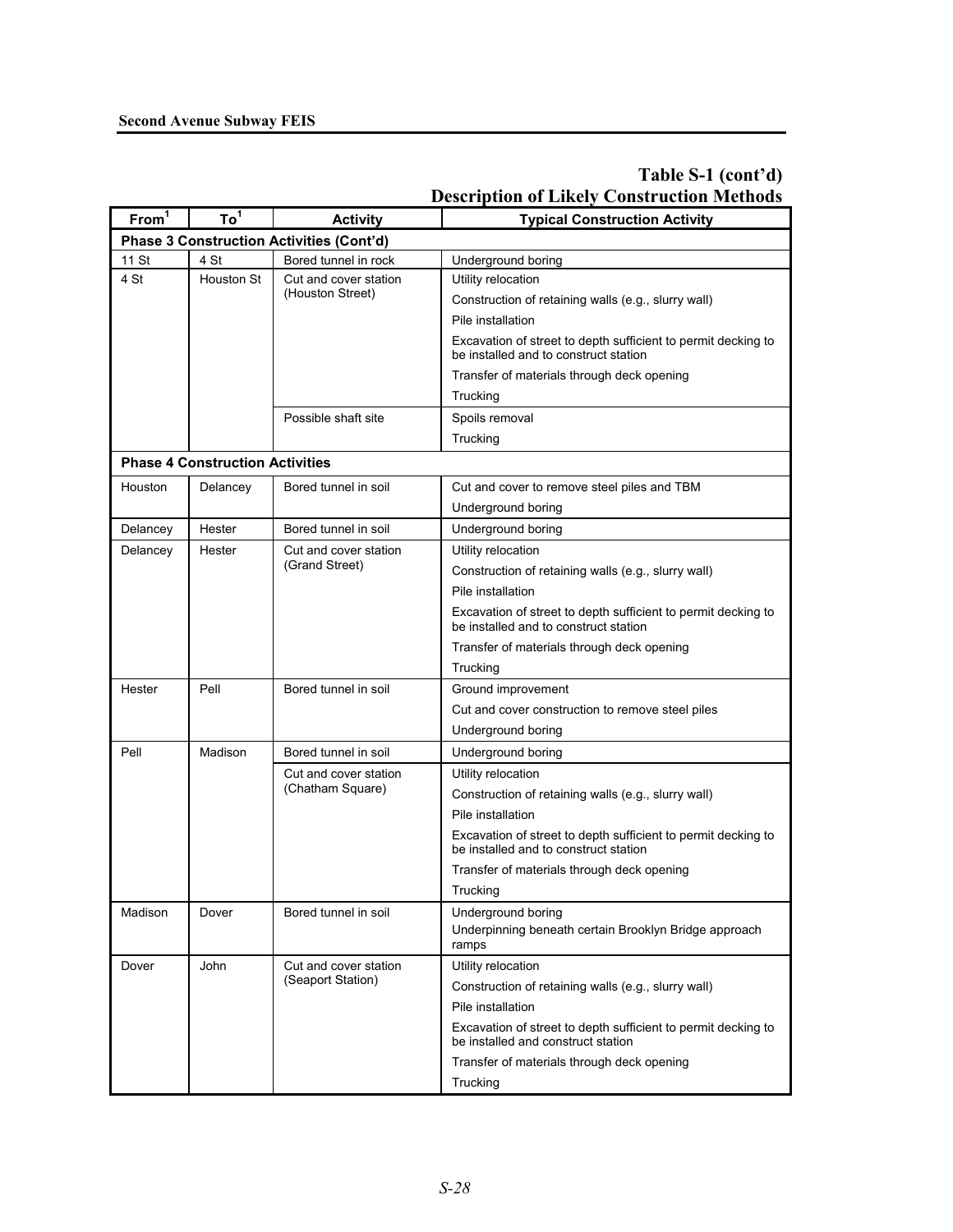| From <sup>1</sup>    | $To^1$       | <b>Activity</b>                                 | <b>Typical Construction Activity</b>                                               |  |  |
|----------------------|--------------|-------------------------------------------------|------------------------------------------------------------------------------------|--|--|
|                      |              | <b>Phase 4 Construction Activities (Cont'd)</b> |                                                                                    |  |  |
| John                 | Wall         | Bored tunnel in rock                            | Underground boring<br>Ground stabilization (John Street to Maiden Lane)            |  |  |
| Wall                 | Coenties     | Bored tunnel in rock                            | Underground boring                                                                 |  |  |
|                      | Slip         | Mined station (Hanover                          | Underground horizontal blasting to create cavern                                   |  |  |
|                      |              | Square)                                         | Vertical blasting to create shafts                                                 |  |  |
|                      |              |                                                 | Openings to bring materials in and out and to create station<br>entrances          |  |  |
|                      |              |                                                 | Spoils removal for stations, tunnels, and tail tracks                              |  |  |
|                      |              |                                                 | Trucking and other activity                                                        |  |  |
|                      |              | Cut and cover station                           | Construction of retaining walls (e.g., slurry wall)                                |  |  |
|                      |              | component (Hanover<br>Square)                   | Pile installation                                                                  |  |  |
|                      |              |                                                 | Utility relocation                                                                 |  |  |
| Coenties<br>Slip     | <b>Broad</b> | Bored tunnel in rock<br>(storage tracks) $2$    | Underground boring or mining                                                       |  |  |
| Pier 6 on East River |              | Barge operation for spoils                      | Possible bulkhead repairs                                                          |  |  |
|                      |              | removal                                         | Installation of piles                                                              |  |  |
|                      |              |                                                 | Placement of barge cranes<br>Operation of barges transporting spoils and materials |  |  |
| <b>Broad</b>         | South        | Bored tunnel in rock <sup>2</sup>               | Underground boring or mining                                                       |  |  |
| Whitehall            |              | Cut and cover construction                      | Utility relocation                                                                 |  |  |
|                      |              | for ancillary facility <sup>2</sup>             | Construction of retaining walls (e.g., slurry wall)                                |  |  |
|                      |              |                                                 | Pile installation                                                                  |  |  |
|                      |              |                                                 | Excavation of street                                                               |  |  |
|                      |              |                                                 | Transfer of materials through deck opening                                         |  |  |
|                      |              |                                                 | Trucking                                                                           |  |  |

**Notes**:<br><sup>1</sup> Unless otherwise stated, construction would occur on the extended Second Avenue corridor at the indicated crossstreet.

 $2$  Construction in these areas would only occur if train storage tracks are constructed.

This table has been revised for the FEIS to reflect design refinements.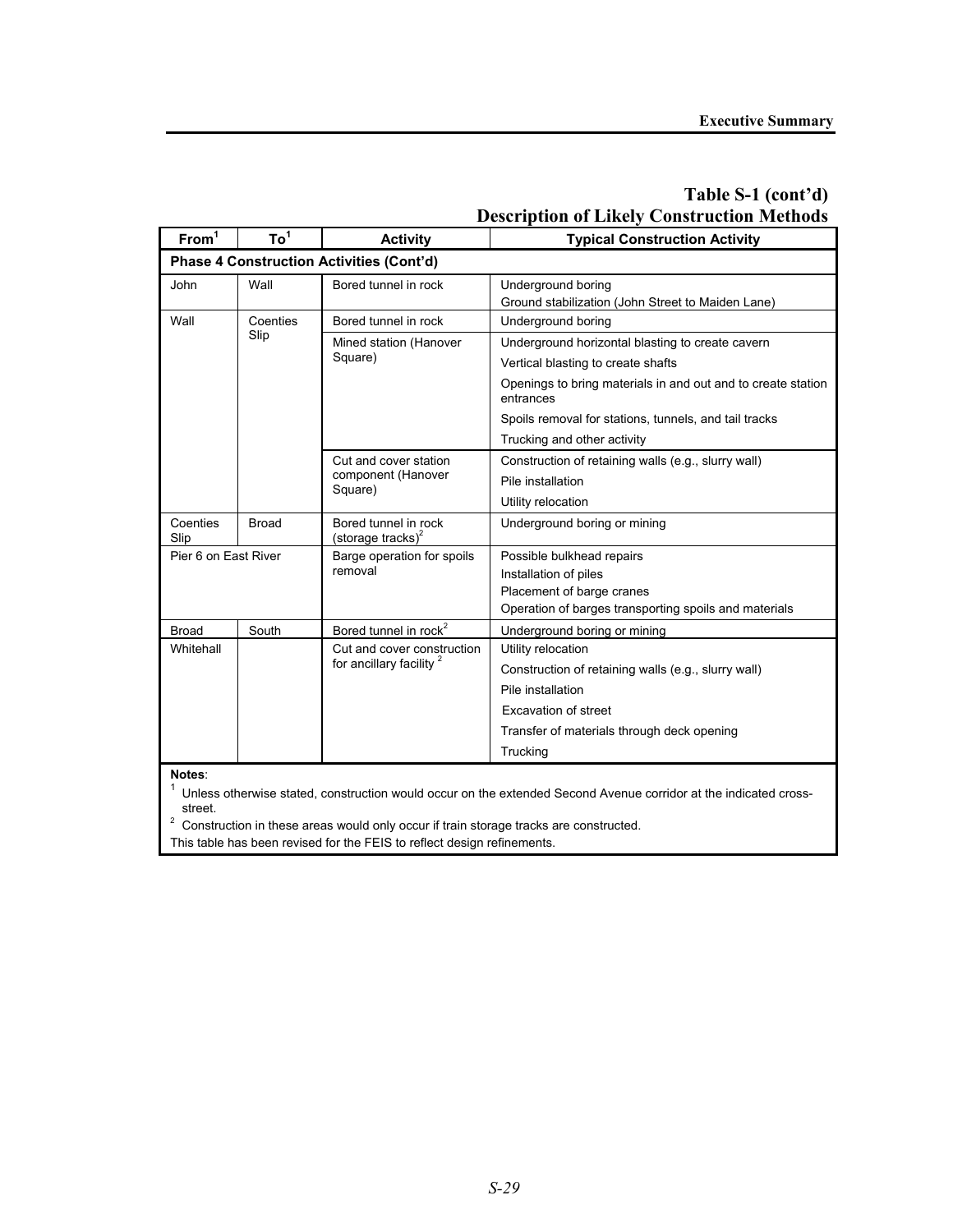Public review of the SDEIS began with its publication. A Notice of Availability of the SDEIS was published in the Federal Register on April 11, 2003. The SDEIS and notice of its availability were widely distributed to involved and interested agencies and other parties and posted on the MTA's website, and the public hearings on the document were advertised in community newspapers and MTA website. The MTA held two public hearings to receive comments on the document: on May 12, 2003, in the auditorium of the Alexander Hamilton U.S. Custom House at One Bowling Green; and on May 13, 2003, in the Hecksher Auditorium at El Museo del Barrio, 1230 Fifth Avenue (at 104th Street). The public comment period remained open until June 10, 2003.

During the public comment period for the SDEIS, many members of the general public as well as public officials and agency representatives submitted comments to the MTA to express their support for the full-length Second Avenue Subway. Among those submitting comments, there was general agreement in support of the project's purpose and need to relieve overcrowding on East Side subways and buses, to support the land uses on the East Side with new transit service, and to support the coordinated efforts of city and state officials to rebuild Lower Manhattan.

Other comments received on the SDEIS related to requests to extend the Second Avenue Subway service to the Bronx, Brooklyn, Queens, and other parts of Manhattan, as well as issues related to the cost and financing for the project, potential construction impacts and the measures that would be implemented to minimize effects on the surrounding community, and other environmental issues.

This FEIS responds to the comments received on the MIS/DEIS published in 1999, and to comments received on the SDEIS during the public comment period. It identifies particular options that have been selected during the ongoing engineering process and mitigation measures that would be employed to minimize significant impacts. It also identifies and assesses the refinements to the proposed alignment that have been made as a result of public comments on the SDEIS, further community outreach, and ongoing engineering studies. A summary of the SDEIS comments is provided in Chapter 23 of the FEIS. Letters from federal resource agencies, including the U.S. Department of the Interior and U.S. Environmental Protection Agency, are included at the end of Chapter 23. The full text of all other public agency comments, written public comments, and hearing transcripts is available for public review upon advance request to MTA Government and Community Affairs.

Prior to preparing this FEIS, NYCT has used its ongoing public outreach process to update the public on a variety of issues related to project design and construction. NYCT has attended periodic meetings with the affected community boards to discuss such issues as station entrance locations and construction methodologies and to seek public input regarding construction-related issues, such as noise. During and subsequent to such meetings, NYCT has made efforts to answer questions and refine mitigation measures with the public's comments in mind. For instance, in response to community input, the amount of cut-and-cover construction in East Harlem has been reduced since publication of the SDEIS, and the selection of the Deep Chrystie option for the alignment also reflected community preference. In some instances, although NYCT was not able to accommodate requests for all station entrance locations, the entrances that have been preliminarily identified were chosen in response to community input. For example, the 14th Street Station is being designed to avoid direct impacts on Stuyvesant Square, and at the Seaport Station, the preliminary location for the ancillary facilities has been relocated to avoid Pearl Street Playground and a house of worship. NYCT is continuing to work with the communities as planning regarding the siting of the many required facilities evolves.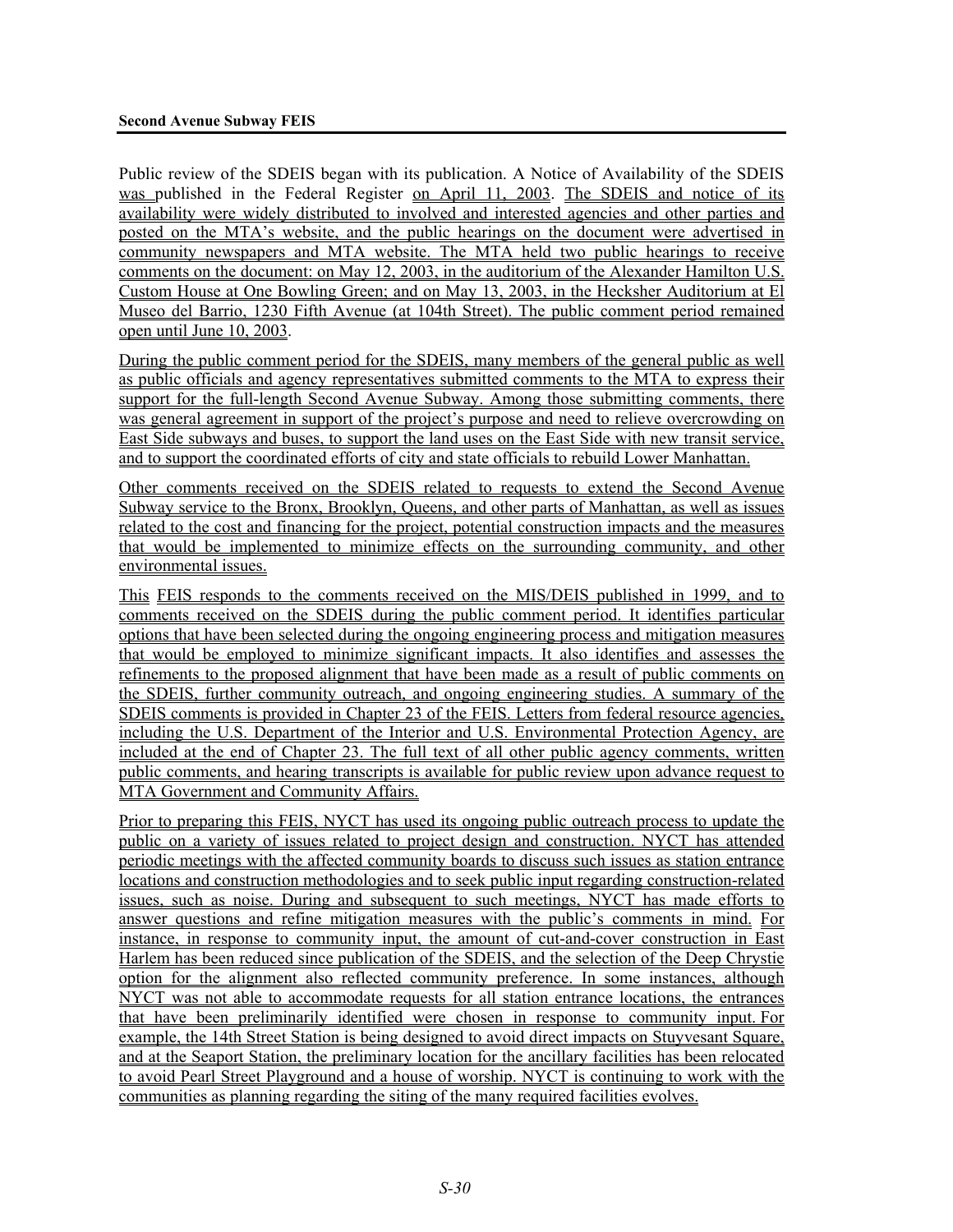Consistent with the requirements of NEPA, a ROD will be prepared by FTA stating FTA's basis for decision no earlier than 30 days after the publication of a Notice of Availability of the FEIS in the *Federal Register*. Once the ROD is issued, NYCT will continue to meet with the public to discuss any refinements to the mitigation measures identified in the FEIS and ROD. Prior to and throughout construction of the project, NYCT and its contractors will also present information concerning construction activities specifically relevant for each Community Board.

The public outreach program for the Second Avenue Subway complies with the requirements of NEPA and those of Section 106 of the National Historic Preservation Act of 1966 (as implemented by federal regulations appearing at 36 Code of Federal Regulations Part 800); Section 4(f) of the Department of Transportation Act of 1966 (49 USC §303(c)); and Executive Order 12898, which addresses environmental justice issues in federal decision making. The SDEIS provides an opportunity for the public to review and comment on the project's environmental effects (NEPA), effects to historic and archaeological resources (Section 106), and effects on parks and historic properties (Section 4(f)). Furthermore, the project has included a public outreach program in all Community Boards along the alignment, including those with predominantly low-income and minority populations (where environmental justice could be a concern). A Final Programmatic Agreement describing future steps to be taken with respect to historic and archaeological resources is provided at the end of this FEIS. The project has also undertaken additional outreach as part of the Section 106 process, to identify parties, such as federally and state-recognized Native American tribes, who might have specific interest in historic or archaeological resources along the alignment.

Detailed design and engineering will continue subsequent to the FEIS and the FTA's ROD, and NYCT will continue to meet with affected Community Boards, the public, local and regional organizations, interested governmental agencies and elected officials, and those who would be directly affected by construction to inform them about project plans, including detailed mitigation measures.

Numerous environmental and regulatory approvals and permits would be required to construct the Second Avenue Subway from such agencies as the U.S. Army Corps of Engineers, U.S. Coast Guard, U.S. Department of the Interior, the New York State Department of Environmental Conservation, and the New York State Legislature. In addition, the project must also comply with many laws and policies regulating worker and public safety, relocation procedures, use of parkland and historic resources, endangered and protected species and wildlife habitat, air and water quality, contaminated materials, solid waste, wetlands, and floodplains, etc., and may require certain ministerial permits as well.

# **F. IMPACTS OF THE SECOND AVENUE SUBWAY DURING CONSTRUCTION AND OPERATION**

Any large-scale infrastructure project would necessarily result in unavoidable disruptions during construction. Once completed, the operating Second Avenue Subway would also have a range of effects on the neighborhoods it passes through. Most of the effects of the new transit service on Manhattan's East Side would be beneficial, though some adverse impacts would be expected, as summarized below. The temporary impacts that would result during construction and permanent benefits and impacts from operations of the Second Avenue Subway are described below.

The No Build Alternative would not result in construction impacts, but also would not bring the benefits expected with the new subway. It would provide no new service on the East Side of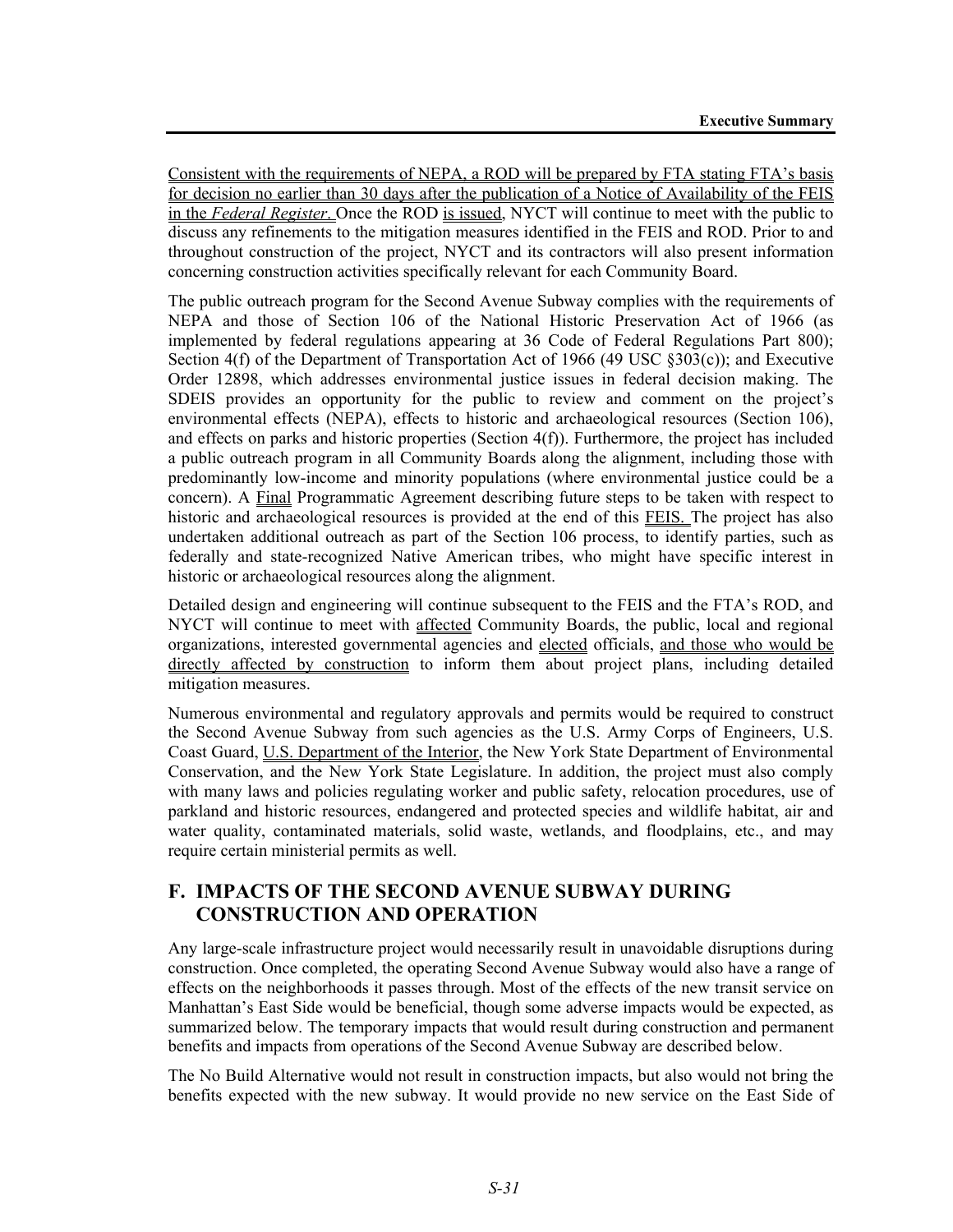Manhattan, and therefore conditions on the currently severely overcrowded Lexington Avenue Line would be exacerbated, because ridership is expected to increase by a substantial 14 percent between 2000 and 2025. Average passenger loads on five of the six express stops on the Lexington Avenue **46** express trains from 125th Street to Brooklyn Bridge would exceed NYCT's subway car passenger loading guidelines—at one station stop by 27 percent—during the 2025 AM peak hour. Already crowded local trains at several stations would also become more crowded. Vehicular congestion on the East Side's major north-south thoroughfares would also worsen.

As noted earlier, for all analysis chapters, the project's analysis year has been changed to the year 2025 instead of the year 2020 analysis year used in the SDEIS.

#### **TRANSPORTATION**

#### *SUBWAYS AND COMMUTER RAIL*

#### *Construction Impacts*

Construction of the new subway would require temporary disruption to several other subway lines as well as Metro-North Railroad. Disruption would occur predominantly where the new subway line would be constructed directly beneath another subway tunnel constructed in soil (or beneath the Metro-North viaduct over Park Avenue near 125th Street), so that underpinning is required to protect the existing structure. At locations where the project would cross other subway tunnels constructed in rock, no underpinning would be required, and effects would be minimal (e.g., temporary speed restrictions). Where underpinning would occur, temporary service changes on selected nights and weekends would be required. Potential effects are as follows:

- Where the new tunnels pass below existing subway and commuter rail lines, it may be necessary to protect existing structures during tunnel excavation. This would cause service disruptions ranging from speed restrictions to subway service suspensions on nights and weekends. If the subway line crossing were deep in rock, it would not be necessary to protect these existing subway or commuter line structures, although rock reinforcement may be required to ensure stable openings. The duration of these disruptions would range from 2 months to 2 years. The affected subway and commuter rail lines are as follows:
	- Metro-North Railroad—Park Avenue Viaduct, Park Avenue and 125th Street.
	- **466** subway services—Lexington Avenue Line, Lexington Avenue and 125th Street.
	- $\blacksquare$  $\blacksquare$  subway services—60th Street Line, 60th Street and Second Avenue.
	- **Q** subway services—Canarsie Line, 14th Street and Second Avenue.
	- $\bullet$  subway services—Sixth Avenue Line, Houston Street and Second Avenue.
	- **ODO** subway services—Nassau Street Line, Delancey Street and Chrystie Street.
	- **OD** subway services—Sixth Avenue Line, Manhattan Bridge Approach
	- $\odot$  subway services—Broadway Line, Manhattan Bridge Approach.
	- $\bullet$  subway services—Eighth Avenue Line, Fulton Street and Water Street.
	- **23** subway services—Broadway-Seventh Avenue Line, Old Slip and Water Street.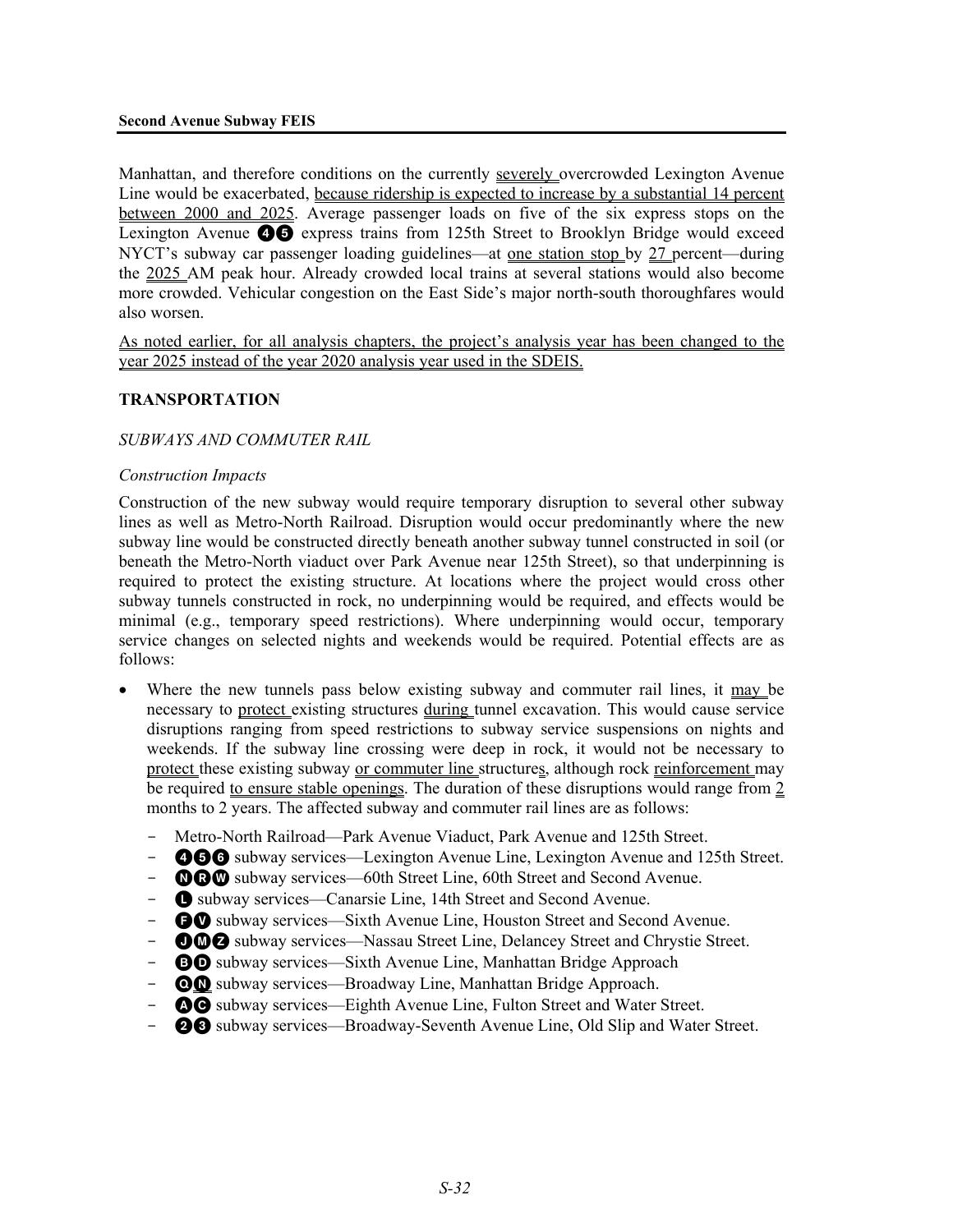- In addition, the tail track option that extends south from Hanover Square Station would pass under a number of existing NYCT subway tunnels:
	- **M** subway service Nassau Street Line, Broad Street and Water Street.
	- $\bullet$  Subway services Broadway Line, Whitehall and Water Street.
	- **46** subway services Lexington Avenue Line under Peter Minuit Plaza.
	- $\bullet$  subway services South Ferry Station of the Broadway Line under Peter Minuit Plaza.
- Where the new Second Avenue Subway tunnels would pass above an existing subway or commuter rail line, it would not be necessary to carry out extensive protective works to the existing structure during tunnel excavation. However, the subway and commuter rail tunnel below would still have to be protected from the overhead construction, and the existing ground conditions maintained at current levels. This work would be done carefully to avoid affecting existing subway and future commuter rail services at the following locations:
	- F subway and LIRR services—63rd Street Line, 63rd Street and Second Avenue.
	- $\bullet\bullet$  subway services—53rd Street Line, 53rd Street and Second Avenue.
	- 7 subway service—Flushing Line, 42nd Street and Second Avenue.
	- LIRR, NJ Transit, and Amtrak services, LIRR Mainline Tunnel, 33rd/32nd Streets and Second Avenue.

Nevertheless, it is still possible that some short-term service disruptions could result. In this case, these would be considered significant adverse impacts.

As described above, in order to accommodate an increase in passengers transferring from the Second Avenue Line, the existing Grand Street Station would have to be reconstructed. Some of this work would require track outages. Service on the **BO** routes would be suspended through the Grand Street Station and between Sixth Avenue and Brooklyn on most nights and weekends over a 1- to 2-year period. Minor impacts to the  $\bigcirc$  routes are anticipated, including possible track outages on nights and weekends to allow ground treatment and other proactive measures to be undertaken to permit the tunnels for the Second Avenue Subway to pass under the Lower East Side and Second Avenue lines.

# *Operational Impacts*

Current plans call for the Second Avenue Subway to be put into operation in four phases. As noted earlier, these phases would include the following:

- *Phase 1:* **O** service would operate from Brooklyn to 96th Street and Second Avenue. Service would extend from the existing terminus at the 57th Street-Seventh Avenue Station and make stops at Lexington Avenue-63rd Street, and 72nd Street, 86th Street, and 96th Street on Second Avenue. The Second Avenue Subway would carry 202,000 riders on an average weekday at the completion of Phase 1.
- *Phase 2:* The **O** service would be extended to its new terminus at 125th Street Station (at Park Avenue), also stopping at 106th Street and 116th Street Stations on Second Avenue. The Second Avenue Subway would carry 303,000 riders on an average weekday at the completion of Phase 2.
- *Phase 3:* In addition to the  $\odot$  service described for Phases 1 and 2, in Phase 3 a new subway service (the  $\bullet$  route) would operate on Second Avenue from 125th Street Station to a new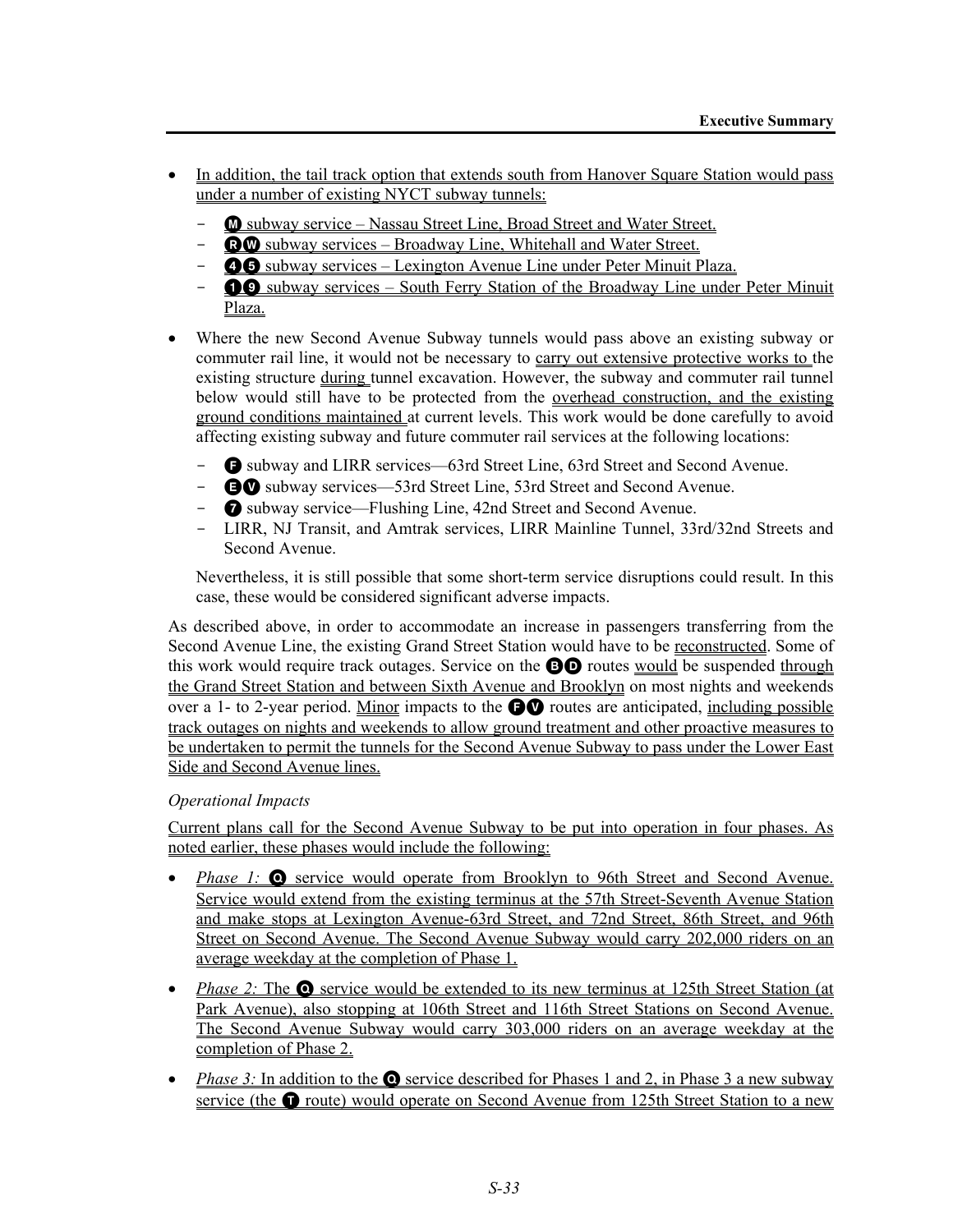<u>.</u>

southern terminus at Houston Street. Six new stations would be added in Phase 3: 55th Street, 42nd Street, 34th Street, 23rd Street, 14th Street, and Houston Street. At the completion of Phase 3, the Second Avenue Subway would carry 456,000 riders on an average weekday.

• *Phase 4:* With the completion of Phase 4, the full-length Second Avenue Subway would be complete. This phase would add four additional subway stations for the  $\bullet$  route: Grand Street, Chatham Square, Seaport, and Hanover Square. The completed Second Avenue Subway is forecasted to carry 560,000 riders on an average weekday.

The 560,000 riders forecasted to use the Second Avenue Subway on an average weekday includes 11,400 riders (or 3,500,000, annually) who formerly used non-transit modes, such as auto, taxi, and light truck trips, as well as walking trips that did not involve transit.

The new Second Avenue Subway between 125th Street and Hanover Square would greatly improve transit access for communities on the East Side, connecting them from East Harlem to the Financial District. In addition, the proposed Second Avenue Subway service via the Broadway Line would create for the first time a one-seat ride from East Harlem and the Upper East Side to West Midtown. Ridership modeling conducted for the project indicates that a new Second Avenue Subway would carry 77,900 AM peak hour riders and approximately 560,000 daily riders in 2025.

Each of the 16 new stations on the Second Avenue Line would comply fully with the regulations of the Americans with Disabilities Act (ADA), providing access to the transit system for physically challenged individuals. Among the features to be included in the new stations are elevators between the street, platforms, and fare control areas; "truncated dome" warning strips at platform edges; wide corridors and entranceways; and public address systems that incorporate video and audio communications. Newly constructed transfer points between the Second Avenue Subway and existing train lines would also be ADA-accessible, unless technically infeasible, as defined by ADA. These improvements would be considered benefits over the existing system.

Many of the new riders on the Second Avenue Line would switch from the currently overcrowded Lexington Avenue Line. This would reduce average subway car passenger loads on the Lexington Avenue **46** express and **6** local trains substantially. Overall, it is projected that Lexington Avenue ridership in Manhattan would decline by approximately 27,000 southbound and 9,000 northbound riders in the 2025 AM peak hour, or 24 and 13 percent, respectively. (The AM peak hour was selected to analyze the impacts of the Second Avenue Subway, because AM peak hour volumes are consistently higher than PM peak hour volumes.)

Riders would switch to the new Second Avenue service from the Lexington Avenue Line because of better accessibility to the riders' origins or destinations, and because for many riders, the new service would be faster than their commute via the Lexington Avenue Line. Simulation

<sup>1</sup> Since completion of the SDEIS, ridership modeling has been revised to incorporate the new 2025 analysis year, and to more fully capture the growth in off-peak ridership that has occurred since introduction of the MetroCard. These ridership forecasts are slightly lower (an approximately 5 percent decrease) than in SDEIS, because as engineering progressed, more accurate station entrance times have been incorporated into the model. In many cases, stations are deeper than originally projected to reduce surface construction impacts. As a result, entrance times are longer, making the new line slightly less attractive to some riders. In addition, the use of updated socioeconomic forecasts with slower employment growth also contributed to the decrease in projected ridership.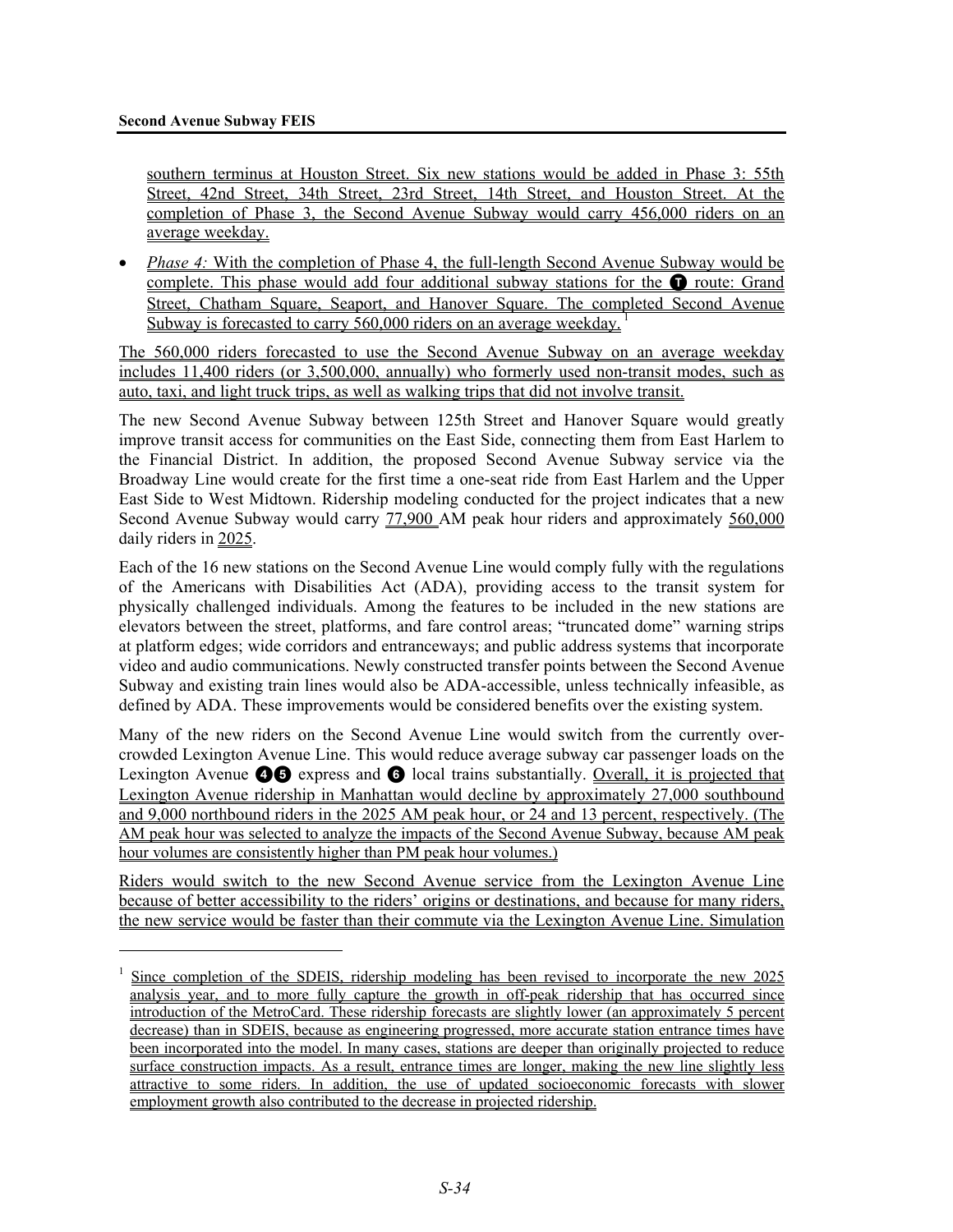modeling conducted for the new system concluded that during the AM peak hour, passengers would have substantial time savings in the southbound direction, which is the direction on which the Lexington Avenue Line experiences the greatest delays. For example, a passenger boarding the Second Avenue Subway service on the Second Avenue Line at 125th Street and traveling to Hanover Square Station would have a train trip that would be 5 minutes faster than a passenger who boarded the  $\odot$  express services at the 125th Street Station on the Lexington Avenue Line and traveled to the Wall Street Station. Overall, the proposed Second Avenue Subway would be significantly faster in the southbound direction than the existing Lexington Avenue **46** express, despite making all station stops. The running time savings are less in the northbound direction, ranging from 1.0-minute reduction to a 1.0-minute increase, because delays on the Lexington Avenue Line are less in this direction during the AM peak hour, although many riders will save significant station access time, depending on their destination.

The reduction in Lexington Avenue Line ridership during the AM peak hour is shown in Table S-2. The substantial reduction in ridership on the Lexington Avenue Line would in turn lead to improved service, with reduced dwell times and increased reliability and train frequency. Crowding and travel time would be reduced substantially on both the express and local service, with the greatest crowding reductions on the local line. As shown in Tables S-3 and S-4, passenger loadings would be below NYCT's guidelines as southbound Lexington Avenue Line trains pass through all stations. As a result of the decreased ridership on the Lexington Avenue Line, crowding in Lexington Avenue Line stations would also decrease significantly.

#### **Table S-2 2025 AM Peak Hour Lexington Avenue Line Ridership in Manhattan Comparing Build vs. No Build Conditions**

|                   |                 | Southbound   |           |          | <b>Northbound</b> |              |          |          |
|-------------------|-----------------|--------------|-----------|----------|-------------------|--------------|----------|----------|
| Route             | <b>No Build</b> | <b>Build</b> | Change    | %        | <b>No Build</b>   | <b>Build</b> | Change   | %        |
| <b>OO</b> Express | 59,600          | 49.300       | $-10,300$ | $-17.3%$ | 41,800            | 37,300       | $-4.500$ | $-10.9%$ |
| <b>6</b> Local    | 54.200          | 37.200       | $-17,000$ | $-31.4%$ | 26,400            | 22.200       | $-4,200$ | $-15.9%$ |
| Total             | 113,800         | 86,500       | $-27,300$ | $-24.0%$ | 68,200            | 59,500       | $-8,700$ | $-12.8%$ |
| .                 |                 |              |           |          |                   |              |          |          |

**Notes:**

This table is new for the FEIS.

Southbound volumes are based upon the number of passengers on-board trains departing the 125th Street Station and the number of passengers boarding at stations south to Wall Street for the **46 o**r Brooklyn Bridge for the **O**.

Northbound volumes are based upon the number passengers on-board trains departing the Bowling Station and the number of passengers boarding at stations north to 86th Street Station for the **46** or the number of passengers boarding between Brooklyn Bridge and 116th Street Stations for the  $\odot$ . (Passengers boarding at the 125th Street Station are not included in the northbound volumes.) **Source:** NYCT Transit Model Outputs – May 2003.

Overall, with the implementation of new Second Avenue Subway service, the incidence of "crush conditions" on existing Lexington Avenue Line service—which are expected to become more severe under the No Build condition—would be substantially reduced. Based on average conditions in the AM peak hour, approximately  $49,500$  southbound  $\bullet$  riders in the AM peak hour would no longer experience crowding in 2025 on the Lexington Avenue Line with the addition of the Second Avenue Subway Line. While many passengers at peak hours would still be required to stand, there would be more space per passenger, and passengers would be able to enter the first train arriving at their station.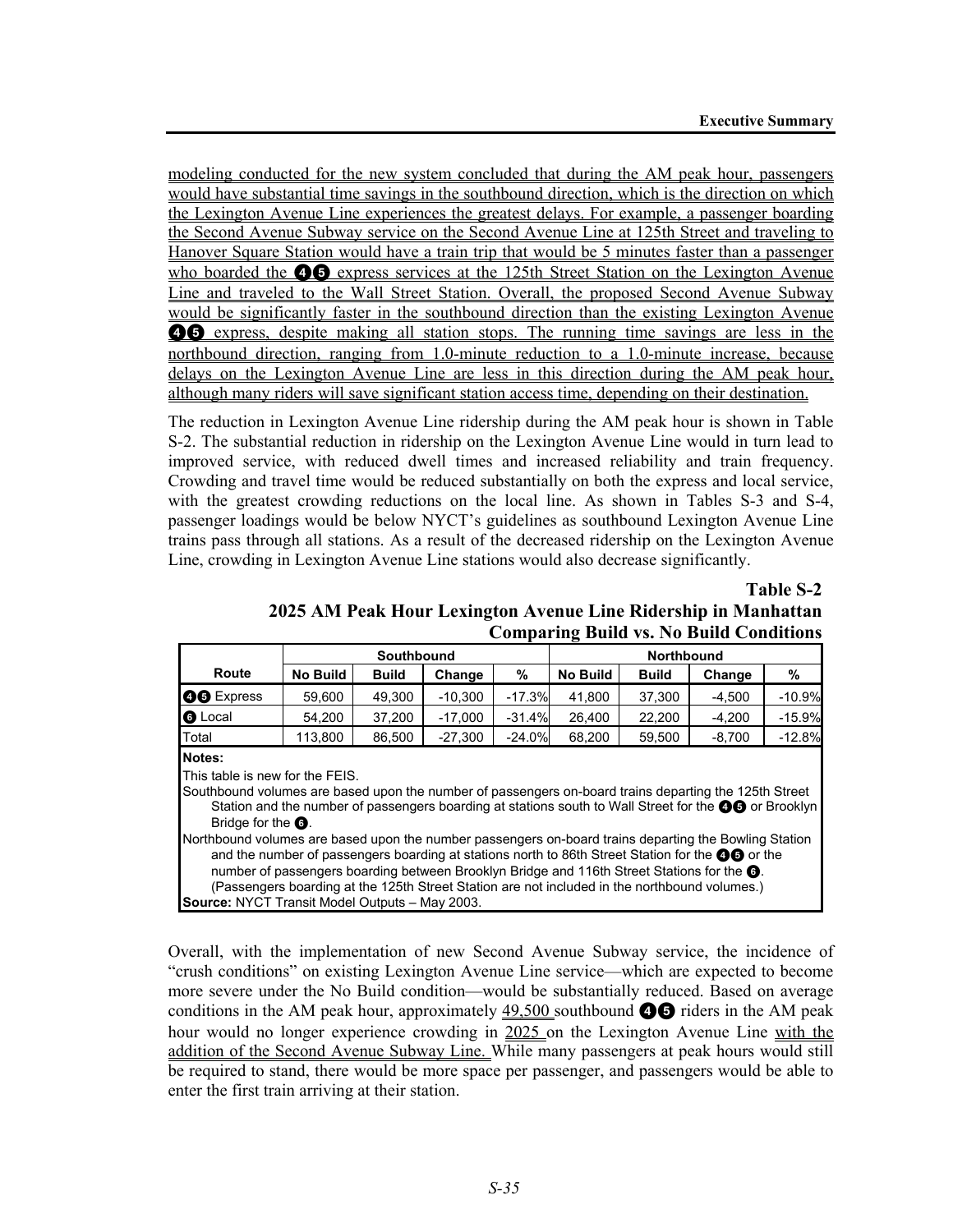|                                                                  | Table S-3         |
|------------------------------------------------------------------|-------------------|
| <b>Loading Conditions for Lexington Avenue Express @G Trains</b> |                   |
|                                                                  | 2025 AM Peak Hour |

|                      | <b>Trains per Hour</b>          |              | Leave Load (V)                                             |              | Capacity (C)    |              | Average Volume/Capacity (V/C) Ratio |              |          |
|----------------------|---------------------------------|--------------|------------------------------------------------------------|--------------|-----------------|--------------|-------------------------------------|--------------|----------|
| <b>Station</b>       | No Build                        | <b>Build</b> | No Build                                                   | <b>Build</b> | <b>No Build</b> | <b>Build</b> | <b>No Build</b>                     | <b>Build</b> | % Change |
| Southbound           |                                 |              |                                                            |              |                 |              |                                     |              |          |
| 125 St               | 28                              | 29           | 31,400                                                     | 25,700       | 30.800          | 31.900       | 1.02                                | 0.81         | $-20.5%$ |
| 86 St                | 26                              | 28           | 32,400                                                     | 24,500       | 28,600          | 30,800       | 1.13                                | 0.80         | $-29.8%$ |
| 59 St                | 26                              | 28           | 29.800                                                     | 23,500       | 28,600          | 30.800       | 1.04                                | 0.76         | $-26.8%$ |
| 42 St / GCT          | 25                              | 28           | 34,800                                                     | 29,000       | 27,500          | 30,800       | 1.27                                | 0.94         | $-25.6%$ |
| <b>Union Sq</b>      | 25                              | 27           | 31,100                                                     | 25,500       | 27,500          | 29,700       | 1.13                                | 0.86         | $-24.1%$ |
| <b>Brooklyn Br</b>   | 25                              | 27           | 26,600                                                     | 21,300       | 27,500          | 29,700       | 0.97                                | 0.72         | $-25.9%$ |
| Fulton St.           | 25                              | 27           | 17,700                                                     | 13,700       | 27,500          | 29,700       | 0.64                                | 0.46         | $-22.6%$ |
| Wall St.             | 25                              | 27           | 6,800                                                      | 5,900        | 27,500          | 29,700       | 0.25                                | 0.20         | $-13.2%$ |
| Northbound           |                                 |              |                                                            |              |                 |              |                                     |              |          |
| Borough Hall         | 26                              | 26           | 21,700                                                     | 20,800       | 28,600          | 28,600       | 0.76                                | 0.73         | $-4.5%$  |
| <b>Bowling Green</b> | 26                              | 26           | 20,800                                                     | 19,500       | 28,600          | 28,600       | 0.73                                | 0.68         | $-6.3%$  |
| <b>Wall St</b>       | 26                              | 26           | 21,100                                                     | 19,200       | 28,600          | 28,600       | 0.74                                | 0.67         | $-9.0%$  |
| <b>Fulton St</b>     | 26                              | 26           | 23,500                                                     | 20,500       | 28,600          | 28,600       | 0.82                                | 0.72         | $-12.7%$ |
| <b>Brooklyn Br</b>   | 26                              | 26           | 24,000                                                     | 20.700       | 28,600          | 28,600       | 0.84                                | 0.72         | $-13.8%$ |
| <b>Union Sq</b>      | 26                              | 26           | 28,100                                                     | 23,400       | 28,600          | 28,600       | 0.98                                | 0.82         | $-16.8%$ |
| 42 St / GCT          | 26                              | 26           | 10,700                                                     | 8,900        | 28,600          | 28,600       | 0.37                                | 0.31         | $-16.1%$ |
| Note:<br>Source:     | This table is new for the FEIS. |              | Vollmer Associates based on NYCT Model Outputs - May 2003. |              |                 |              |                                     |              |          |

|                                                               | <b>Table S-4</b>  |
|---------------------------------------------------------------|-------------------|
| <b>Loading Conditions for Lexington Avenue Local O Trains</b> |                   |
|                                                               | 2025 AM Peak Hour |

|                                                            | <b>Trains per Hour</b>          |              | Leave Load (V) |              | Capacity (C)    |              | Average Volume/Capacity (V/C) Ratio |              |          |
|------------------------------------------------------------|---------------------------------|--------------|----------------|--------------|-----------------|--------------|-------------------------------------|--------------|----------|
| <b>Station</b>                                             | No Build                        | <b>Build</b> | No Build       | <b>Build</b> | <b>No Build</b> | <b>Build</b> | <b>No Build</b>                     | <b>Build</b> | % Change |
| Southbound                                                 |                                 |              |                |              |                 |              |                                     |              |          |
| 125 St                                                     | 25                              | 25           | 11,400         | 8,200        | 27,500          | 27,500       | 0.41                                | 0.30         | $-28.1%$ |
| 86 St                                                      | 25                              | 25           | 23,900         | 12,800       | 27,500          | 27,500       | 0.87                                | 0.47         | $-46.4%$ |
| 77 St                                                      | 25                              | 25           | 29,500         | 15,200       | 27,500          | 27,500       | 1.07                                | 0.55         | $-48.5%$ |
| 68 St                                                      | 25                              | 25           | 29,200         | 14,800       | 27,500          | 27,500       | 1.06                                | 0.54         | $-49.3%$ |
| 59 St                                                      | 25                              | 25           | 28,000         | 17,700       | 27,500          | 27,500       | 1.02                                | 0.64         | $-36.8%$ |
| 51 St                                                      | 25                              | 25           | 24,300         | 15,000       | 27,500          | 27,500       | 0.88                                | 0.55         | $-38.3%$ |
| 42 St / GCT                                                | 25                              | 25           | 21,700         | 15,400       | 27,500          | 27,500       | 0.79                                | 0.56         | $-29.0%$ |
| Union Sq                                                   | 25                              | 25           | 8,800          | 6,300        | 27,500          | 27,500       | 0.32                                | 0.23         | $-28.4%$ |
| Northbound                                                 |                                 |              |                |              |                 |              |                                     |              |          |
| Brooklyn Br                                                | 17                              | 17           | 600            | 500          | 18,700          | 18,700       | 0.03                                | 0.03         | $-22.9%$ |
| <b>Bleecker St</b>                                         | 17                              | 17           | 5,000          | 3,600        | 18,700          | 18,700       | 0.27                                | 0.19         | $-28.3%$ |
| Astor PI                                                   | 17                              | 17           | 5,600          | 3,800        | 18,700          | 18,700       | 0.30                                | 0.20         | $-32.5%$ |
| Union Sq                                                   | 17                              | 17           | 12,300         | 9,700        | 18,700          | 18,700       | 0.66                                | 0.52         | $-20.8%$ |
| 23 St                                                      | 17                              | 17           | 10,600         | 7,700        | 18,700          | 18,700       | 0.57                                | 0.41         | $-27.1%$ |
| 28 St                                                      | 17                              | 17           | 11,000         | 8,000        | 18,700          | 18,700       | 0.59                                | 0.43         | $-27.2%$ |
| 33 St                                                      | 17                              | 17           | 8,800          | 5,500        | 18,700          | 18,700       | 0.47                                | 0.29         | $-37.9%$ |
| 42 St / GCT                                                | 17                              | 17           | 13,000         | 9,800        | 18,700          | 18,700       | 0.70                                | 0.52         | $-24.9%$ |
| Note:<br>Source:                                           | This table is new for the FEIS. |              |                |              |                 |              |                                     |              |          |
| Vollmer Associates based on NYCT Model Outputs - May 2003. |                                 |              |                |              |                 |              |                                     |              |          |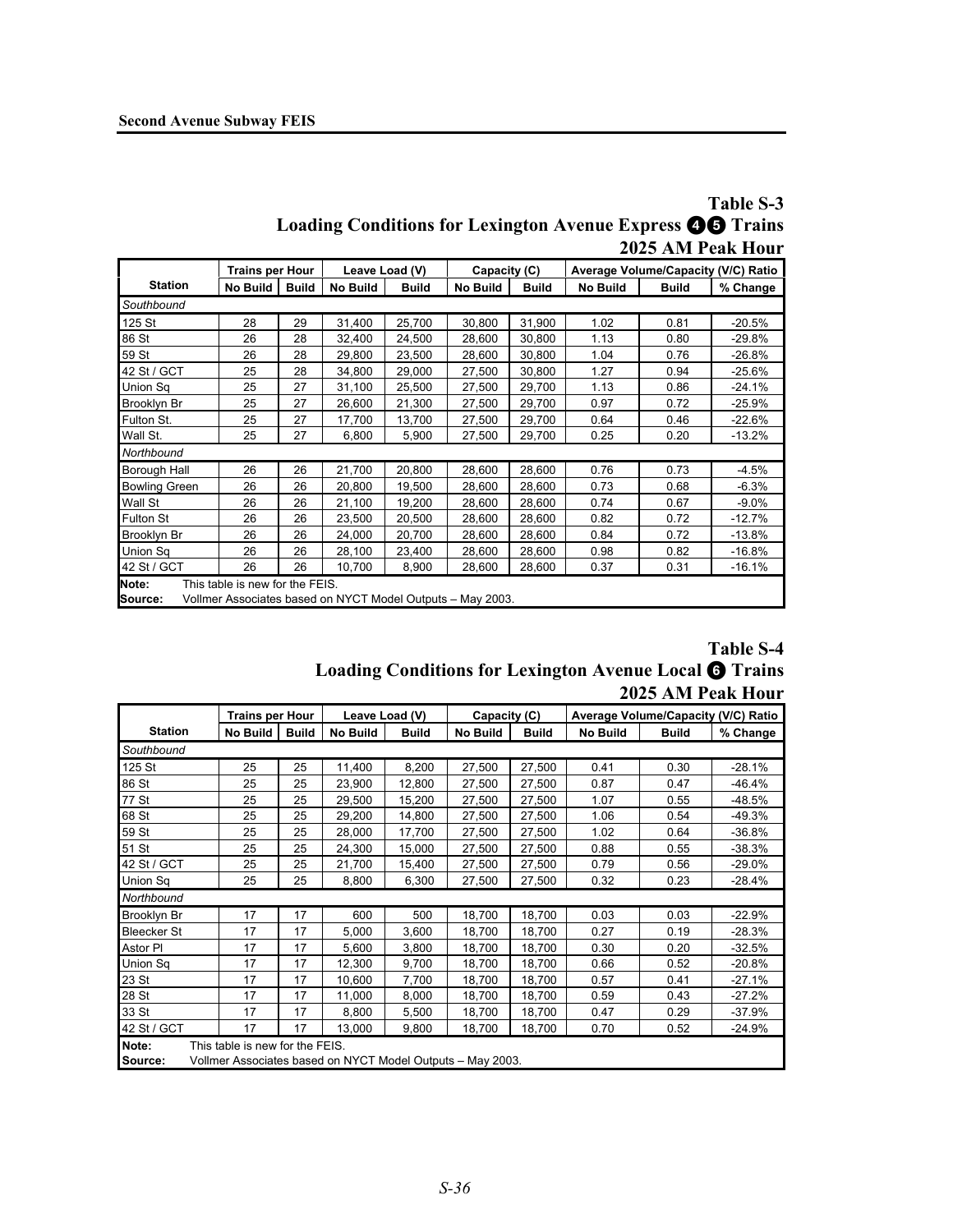This reduction in subway car crowding during the AM peak hour would help reduce or eliminate the long dwell times experienced in the No Build condition, resulting in shorter travel times, and an increase in the number of departing trains at 125th Street, 86th Street and Grand Central-42nd Street Stations. For example, at Grand Central-42nd Street Station, the number of departing **46** express trains would be expected to increase from 25 to 28 trains per hour between the No Build and Build conditions. This outcome satisfies a chief project goal.

The extended Q service via 63rd Street and Second Avenue would substantially increase subway ridership on the Broadway Line. With the proposed project, the Broadway Line  $\odot$ express service would carry a total of 17,500 more riders southbound and 3,850 fewer riders northbound under the Build Alternative in the 2025 AM peak hour. This is an increase of about 105 percent and 0.4 percent, respectively, compared with the No Build Alternative. During the AM peak hour, the Broadway Line  $\mathbf{R}\mathbf{W}$  local services would carry 1,200 fewer riders southbound and 3,700 fewer riders northbound under the Build Alternative. This is a reduction of about 5 percent and 20 percent, respectively, compared with the No Build condition. Overall, the four subway lines encompassing the Broadway Line (**OOOW**) would carry nearly 41 percent more riders southbound and 7 percent fewer riders northbound with the proposed Second Avenue Subway. With these increases, ample capacity would still remain on the Broadway Line trains during the peak hours. Table S-5 shows the increases in Broadway Line ridership that would occur with the Second Avenue Subway as compared to the No Build condition.

#### **Table S-5**

**2025 AM Peak Hour Broadway Line Ridership in Manhattan Comparing Build vs. No Build Conditions**

| Southbound      |              |          |   | <b>Northbound</b> |                            |          |          |
|-----------------|--------------|----------|---|-------------------|----------------------------|----------|----------|
| <b>No Build</b> | <b>Build</b> | Change   | % | <b>No Build</b>   | <b>Build</b>               | Change   | %        |
| 17,900          | 36.600       | 18.700   |   | 35.400            | 35.300                     | $-100$   | $-0.3%$  |
| 24,800          | 23.700       | $-1.100$ |   | 18.800            | 15.100                     | $-3.700$ | $-19.7%$ |
| 42,700          | 60,300       | 17,600   |   | 54.200            | 50,400                     | $-3.800$ | $-7.0\%$ |
|                 |              |          |   |                   | 104.5%<br>$-4.4%$<br>41.2% |          |          |

#### **Notes:**

This table is new for the FEIS.

Southbound volumes are based the number of passengers on-board trains leaving Queens on the **OCO** (or Lexington-63 St Station on the O) and the number of passengers boarding at stations south to Broadway-Canal on the  $\mathbf{Q}$  or Whitehall Street on the  $\mathbf{Q}$  $\mathbf{Q}$ .

Northbound volumes are based the number of passengers on-board trains leaving Brooklyn on the **OOC** or the Whitehall St Station on the  $\omega$  and the number of passengers boarding at stations north to Lexington Av-63rd Street Station on the  $\mathbf{Q}$   $\mathbf{Q}$  or 57 St Station on the  $\mathbf{Q}$ . **Source:** Vollmer Associates based upon NYCT Model Outputs – May 2003.

Increased riders on the Broadway Line's extended Q service would increase crowding on some platform and mezzanine stairs at the Times Square Station. This increased crowding would result in significant adverse impacts. These could be mitigated if additional platform stair and mezzanine stair capacity on the Broadway Line at the north end of the Times Square Station can be provided. If these stairs cannot be provided practicably, an unmitigated significant adverse impact would occur.

The Second Avenue Subway would also affect ridership on Metro-North Railroad and Long Island Rail Road (LIRR). Metro-North would have an increase in 2025 AM peak period arrivals and departures at the Harlem-125th Street Station due to the new transfer there to the Second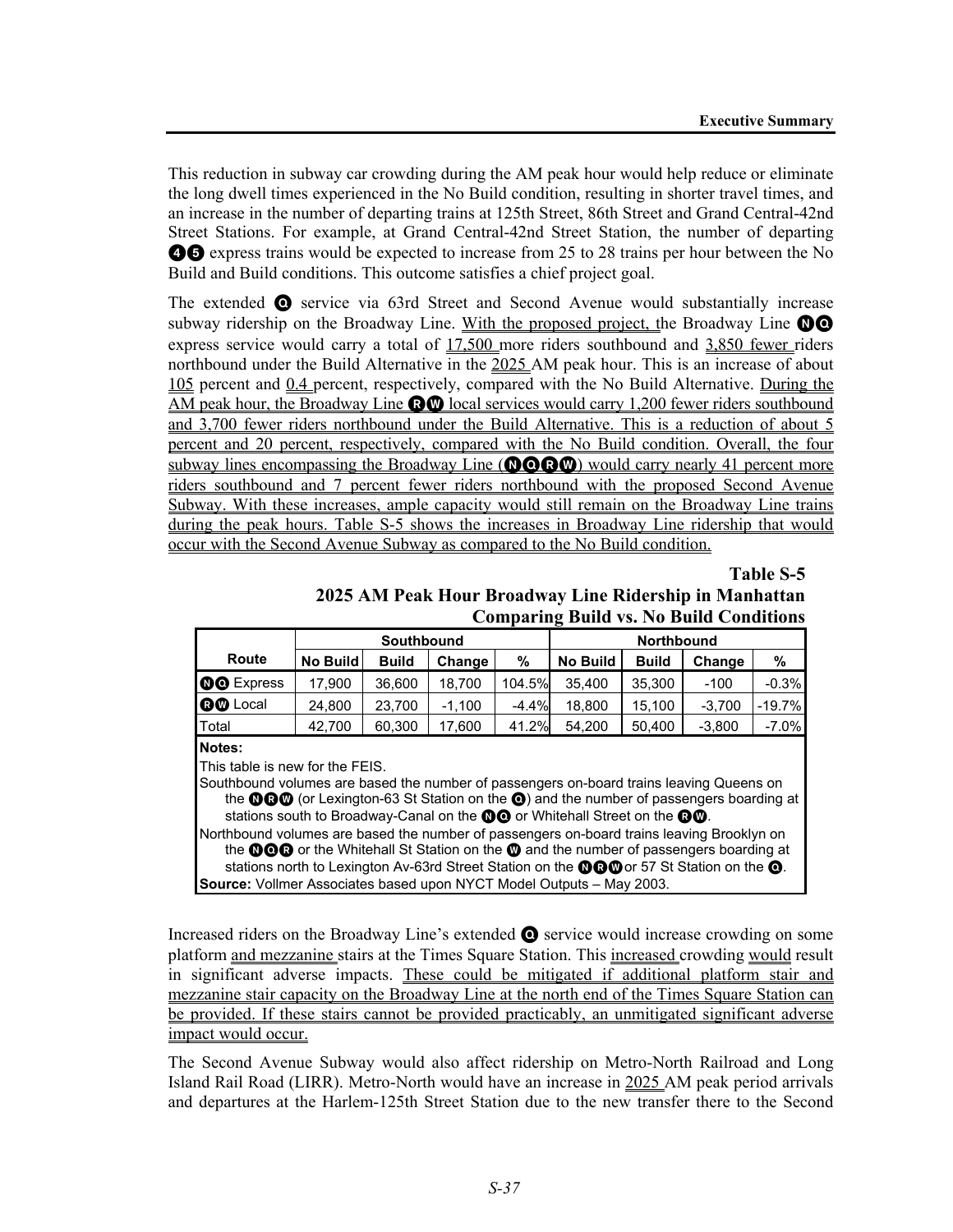Avenue Subway. There is expected to be a corresponding decrease in arrivals but a small increase in departures at Grand Central Terminal. Similarly, the LIRR would have an increase in 2025 AM peak period arrivals at Grand Central Terminal, due to improved east side subway service, and a decrease in arrivals at New York Penn Station. Departures at both stations would decrease slightly. The overall change in ridership in both cases is expected to be negligible.

### *SURFACE TRANSIT*

During the project's construction and upon completion of the Second Avenue Subway, NYCT would continue its normal practice of monitoring bus ridership levels on each route, and would increase or decrease bus service to accommodate actual ridership demands.

### *Construction Impacts*

Construction of the new subway would require some lane closures along Second Avenue at the various construction zones required to build stations and other project elements. These lane closures and the presence of construction zones would result in service delays on the M15 bus route, which operates along Second Avenue, as well as some Lexington Avenue buses, resulting in significant adverse impacts to these services. Some bus stops would be relocated outside the construction zones, and bus service would likely be delayed by traffic congestion through the construction zones. It is also possible that at some locations, bus routes may be temporarily changed to avoid construction areas. This congestion during subway construction might divert some motorists and bus riders to Lexington Avenue, adding to delays currently experienced by Lexington Avenue buses due to additional roadway traffic and longer passenger processing times. A comprehensive areawide traffic management and mitigation plan, developed by NYCT, would be reviewed by an Interagency Traffic Management Task Force of affected and responsible agencies and would include a traffic monitoring program. This program would evaluate traffic conditions—including conditions for buses—to ensure that traffic detours and mitigation measures respond effectively to changing traffic patterns.

In addition, after completion of Phase 1 but prior to completion of Phase 2 of the project the southbound M15 route would experience increases in ridership in areas of East Harlem, resulting from people traveling to the Second Avenue Subway's initial northern terminus, but would remain within NYCT guidelines for passenger loading. Similarly, following completion of Phase 3 of the project, the South Ferry and Park Row/City Hall branches of the M15 would experience temporary ridership increases from passengers traveling from the interim southern terminus at Houston Street to Lower Manhattan, which would result in the exceedance of NYCT loading guidelines and therefore require provision of additional bus service.

#### *Operational Impacts*

Once the new subway is completed, it is expected to reduce overall bus ridership on the north/south routes through the East Side, as many bus riders will shift to faster subway alternatives. The largest ridership reduction would occur on the southbound M15 route, the route that most closely follows the alignment of the proposed Second Avenue Subway. Northbound bus routes on First and Third Avenues would experience a smaller reduction in ridership. Farther west of Second Avenue, bus ridership reductions would be lower.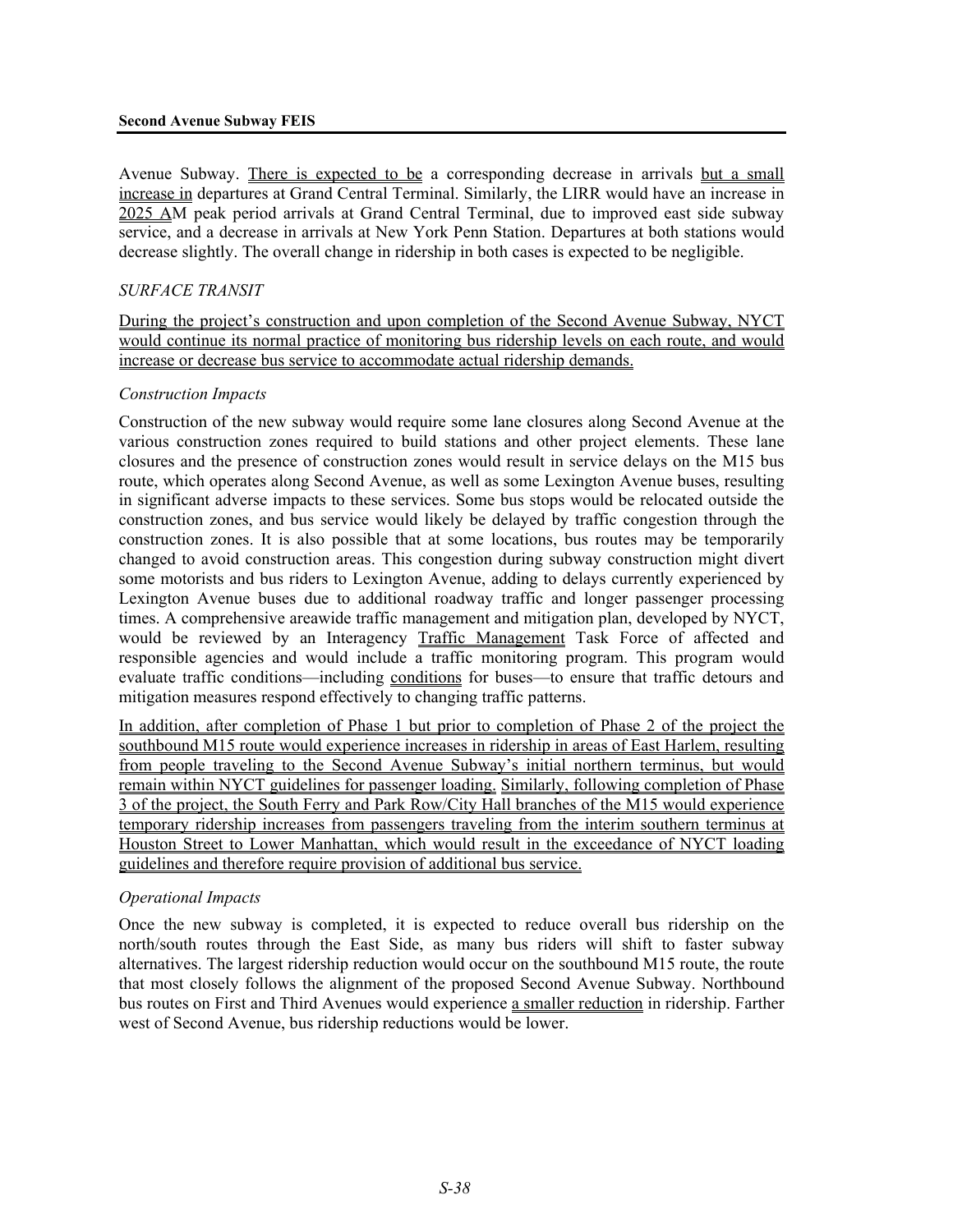#### *VEHICULAR TRAFFIC*

#### *Construction Impacts*

The Second Avenue Subway construction would generate a significant volume of truck traffic through the East Side of Manhattan for spoils removal from and materials delivery to the construction sites. The peak construction and trucking activity period would most likely occur during the construction phases when cut-and-cover excavation and slurry wall construction occur at station locations, access shafts, and TBM insertion locations. During these periods, more than one station or access site could be excavated simultaneously, resulting in multiple spoils removal and material delivery truck trips to adjacent station locations. Despite the increase in the overall amount of spoils that would need to be removed throughout the project's construction period from that described in the SDEIS (see above), construction impacts from trucking and other operations would not be more intense than those identified in the SDEIS. The analysis conducted for the SDEIS and FEIS includes conservative assumptions about construction duration at tunnel shaft sites and about the number of trucks that would be required daily at each construction activity site to remove spoils. Consequently, the new trucking numbers and durations are within the ranges included in the SDEIS to conduct traffic, air quality, and other analyses. While the number of trucks that would be generated project-wide would increase, the daily volumes at any spoils removal site would not increase beyond volumes assessed in the SDEIS and described below.

In addition, some lane closures would be necessary in each construction zone. Up to half the width of the Second Avenue roadway could be closed at proposed station locations and construction work zones. Three effective moving lanes would be maintained on Second Avenue adjacent to the four- to five-block-long construction zones by prohibiting curbside pickups/drop-offs and deliveries and by relocating bus stops. The construction zones on two-way streets, such as 125th Street and Water Street, would reduce the roadways to primarily one travel lane per direction with no curbside stopping, including for taxis that currently queue on 125th Street at Park Avenue. Provision for two travel lanes would be provided at some locations (i.e., approaches to key intersections). In addition to reducing roadway capacity, construction activity would increase volumes on East Side streets affected by deliveries to and from construction zones by 15 to 50 trucks per peak hour depending upon the location and on the construction phasing sequence and methods.

Traffic analyses indicated that the influence of a reduced number of travel lanes adjacent to the construction zones has a far more significant impact on roadway capacity than the volume of trucks that would be added to the street network. Nearly all intersections along the alignment at a major cross street (such as 125th, 96th, 86th, 72nd, 57th, 42nd, 34th, 23rd, 14th, Houston, Grand, Fulton, and Wall Streets, and East Broadway), and many minor cross-street intersections within the construction zones would deteriorate to severely congested conditions during the AM and PM peak hours when the capacity of Second Avenue is reduced to three lanes. Significant traffic impacts in station areas at intersections along the two-way streets (e.g., 125th, Chrystie, Pearl, and Water Streets) would also occur.

MTA/NYCT has committed to developing an Interagency Traffic Management Task Force to implement and monitor a comprehensive traffic mitigation plan, to be developed by NYCT, which will address such impacts throughout construction. To ensure that this process is as inclusive as possible, the Interagency Traffic Task Force will include such agencies as the New York City and New York State Departments of Transportation (NYCDOT and NYSDOT) and MTA Bridges  $\&$  Tunnels. As the traffic mitigation plan is being developed, NYCT will maintain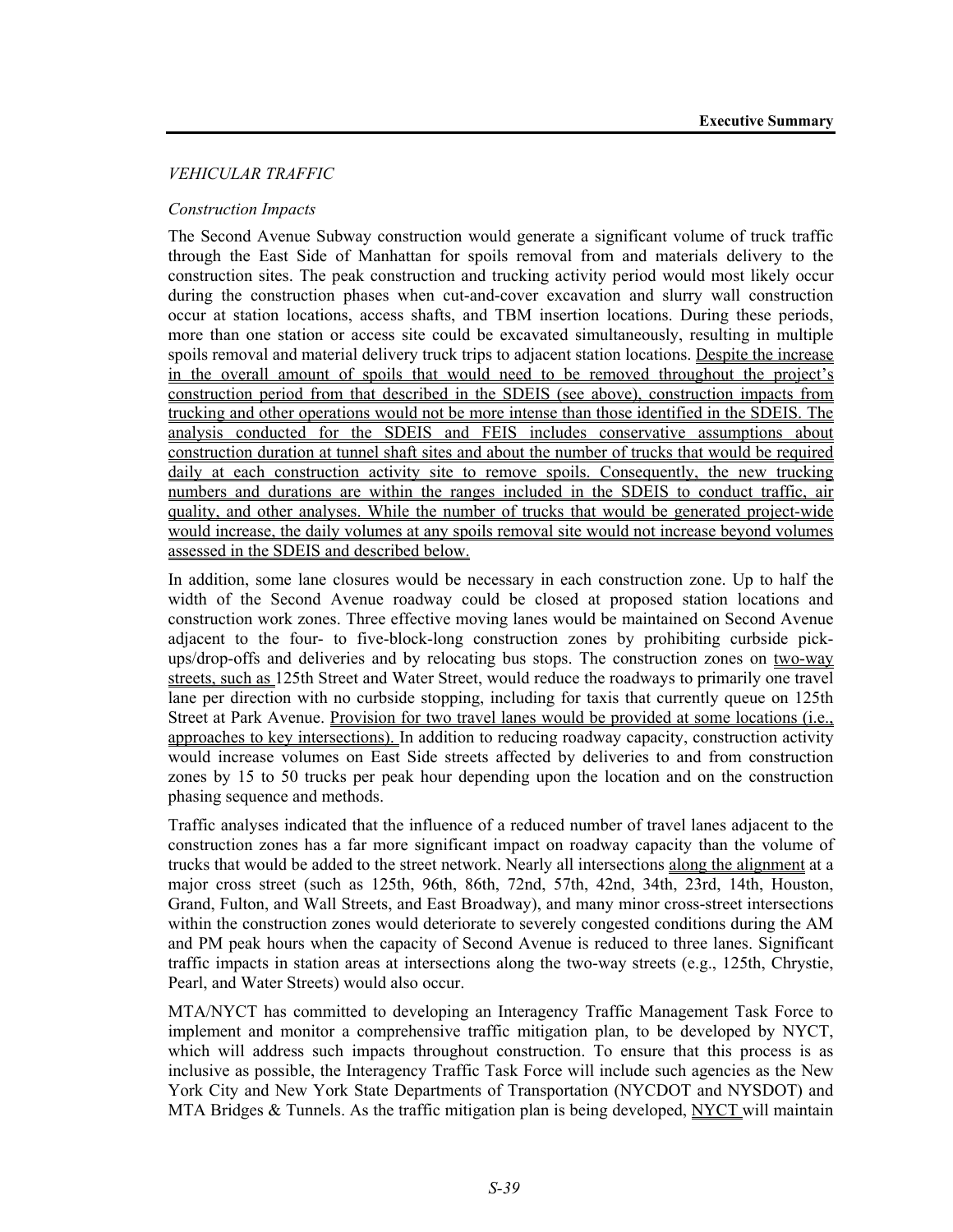regular communication with local elected officials and affected community groups regarding the work of the Interagency Traffic Management Task Force, and the traffic mitigation plan will be refined as needed to accommodate traveler and community needs while maintaining the safe and efficient construction of the subway in as timely a manner as possible.

Most impacts could be mitigated with standard traffic engineering improvements, such as signal timing modifications, relocating bus stops, parking restrictions, or lane restripings. These improvement measures may not fully mitigate the impacts at the following intersections:

- 125th Street at Lexington Avenue
- 125th Street at Second Avenue
- 96th Street at Second Avenue
- 72nd Street at Second Avenue
- 66th Street Shaft Site/Spoils Removal Area
- 57th Street at Second Avenue
- 53rd Street at Second Avenue
- 42nd/34th/23rd/14th Street Station Areas
- Second Avenue/Chrystie Street and Houston Street
- Chatham Square Station Area
- Water and Broad Streets
- Water Street and Maiden Lane

Several of these intersections could be successfully mitigated by narrowing sidewalks to 5 feet to provide a fourth southbound moving lane on Second Avenue. At the most severely impacted intersections, such as 34th Street, these measures and a more aggressive diversion plan would be needed to further improve traffic conditions.

It is also possible that significant impacts at the minor cross-street intersections between 72nd and 30th Streets would not be fully mitigated by standard traffic engineering improvements, because of high volumes these streets process for traffic approaching or leaving the Queensboro Bridge and Queens-Midtown Tunnel. In these areas, capacity could be increased by providing a fourth southbound moving lane on Second Avenue at some critical intersections, and by narrowing the sidewalks to 5 feet (the minimum width of sidewalks adjacent to construction sites in New York City). These measures would successfully mitigate most traffic impacts.

In certain locations, a more aggressive diversion of Second Avenue traffic to alternative southbound routes during the AM and PM peak hours would also be needed. For example, one severely affected intersection would be 34th Street on Second Avenue, as traffic at this intersection is presently extremely congested. This intersection may be indicative of construction phase traffic conditions expected at the normally congested East Midtown locations approaching 42nd Street and the Queensboro Bridge (59th and 60th Streets) on Second Avenue, as well. At 34th Street, providing a fourth southbound lane through the construction zone would not be sufficient to fully mitigate impacts. North of the Queensboro Bridge, it is necessary to maintain five travel lanes on Second Avenue so that they remain clear of any parking, delivery, or bus stop activity within the construction zone for the four blocks between 63rd and 59th Streets. For several blocks north of 66th Street in the area of the 66th Street shaft site, four clear travel lanes need to maintained in order to mitigate potential construction-related traffic impacts.

Other mitigation, including more aggressive traffic diversion, would also need to be evaluated for the 125th Street area as part of the traffic management plan that would be developed by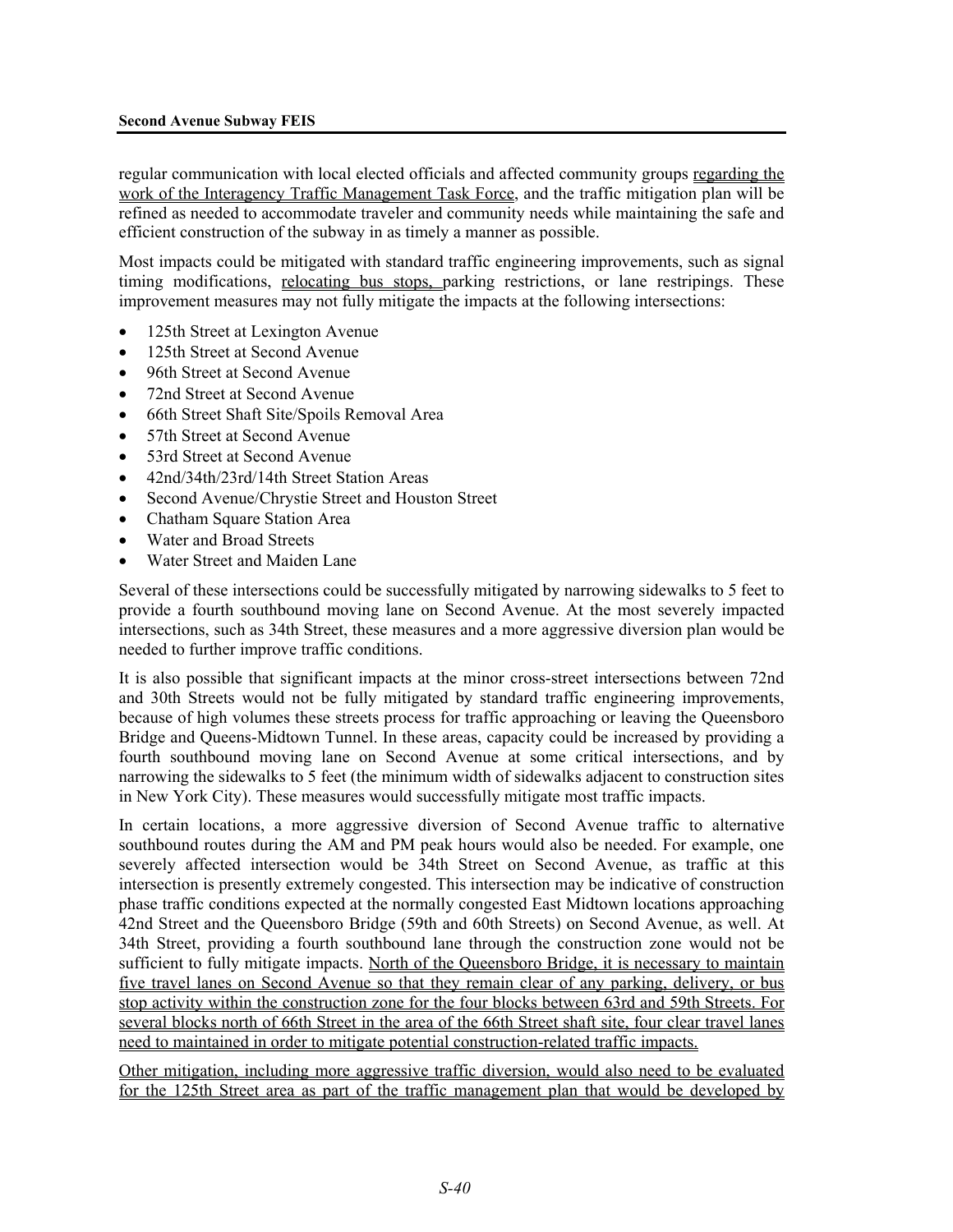### NYCT and reviewed, approved and monitored by the Interagency Traffic Management Task Force.

Some traffic is expected to divert off of the Second Avenue corridor and use parallel routes such as Lexington or Park Avenues. Diverted southbound traffic from Second Avenue would cause significant impacts on Lexington Avenue at 129th, 128th, 127th, and 59th Streets; Park Avenue at 126th and 124th Streets; and Bowery at Houston Street. These impacts could be mitigated by signal retiming and parking restrictions. Additional truck trips on First Avenue and 96th and 86th Streets would also cause significant impacts that could be mitigated by signal timing changes.

### *Operational Impacts*

Once completed, the Second Avenue Subway would greatly improve subway service on Manhattan's East Side. The subway would divert some peak hour trips from auto and taxi modes to subway. Vehicle miles traveled would be reduced by 28.4 million miles per year and areawide traffic volumes would be reduced by some  $8,300$  vehicular trips per day  $(5,100)$  drive alone trips), 1,600 shared ride trips, and 1,600 taxi trips). This daily trip reduction translates into a reduction of about 20 to 30 vehicles per hour (vph) on the major north-south avenues in East Midtown and a 10 vph reduction on Water Street in the southern half of the study area.

### *PARKING*

### *Construction Impacts*

During construction, approximately 50 to 80 curbside parking spaces might be lost within and adjacent to each four- to five-block station construction zone. Truck delivery loading and unloading zones would need to be provided on adjacent cross streets to compensate for lost parking spaces within the construction zones, resulting in the loss of an additional 10 to 20 spaces on cross streets. To mitigate traffic impacts on alternative southbound routes from diverted traffic, additional parking restrictions during peak hours could be implemented. Any parking garages or lots located adjacent to construction areas would be adversely affected unless alternative entrances/egresses to the garages are available from outside the construction areas. No significant adverse impacts would result on parking supply in these neighborhoods from these construction-related changes, because adequate off-street parking capacity to accommodate any displaced cars remains in other parking garages located within a quarter-mile radius of the affected curbside parking spaces or garages.

#### *Operational Impacts*

There would be little if any change to the number of curb spaces available throughout the study area once the subway is built and is operational. Immediately adjacent to new subway station locations, there could be a minor loss of curb spaces if the stairwells or escalators are located adjacent to the curb or if curb extensions are provided. (Curb extensions are a widening of the sidewalk into the parking lane to accommodate a new subway stairwell or to provide additional pedestrian space.) Relocating adjacent mid-block fire hydrants to curb extension areas may reduce the net number of on-street parking spaces that might be eliminated. At the Grand Street Station, the north and south sidewalks along Grand Street between Forsyth and Chrystie Streets may be widened into the parking lanes to provide room for station entrances or ancillary facilities. This would result in the elimination of approximately five metered spaces on the south side of Grand Street and a five-vehicle taxi relief stand on the north side of the street beginning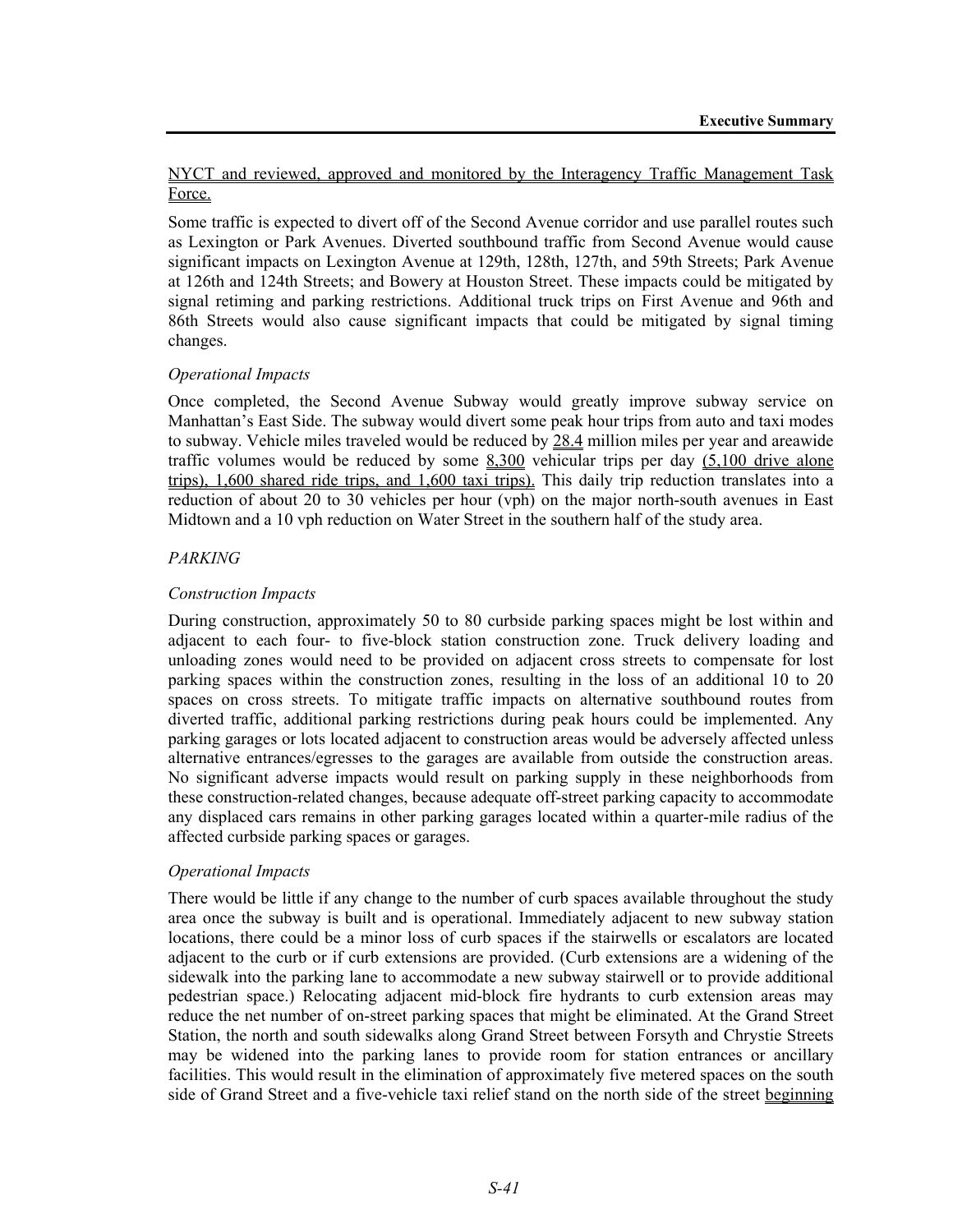in Phase 4 of the project. The taxi relief stand would be replaced within the area, potentially resulting in the removal of an additional five metered spaces. Similar reductions in the number of parking spaces could also occur at the 116th Street, Chatham Square, and potentially Seaport and Hanover Square Stations depending on final station locations and designs.

At the Grand Street Station, a property at 89 Chrystie Street now occupied by a public parking garage with a posted capacity of 140 cars may be acquired so that an ancillary facility can be constructed at that location. If so, the business would be displaced and the cars would have to be parked elsewhere. This would not be a significant adverse impact, since other parking garages and lots are located in the vicinity. Portions of several parking areas may be acquired for ancillary facilities and emergency egress associated with stations. These include parking areas on the south side of 125th Street between Park and Lexington Avenues for the 125th Street Station; on the west side of St. James Place across from James Street for the Chatham Square Station; and on the northeast corner of Beekman Street and the southeast corner of Peck Slip for the Seaport Station. No significant adverse impact on parking would be created if portions of these lots are acquired since other parking garages and lots are located in the vicinity of these parking areas and the entirety of the parking facility would not be acquired. Overall, the total number of parking spaces along the Second Avenue Subway corridor would be similar to that with the No Build Alternative, and no significant adverse impacts would result.

# *PEDESTRIANS*

# *Construction Impacts*

The construction of the subway would result in the narrowing or closure of sidewalks adjacent to construction zones along the alignment. At some locations, the sidewalk on both sides of the street might need to be narrowed to 5 feet (the minimum width of sidewalks adjacent to construction sites in New York City) to provide an additional travel lane or a wider construction area. Pedestrian conditions on the construction side and non-construction side of the street could deteriorate to unacceptable levels of service in certain areas. Significant adverse impacts would also occur if the sidewalk in any one location would be closed for longer than 2 weeks. This could result in pedestrian impacts during the temporary construction phase. To ensure pedestrian safety, physical separation between the construction zone and sidewalks, such as concrete barriers and fencing, would be provided and the walkways may need to be enclosed if necessary. These safety design procedures would be similar to those provided at all New York City street construction areas.

# *Operational Impacts*

Based upon the proposed phasing plan, portions of the project would be operational before construction of the entire line is complete. The initial service would operate from 96th Street to 63rd Street and then connect to the Broadway Line, which goes to West Midtown and over the Manhattan Bridge to Brooklyn. The effects of such a temporary terminal station on pedestrian conditions on nearby sidewalks and crosswalks were analyzed in this chapter using a reasonable worst case pedestrian analysis approach, which assumed that the initial interim terminal station would be at 96th Street. The analyses indicated that during operation of the Phase 1 of the project, as well as with the full-length Second Avenue Subway, there would be no significant adverse impacts to pedestrian conditions at 96th Street. However, there would be significant adverse impacts at 94th Street, where additional entrances to the 96th Street Station would be located, during both Phase 1 of the project and with the full-length Second Avenue Subway.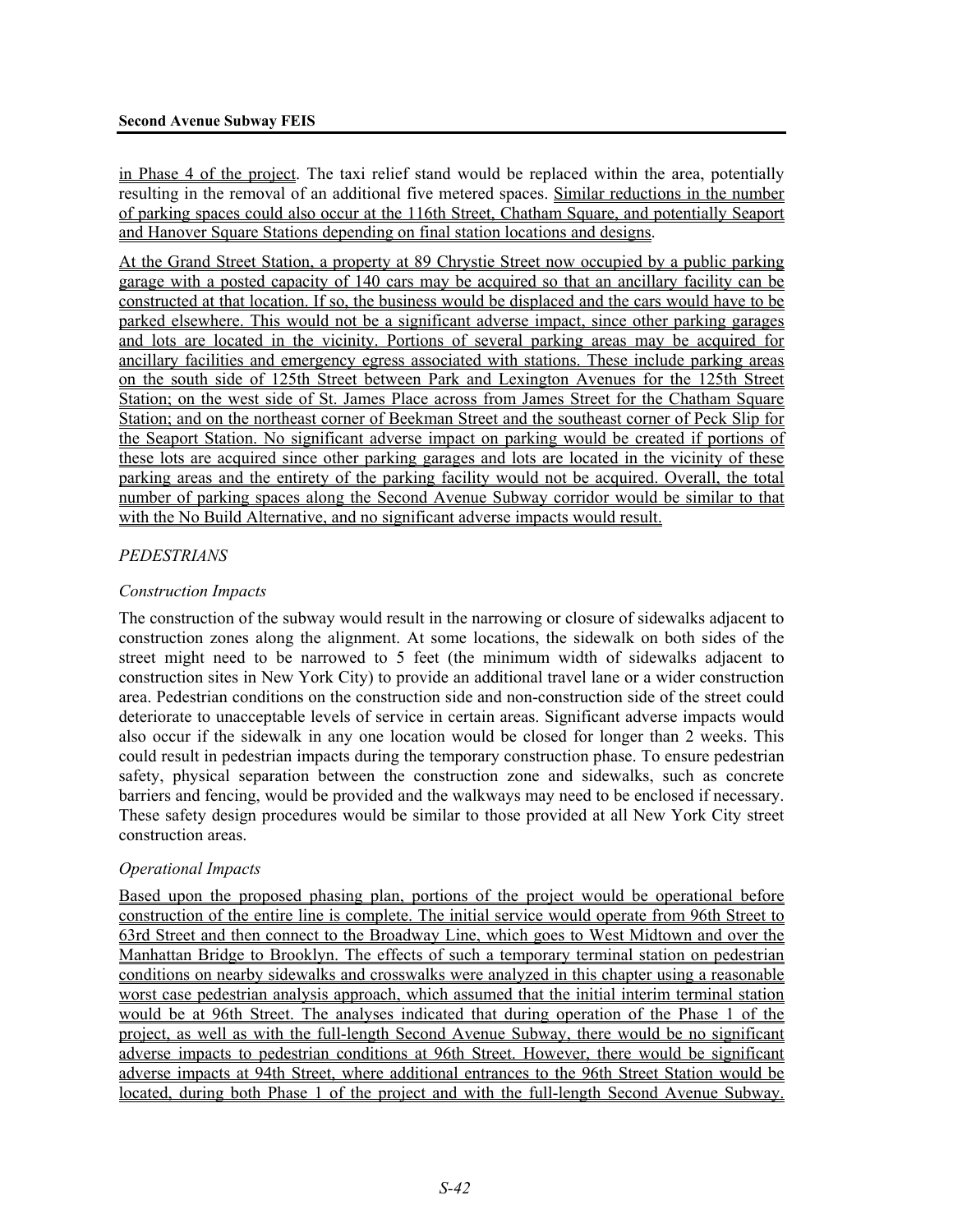There would be no significant adverse impacts to pedestrian conditions at Houston Street (the interim southern terminal) upon completion of Phase 3 of the project.

Once the new subway is complete, on-street pedestrian volumes would increase adjacent to new Second Avenue Subway entrances, while on-street pedestrian congestion would be reduced at existing Lexington Avenue subway stations. Analyses were conducted at 11 representative station locations on the Second Avenue and Broadway Lines and at Grand Central-42nd Street Station on the existing Lexington Avenue Line. Based on preliminary plans for entrance locations, crosswalk and corner reservoir area pedestrian impacts could be expected at some of the new station entrance locations, beginning at the completion of the construction phase in which that station is built. No temporary significant adverse impacts to pedestrian conditions are predicted to occur as a result of the phased construction of the project and phased implementation of new subway service. Sidewalk impacts could be expected if stairwells reduce the effective sidewalk width below acceptable threshold levels. In most cases, relocating all street furniture, such as refuse cans, mail boxes, and phone booths from the corner reservoir area would mitigate the significant adverse impacts. Since the locations of station entrances will not be final until ongoing engineering is completed, the exact nature of the impacts at these locations may change.

At existing station entrance locations along the Broadway Line, the new Second Avenue Subway express service would result in some pedestrian impacts at the Times Square Station that could be mitigated using standard pedestrian improvements, such as widening the crosswalks. At the Herald Square Station, the moderate overall increase in entry/exit volumes, be satisfactorily accommodated without mitigation.

# **SOCIAL AND ECONOMIC CONDITIONS**

#### *CONSTRUCTION IMPACTS*

Construction activities associated with large-scale projects are necessarily disruptive. For the Second Avenue Subway, the design is being developed to minimize such disruption to the surrounding community to the greatest extent possible. This would be done by maximizing the amount of the project that would be constructed by working below-ground (e.g., by mining or tunnel boring), and minimizing the street-level activities. Some project elements, however, would have to be constructed at street level. These include the entrances to the stations, as well as additional station components in locations where the station must be constructed in soil rather than rock. In addition, several access shafts must be created through which workers and materials travel to and from the below-ground tunnels, and staging areas must be established at street-level.

Below-ground construction activities would not materially affect land use, neighborhood character, economic conditions, or the visual environment and resources. However, the various above-ground construction methods that would be required to construct the Second Avenue Subway would result in a number of temporary but significant impacts to those areas, as described below.

#### *General Disruption Associated with Street-Level Construction*

Construction activities would result in unavoidable increases in traffic, truck movements, dust, and noise and vibrations in the areas nearby. At each approximately five-block-long station site, approximately half of Second Avenue and some of the adjacent sidewalk would be closed at a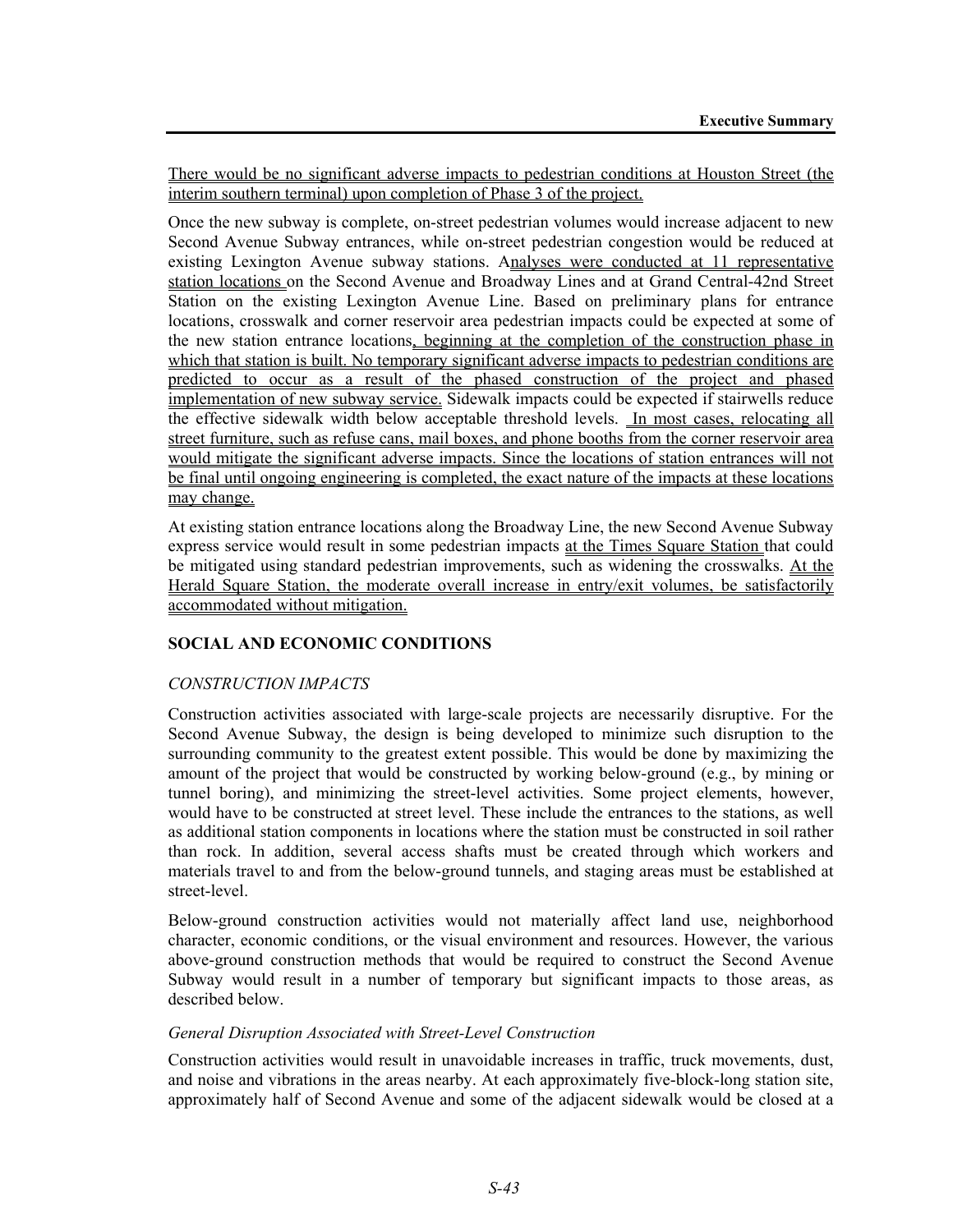<u>.</u>

time to serve as a construction zone. In this area, trucks would travel to and from the site making deliveries and removing earth and other materials. Certain construction activities could require restricting access to buildings for several hours or days at a time over a several week period. In certain limited locations, access to buildings could be disrupted for a longer period of time. For more information, see the discussion below under "Displacement and Relocation."

However, in most cases, safe access to buildings, including street-level businesses, would be maintained throughout the construction period, although pedestrian and vehicular access would be altered or restricted by the construction of sidewalk sheds and the removal of parking and travel lanes, and the visibility of some businesses would be reduced. The associated disruptions to access and travel patterns as well as the increases in noise, vibration, and dust and the visual effects from barriers, construction equipment (including nighttime lighting), and activities would adversely affect the neighborhood character and visual environment of the surrounding area during construction. To help minimize potential impacts, NYCT would make every reasonable effort to maintain access; control noise, vibration, and dust; screen construction activities; and minimize other disruptions, where practicable.

In places where there are sensitive land uses (such as hospitals, schools, and fire department facilities, etc.), NYCT would work with the affected properties to devise a transportation management plan (TMP) so that ambulances, emergency vehicles, doctors, patients, students, and others could access these sites without experiencing delays. If access would be affected in the vicinity of any essential emergency services these facilities might have to temporarily relocate during a portion of the construction period, if the TMP were to show that access could not be maintained 24 hours a day, seven days a week. This would be considered a significant adverse impact.

As described later, barriers would be used to reduce noise from particularly noisy activities where practicable. At three of the parks where construction activities would occupy parkland— Playground 96, St. Vartan Park, and Sara D. Roosevelt Park—walls would be erected around the construction areas to reduce noise in the adjacent park.<sup>1</sup> These walls would be approximately 12 feet tall (rather than 20 to 30 feet tall as described in the SDEIS) and constructed of timber, steel, or concrete. While the walls would block noise from and limit views into the construction sites where they are employed, they would themselves be visually intrusive. Barriers located near parks would block views into those parks; any barriers near buildings could limit views from windows on the lower floors. In areas other than the three parks mentioned above, the decision as to whether such walls should be used will eventually be made in consultation with the affected community after considering the advantages (e.g. noise reduction) and disadvantages (e.g. visual impacts) of using such barriers during construction.

The disruptions associated with construction activities could also adversely affect nearby businesses—and particularly retail establishments with outdoor activities on the sidewalk, which would have to be removed when construction is occurring nearby. Though temporary, this effect could affect the businesses' revenue streams and profit margins, and could make the areas in the vicinity of construction activities less desirable locations for new businesses. In the worst-case scenario, if a substantial number of businesses in a given area were to close as a result of

<sup>&</sup>lt;sup>1</sup> Further engineering studies completed since the SDEIS have resulted in a determination that building walls as tall as 30 feet (which was considered in the SDEIS) is not practicable, because the construction of such walls would require significant piles, bracing, and foundation systems to support the walls. In addition, tall construction equipment could not operate within the confines of these walls.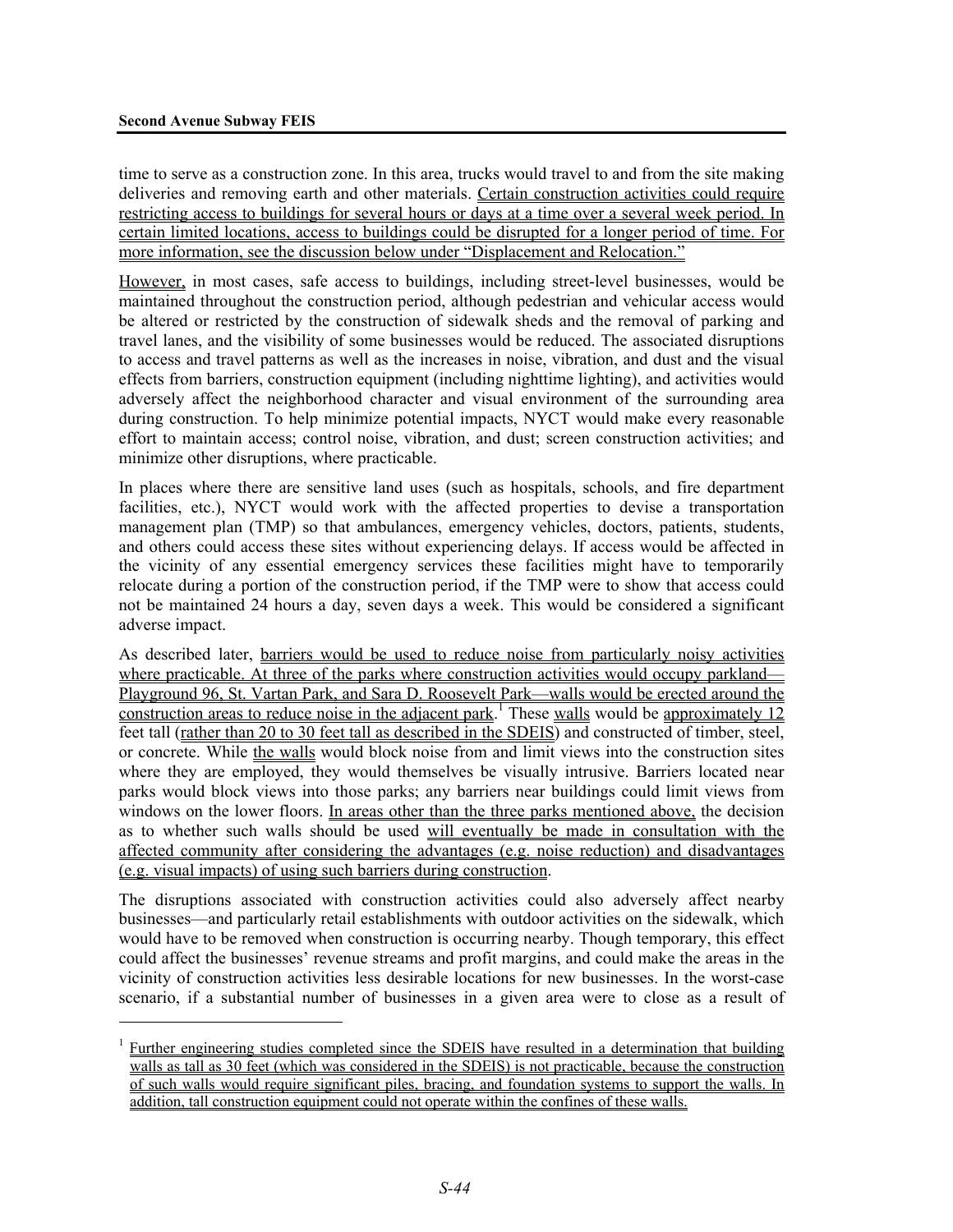construction, leaving street-level retail space vacant for a relatively long time, the character of the neighborhood could also be altered. At the same time, however, construction activities would also likely result in positive local economic benefits—particularly to local convenience stores, neighborhood services, and eating and drinking establishments—resulting from the introduction of a large construction worker population. Positive effects from the project's construction would also be experienced throughout Manhattan, New York City as a whole, the tri-state metropolitan region, and all of New York State, as these economies are integrated functionally with respect to construction labor supply, materials and equipment purchases, sales and income tax revenues, and general economic output.

It is possible that development of new buildings in an area with subway construction would be slowed until after construction is completed, thus delaying or perhaps altering land use and economic development trends. In East Harlem and the East Village/Lower East Side/Chinatown, which are currently undergoing an expansion of their commercial and residential uses, Second Avenue Subway construction may temporarily affect neighborhood character and economic development to the extent that some developers could be dissuaded from initiating projects in the area because of the disruptiveness of subway construction operations. On the other hand, it is also possible that some developers would begin construction activities foreseeing the benefits of a future Second Avenue Subway.

In general, the project's potential construction impacts on neighborhood character, economic conditions, and the visual environment on Manhattan's East Side would depend partially on the duration and overlap of the construction phases and construction activities within each phase. If many areas were under excavation at the same time, there is greater potential for there to be a cumulative effect from an areawide deterioration of conditions (i.e., access, congestion, truck travel, noise, vibration, and visual), and impacts would occur throughout the neighborhood zone. With a slower construction schedule, fewer locations would be affected at any one time, so the land use and neighborhood character impacts would be more geographically limited. However, slowing construction could increase the overall cost of the project, elongate the overall construction disruption to the East Side, and delay the ultimate benefit of having a new fulllength subway in place.

#### *Long-Term Construction Staging and Activity Sites*

In several locations, longer term construction activities would be required to stage and manage the construction of the project's below-ground tunnels. At these long-term sites, construction disruption would be similar in nature to that at the shorter- term sites, but would be longer and at times more intense. As at the shorter-term sites, significant adverse impacts to land use and neighborhood character, economic conditions, and the visual environment could result from the construction activities at these sites. Spoils removal activities on 66th Street at Second Avenue would be less intense than at other shaft sites/staging areas, because of the shorter duration (up to 4 years) and fewer trucks that would be required to construct the curved tunnel and caverns connecting to the 63rd Street Line in this area. (The duration of the construction activities at 66th Street has increased from 2 to 4 years since issuance of the SDEIS; the duration of activities between 99th and 91st Streets and between 36th and 32nd Streets has been reduced from 10 years to 8 years.)

#### *Construction Activities South of Houston Street*

Because of the presence of numerous existing subway tunnels in the soft ground immediately south of Houston Street, constructing this portion of the Second Avenue Subway alignment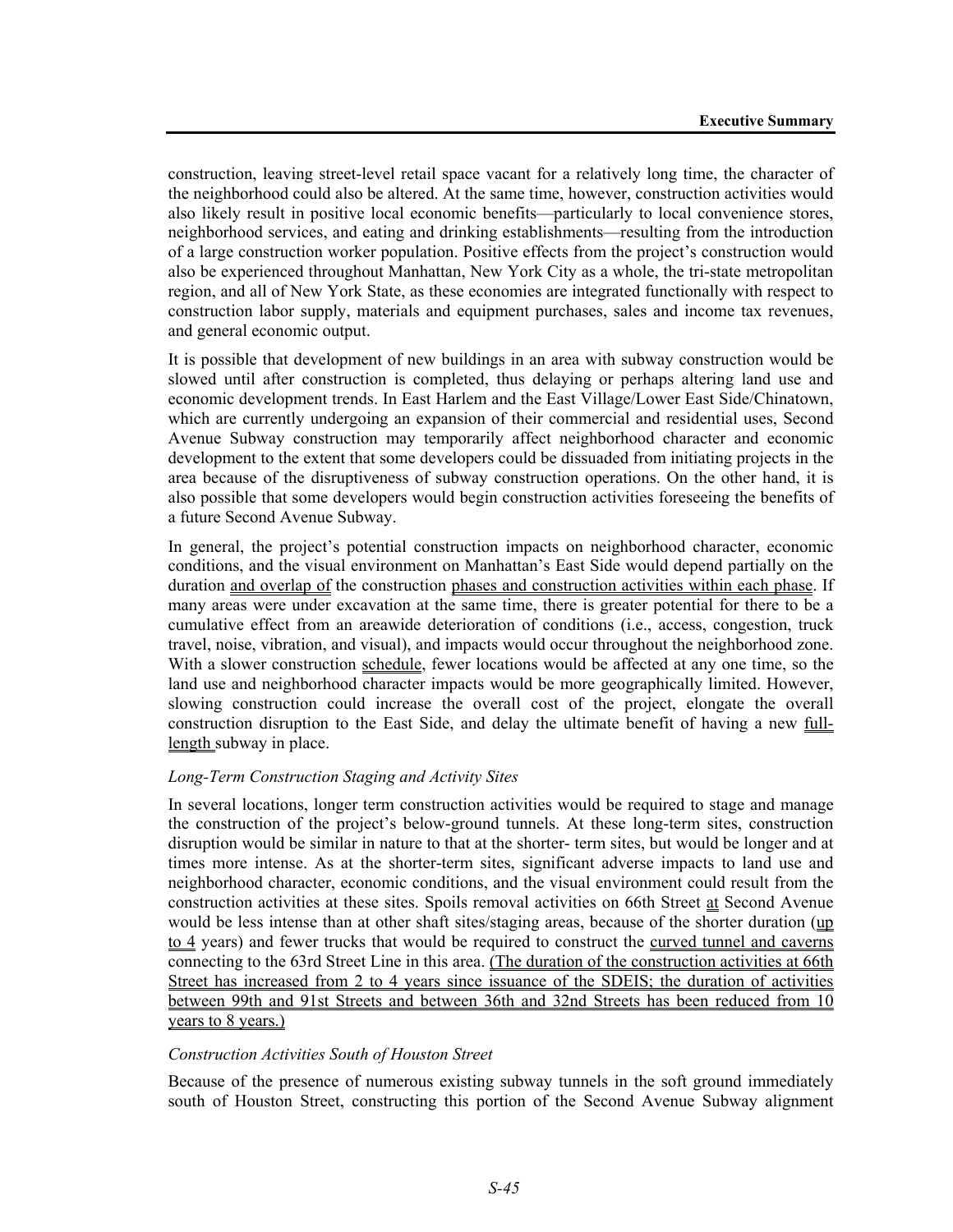while maintaining nearby subway service would be particularly difficult. Construction of the alignment and the Grand Street Station would generally result in neighborhood character, economic, and visual impacts in the nearby area, such as potential temporary displacement of residents and businesses, removal of trees and recreational facilities at Sara D. Roosevelt Park, and disruption of traffic on Chrystie Street and surrounding streets. Different construction techniques would be employed to minimize impacts to parkland and adjacent buildings while maintaining beneficial transfers between the new service and the existing Grand Street Station (BD).

### *OPERATIONAL IMPACTS*

Overall, the Second Avenue Subway would greatly support study area neighborhoods by adding travel options for residents, workers, and visitors in these communities at the completion of each construction phase as well as at completion of the full-length line; and by improving access to important land uses, such as hospitals, museums, schools, parks and other regional institutions. Along the entire alignment, neighborhood character and economic conditions would be enhanced by improved access to public transit, and the quality-of-life benefits resulting from faster and more efficient commutes and additional travel options. Large institutional uses located near or adjacent to the Second Avenue Subway alignment would benefit greatly from improved access for employees and those in need of the important services offered by these facilities. In addition, all new subway stations on the Second Avenue Subway Line would be accessible to the physically challenged and would comply with ADA requirements, providing a substantial benefit to the disabled community.

The ability of transportation systems to conveniently serve major residential and employment centers also contributes to economic growth and productivity. The new subway would play a key role in helping the city sustain and improve its economic vitality, facilitating retention of jobs, expansion of existing businesses, and development of new businesses. It would also induce new investment in residential areas, such as East Harlem and the East Village/Lower East Side/ Chinatown, and facilitate the revitalization of Lower Manhattan by increasing access to the area. Existing congestion and access problems within the subway network would be substantially reduced, and new capacity would be provided to support future economic growth. By improving the transportation infrastructure, the proposed Second Avenue Subway would help maintain the city's competitive edge and its ability to increase its economic output. New transit connections to and from other parts of the city and region would also extend the project's economic benefits outside of Manhattan. Furthermore, since the city contributes greatly to the economy of the tristate metropolitan region and New York State as a whole, these areas would also benefit from the project.

Because the Second Avenue Subway would provide access to the Midtown and Lower Manhattan CBDs and relieve congestion on the Lexington Avenue Line, it would support existing commercial uses. It would also help to make the areas more attractive for the prospective residential and retail uses that the city's zoning policies encourage. In areas like East Harlem and the East Village/Lower East Side/Chinatown, the Second Avenue Subway would support existing trends toward increased development, support public efforts to promote more commercial uses and provide more housing. It would also be an important asset in helping to attract new investment. Thus, the potential land use and economic impacts in these areas would be beneficial. In other areas that are already very densely developed (such as the Upper East Side, East Midtown, Gramercy Park/Union Square, and Lower Manhattan), the Second Avenue Subway would support existing and planned development by increasing proximity to public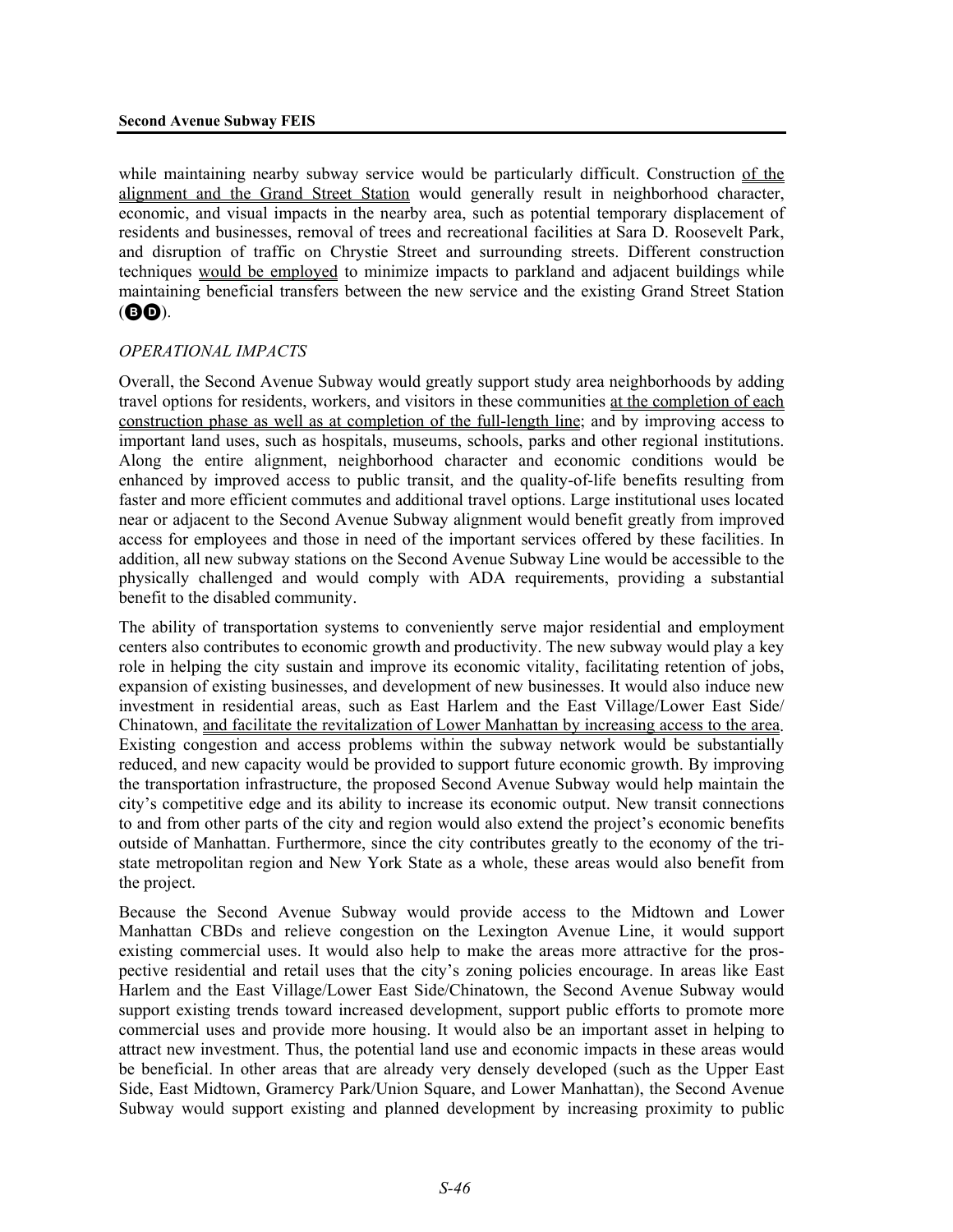transit, reducing auto congestion, and improving transit access. This would constitute an additional public service for current and prospective residents.

On a localized level, the new subway would support the neighborhoods where it would provide new service. Its visible elements, including station entrances and above-ground ventilation and cooling structures, are all common features of Manhattan streetscapes and would not be incongruous to the visual environment. Moreover, the design of the station entrances and ancillary facilities would be sensitive to the surrounding architectural context; they would not disturb views in the study area, nor would they change the study area's urban design. Furthermore, near the stations, pedestrian activity would be significantly higher with the Second Avenue Subway, resulting in increased pedestrian traffic (and resulting business) for convenience-related retail businesses and neighborhood services adjacent to or near proposed subway station entrances. In areas where there is currently a considerable amount of retail vacancy (e.g., Houston Street), the stations may attract new commercial development and the vacant spaces would be reoccupied. Moreover, the stations would support other forms of development in the future. These would certainly be positive economic effects, which could strengthen the overall character of the neighborhood and its retail environment.

# **PUBLIC OPEN SPACE**

### *CONSTRUCTION IMPACTS*

A number of parks and public open spaces line the 8.5-mile route proposed for the Second Avenue Subway. Most parks would remain fully accessible to the public during construction. However, several parks would be partially closed to the public for use by the project during construction. (More information on the use of parks is provided in the Section 4(f) Evaluation and Section 6(f) Evaluation conducted for the project, which is included at the end of the main volume of the FEIS). The parks that would be temporarily affected by project construction are as follows:

- Western portion of Playground 96 (Second Avenue between 97th and 96th Streets/0.5 acres): This area would be used for up to 8 years during Phase 1 (a reduction in time from the 10 year maximum construction period described in the SDEIS) as a staging area for tunnel and station construction activities.
- Western portion of St. Vartan Park (Second Avenue to Tunnel Access Road between 36th and 35th Streets/0.6-acres): This area would be used for up to 8 years as a staging area for tunnel and station construction activities in Phase 3 (a reduction from the 10 years identified in the SDEIS).
- First Park (north side of Houston Street between Second and First Avenues/portion of 1.4 total acres): The western portion of this park, which is currently fenced and closed to the public, would be excavated to install ancillary equipment beneath the park during Phase 3.
- Portions of Sara D. Roosevelt Park (between Chrystie and Forsyth Streets from Rivington to Hester Street/ portion of 7.9 acres total): The western edge of the park from Delancey to Hester Street and the area along Grand Street would be excavated to allow construction of a new lower level to the existing Grand Street Station as well as to widen the existing platform there. This would result in the loss in this area of the parallel rows of trees that line the western edge of the park. In addition, excavation would occur immediately north of Delancey Street in a community garden to remove piles that could obstruct the new Second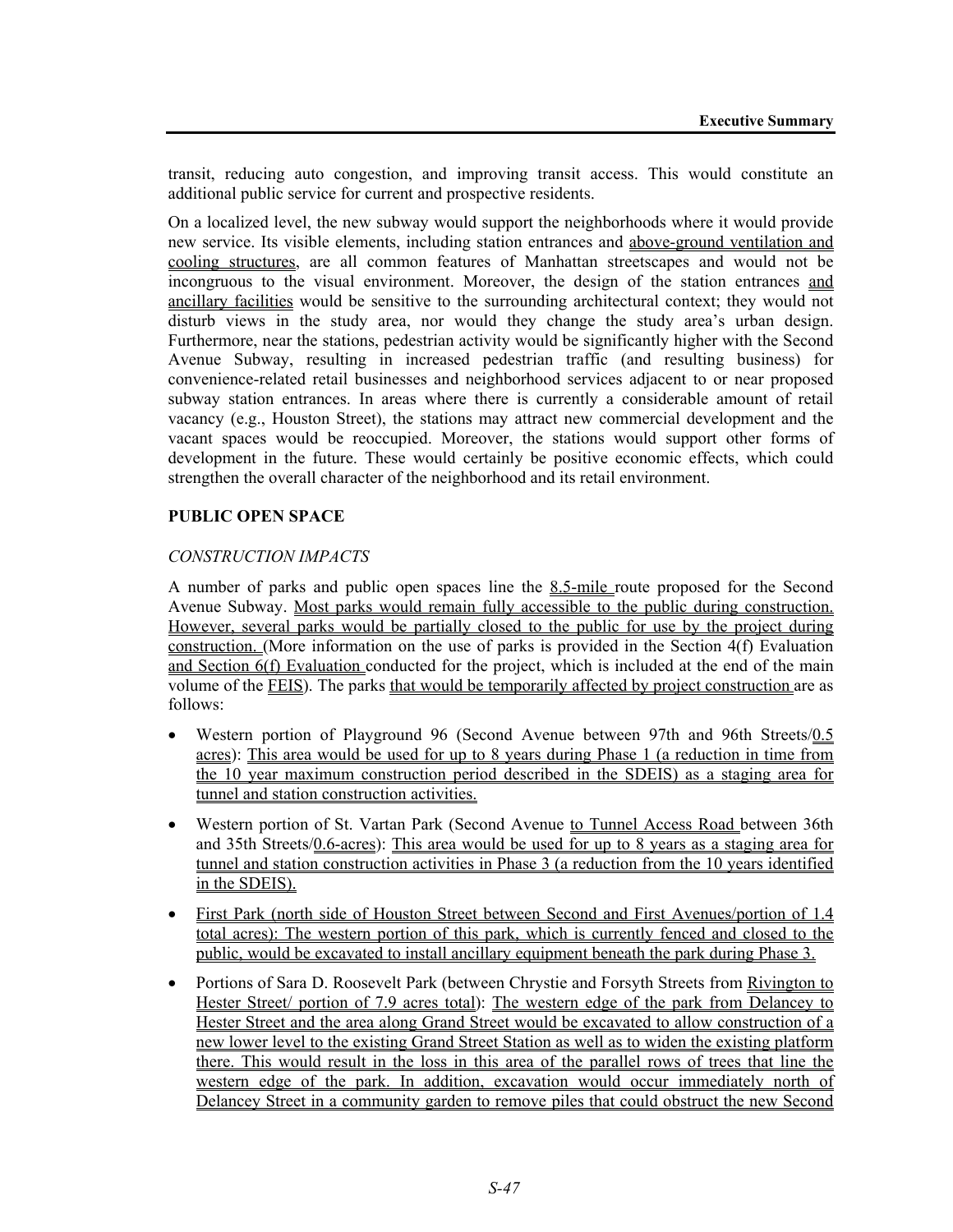Avenue Subway tunnels to be built there. Construction activities in the park could last 4 to 5 years during Phase 4. Construction activities within the community garden would last up to 6 months and would be performed in the winter, when the garden is less heavily used, to minimize impacts.

- Kimlau Square (at Chatham Square/0.1 acres): This park would be excavated during construction of the station below in Phase 4.
- Pearl Street Playground (Water Street at Fulton Street/0.2 acres): A station entrance in a portion of this playground is currently being evaluated. Any entrance at this location would be constructed during Phase 4 of the project.
- Fulton Street Plaza (Water Street at Fulton Street/0.2 acres): A station entrance is currently being evaluated at this open space, and if built would be constructed during Phase 4 of the project.
- Wall Street Triangle (Wall Street west of Water Street): A station entrance is currently being evaluated in this street area, which is proposed to become a Greenstreet under the jurisdiction of the New York City Department of Parks and Recreation (NYCDPR). Any entrance at this location would be constructed during Phase 4 of the project.
- Coenties Slip (west side of Water Street one block north of Broad Street/0.06 acres): A station entrance is currently being evaluated for this area, which is proposed to be converted to parkland, and if built would be constructed during Phase 4 of the project.

As a result of ongoing engineering studies conducted since issuance of the SDEIS, the proposed underground storage tracks on Second Avenue north of 125th Street have been substantially reduced in size. Construction activities there would thus no longer directly affect Crack is Wack Playground and Triboro Plaza, as was described in the SDEIS.

For park facilities rendered unusable by construction activities that would last for a number of years, NYCT would work with NYCDPR to identify the mitigation plan most compatible with each neighborhood's parks and open spaces, which in some cases would include identifying potential temporary replacement spaces. For St. Vartan Park, this would consist of identifying a temporary replacement space for recreational facilities displaced during construction, as per the requirements of Section 6(f). This replacement park would be created prior to any construction in the park. At Sara D. Roosevelt Park, where construction for the adjacent station could result in disruption to a large area of the park, it is anticipated that construction would be staged to limit the area being affected at any one time. In addition, NYCT would work with NYCDPR and the community to reconfigure displaced recreational facilities on the portions of the park that would remain publicly accessible. In all cases where a park would be used for construction staging activities, the park would be fully restored, in consultation with NYCDPR, after construction of each construction phase is complete.

At other public open spaces along the alignment, nearby cut-and-cover activities could result in significant adverse impacts on certain parks because of access limitations or construction disturbances (such as increased noise and dust). These include Harlem River Drive Park, Wagner Pool, Wagner Houses Playground, the eastern portions of Playground 96 and St. Vartan Park, Stuyvesant Square, First Park, the portions of Sara D. Roosevelt Park not directly affected by construction, St. James Triangle, Fishbridge Garden, Vietnam Veterans Plaza, and, even if they are not directly affected by construction, Pearl Street Playground, Fulton Street Plaza, Wall Street Triangle, and Coenties Slip. Some park users are likely to use other nearby parks with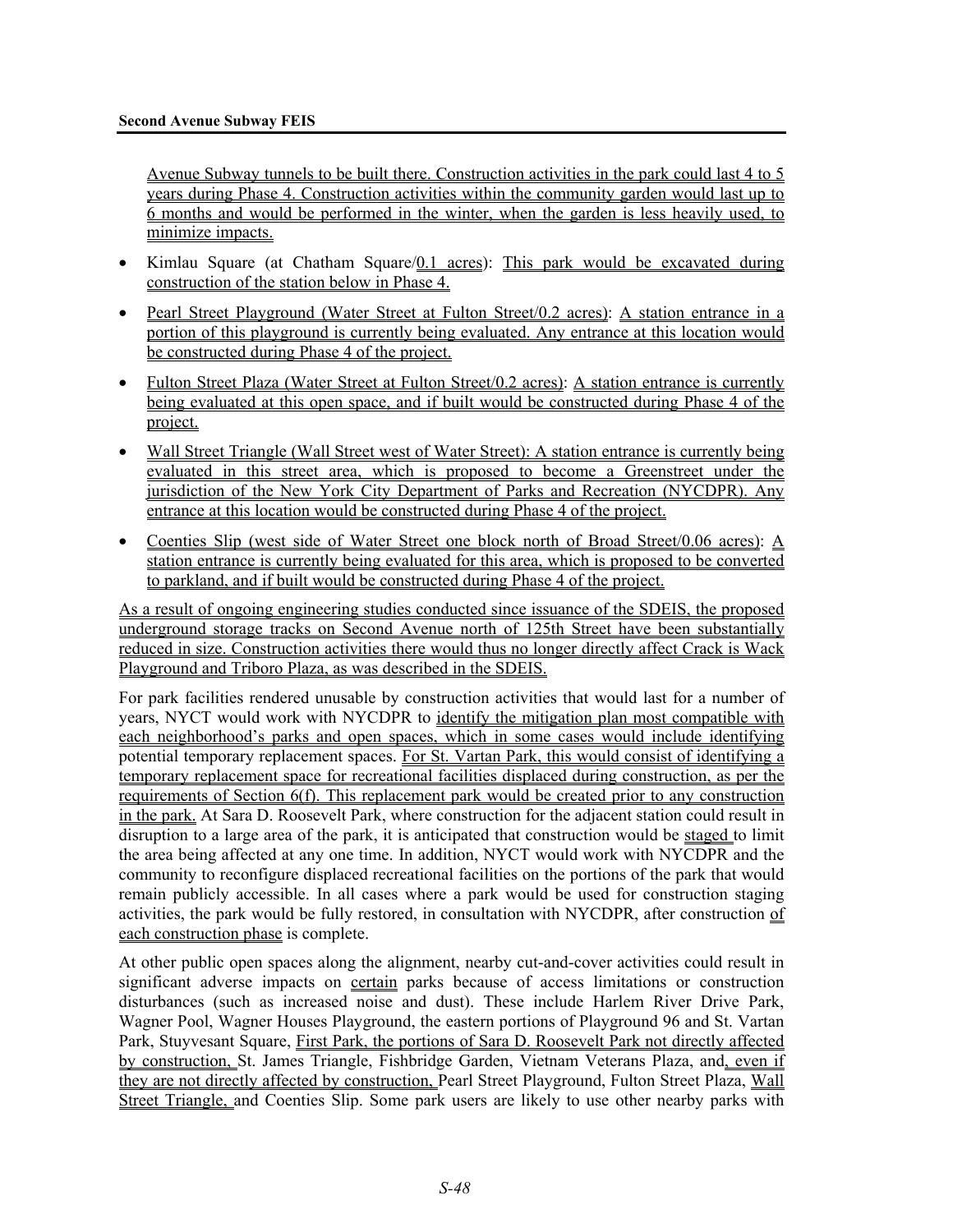similar facilities to avoid noise or other construction disturbances. Public plazas provided as part of private developments located along the alignment could experience similar impacts if located adjacent to surface construction. In addition, significant adverse noise impacts would occur during construction at other parks located along the alignment and up to 750 feet from surface construction.

Efforts would be made to minimize any impacts to park trees. NYCT will develop a forestry plan with NYCDPR to specify the plans for protection and replacement of trees for all parks where trees would be affected. This plan will be included in the project's Construction Environmental Protection Plan (this document, the CEPP, will set forth all project commitments and requirements related to construction. NYCT will incorporate relevant portions of the CEPP in all construction contracts, and contractors will be obligated to follow these provisions). As part of this plan, trees would be replaced at all locations where they must be removed prior to completion of each phase, Playground 96, St. Vartan Park, Sara D. Roosevelt Park, and Kimlau Square, as well as street trees and trees at any other areas, such as Greenstreets and public plazas on private property. Trees would be replaced according to NYCDPR's policies, which involve replacing trees with those of the same size, or with multiple smaller trees. Some new trees would be planted in advance of construction activities that must remove trees.

# *OPERATIONAL IMPACTS*

After completion of the Second Avenue Subway, park facilities affected by construction would be restored, replaced, or repaired in accordance with agreements reached between the MTA and NYCDPR. However, five parks (Sara D. Roosevelt Park, Pearl Street Playground, Fulton Street Plaza, Wall Street Triangle, and Coenties Slip) could be permanently affected by the presence of subway entrances or emergency exits within these parks. If so, this would result in a permanent loss of parkland—a significant adverse impact. As mitigation, NYCT would work to design subway facilities located in parks to complement the park environment, wherever practicable. Mitigation could also include the identification of replacement park space elsewhere in the city. Subway entrances within Playground 96 and Kimlau Square, which were mentioned as a possibility in the SDEIS, are no longer under consideration.

When construction is completed in Sara D. Roosevelt Park, trees lost in the area immediately north of Delancey Street and on the west side of the park between Delancey and Hester Streets would be replanted to the extent feasible in consultation with NYCDPR. Despite the replanting, the loss of the original trees would still be noticeable, and because of the number of trees affected and the contribution that this park's parallel rows of trees makes to its overall design, would create visual and neighborhood character impacts.

# **DISPLACEMENT AND RELOCATION**

Construction activities for the Second Avenue Subway could result in some direct displacement of businesses and residents where access to building entrances is disrupted and where work nearby requires temporary relocation for safety reasons. The project would also require acquisition of property to be used as off-street staging and shaft sites and for permanent vent structures or station entrances.

# *SHORT-TERM DISRUPTION*

Disruptions to access would usually be short-term and temporary. Such short-term access disruptions could occur in areas where excavation would occur close to existing buildings and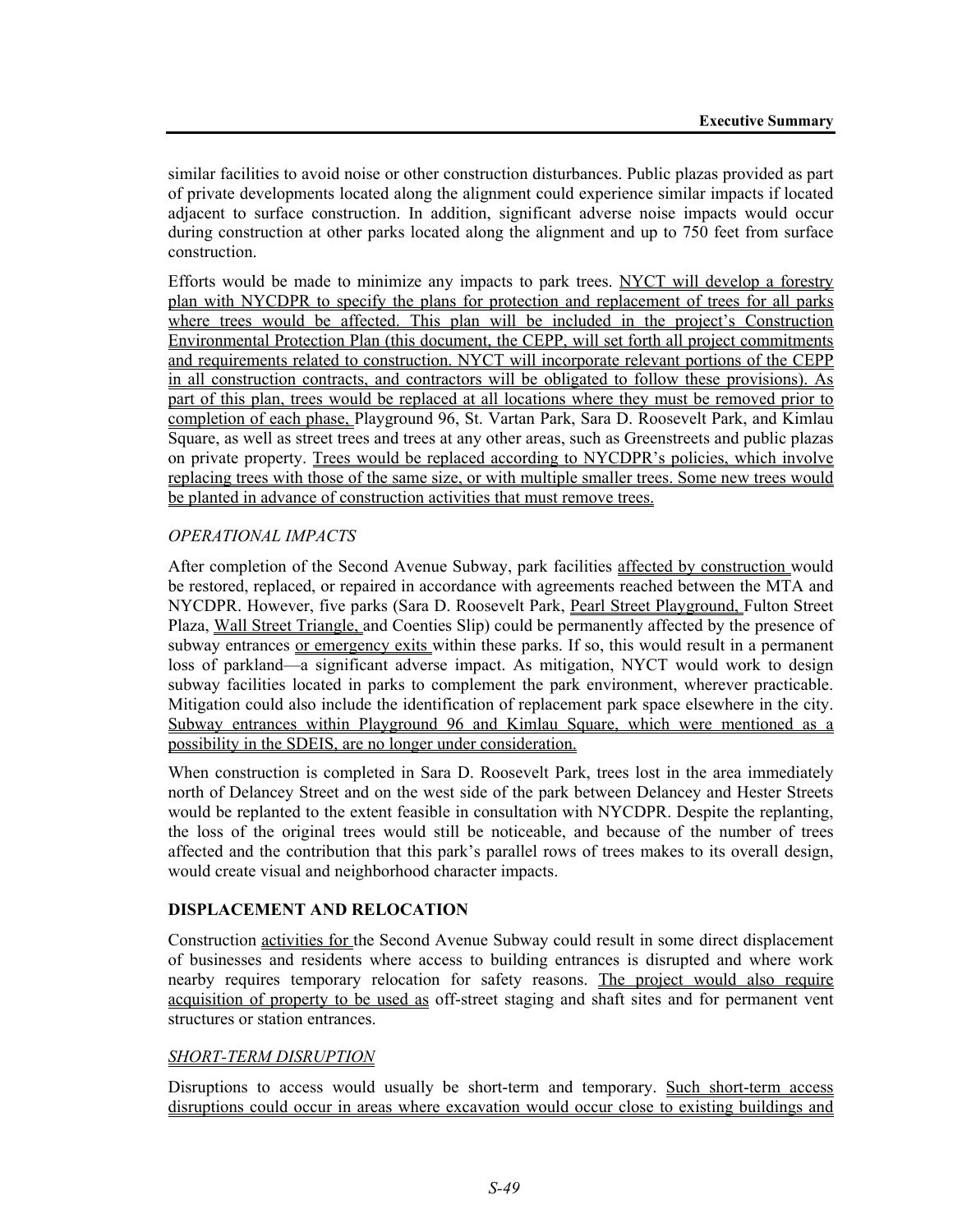where tunnels would be constructed in soil immediately below or near existing buildings, so that measures to support and protect existing structures would be implemented. These disruptions would generally be for a few hours at a time, but in a few instances, disruption could extend for up to 6 months. In one location—the area of Chrystie Street between Delancey and Hester Streets—pedestrian access could be prohibited for up to 2 weeks and vehicular access for several 2-week periods.

#### *LONG-TERM OR PERMANENT DISPLACEMENT*

In most locations, it is not anticipated that NYCT will need to acquire buildings or permanently evacuate residents and businesses from buildings adjacent to the construction work. However, at one location—at the corner of 125th Street and Second Avenue, where the project's tunnels would be constructed in soil directly beneath standing buildings during Phase 2—11 properties would experience long-term disruption. Two of these properties (one vacant lot and one 2-story mixed use building) would be acquired for use during construction. Two businesses with an estimated 21 employees (full-time equivalents) and 8 apartments with an estimated 21 residents would be displaced in the 2-story building to be acquired. Access to the other nine properties could be curtailed for up to a year. While demolition of these buildings is not contemplated, it is possible that NYCT would acquire these properties or appropriate interests in these properties (e.g., leases, licenses, occupancy agreement, easements, etc.) to facilitate construction. An estimated 35 employees, 278 residents, and a religious institution, the United Christian Prison Ministry, would be affected in these nine buildings. Four of the nine buildings are currently being renovated, but it is assumed that they would be fully occupied by the time construction of the subway in this area commences.

Another private property may also need to be acquired at 24 Second Avenue, at the northeast corner of First Street, to accommodate construction staging activities in Phase 3. This property is currently occupied by a gas station and employs no more than 10 employees.

NYCT will need to acquire property and easements for structures required to support operations of the Second Avenue Subway. New above-ground structures to house entrances, ancillary facilities, and emergency exits would be constructed at each of the project's 16 new stations and at the existing 63rd Street-Lexington Avenue Station on the 63rd Street Line, at 63rd Street and Third Avenue. Although the project has been designed to minimize the number of properties that must be acquired and the number of residents and businesses affected, some private properties must be acquired at each of the new subway's stations. Generally, up to eight properties (but up to 11 properties in a few locations) would be acquired in part or whole at each station. When the SDEIS was published, specific properties that might be acquired were not known. Instead, the SDEIS described the general location of properties that might need to be acquired along the alignment. Since completion of the SDEIS, engineering work has been ongoing, and preliminary designs for station entrances, ventilation facilities, ancillary station facilities, and emergency exits have been developed. Those properties are preliminary, and subject to change as project engineering continues and NYCT meets with local Community Boards. At this time, acquisition is being considered for a mix of different kinds of properties, including privately owned open plaza areas, basement and ground floor areas in large buildings, and entire smaller buildings (because use of lower-level space in small buildings is typically impractical, given structural considerations). Where acquisitions occur, tenants or occupants of buildings would be permanently displaced. These displacements could occur in advance of the start of construction of each phase of the project.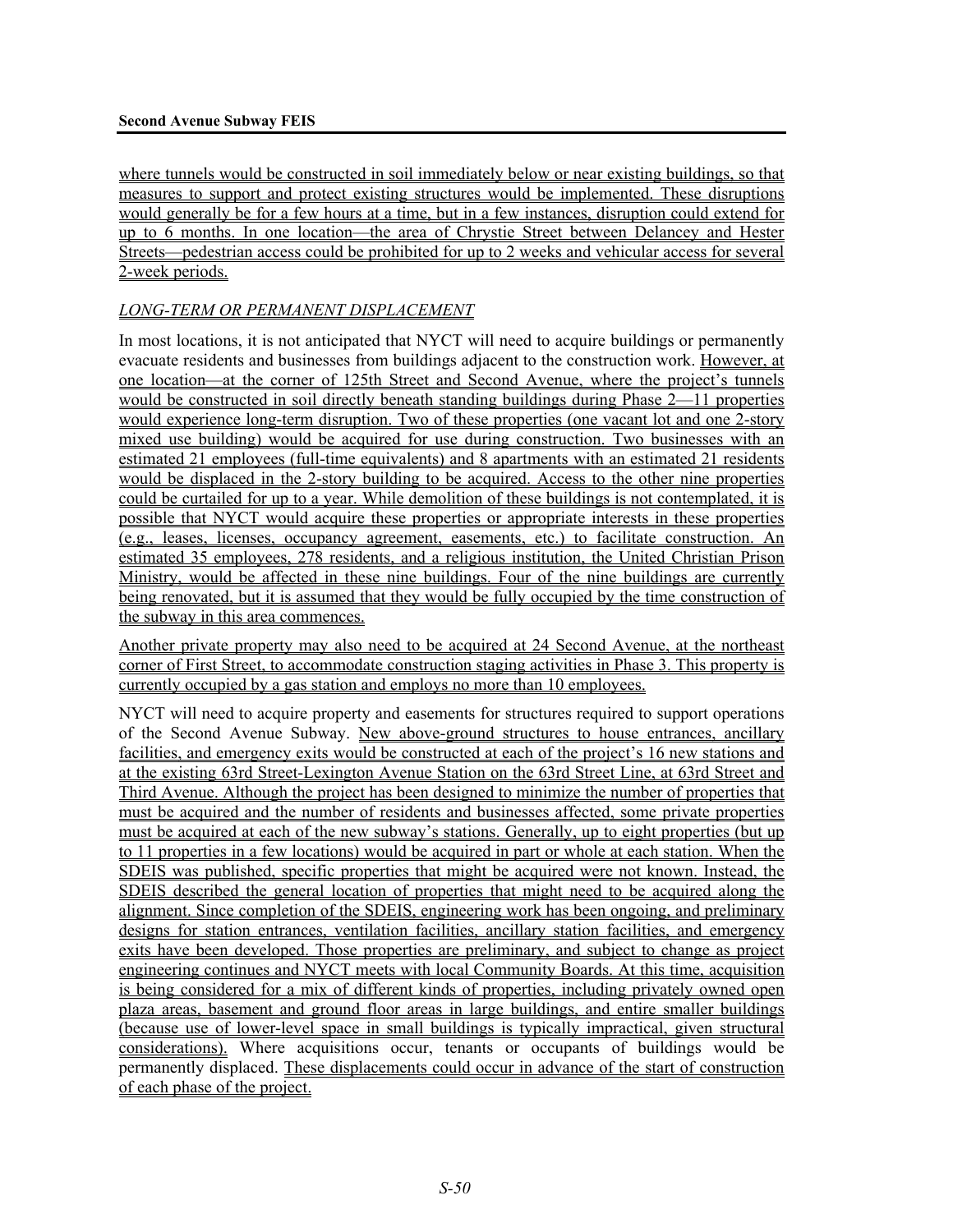The number of apartments and businesses in the affected buildings was determined through New York City Real Property Assessment Data property records and verified via field surveys; the number of affected residents for each building was calculated using average household size reported in the 2000 Census for the relevant station area in which the building was located and the number of employees were calculated using standard factors, based on estimated square footage. In total, full acquisition of approximately 50 buildings and partial acquisitions within approximately 35 buildings are being considered. This would affect an estimated 350 residents in some 220 apartments and approximately 510 employees of approximately 80 businesses. The preliminary list of properties that might be acquired is provided in Chapter 8 ("Displacement and Relocation") of the FEIS.

MTA and NYCT would provide relocation assistance and benefits to displaced residents and businesses in accordance with the Federal Uniform Relocation Assistance and Real Property Acquisition Policies Act of 1970, as codified in Title 42, Section 4601 *et seq.* of the United States Code, and the applicable implementing regulations set forth in Title 49, Part 24 of the Code of Federal Regulations (collectively, the "Uniform Act"). This entails requirements for appraisal and acquisition of real property, relocation services, moving payments, replacement housing payments, and other allowable payments related to commercial and residential moving costs and displacement. MTA and NYCT also would adhere to the requirements of the New York State Eminent Domain Procedure Law, which establishes procedures for fairly notifying property owners and tenants and compensating them for property interests acquired by condemnation for public projects. For any locations where it would not be feasible for the project to maintain reasonable access to businesses, MTA or NYCT would compensate the landlords for diminution of rental value and, where applicable, provide relocation payments to displaced tenants. Residents temporarily displaced would typically be offered an alternative residential facility, or some equivalent measure of compensation.

NYCT would also acquire permanent, below-ground easements for underground tunnels and support structures, but these would be well below the buildings on those properties and would not affect any building occupants.

# **HISTORIC AND ARCHAEOLOGICAL RESOURCES**

The effects of the project on historic and archaeological resources were assessed in accordance with Section 106 of the National Historic Preservation Act of 1966. Study areas—known as Areas of Potential Effect (APEs)—were identified in consultation with the New York State Historic Preservation Office (SHPO), and historic and archaeological resources were identified through field surveys and documentary research within each APE in consultation with the SHPO and the New York City Landmarks Preservation Commission (NYCLPC).

Historic resources are those that have been officially recognized (i.e., properties that are listed or have been found eligible for listing on the State and National Registers of Historic Places; that are National Historic Landmarks or New York City Landmarks; and properties that have been considered for designation as New York City Landmarks). A total of 87 such historic resources are located within the historic resources APEs for the Second Avenue Subway. Of these, 80 are individually designated structures/sites (including three National Historic Landmarks—the Chrysler Building, the Daily News Building, and the Brooklyn Bridge), and the remaining seven are historic districts. (The number of historic resources has increased from that in the SDEIS, as the revised number includes new historic resources that are located within the APEs of new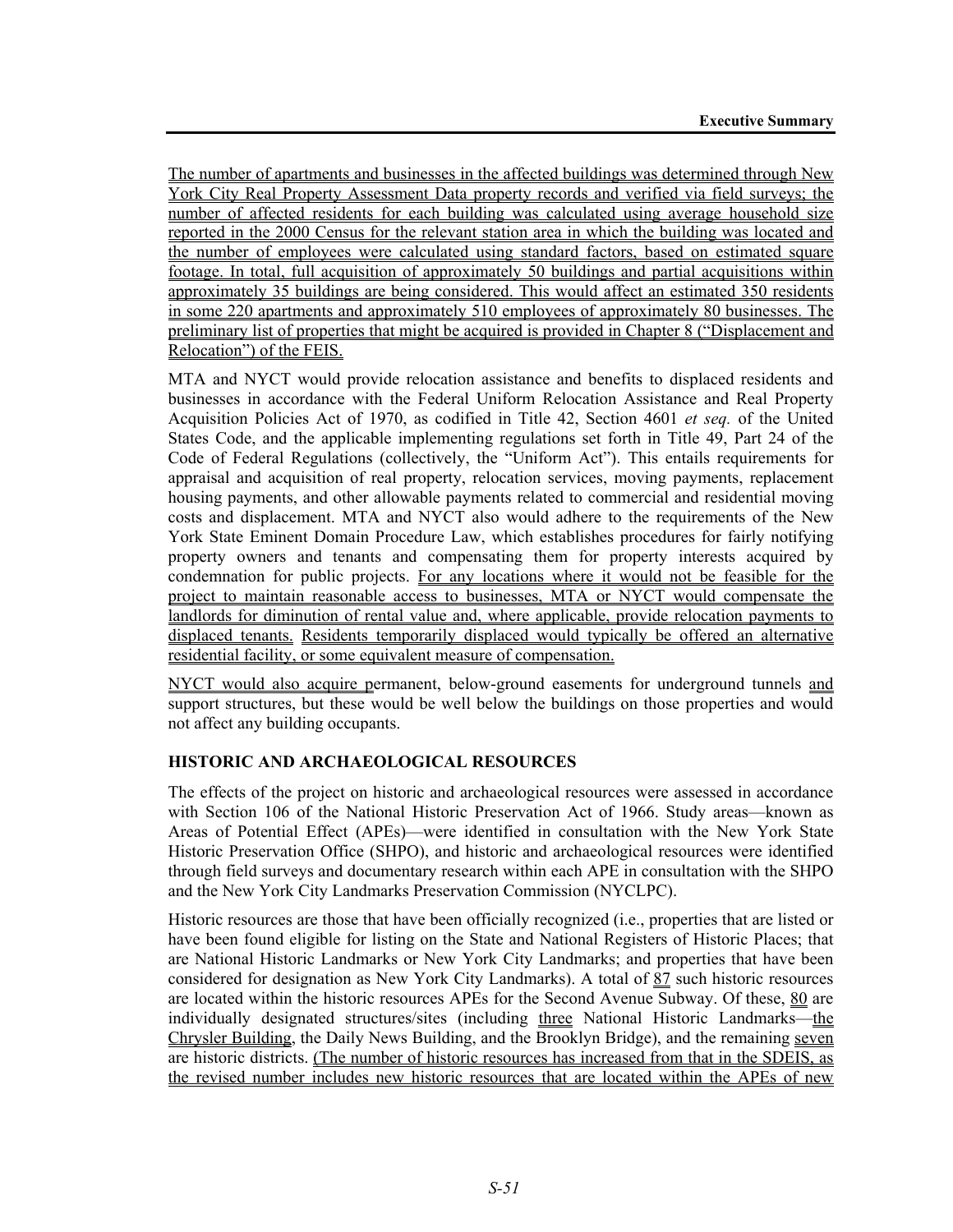#### project elements that were not included in the SDEIS, such as specific station entrance locations.)

Documentary research conducted for the project's archaeological resources assessment indicated that various archaeological resources may be buried within the area of the project alignment. These include Native American sites along the alignment, early residential uses along the alignment (including the 17th century Village of New Harlem, farms and other residences dating predominantly from the 19th century, but also including some earlier sites, particularly south of Houston Street), and 18th and 19th century residential and commercial uses along the alignment south of Canal Street.

In addition, although the Second Avenue Subway alignment would not pass through any existing cemeteries, it would pass through four locations where burials may once have been located. Some of these are locations that were once cemeteries, but records indicate that marked graves from these cemeteries were moved when the cemeteries were closed. It is possible that unmarked interments or burials were missed during the moving process; if so, they would still be present in their original locations. At other cemeteries, it is possible that burials may have extended outside of their established boundaries, into areas that are now sidewalks and that these may still remain, unrecorded beneath the sidewalks. Until additional research is concluded some of which is already under way—it was conservatively assumed that the subway could adversely affect burials, if any construction would occur within the potentially sensitive areas.

### *CONSTRUCTION IMPACTS*

The MTA and NYCT would take extensive protection measures to avoid adverse effects on historic and archaeological resources, as they typically undertake with their projects. In addition, ongoing consultation will be undertaken with the SHPO as the project designs proceed, to avoid or minimize the potential for adverse impacts to historic and archaeological resources, including possible burials. The measures to avoid or minimize adverse effects to historic and archaeological resources are set forth in a Programmatic Agreement among the FTA, SHPO, and NYCT. A Construction Protection Plan consisting of an overall plan for protecting and avoiding damage to historic properties would be included as part of the Programmatic Agreement. The project's Programmatic Agreement is included at the end of the main volume of the FEIS.

For historic resources, the following adverse effects might occur:

- Possible accidental damage during construction to any historic resource, because of proximity of the tunnel alignment or stations to various historic structures. For resources located near excavation sites or locations where underpinning ground improvement, conducted, possible effects could include accidental damage by construction equipment and possible structural damage as a result of settlement or other changes to foundation conditions. Accidental damage from vibration during construction is also possible, if no preventative measures are taken.
- Physical alteration to portions of the historic MTA Metro-North Harlem-125th Street Station and associated Comfort Station. The Metro-North Station and Comfort Station would be affected by construction of a new subway station beneath it, since providing a station connection could require physical alteration to its subterranean level that retains features of an earlier railroad station once at the site. The railroad station and Comfort Station could also be affected by construction of new above-grade entrance structures. (As a result of project refinements since the issuance of the SDEIS, the Triborough Bridge entrance and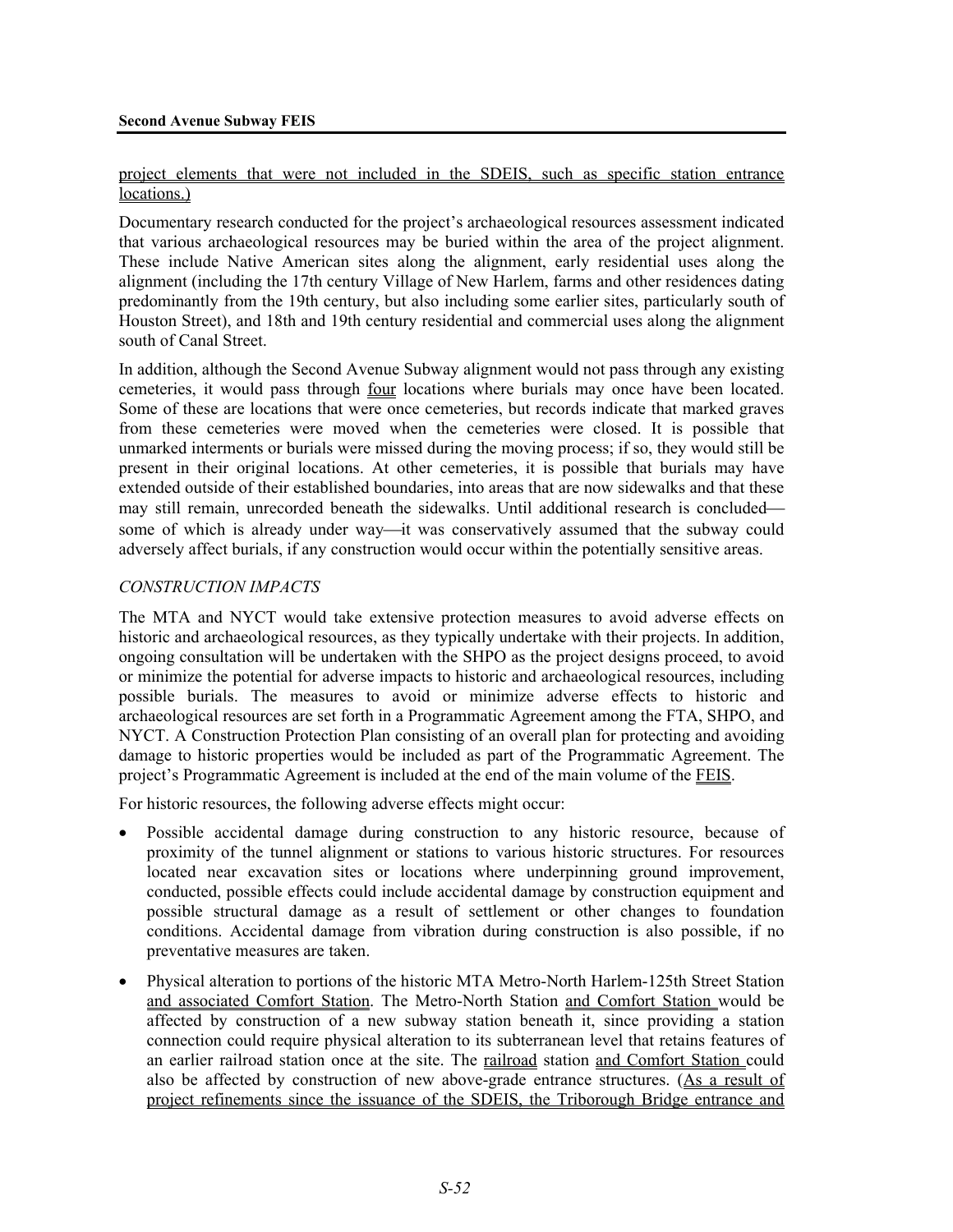exit ramps would no longer be affected by Second Avenue Subway construction activities as was described in the SDEIS.)

- Potential for physical alterations to the Daily News Building's plaza (contextual, indirect effect), or to the building itself (direct effect) from a new entrance or to the Chrysler Building during construction of a possible subterranean pedestrian passageway on 42nd Street to connect to the  $\bullet$  train.
- Potential for accidental damage during construction to the Brooklyn Bridge, as the subway's proposed alignment would be beneath Pearl Street, which crosses beneath the bridge. All prudent precautions will be taken to avoid damage to the Brooklyn Bridge.
- Potential for physical alteration to existing historic resources by construction activities not yet identified or designed.
- Possible temporary changes to the setting or context of historic resources during construction, because of the presence of construction activities nearby.
- Possible permanent changes to the setting or context of historic resources because of new project elements that have not yet been designed that could potentially be constructed near or within historic structures. For example, vent structures near historic buildings could change the setting of the historic buildings if not adequately screened or designed in a visually compelling fashion.

If archaeological resources are present in the locations identified in the APE that would be disturbed by the Second Avenue Subway, and if the resources are significant and eligible for the State and National Registers, the project would result in a significant adverse impact on these resources since the resources would be either disturbed or destroyed. This impact would require implementation of mitigation, such as avoidance or recovery, where practicable. Ongoing consultation mandated by Section 106 of the National Preservation Act of 1966 is being undertaken with the SHPO to investigate further the presence of significant resources and to develop appropriate mitigation measures. In accordance with Section 106 of the National Historic Preservation Act of 1966, which mandates public outreach, consultation is under way with interested parties, such as congregations associated with potential burial remains. This consultation and further work are set forth in the project's Programmatic Agreement.

# *OPERATIONAL IMPACTS*

### The analyses conducted for the FEIS indicate that the project would not produce vibration levels that would exceed the FTA's impact criteria, including for sensitive structures, such as historic resources.

The Second Avenue Subway would not have physical effects on any other historic resources in the APE. As noted earlier, the location of street-level subway elements—such as signs, stairways, vents, ventilating structures, and other ancillary facilities—has not yet been determined. In cases where entrances would occur within or adjacent to historic structures, or where ancillary facilities are planned contiguous to or in close proximity to historic structures, consultation with the SHPO, as mandated by Section 106, would be undertaken to avoid or minimize significant adverse contextual effects to the nearby resources. To accomplish this goal, NYCT, in consultation with SHPO, will develop design specifications to ensure that any permanent and visible project elements that may be built within or near a historic resource are compatible with the historic and architectural characteristics of the affected resource(s). In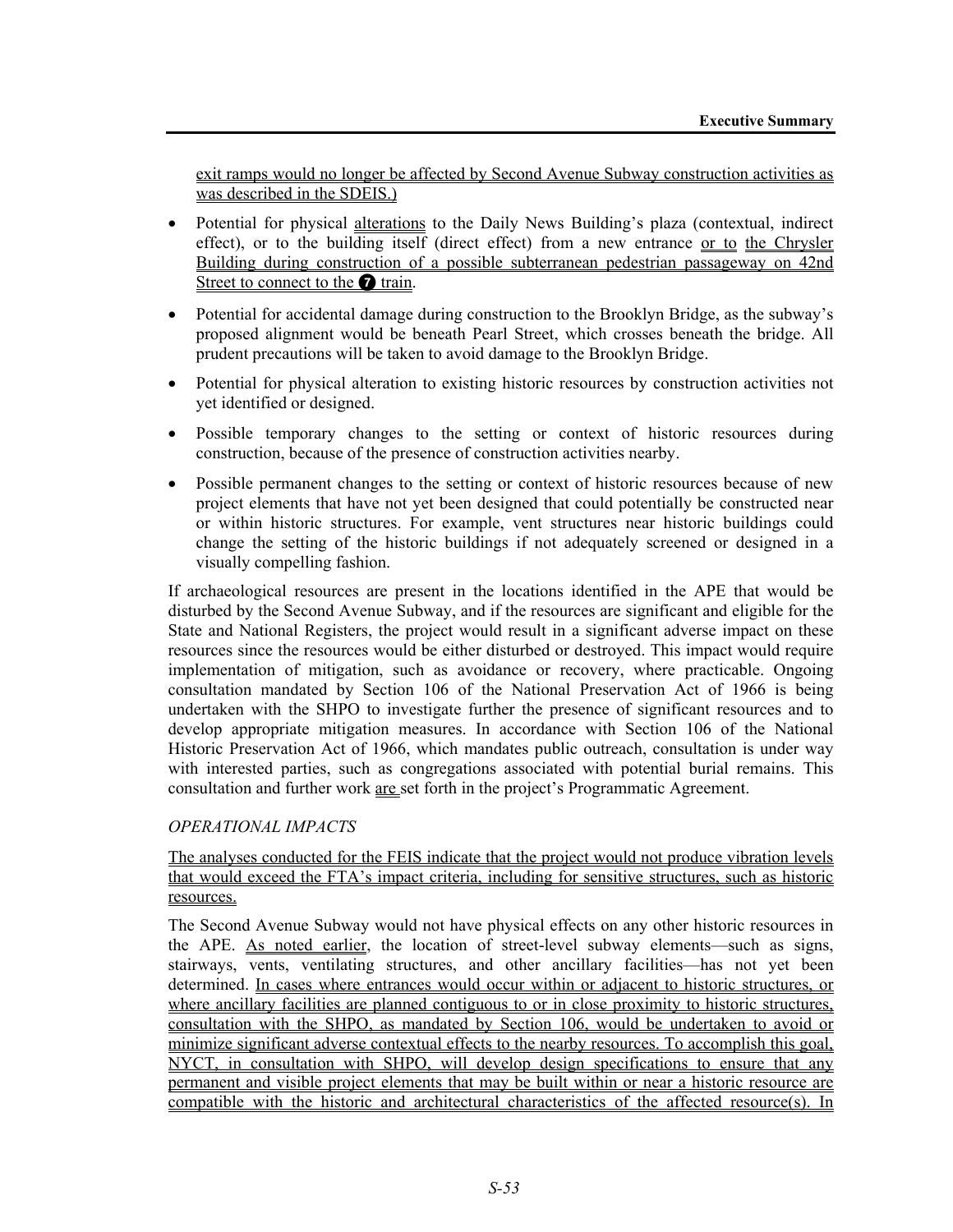addition, as engineering proceeds for the project and locations for street-level project elements are determined, proposed plans would be submitted to the SHPO for review during the ongoing consultation process for the Second Avenue Subway project. The procedures to be followed in coordination with the SHPO are set forth in the Programmatic Agreement.

# **AIR QUALITY**

As required by the federal Clean Air Act, the U.S. Environmental Protection Agency (EPA) has set standards for six major air pollutants: nitrogen dioxide and ozone, together a concern for regional levels of ozone; and carbon monoxide (CO), respirable particulate matter (referred to as  $PM<sub>10</sub>$ , indicating particulate matter with a diameter equal to or less than 10 micrometers, and fine particles, or  $PM_{2.5}$ ), sulfur dioxide, and lead, which are of concern on a localized basis. These standards are referred to as the National Ambient Air Quality Standards (NAAQS). On a regional basis, ozone levels are of concern, since the entire New York metropolitan area currently exceeds the federal standard for ozone. Nitrogen oxides  $(NO<sub>x</sub>)$  and the volatile organic compounds, or VOCs, emitted by motor vehicles contribute to the formation of ozone.  $PM<sub>25</sub>$  is also of concern regionally, because it can remain suspended in the air for long periods of time and therefore can be widely dispersed. On a localized basis, pollutants of concern are CO, which is produced predominantly by motor vehicles, and respirable particulate matter, which comes from diesel emissions, industrial sources, and dust, among other sources. New York City has recently been designated as an area in attainment for CO; however, Manhattan is designated as non-attainment for  $PM_{10}$ . The standard for  $PM_{2.5}$  is new, and EPA and New York State have not yet determined whether the region is in compliance with the standard.

# *CONSTRUCTION IMPACTS*

An analysis of the air quality effects of the project's construction activities on nearby receptors was performed at locations that represent the reasonable worst-case conditions for air quality. Three different air quality analyses were conducted for construction-related air quality effects:

- *Carbon monoxide analysis*—to estimate increases in CO levels resulting from constructionrelated traffic diversions and congestion.
- *Particulate matter concentrations analysis*—to determine potential increases in PM<sub>10</sub> and  $PM_{2.5}$  near the construction sites and on local streets resulting from construction activities and the use of diesel-powered equipment; and
- *Regional construction impact analysis*—to estimate potential regional increases in NOx,  $VOCs$ , and  $PM<sub>2.5</sub>$  from construction.

The analysis concluded that the project's construction activities, including truck trips, barge operations, congestion, and diversions to existing traffic, would not result in significant adverse impacts on carbon monoxide levels. In addition,  $PM_{10}$  concentrations are not predicted to exceed standards, taking into account the effects of truck movements, construction activities, and stationary and mobile construction equipment. In the areas immediately adjacent to major construction sites, the project's construction activities would result in maximum predicted local annual increases of fine respirable particulate matter  $(PM<sub>2.5</sub>)$  that would exceed the interim annual threshold value (0.3  $\mu$ g/m3) being used by the New York State Department of Environmental Conservation (NYSDEC) for its own projects. Some of the background  $PM_{2.5}$ levels exceed the annual NAAQS.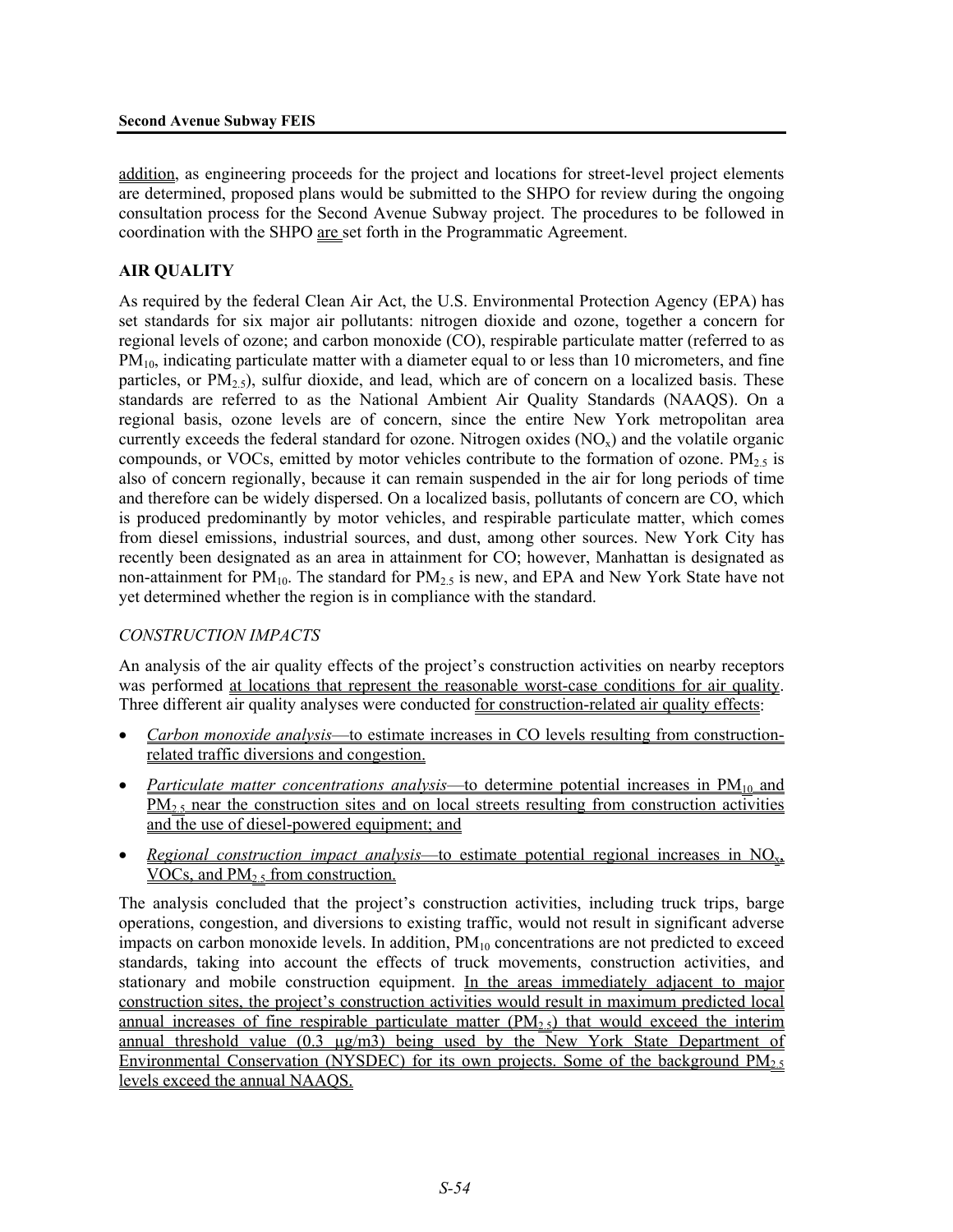The maximum predicted 24-hour average increases of  $PM<sub>2.5</sub>$  from diesel exhaust would not exceed the interim guidance threshold value (of 5  $\mu$ g/m3) being used by NYSDEC and the New York City Department of Environmental Protection (NYCDEP) for their own projects. The maximum predicted 24-hour increase of  $PM_2$ , including both diesel exhaust and fugitive dust would exceed those values. Including background concentrations, cumulative daily  $PM<sub>25</sub>$ concentrations during construction would be below the applicable NAAQS in the study area.

The NYSDEC and NYCDEP interim guidance thresholds do not apply to projects that do not require an air permit from NYSDEC or approval from NYCDEP. Nevertheless, the criteria can be applied to assess the magnitude of a project's effects and to determine whether reasonable mitigation measures ought to be employed to minimize the generation of  $PM_{2.5}$  to the maximum extent practicable.

The project's construction would be required to follow measures to reduce air pollution. These measures will be set forth in the project's CEPP and include dust covers for trucks, (water) spray misting exposed areas, and using safe chemical dust suppressants to treat and control spoils at construction areas. In addition, a fence of an appropriate height would surround the construction sites to reduce wind-borne dust. To reduce emissions from construction equipment, the CEPP would require diesel emission controls for non-road equipment. These controls will require that all heavy equipment use ultra-low sulfur diesel (ULSD) fuel and diesel particulate filters, or other retrofit technology, in accordance with MTA and NYCT policies. In addition, idling time for all diesel equipment would be limited to 3 consecutive minutes, except in certain limited circumstances.

Regionally, the long-term construction activities required for the project would increase the levels of ozone precursors ( $NO<sub>x</sub>$  and  $VOCs$ ) and  $PM<sub>2.5</sub>$ . The emissions of these pollutants each year during the project's multi-year construction process would depend on the intensity of construction activities at any one location, the number of locations in construction at once, the type of construction equipment used, and the distance traveled by trucks bringing materials to construction sites and removing excavated materials. The analysis concluded that using barges rather than trucks to transport some of the project's spoils and/or construction materials would result in a benefit to regional air quality.

# *OPERATIONAL IMPACTS*

The air quality analysis for the operations period—a *regional operational impact analysis* demonstrated the improvements in regional air quality (i.e., decreases in CO, VOCs, NO<sub>x</sub>, and  $PM_{10}$ ) that would result once the Second Avenue Subway is operational. The new Second Avenue Subway would help prevent further deterioration of New York City's air quality by decreasing traffic, resulting in modest improvements to air quality regionally. The project would not increase vehicular traffic at local intersections, and therefore would not result in localized increases in air pollutants.

#### **NOISE AND VIBRATION**

#### *CONSTRUCTION IMPACTS*

Following FTA's guidance for predicting noise and vibration impacts for transit projects, an analysis was conducted of the project's potential to create impacts on airborne and ground-borne noise, as well as vibration, during construction. *Airborne noise* is what most people think of when they hear the word "noise." It is noise that travels through the air—such as the sound of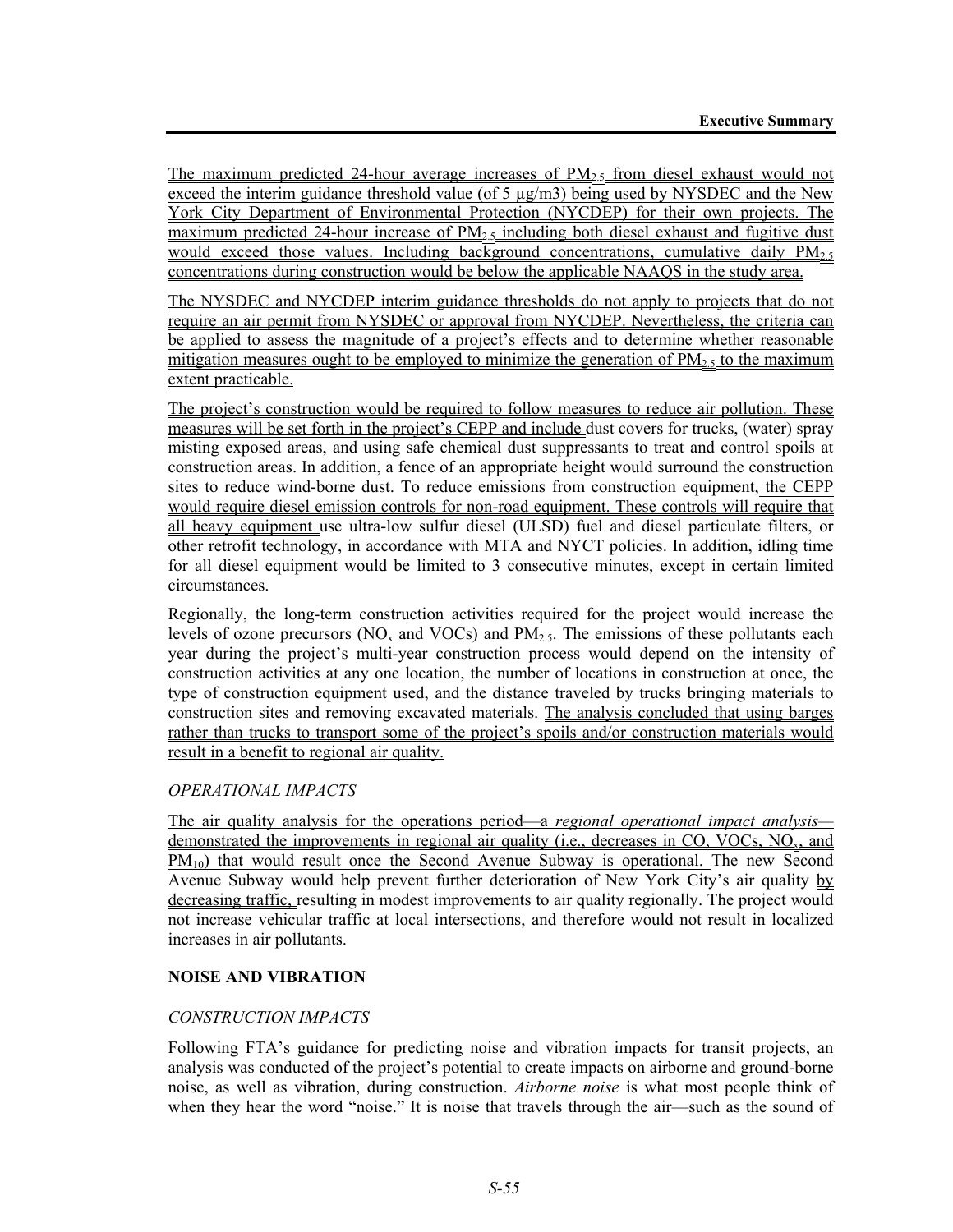traffic on a nearby roadway, or children playing in a playground. *Ground-borne noise* is the rumbling sound caused by *vibration* (or oscillatory motion). With ground-borne noise, buildings and other structures act like speakers for low-amplitude noise. As an example, the low rumbling sound that occurs within a building as a subway passes beneath is ground-borne noise.

#### *Airborne Noise*

<u>.</u>

Both existing and future noise levels in the study area are relatively high at almost all locations in the study area during almost all hours of the day. They reflect the fact that traffic volumes throughout the study area are high, with relatively high truck and bus volumes. Nevertheless, because of both the nature of the construction required to excavate subway tunnels and stations through more than 8 miles of Manhattan and because of Manhattan's overall density, localized airborne noise impacts would occur during the construction period. Although NYCT would undertake numerous mitigation measures to minimize the extent of these impacts, it will not be possible to completely mitigate all impacts—chiefly because of the proximity of existing residential and other buildings to the construction activities.

Significant adverse impacts on airborne noise would result at all stations and at all shaft sites/spoils removal locations during certain construction periods because of the proximity of construction to certain sensitive uses. Some activities creating such impacts would not occur during late night and early morning hours (e.g., 10 PM to 7 AM). At this time, NYCT is committed to restricting the timing of vertical blasting operations (and any associated surface drilling) as well as most surface activity related to cut-and-cover construction, such as building slurry walls, pile installation, and surface excavation. Such activities would not occur during the late evening and early morning hours (10 PM to 7 AM), unless they were not in close proximity to residential uses, or unless mitigation measures, were used. In certain extraordinary circumstances, vertical blasting could occur late at night; an example of an "extraordinary circumstance" might occur near hospitals, where blasting would need to be scheduled so as not to interfere with surgical procedures. Another example is where work would occur at or near an existing subway station, where daytime disruptions to service would create adverse impacts on a far greater number of passengers. Also, it is possible that some relatively quiet activities could occur overnight. In addition, as is typical within New York City, most utility work would occur overnight because this activity requires the complete closure of the roadway and shutting off utility service for several hours.

The times and locations where increased noise conditions would occur would vary depending on the location of construction, the equipment and construction methods employed, and the distance between the noise source and the receptor. Construction must occur close to active land uses in order to create new subway stations within the already developed neighborhoods on the East Side of Manhattan. Noise levels at receptor locations where no mitigation is employed would exceed one or more of the FTA construction impact criteria (i.e., 90 dBA for daytime and 80 dBA for nighttime for the one-hour  $L_{eq}$  value<sup>1</sup>, 80 dBA for daytime and 70 dBA for nighttime for the eight-hour average  $L_{eq}$  value, and 10 dBA above the existing ambient for the 30-day average

 $1 L_{eq}$  is the constant sound level that in a given situation and period conveys the same sound energy as the actual time-varying sound.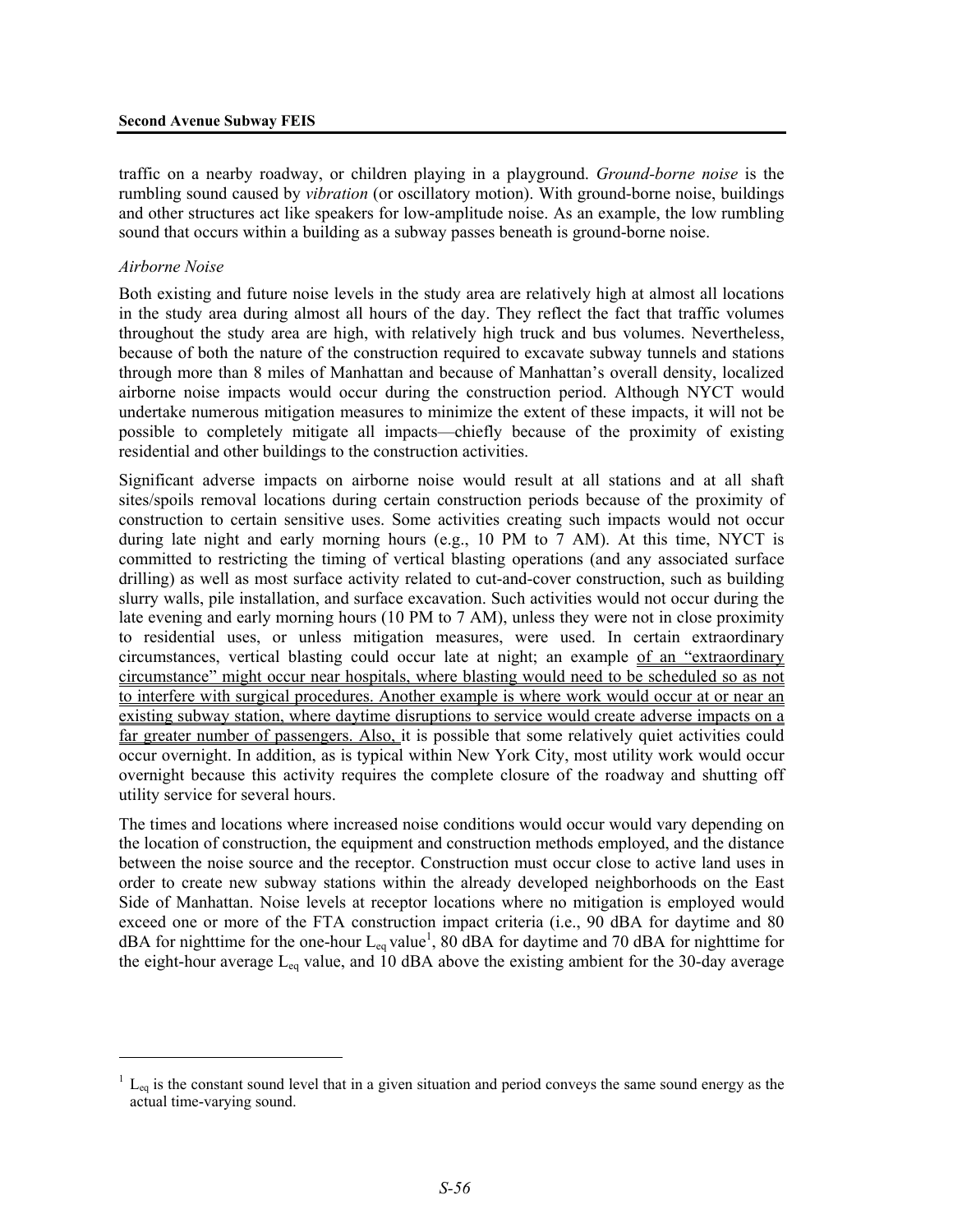$L_{dn}$  value<sup>1</sup>) at most locations. These impacts would occur for distances up to approximately 750 feet from where construction operations are taking place.

In general, because the project area has relatively high airborne noise levels due to existing traffic volumes, the increase in noise levels caused by delivery trucks and workers traveling to and from the construction sites would not be perceptible. However, small increases in noise levels would be expected near a few defined delivery truck routes and streets in the immediate vicinity of localized construction areas.

Construction activities would shift along the project alignment during different phases of work. Some locations would necessarily be noisier than others—for example, the locations where new stations would be constructed would be locations with particularly noisy construction work. At these and other areas, more extensive machinery would be required above-ground for portions of the construction period than at locations where most of the activity occurs below-ground.

With regard to noise from tunneling operations conducted using TBMs, noise from this source is generally not expected to be discernible, since most of the noise would be contained underground and would be masked by the high existing ambient noise levels. However, absent the implementation of special measures, noise from TBMs would be discernable at times when these operations are taking place at access/extraction points and other locations where noise can emanate out of openings in the ground. At locations where vertical blasting would occur (such as to create vertical shafts to the tunnel below), noise from the blasting would be discernible for a very short period of time (i.e., for the several-second duration of the blast). In general, though, due to the short duration of these events, average hourly noise levels would not be significantly affected by the blast noise.

Noise would also be generated from ground improvement and trucking activities, slurry wall construction, spoils removal at stations and from the tunnels, and other activities. To reduce noise associated with such construction, performance standards would be established by NYCT and included with contract documents that must be met by all contractors during construction. A variety of measures would be employed to meet these standards, which could include using buckets and vertical conveyors to move spoils to the street level, lining hoppers and trucks with rubber; and using drive-through street-level truck enclosures for truck loading. Overall, the implementation of such measures would reduce the number of adverse airborne noise impacts, but is unlikely to eliminate all of them. Even with these measures, construction operations would create significant adverse airborne noise impacts at a number of locations—in particular, at a large number of residences.

NYCT is committed to developing and implementing an extensive mitigation program to reduce and alleviate construction noise impacts. This program will be included in the project's CEPP, which is being modeled on those developed for other large urban construction projects, such as the MTA's East Side Access Project in Manhattan and the Central Artery/Tunnel Project (also known as the "Big Dig") in Boston and will be mandatory for contractors.

Before construction begins, NYCT will require its contractors to establish and secure its approval for site-specific Noise Control Plans that will describe the particular noise reduction measures required to meet the specified noise level limitations designed to minimize nuisance noise conditions. The Noise Control Plan will include all noise control commitments needed to

l

 $1 L_{dn}$  is a 24-hour measure that accounts for moment-to-moment fluctuations in noise levels from all sound sources during 24 hours, combined.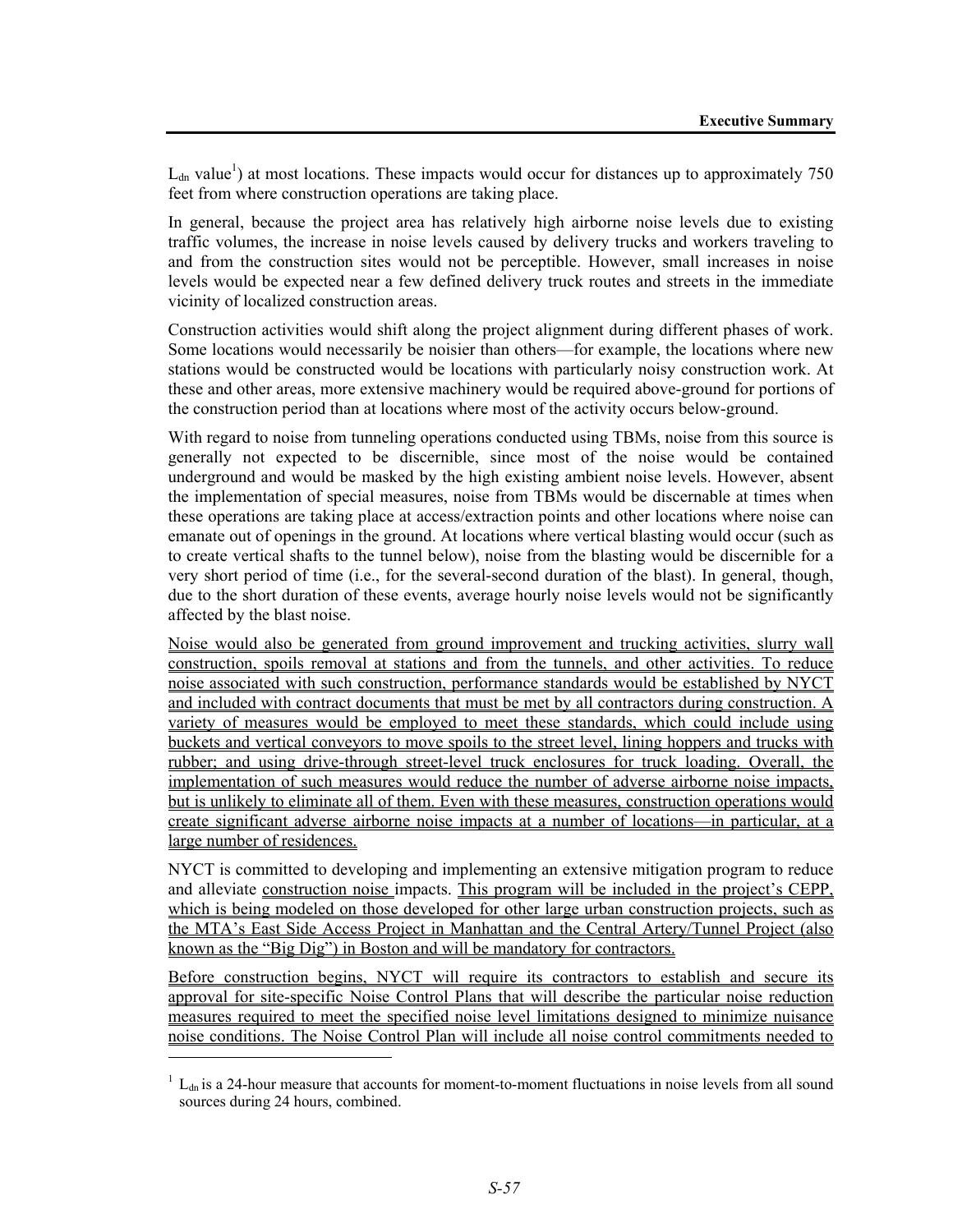achieve a certain level of noise reduction based on established performance standards (with a maximum construction noise level of 90 dB(A) of continuous noise). Prior to construction, ambient noise measurements will be taken at noise-sensitive locations. Once construction begins, 24-hour noise monitoring stations will also be established; these stations will provide NYCT with the ability to monitor its contractors to ensure that the performance standards established by NYCT are met. Contractors will also be required to develop noise monitoring and reporting protocols to be used during construction to ensure compliance with the performance standards and will have to obtain certificates of equipment noise compliance from NYCT or its designee for all construction equipment employed throughout the project. Ultimately, at the time of construction, NYCT's contractors will be able to select from a range of noise abatement measures to ensure that construction noise does not exceed the performance standards. Prior to implementing any of these measures, NYCT will also discuss the advantages (e.g., noise reduction) and disadvantages (e.g., visual impacts) involved with implementing the various measures with the surrounding communities. (See the discussion of "Airborne Noise Mitigation" for other examples of such advantages and disadvantages.) These discussions have already begun with the affected Community Boards.

#### *Ground-Borne Noise and Vibration*

Construction activities associated with the proposed Second Avenue Subway would result in varying degrees of ground-borne noise and vibration, depending on the stage of construction, the equipment and construction methods employed, and the distance from the construction to buildings and vibration-sensitive structures. The close proximity between the construction equipment/operations and sensitive receptors would result in perceptible ground-borne noise and vibration levels during a large portion of the construction period. The implementation of properly managed special measures would protect buildings—particularly historic structures or other properties meeting the FTA's definition of "fragile"—from architectural or structural damage that could occur as a result of vibration and ground-borne noise produced by certain construction operations (including use of certain equipment, operation of underground spoils removal trains, and blasting).

NYCT is committed to implementation of a rigorous program of location-specific measures to minimize potential impacts to uses (such as hospitals and other medical facilities) and structures (such as historic buildings) that are sensitive to vibration levels. NYCT has begun implementing a noise and vibration outreach program to institutions and businesses along the alignment that may be particularly sensitive to vibration, such as medical facilities (i.e., hospitals, eye clinics, etc.), laboratories containing sensitive instrumentation, concert halls, auditoriums, theaters, TV and/or recording studios, etc. At each location where a sensitive use is identified, NYCT will conduct outreach to develop a detailed understanding of the specific types of equipment employed at the facility. Analyses will be performed to determine the maximum vibration levels that would be expected at that location due to construction activities, and to assess the ability of the equipment to function properly during the construction period. Finally, each location will also be examined structurally, to determine how the project's construction activities would interact with the building's foundation and construction type. Once these studies are completed, a determination will be made as to what specific mitigation measures could be feasibly implemented to reduce the vibratory levels caused by project construction. These could include changes to construction methods to be used near the sensitive use, to avoid vibration-related impacts. As part of this process, a decision would also be made as to whether, even with implementation of these mitigation measures, construction activities would still produce vibration levels that would temporarily impede or interfere with the normal operations at the site.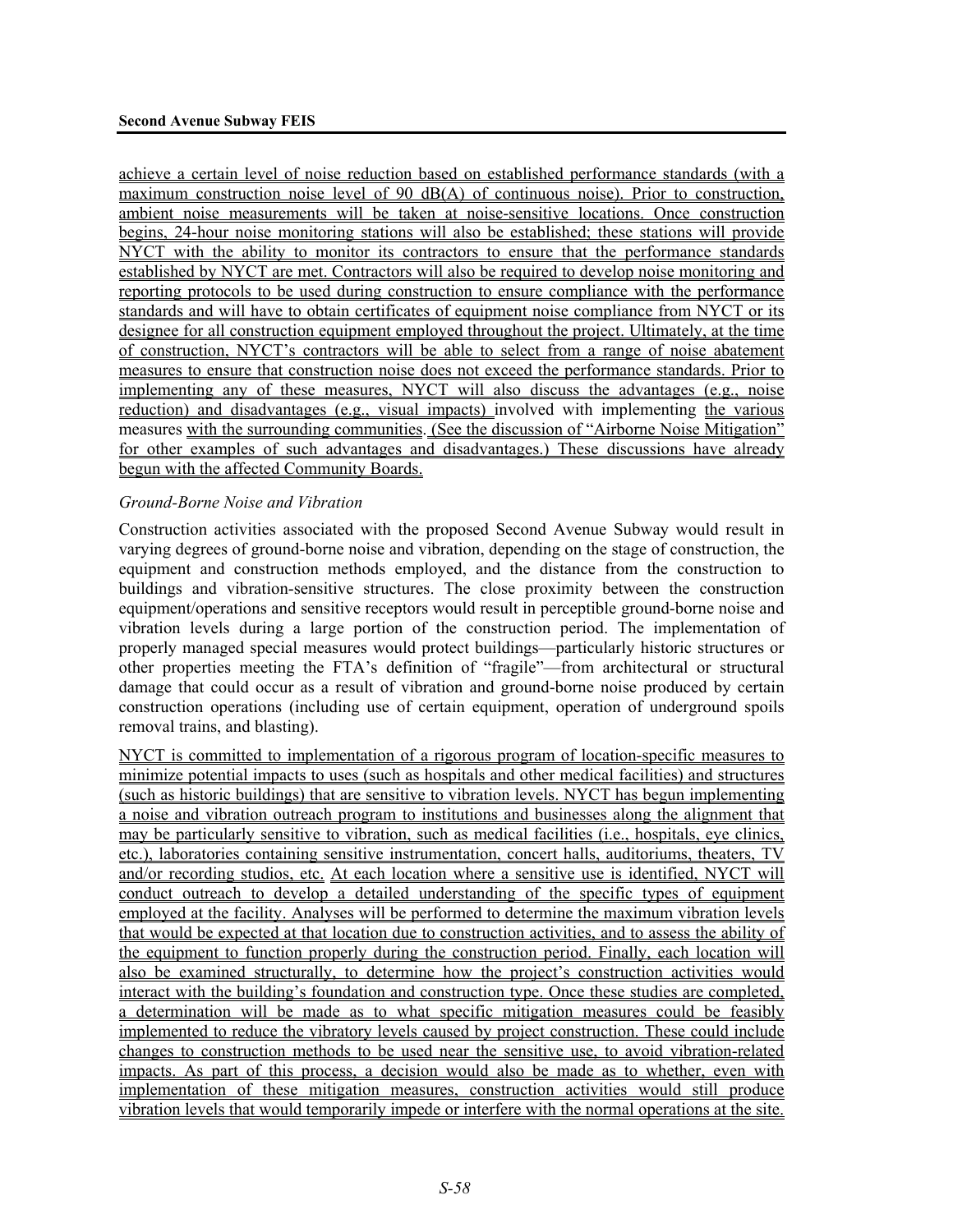At locations where construction activities might have the potential to interfere with vibrationsensitive activities, NYCT would coordinate closely with the affected party to minimize the duration and severity of these impacts.

With regard to structures that may be sensitive to vibration levels—particularly those that have been defined by the FTA criteria as "fragile" in its noise assessment manual—NYCT is committed to implementation of properly managed special measures designed to minimize or avoid architectural or structural damage that could occur as a result of vibrations and groundborne noise produced by certain construction operations. As described above, NYCT has identified all the historic properties that could be affected by subway construction or operation based on current engineering plans, including from ground-borne noise and vibration impacts. NYCT has worked with the SHPO and the NYCLPC to develop a Programmatic Agreement that, among other measures, outlines a process that would be used to protect historic buildings, including any resources not previously identified that could be affected if project plans were to change. NYCT has also developed both a fragile buildings identification strategy and guidelines to limit vibrations for the various types of structures along the alignment.

NYCT will also continue to explore a variety of other mitigation measures to minimize impacts from ground-borne noise and vibrations. One such potential measure includes such design and construction measures as rerouting heavily loaded trucks away from residential streets, and operating earthmoving and other equipment away from vibration-sensitive sites. Another type of mitigation measure would involve changing the project's sequencing operations, such as altering the phasing of construction activities so that multiple operations producing high vibratory levels do not take place in the same time period, avoiding nighttime activities, etc. A number of other controls would be implemented with respect to mitigation of vibration during construction, including a preconstruction survey of any structure or use likely to be adversely affected by the construction activities and imposition of thresholds that take into account each structure's or use's ability to withstand the loads and displacements due to construction vibrations. A projectwide vibration monitoring program would also be developed and implemented to monitor and identify vibration levels from construction activities at nearby sensitive receptors. Site-specific vibration control plans would also be developed as summarized above, and construction measures such as avoiding impact pile installation and use of equipment with high vibratory levels in sensitive areas, and imposing blasting regulations would be instituted to limit vibration.

With implementation of the measures discussed above, vibration levels during construction would be reduced below the levels that would cause architectural or structural damage. However, vibration levels would still be at levels that are perceptible, and are likely to cause annoyance to residents adjacent to locations where significant construction operations are taking place (i.e., locations adjacent to where excavated material is being removed from tunnel and/or station construction, and locations where tunnel boring, cut-and-cover, and/or mining operations take place). Additionally, at some sensitive locations, such as medical facilities and laboratories, that are very sensitive to vibration levels, it may not be feasible to implement mitigation measures to reduce vibration levels during construction below levels that would interfere with normal operations. In these cases, NYCT would coordinate closely with the affected party to minimize the duration and severity of these impacts.

# *OPERATIONAL IMPACTS*

Once operational, the Second Avenue Subway's trains themselves do not have the potential to create airborne noise impacts outside of the tunnel and stations because they will generally be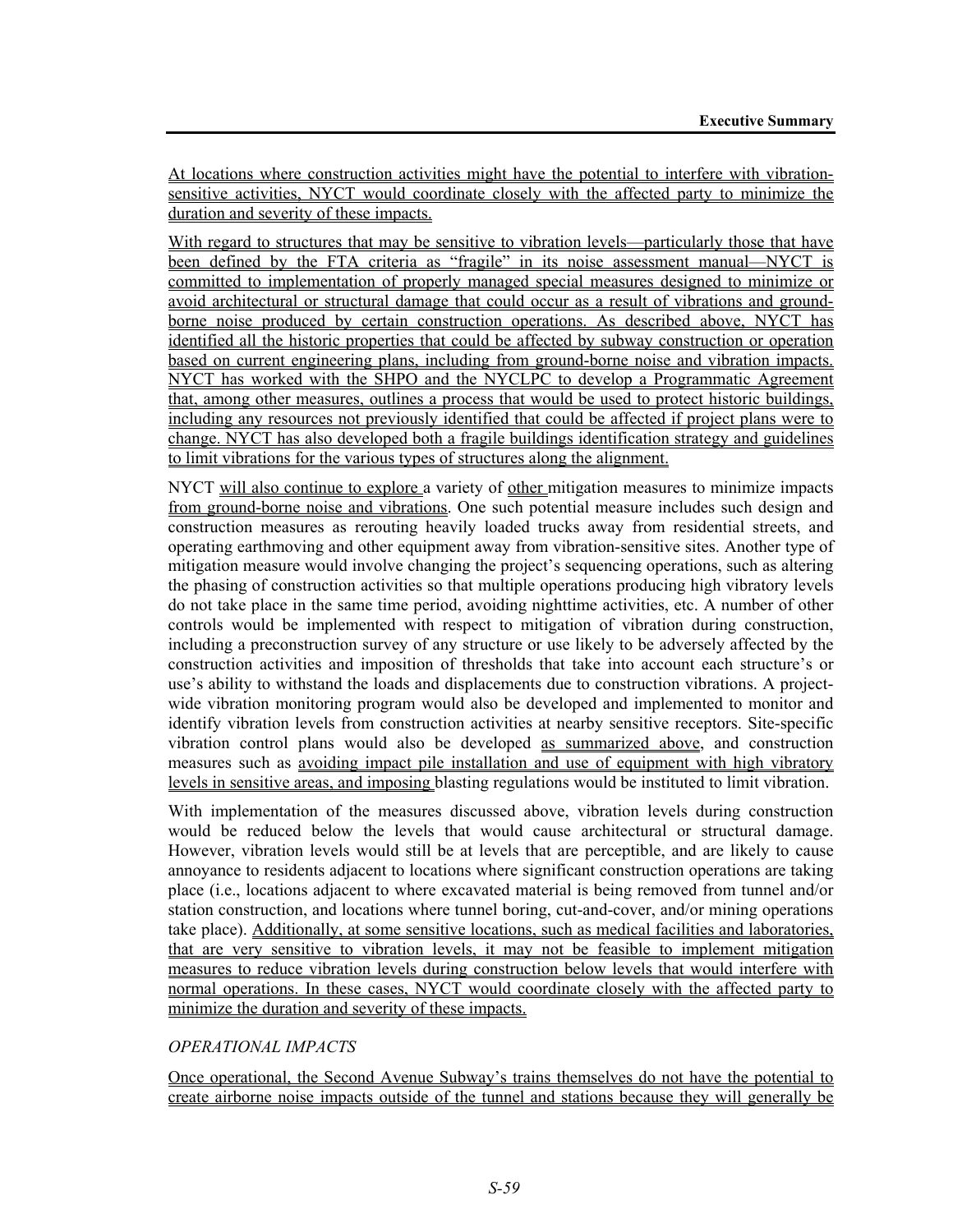deep below ground. However, the various ancillary facilities such as fans, cooling towers, chillers, and pumps required to operate the Second Avenue Subway project have the potential to generate airborne noise. These ancillary facilities would be located at every station and in certain other areas along the entire alignment, and many of these facilities would have to be located above-ground.

The airborne noise analysis concluded that operation of the new subway beneath Second Avenue would not result in any significant adverse impacts on noise levels, either along the project alignment or at potential nighttime storage yards for subway trains. With respect to ancillary facilities, fan and other noise would be controlled using a combination of measures, and no significant adverse impacts would be created.

As described above, since the SDEIS was published, the proposed subway alignment has been adjusted somewhat as a result of ongoing engineering. In several locations, the alignment is now deeper than described in the SDEIS, reducing the potential to create ground-borne noise and vibration impacts to structures nearby. In addition, project engineers have now completed a more detailed, site-specific examination of the alignment in certain locations in order to calibrate the results of the general assessment provided in the SDEIS. The results of this refined analysis shows that impacts from ground-borne noise and vibrations would be reduced from the levels shown in the SDEIS.

The refined analyses indicate that train operations would not produce ground-borne vibration levels that would exceed the FTA impact criteria. This is a reduction from the impacts predicted in the SDEIS, where ground-borne vibration levels would have exceeded FTA criteria on one or both sides of six blocks. The number of locations where train operation would produce groundborne noise that would exceed FTA impact criteria has also been reduced. In the SDEIS, one or both sides of 63 blocks would have experienced such exceedances, whereas with the refined project, this number is now reduced to one or both sides of 29 blocks adjacent to locations where tangent tracks would be located, and one or both sides of 12 blocks adjacent to where crossovers would be located. Generally, without mitigation, the Second Avenue Subway's train operations on tangent tracks at selected locations could result in exceedances of FTA ground-borne noise criteria by up to 6 dBA, while at crossovers, ground-borne noise levels could exceed FTA criteria by up to 14 dBA without mitigation. NYCT would implement a variety of mitigation measures so that FTA's impact criteria would not be exceeded.

NYCT will mitigate ground-borne noise impacts through application of a menu of several options that provide progressively greater potential to mitigate impacts depending on the situation. In general, the level of ground-borne noise would be reduced by increasing the vertical resilience of the trackform. Along tangent track, resilient rail fasteners would be used to mitigate this impact.

At locations where crossovers would be located, the general assessment predicts that a reduction of up to 14 VdB would be required to mitigate the predicted impacts. NYCT will incorporate design measures into the project at all crossovers so that FTA's impact criteria for ground-borne noise are not exceeded. To provide the required mitigation at crossovers. NYCT is considering different track options, including the use of resiliently supported concrete tie blocks or Direct-Fixation (DF) rail fasteners, both of which have the potential to provide the necessary level of mitigation to meet the FTA criteria at crossovers. In addition, all crossover areas will incorporate NYCT's redesigned frog, which was redesigned to produce lower levels of noise and vibration, by reducing the impacts that occur when a train's wheel traverses the flangeway area of the frog.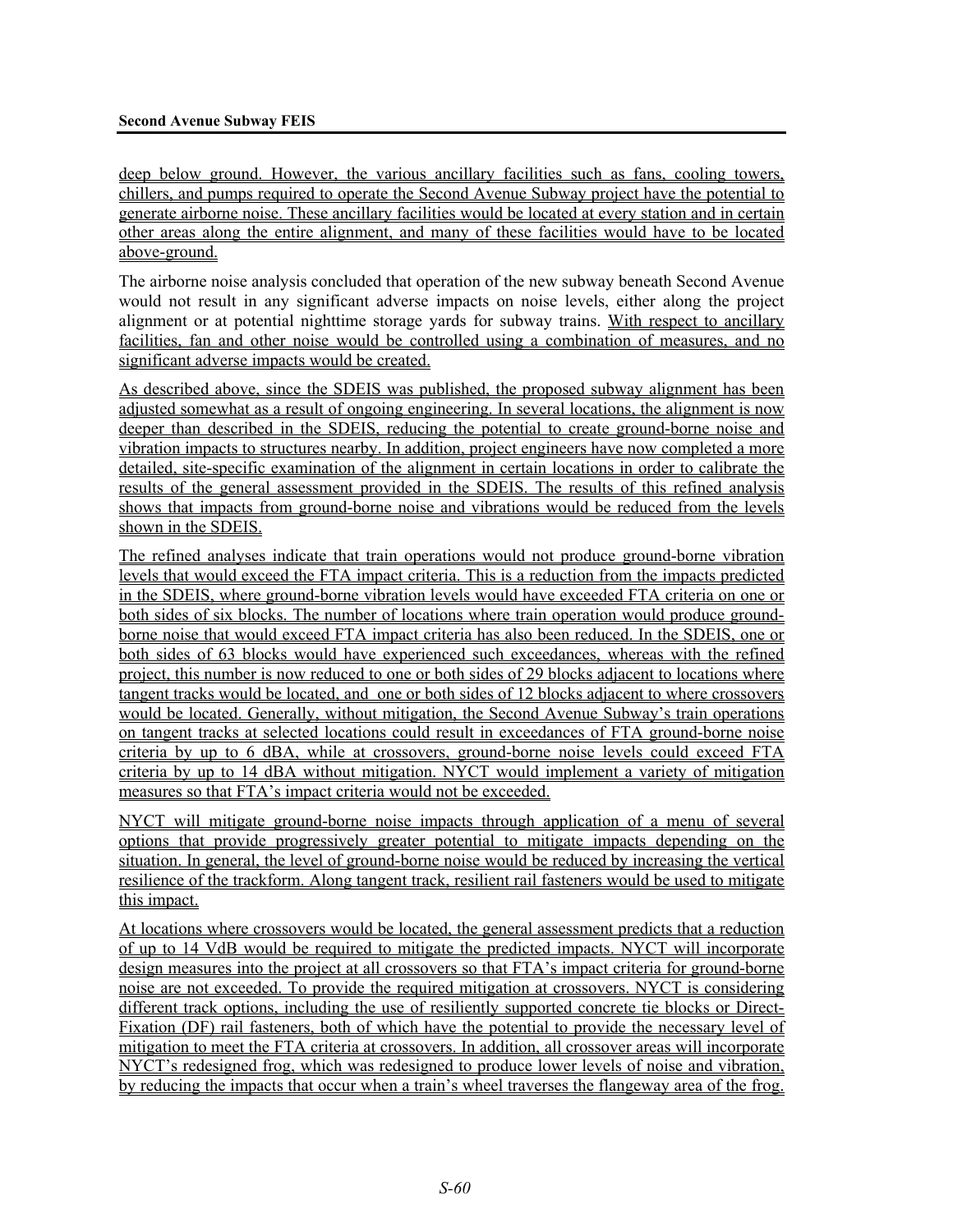Incorporating resilience in the track support structure would provide the necessary level of mitigation to meet FTA impact criteria.

### **INFRASTRUCTURE AND ENERGY**

#### *CONSTRUCTION IMPACTS*

Most tunnelling activities occurring below-ground would pass below the existing utilities and the only impact would be as a result of the small ground movements that could occur during tunnelling in soft ground sections (Maiden Lane to Houston Street, and north of 120th Street). In these areas, sensitive utilities may need to be replaced or protected prior to tunnelling. Sensitive utilities include gas and water mains in cast iron pipes, particularly those that have a history of leakage or are heavily corroded.

To minimize environmental impacts resulting from disruptive surface construction, as well as cost and construction duration, NYCT is seeking wherever practicable to limit disruptive construction activities that would require utility relocations. As described above under "Description of Construction Methods and Activities," cut-and-cover construction techniques are being minimized where possible. Stations and tunnels in rock would be constructed by mining from below rather than excavating from the surface. Most stations have been designed to provide enough cover above that utilities can remain in place. Construction would support utilities in place, rather than relocating them, wherever practicable.

To protect utilities during excavation activities, NYCT is coordinating with members of its Utility Task Force, a partnership among NYCT, the various utility companies, and the New York City Department of Environmental Protection (NYCDEP) to ensure that utilities are not damaged. Depending on the construction activity required and specific location, sewers, water mains, gas and electrical lines, Empire City Subway Company duct banks for phone, cable, and other communications, and other utilities would either be avoided entirely, replaced, or relocated. To minimize disruption to users, utility relocations would occur at night, when demand for utility service is lower. Utility service would be maintained throughout construction, except for planned temporary outages, which would be limited to a few hours during the day. Residents and businesses would be notified in advance of these temporary outages.

With respect to energy, the relatively small amount of electricity needed for project construction is unlikely to affect the ability of Con Edison to meet its current peak load demands for New York City. Based on the proposed phasing plan in which two TBMs may be operating concurrently in separate locations, the estimated maximum power requirement for tunnel construction (the most energy-intensive construction activity) would be 5.7 MW per TBM (including approximately 3.7 MW for each TBM and approximately 2.0 MW for the supporting site machinery required per TBM). This value is small compared to the estimated in-city peak load demand of slightly less than 11,000 megawatts. The total energy consumption from electrical power sources during the construction period is estimated to be approximately 390 billion BTUs. Including fuel sources, the total project energy consumption for construction is estimated to be approximately 17 trillion BTUs.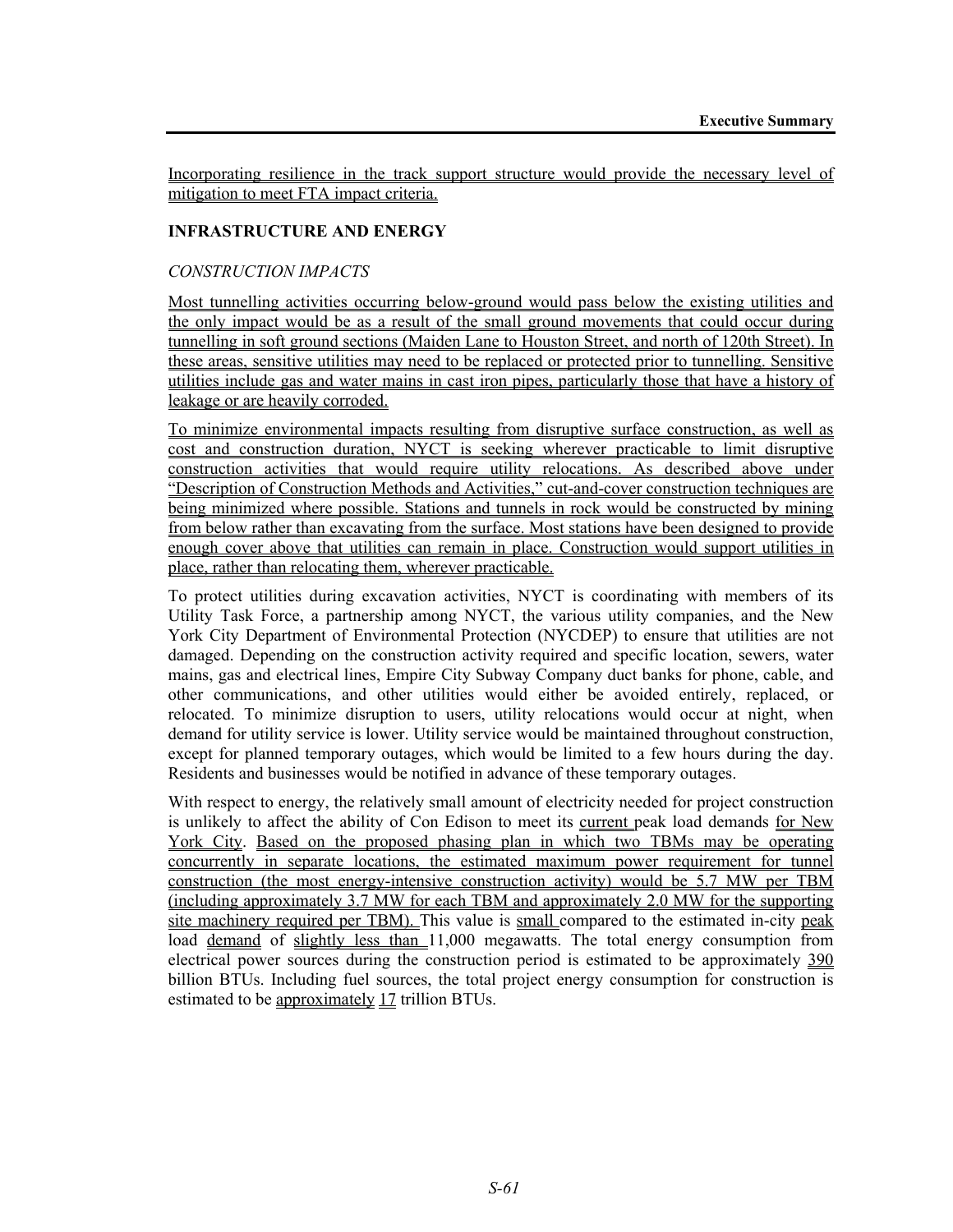# *OPERATIONAL IMPACTS*

Following construction, no impacts to utilities would occur, as these would be relocated prior to subway operation. Electrical power that would be required for the Second Avenue Subway and its ancillary facilities is estimated at approximately  $94.6$  megawatts<sup>1</sup>; energy would be obtained from the existing and planned Con Edison electrical grid and delivered from substations. This power requirement is a very small fraction of the total energy consumed in New York City. Further, this increment would be offset somewhat by the reduced auto vehicle miles traveled that would result with the Second Avenue Subway's operation. Furthermore, NYCT is committed to creating an environmentally responsible subway system and has integrated a Design for the Environment team to assess and if possible incorporate "green design" opportunities in the Second Avenue Subway project.

# **CONTAMINATED MATERIALS**

# *CONSTRUCTION IMPACTS*

<u>.</u>

The Preliminary Environmental Site Assessment (PESA) investigation undertaken for the SDEIS and FEIS identified an initial list of locations along the alignment that have the potential for contaminated soil, soil gas, or groundwater. During construction, there is a potential that contaminated materials could be uncovered during all construction phases, either in locations where research indicated a potential problem or in other unexpected locations. One of the first steps that will occur in the subsequent analysis phase during ongoing engineering will be to further define the locations where excavation would occur, so that areas of potential concern can be analyzed in more detail at those locations.

Since completion of the SDEIS, subsurface site investigations along the corridor have begun at certain sites identified in the PESA as warranting further analysis. As part of this continuing initial environmental sampling program, a program of 11 borings was performed to collect soil and groundwater samples. This program included both field screening to determine potential contamination, as well as collection of soil and groundwater samples that were then sent to a laboratory for analysis. In addition, these borings also allow for the collection of information needed to perform a Hazard Risk Assessment as required by the U.S. Occupational Health and Safety Administration (OSHA).

The results of this sampling generally confirm the findings of the PESA. At four of the 11 soil sampling sites, results indicate elevated contaminant concentrations at subsurface levels that may affect materials handling and disposal during construction, and/or require the implementation of various mitigation measures to minimize exposure to workers and the community. The results are not indicative of conditions at street level because these contaminants are beneath pavement. At these four locales, the results indicate that further study is required to determine appropriate measures to minimize exposure to workers and the community and/or to identify special measures to handle and dispose of materials during construction.

Contaminants not detected during the initial sampling (e.g., PCBs) cannot be dismissed as absent from the alignment and may be encountered during subsequent investigations. The specific measures that would be used during construction for special handling/disposal and to minimize

 $<sup>1</sup>$  As a result of project refinements from ongoing engineering, the power consumption forecast has been</sup> revised since issuance of the SDEIS.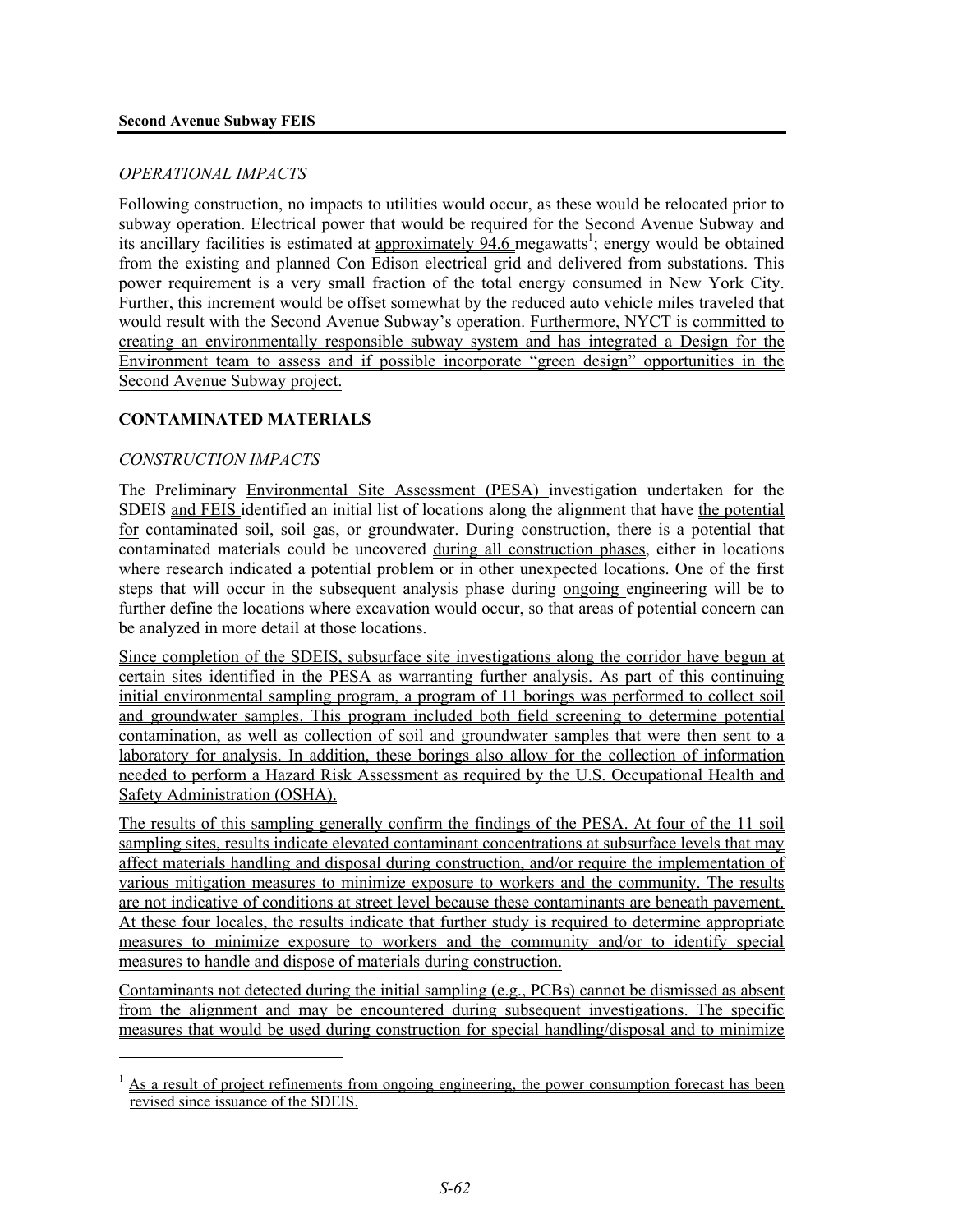exposure to workers and the public would depend upon a number of site-specific factors, including the geometry of the work area/excavation; nature of the contaminated medium; type, distribution, and concentration of the contaminant(s), and the potential exposure pathways (e.g., inhalation, ingestion, direct contact).

At the five locales where a sample of groundwater was collected, various contaminants were detected, but at all locales except 97th Street, the levels were sufficiently low that treatment would not be required prior to discharge to the sewer system. At 97th Street, the levels of VOCs indicated that treatment for VOCs might be required before groundwater could be discharged to the sewer system. However, more testing of groundwater will be performed prior to any excavation and dewatering.

For the Second Avenue Subway, preventative measures would be undertaken to protect the safety of the public, community residents, and construction workers, as well as subway workers and the larger environment for areas where the Second Avenue Subway has the potential to encounter areas identified through the preliminary investigation. As described in this section, these include further investigations to better determine the nature and extent of contamination in areas where the project might encounter it, requirements that contractors perform additional borings before excavation for review and approval by NYCT, and prescribed construction measures to manage contaminated materials during construction. All of these measures will be set out in the project's Construction Environmental Protection Plan, both to meet all applicable legal requirements and to minimize potential impacts. Work would be coordinated with NYSDEC as appropriate and in accordance with applicable requirements.

Once contamination is known or judged to exist in a particular area where excavation would be required, a CEPP would be developed to safely manage these areas during construction. To protect workers and the public and to reduce the potential for their being exposed to these contaminants, a number of preventative measures would be established. These would include a site-specific Health and Safety Program (HASP) plan that would be developed and implemented by contractors for each construction phase, defining mandatory health and safety requirements that the contractors and subcontractors would meet. The overall plan would be established by NYCT, and work would be coordinated with the New York State Department of Environmental Conservation as appropriate and in accordance with applicable regulations. In addition, all workers would be required to follow all applicable local, state, and federal regulations. Any contaminated materials encountered during construction would be handled, stored, and disposed of in accordance with all applicable regulations and in compliance with the HASP.

The excavation and off-site disposal of contaminated soils is more costly than the disposal of non-contaminated soil or rock, but it is generally a relatively straightforward process. In some specific instances, contaminated spoils would be mitigated to eliminate contaminant migration into the excavation and/or finished subway system. It may also be possible to alter construction plans to avoid these areas altogether or to prevent impacts by installing a physical barrier.

#### *OPERATIONAL IMPACTS*

During operation of the subway, no significant impacts from contaminated materials are expected. Once construction activities are completed, any remaining non-volatile subsurface contaminated materials would be contained or "capped" by paved areas and would not pose a threat to the public. Excavated materials that qualify as hazardous or industrial waste would be removed from the site and disposed of in approved landfills or reused under a beneficial use determination whenever possible.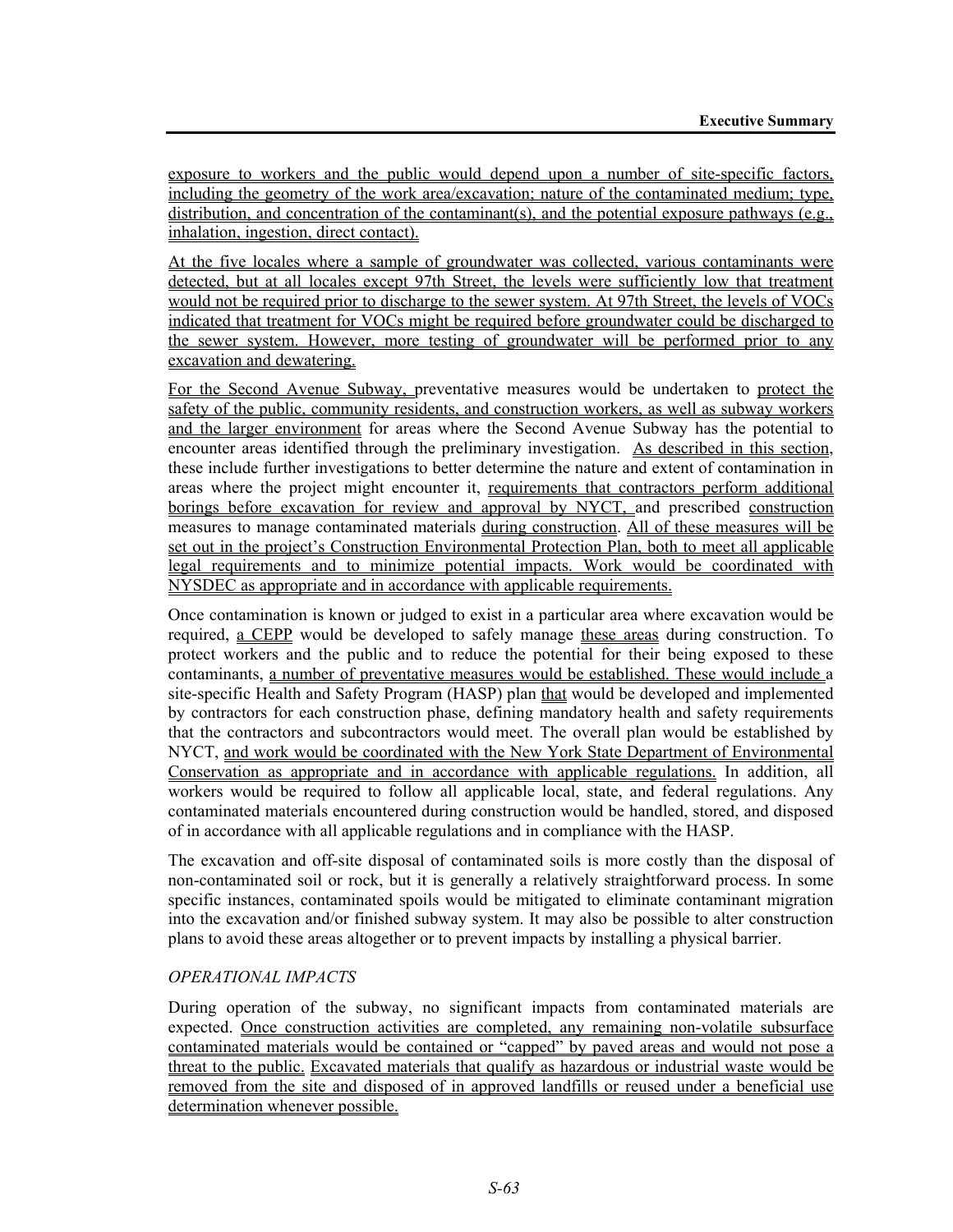The subway's concrete tunnel liner construction would form a barrier against either the seepage of water or vapors. To minimize the possibility that vapors and contaminated groundwater could infiltrate the tunnel and station cavern, potential remedial measures include installing vapor and water barriers in areas where it is determined that such a threat exists, and remediation of the affected media. Other techniques, including groundwater collection and disposal in compliance with applicable standards, could also be implemented, as necessary, and this would be determined during the continuing engineering process. Any contaminated groundwater that migrates into the sumps (low points used to collect water and pump it to the sewer system) that exceeds the New York City Department of Environmental Protection's sewer use limitations would need to be treated using readily available technologies and retested prior to its disposal to sewer systems.

Fuels, lubricants, and other oils would be used to operate the subway and at the maintenance yards. All applicable regulations related to the storage, handling, proper use, and disposal of these materials would be closely followed to ensure the safety of workers and the public, and to protect the surrounding areas.

# **NATURAL RESOURCES**

# *CONSTRUCTION IMPACTS*

As described above, the expansion of NYCT's Coney Island yard is no longer contemplated as a potential train storage option for the Second Avenue Subway project, and the 129th Street barge site and staging area have also been eliminated from further consideration. Accordingly, the potential to adversely affect natural resources has been substantially reduced from that identified in the SDEIS.

The construction of the Second Avenue Subway would not alter the underlying geology on Manhattan, nor would it be expected to have any impacts to groundwater, terrestrial vegetation and wildlife, or endangered, threatened, and special concern species during any construction phase. The Second Avenue Subway alignment and some storage tracks pass through the 100 year floodplain in East Harlem and Lower Manhattan. In addition, several project-related construction areas and yard sites would also be located in the floodplain. However, the project is not expected to result in increased flooding.

While the portion of the East River near Pier 6 was designated as littoral zone under New York State Department of Environmental Conservation's tidal wetland mapping system, there is likely no littoral zone remaining at this location because of dredging that occurred in 2001 and the presence of a continuous bulkhead that limits the potential for wetland vegetation. Should sedimentation cause the site to fill in, the site may meet the criteria of a tidal wetland in the future, and the Second Avenue Subway would have the potential to affect this potential resource if the potential barge facility at Pier 6 is used during Phase 4 of the project.

The subway construction is not likely to create significant adverse impacts on the East River or the species present within it. However, some temporary water quality degradation would be caused by dredging, pile driving, and bulkhead restoration or barge operations that could occur at the Pier 6 barge site. This would be limited to increased turbidity and a temporary increase in suspended sediment. The amount of dredged material would be small, if dredging is required at all. Such disturbances could be mitigated with silt curtains and standard erosion-control measures, and water quality would be expected to return to its pre-construction state after the completion of in-water construction. Contaminated materials resuspended due to dredging would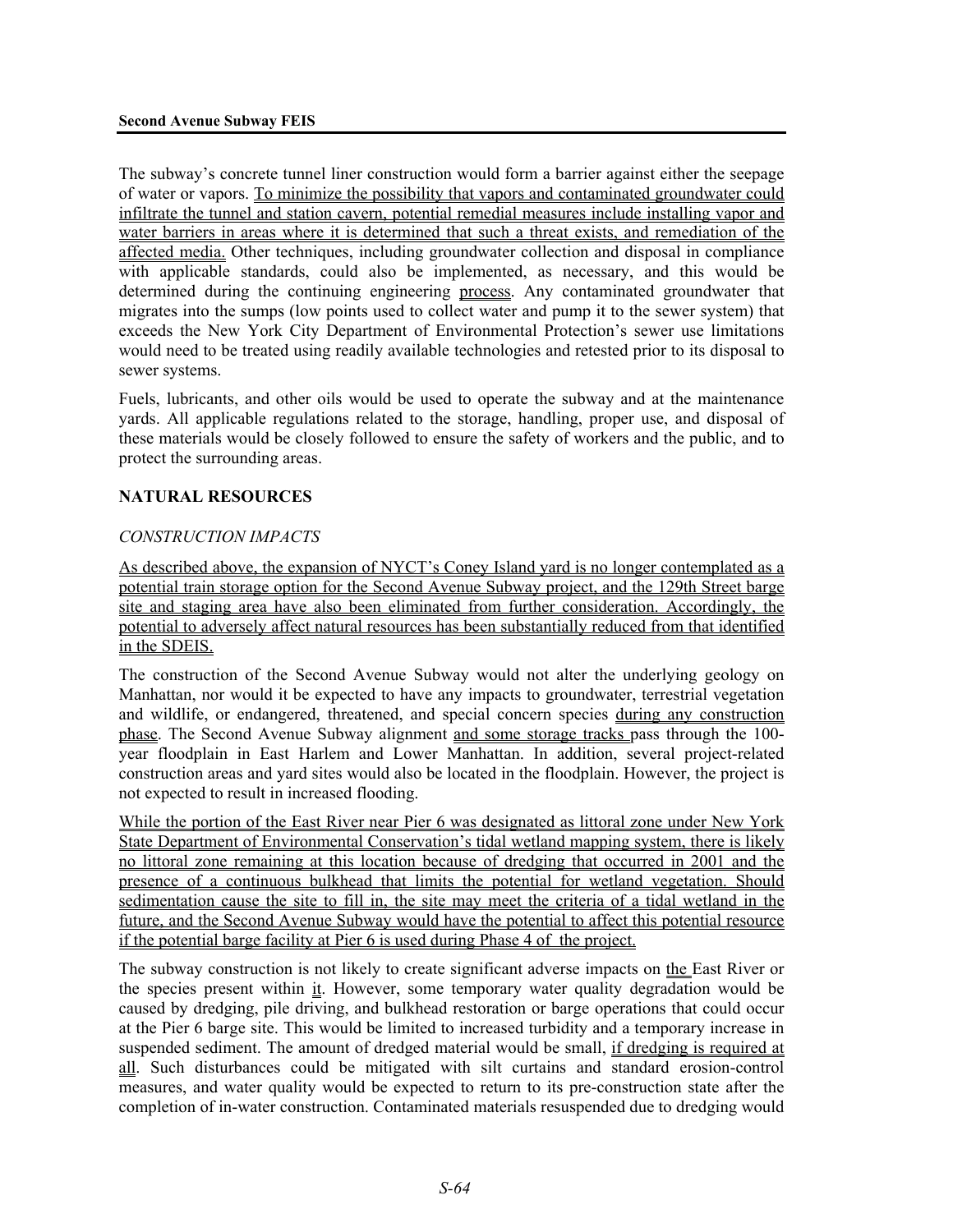be dispersed and diluted quickly. Contaminated soils disturbed by dredging would be required to be removed from the river bottom and disposed of appropriately. Additional water quality protection measures related to fueling activities and spoils spillage would be made and best management practices would be employed to avoid runoff.

The localized increases in turbidity caused by construction activities as well as placement of fixed structures on the rivers at the barge site could temporarily decrease the amount of light penetrating the water column and thereby affect primary production.<sup>1</sup> However, these periods of decreased production would be very limited in duration because of tidal currents and so significant adverse impacts would result. The limited work in the water required to establish barge facility (including possible dredging) could disturb localized areas of habitat for benthic organisms (invertebrate organisms that inhabit river bottom sediments), but these organisms would be expected to recolonize quickly. Construction would not substantially alter the fish communities at any of the construction sites.

A State Pollutant Discharge Elimination System permit would be secured and storm water management plans implemented during construction to minimize the potential for on-site erosion, sedimentation, and storm water pollution. Approval from NYCDEP would also be secured in order to discharge water from dewatering activities into the sewer system.

#### *OPERATIONAL IMPACTS*

1

The operations of the subway would have no significant impacts on geology, groundwater, terrestrial vegetation and wildlife, floodplains, water quality, primary producers or zooplankton, fish, or endangered, threatened, or special concern species. Overall, no long-term adverse impacts would result.

#### **COASTAL ZONE CONSISTENCY**

The Second Avenue Subway tunnel alignment and several proposed spoils removal and staging areas would be located within the designated boundaries of New York City's Coastal Zone. The project's location in the Coastal Zone necessitates obtaining a Coastal Zone consistency determination from the State and City for both its construction and operations activities. An assessment of the project's consistency with New York City's Local Waterfront Revitalization Program (LWRP) was therefore conducted and is included as part of the FEIS.

The LWRP includes 44 statewide policies for waterfront protection and improvement and 10 additional policies specifically for sites in New York City. Together, these policies are a response to federal, state, and local concerns about development within the coastal zone. The Second Avenue Subway project would be consistent with most applicable coastal zone policies.

During construction, mitigation measures will be employed so that subway construction activities have no significant adverse impact on wetlands or natural features that protect against flooding and erosion and prevent pollution and contaminated materials from entering the waterways. Construction-period requirements, such as best management practices and stormwater and erosion control measures, would be incorporated into a CEPP. Although portions of the alignment and construction areas are located in the 100-year floodplain mapped

<sup>&</sup>lt;sup>1</sup> Primary production is the creation of new organic matter from inorganic substances, such as by green plants, phytoplankton, benthic algae, or submerged aquatic vegetation.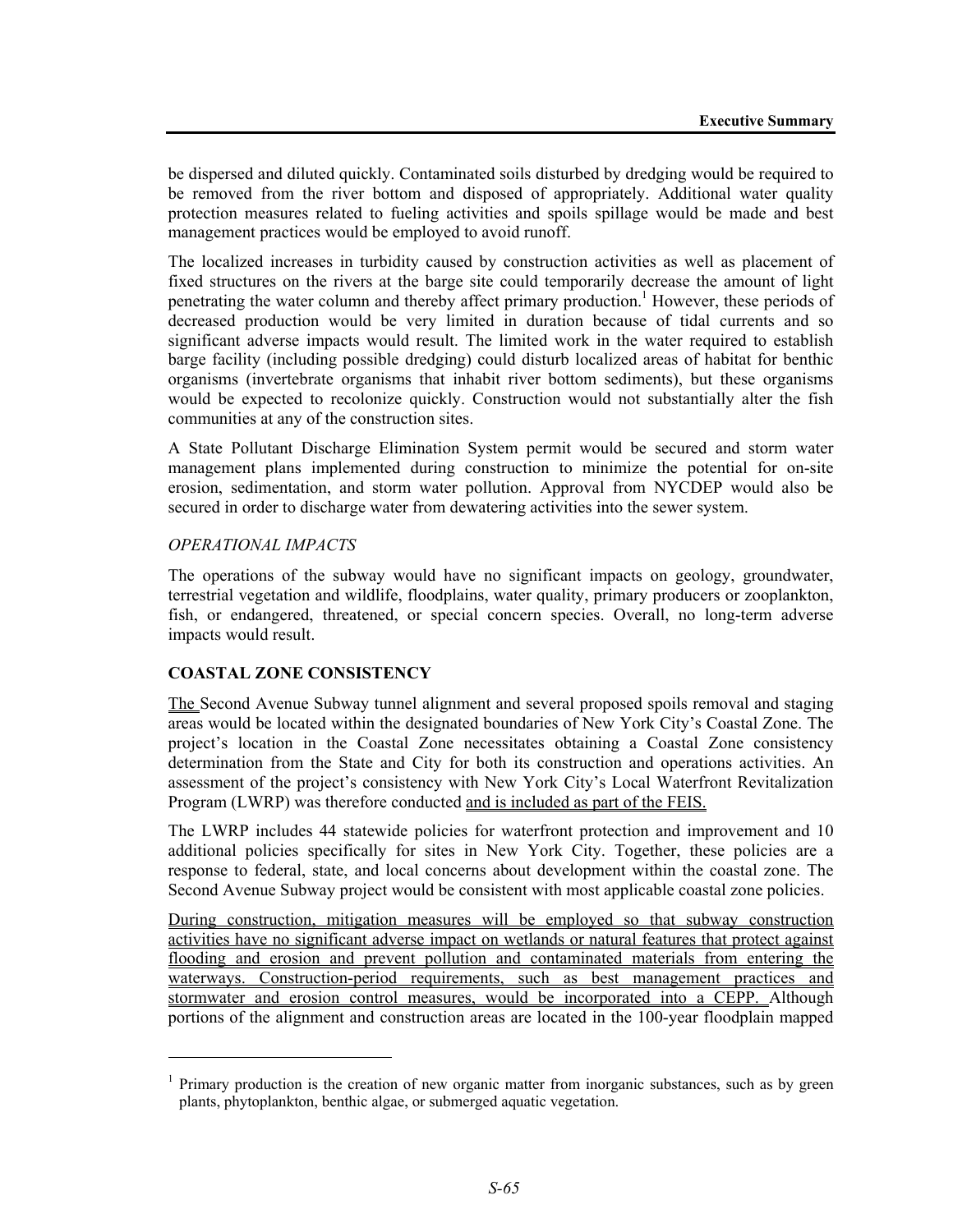by the Federal Emergency Management Agency (FEMA), the Second Avenue Subway construction would not adversely affect the floodplain's ability to store flood waters or lead to additional or increased flooding.

In some cases, the project would result in temporary but unavoidable noncompliance with coastal zone policies during construction. For example, for safety reasons, public access would not be provided to waterfront areas being used for construction activities. Construction activities could also temporarily diminish views to the waterfront or resources that contribute to the overall scenic quality of the coastal area. These impacts would be temporary and views would be restored after construction. Once operational, the Second Avenue Subway project would be consistent with all applicable coastal zone policies.

# **SAFETY**

Construction of the Second Avenue Subway would be done in accordance with a HASP plan developed by NYCT. HASP plans would be prepared and followed, after NYCT acceptance, by contractors. The HASP plans would identify potential safety concerns and describe methods to protect construction workers, as well as detail emergency response procedures to be followed. Contractors would use preventive as well as responsive measures in managing and controlling hazards. NYCT would implement an audit program to ensure all contractors are in conformance with their individual HASP plans and the project-wide HASP.

The design of the Second Avenue Subway would incorporate aspects of train safety, station safety and safety in other facilities. The operating subway would be fully integrated into NYCT's overall System Safety Program Plan, which includes training for staff and contractors in safety procedures. New stations would be designed to support the provision of effective security. Visual surveillance, lighting, emergency communications and egress would be carefully considered in the design. NYCT Police, in coordination with city, state, and federal law enforcement agencies, would develop detailed security plans for the new subway. An important operational safety aspect of the new Second Avenue Subway would be the additional flexibility it would provide for passengers traveling along the eastern side of Manhattan, where subway service for much of the area is currently limited to one line—the severely overcrowded Lexington Avenue Line. As such, the new Second Avenue service would provide a needed alternative to the Lexington Avenue Line in the event of shutdowns to that service due to emergencies or breakdowns.

# **ENVIRONMENTAL JUSTICE**

As a project that would use federal funds, the Second Avenue Subway must comply with Executive Order 12898, "Federal Actions to Address Environmental Justice in Minority Populations and Low-Income Populations." This Executive Order requires federal agencies to identify and address disproportionately high and adverse human health or environmental effects of its programs, policies, and activities on minority populations and low-income populations, and to include outreach to the public in its decision-making process. In the area affected by the Second Avenue Subway, minority and low-income populations are concentrated in East Harlem and the East Village/Lower East Side/Chinatown neighborhood.

Construction impacts would be largely distributed evenly throughout the corridor, and would not disproportionately affect low-income or minority populations. Cut-and-cover construction activities for the new tunnel would occur predominantly in East Harlem, a low-income and minority community, because of the presence of existing tunnels in that area which precludes the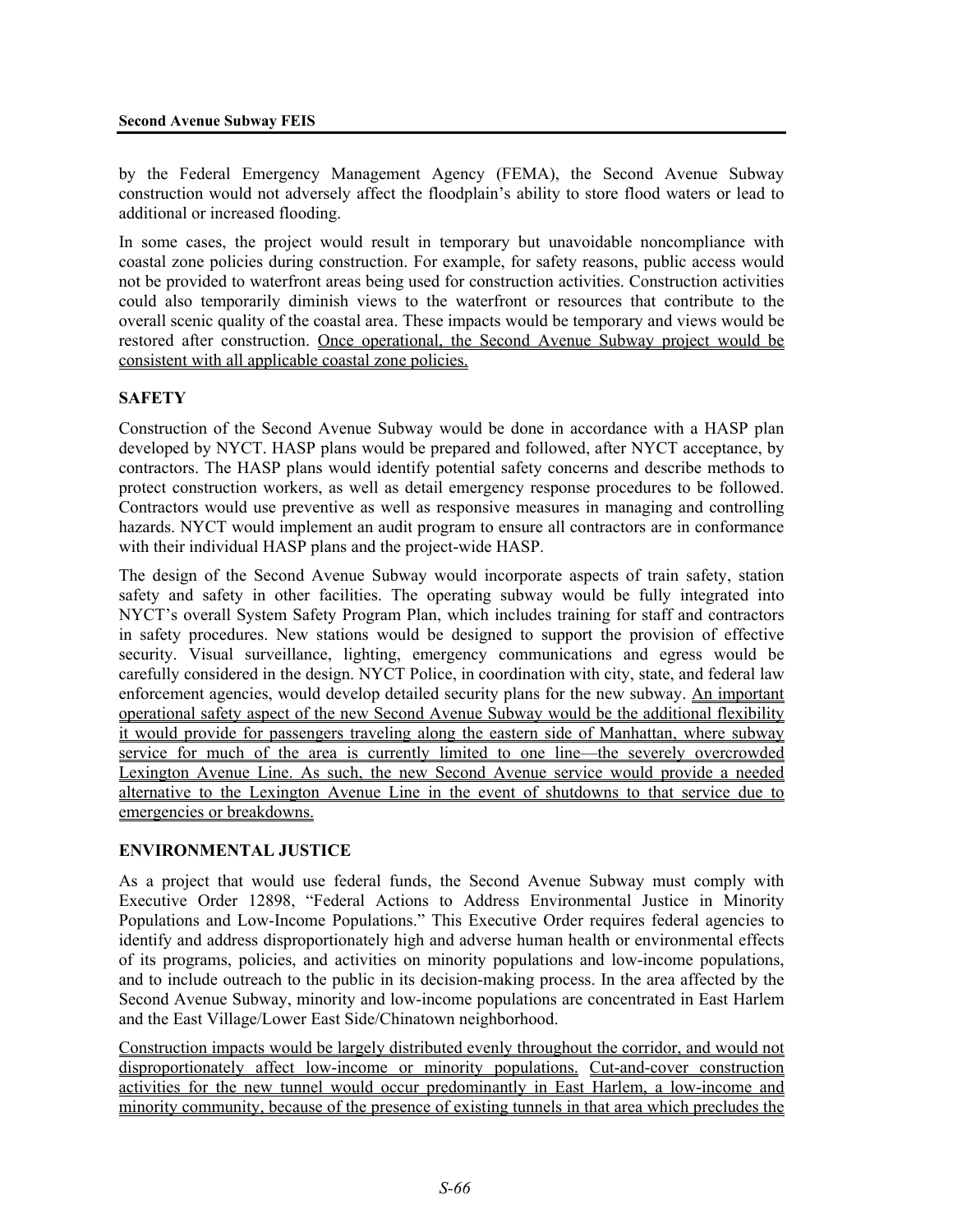use of TBMs. One of the project activities with the greatest potential for high and adverse impacts is the cut-and-cover excavation of station areas and shaft sites and the associated construction of slurry walls, which would occur during all construction phases. This could occur at any of the 16 new station locations, which are spread evenly throughout the study area and affect neighborhoods with low-income and minority populations as well as other neighborhoods without such populations. Possible temporary disruptions to building access could also occur at locations along the alignment during construction, including neighborhoods with populations of concern for environmental justice and those without. At one location—in East Harlem at 125th Street and Second Avenue—such disruption could last for up to 12 months. This disruption is required to protect the buildings during construction of a new tunnel in soft ground below.

At all locations where new stations would be created—for which there is a need, and which would eventually result in a substantial benefit—impacts would occur during construction. These unavoidable impacts would not be disproportionate, since they would occur over the entire alignment. Thus, this impact would not fall disproportionately on low-income or minority populations. Further, the population that experiences the impact associated with construction of a new station would be the same population that would enjoy the benefits of the new station once construction is complete, and overall the project would result in a substantial transportation benefit that would accrue to all residents of the East Side.

In addition to the work required for the new stations, other construction activities would remove the soil and rock from the tunnels being constructed using mining or tunnel boring techniques. These construction techniques are generally much less disruptive at the street surface than cutand-cover construction, but the sites where construction staging and spoils removal occur would have substantial disruptive activities. The only shaft/staging area evaluated in the SDEIS that was located in an entirely low-income and minority neighborhood (the 129th Street staging/barge site) has been eliminated from consideration. The five remaining sites evaluated for this function—96th Street, 66th Street, 34th Street, Houston Street, and/or Water Street near Pier 6—are relatively evenly distributed throughout the 8.5-mile-long corridor, and would affect a wide variety of people, including low-income and minority populations. For this reason, this impact would not fall disproportionately on any populations of concern. The two sites with the most intensive activities would be the shaft and staging sites in the 90s and in the 30s, during Phases 1 and 3, respectively. The shaft site and staging area in the 90s has low-income and minority residents as well as residents who are neither low-income nor minority. The shaft and staging site in the 30s has a population that is neither low-income nor minority. The activities that would occur at each of these sites would be similar, including the use of parkland for construction staging. The use of either or both of these sites would not disproportionately affect a minority or low-income population.

At three of the four locations being considered for new underground storage tracks in Manhattan, construction of new storage tracks would generally not result in significant adverse impacts during construction. Construction activities at only one of those sites—the 129th Street storage tracks—would result in significant adverse impacts. This is the only location for storage tracks that would result in significant surface disruption and the only such location that is in a low-income and minority neighborhood, so the impacts of this segment of the project may be considered disproportionate, relative to the impacts of developing the other three storage tracks locations being evaluated. However, in the context of the entire project, where cut-and-cover activities would be located in a wide variety of neighborhoods, such impacts would not be disproportionate. Moreover, since the SDEIS, the overall project has been modified to reduce the amount of disruptive construction in East Harlem (including a reduction to the size of the 129th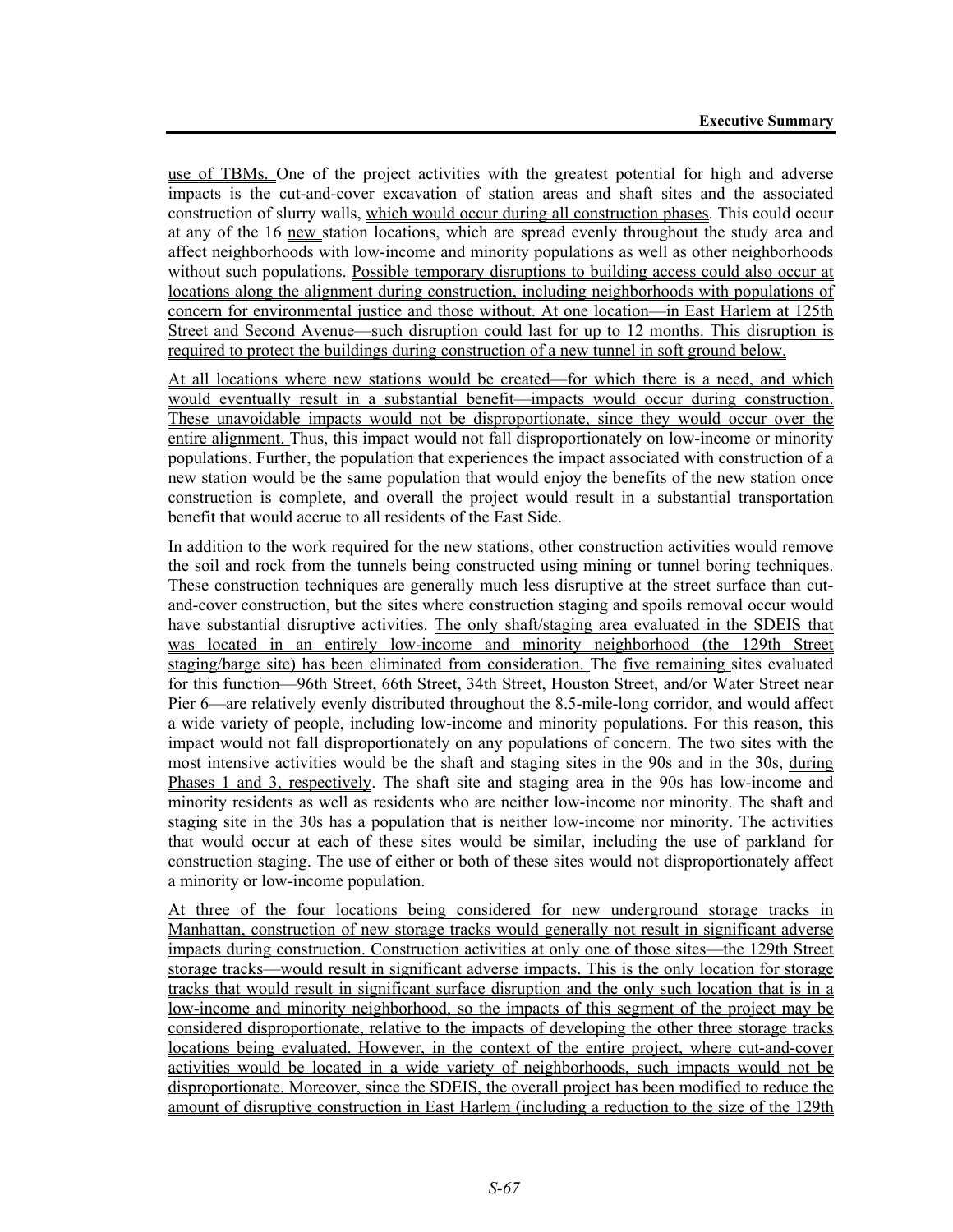Street storage tracks, elimination of the 129th Street barge site, and reduction in areas where cutand-cover construction would occur). As a result of these refinements, Crack is Wack Playground would no longer be directly used by the project's construction. Further, mitigation measures would be employed to alleviate adverse impacts to the extent practicable. These would include use of barriers to block construction noise at nearby parks, and use of traffic management plans to limit the disruption to traffic patterns in this corner of East Harlem.

# **INDIRECT AND CUMULATIVE EFFECTS**

# *CONSTRUCTION IMPACTS*

A number of transportation, infrastructure, and development projects are proposed in and near the study area for the Second Avenue Subway. Several of these could be under construction at the same time as the new subway, and all of these projects would be operational at the same time as the Second Avenue Subway. While the cumulative impacts of these efforts will ultimately be beneficial, in the short term, their construction impacts, combined with those of the Second Avenue Subway, would generate significant adverse cumulative impacts if Second Avenue Subway construction were to occur in the same vicinity and at the same time as those other projects.

The construction phase of the Second Avenue Subway could last up to 16 years. During that period, the various construction activities would affect land use, economic conditions, visual and neighborhood character, historic resources, transportation, air quality, and noise, as described throughout this FEIS. Temporary cumulative effects could occur if other projects in the vicinity of the Second Avenue Subway alignment were constructed at the same time or in close proximity to subway construction. Cumulative impacts are the net result of the proposed project and other improvements planned in, near or around the project. For each subarea in the project's study area, these cumulative effects would increase the intensity and duration of certain construction-related impacts.

To the greatest degree possible, NYCT would coordinate with public and private contractors to reduce the cumulative impacts of simultaneous construction; however, in some cases it may be impossible to avoid these impacts as developers and agencies strive to complete their projects in a timely and cost-effective manner. In those cases, significant adverse impacts from cumulative impacts could result.

# *OPERATIONAL IMPACTS*

In its operational phase, the Second Avenue Subway is expected to result in few, if any, adverse cumulative impacts. The various development projects described throughout this chapter would increase demand for transit service on Manhattan's East Side, thereby contributing to the goals and objectives of the Second Avenue Subway. Major transportation improvements planned in and near Manhattan would support the Second Avenue Subway in improving access to underserved areas. Cumulatively, these transportation projects would provide access to and within Manhattan, which would be a benefit to the regional transportation system.

# **G. SUMMARY OF MITIGATION MEASURES**

A variety of mitigation measures are proposed or being evaluated for the project's significant impacts. Those impacts are predominantly associated with construction, rather than operation, of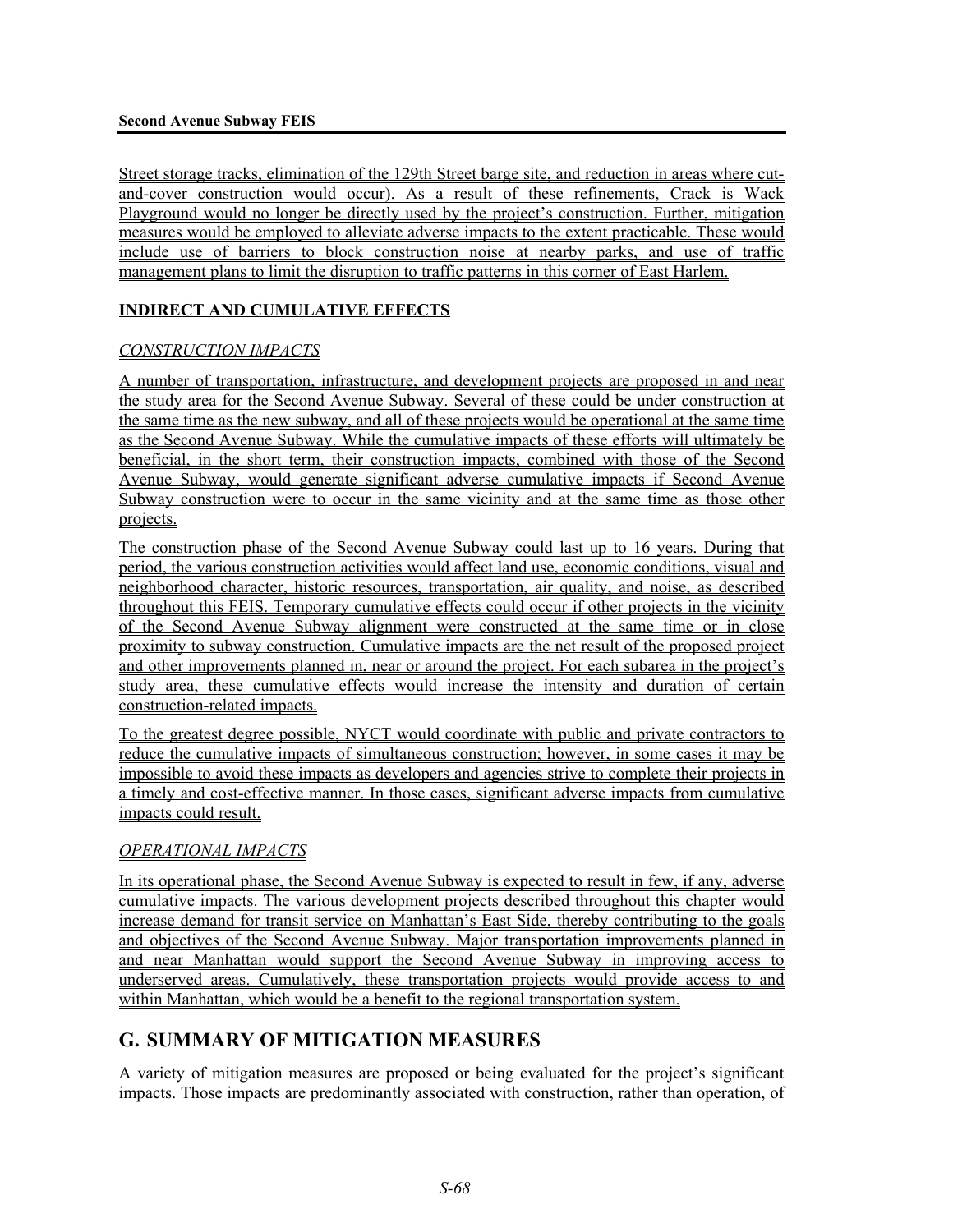the proposed project. All mitigation measures would be organized into a Construction Environmental Protection Plan that would be applied to all aspects of planned project construction and operation. This CEPP would be implemented through NYCT. The measures are listed briefly below organized by subject area.

# **TRANSPORTATION**

- A comprehensive areawide traffic management and mitigation plan would be developed by NYCT and reviewed by an Interagency Traffic Task Force consisting of affected and responsible agencies (e.g., MTA/NYCT, NYCDOT, NYSDOT, MTA Bridges and Tunnels). The Interagency Task Force would consult with local Community Boards. This plan would include a comprehensive traffic monitoring program, which would continually evaluate traffic conditions and ensure that traffic detours and mitigation measures responded effectively to traffic patterns as they change.
- Standard traffic engineering improvements would be used to mitigate traffic impacts during construction. These include low-cost and readily implementable measures such as adjusting signal phasing and green time, re-striping lanes and/or installing pavement lane markings, prohibiting curb parking, and enforcing prevailing traffic and parking prohibitions.
- Four or five moving lanes would be maintained on Second Avenue at critical intersections at major cross-streets in Midtown (such between 63rd and 59th Streets and in the 34th Street area) by narrowing sidewalks to 5 feet. An aggressive traffic diversion plan would also be implemented at the most severely impacted intersections (such as 34th Street) to further improve traffic conditions.
- Where bus stops would interfere with traffic flow in or near construction zones, bus stops would be shifted short distances away from the critically affected intersections.
- Additional bus ridership is forecast to occur on the Lower East Side south of Houston Street when construction of Phase 3 is complete but Phase 4 is not. NYCT would monitor and review bus loading, and, if required, add service to the South Ferry and Park Row/City Hall branches of M15 bus route, to remain within MTA loading guidelines.
- Widening crosswalks, creating sidewalk bump-outs, or relocating street furniture, would be employed if pedestrian crowding conditions occur at station entrances.

#### **SOCIAL AND ECONOMIC CONDITIONS**

• NYCT will employ an extensive community outreach program throughout all phases of construction to keep the affected neighborhoods informed about construction activities taking place. This program will include meetings, newsletters, and a web site. In addition, a project office will be established at one or more locations along the alignment with a 24 hour telephone hotline, to allow people to ask questions and register complaints. NYCT will use the outreach program to work closely with Business Improvement Districts and other related business organizations, as well as other community groups, schools, houses of worship, etc., to spread information about construction activities. NYCT will also help organize community task forces to provide citizen input on construction effects and how they could be mitigated, and will solicit community input on the appearance of ancillary facilities, where practicable.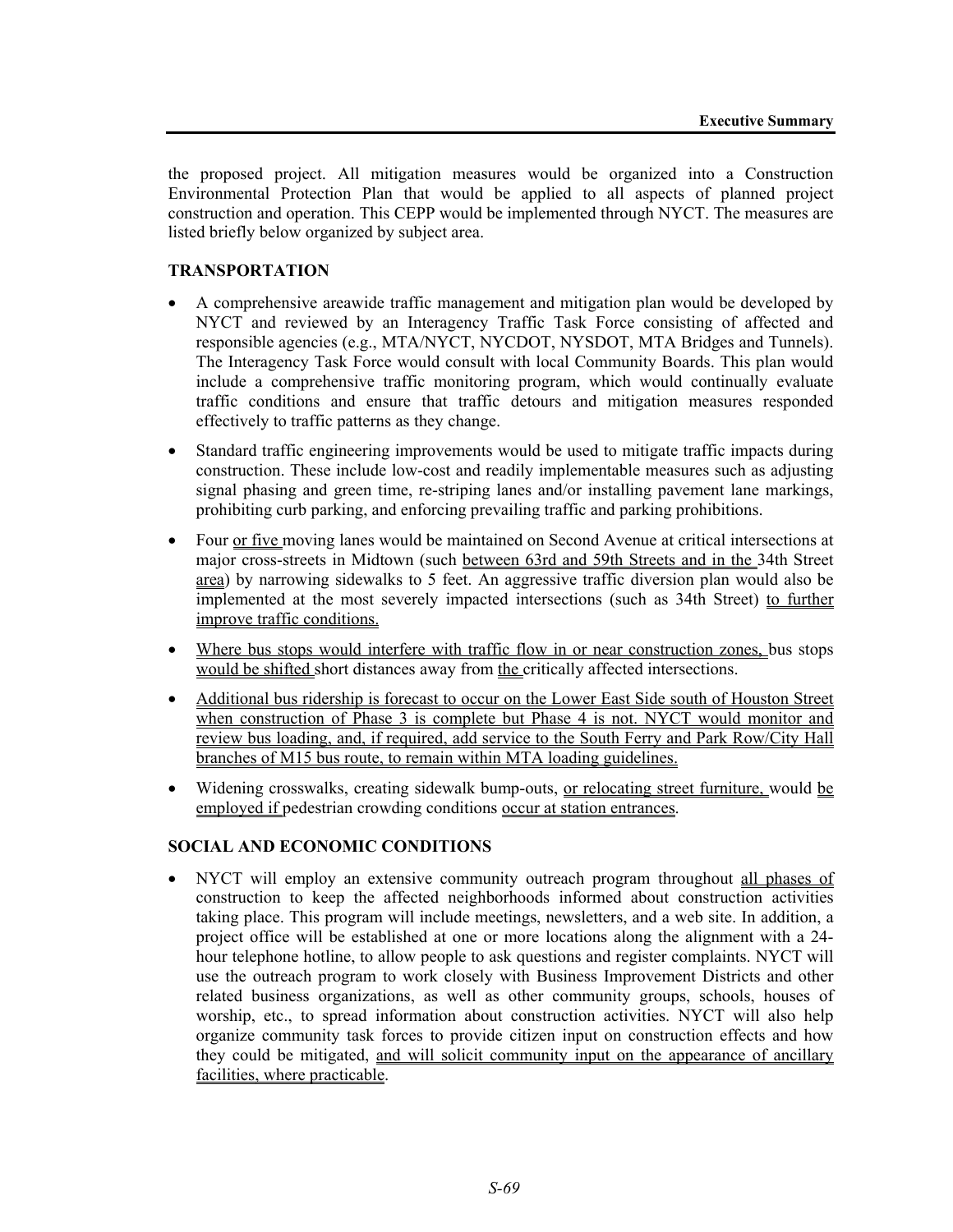#### **Second Avenue Subway FEIS**

- NYCT will post subway construction information, possibly including detailed maps showing locations where pedestrian, bicycle, or wheelchair access might be difficult during construction of the relevant phase.
- NYCT will promote high-quality design of sidewalk sheds, such as the addition of windows, better lighting, and good store signage around construction sites in all phases.
- NYCT will coordinate with businesses in each phase to address access/delivery issues; and provide special loading and unloading areas on nearby side streets to locations where access would be curtailed in front of buildings during construction. In those designated side street areas, parking could be prohibited to allow more reliable deliveries and pick-ups.
- Measures would be taken to limit impacts on neighborhood character from construction activities. Certain particularly disruptive activities, such as vertical blasting, would not occur late at night to minimize to the greatest extent possible the unavoidable disruptions to surrounding uses from construction activities during each phase. Screens would be erected to limit lighting emitted from construction areas. A dust suppression program would be used to control dust at the construction sites. In addition, construction areas would be secured to maintain the safety of pedestrians and vehicles.
- Traffic management plans would be employed in each phase to manage the flow of traffic in construction zones as efficiently as possible, and to minimize disruptions to emergency vehicles and sensitive uses. Wherever practicable, trucks would also be routed away from residential streets to minimize disturbance to these areas. Trucking activities at construction sites would be managed to avoid unnecessary queues. This would involve use of radio dispatches to arriving trucks, to limit truck access should construction activities be disrupted, for example.
- Following construction, NYCT would replant any street trees or otherwise restore properties affected during construction to the degree practicable.

#### **PUBLIC OPEN SPACE**

- Screens would be erected between construction areas and adjacent sensitive uses and portions of parks not used for construction activities.
- Through its contractors, NYCT will erect attractive sound and safety barriers at Playground 96 (during Phase 1), St. Vartan Park (during Phase 3), and Sara D. Roosevelt Park (during Phase 3) to reduce the effects of noise associated with construction activities on the adjacent park areas and other uses.
- Light screens, best management practices to control dust, and specially quieted construction equipment would be used wherever practicable to separate parks from construction activities.
- NYCT will develop a forestry plan for all affected parks that will be subject to NYCDPR review and approval. In accordance with the plan, trees will be replaced prior to completion of each phase according to NYCDPR specifications for tree protection and replacement. All trees under 4-inch dbh would be replaced according to the Basal Area Replacement Formula, which is designed to ensure that replacement trees are of equal size to removed trees. If a removed tree is larger than 4-inch dbh (the limit of transplantable trees) NYCT, through its contractors, will plant multiple smaller trees, the basal areas of which add up to the basal area of the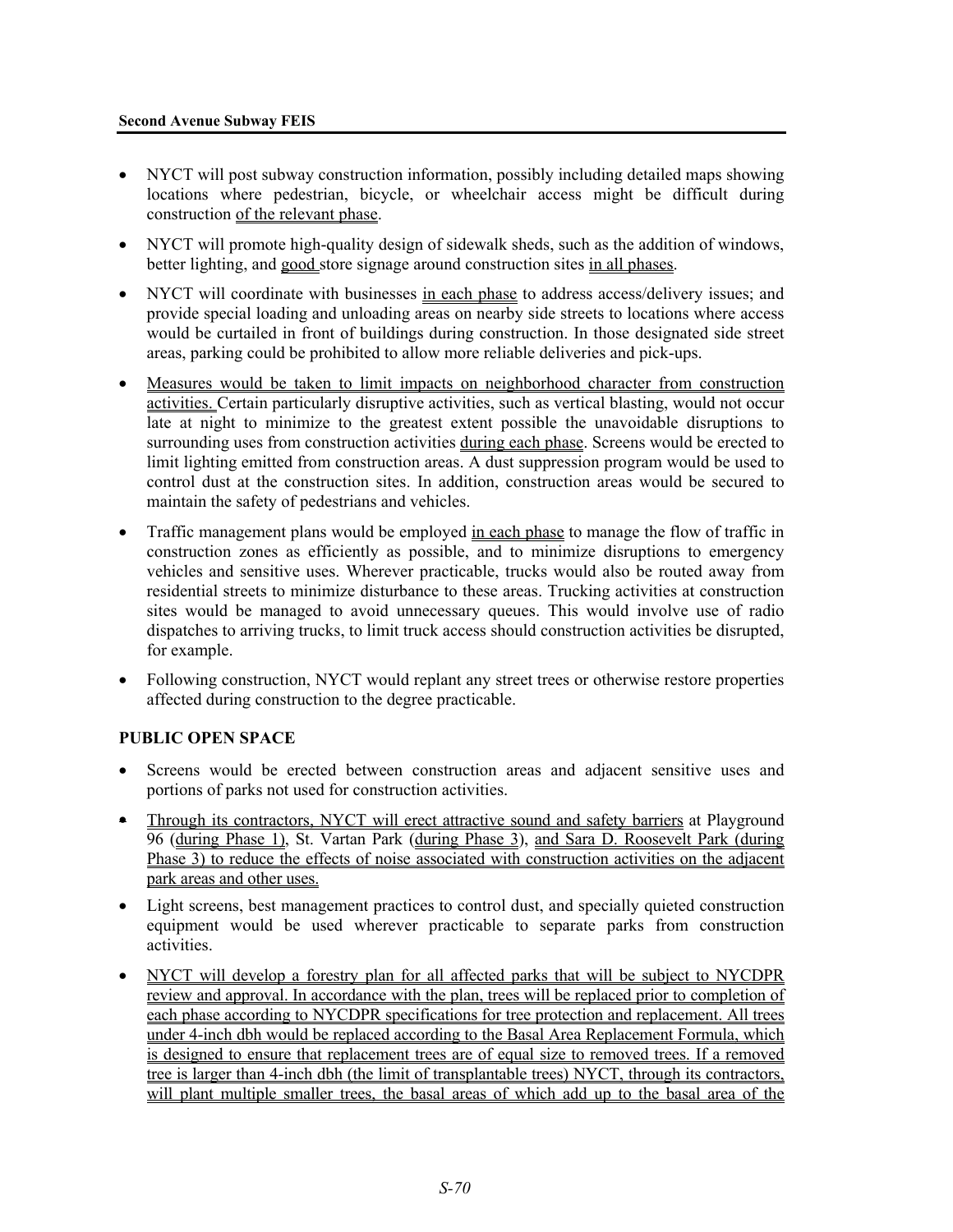original tree, as replacement trees. Several of the replacement trees will be replanted in the vicinity of the trees to be removed prior to construction. The forestry plan will be included in relevant construction contract specifications to protect trees within parks.

- After the completion of each construction phase, NYCT will reconstruct spaces damaged during construction of that phase in coordination with NYCDPR.
- Where parks or portions of parks would be displaced during construction, NYCT will work with NYCDPR to identify the mitigation plan most compatible with each neighborhood's parks and open spaces. NYCT will comply with the letter agreement on St. Vartan Park, pursuant to Section 6(f) of the Land and Water Conservation Fund Act. This would consist of creating either wetlands or a temporary replacement space for recreational facilities displaced during construction. The replacement park would be created prior to construction of Phase 3.
- In all cases where a park would be used for construction staging activities, the park would be fully restored, in consultation with NYCDPR and the affected community, once construction is complete.
- NYCT will work with the NYCDPR and Community Board 3 to design reconfigured recreational facilities in the portions of Sara D. Roosevelt Park that remain publicly accessible during construction.
- NYCT would work with NYCDPR to design any permanent features located in New York City parks to ensure compatibility with park character.

### **HISTORIC RESOURCES**

- Future steps to be taken to protect historic resources are set forth in the Programmatic Agreement for the project that has been executed by FTA, the SHPO, and the MTA. The Programmatic Agreement describes the consultation to be conducted during the project's design process to avoid or minimize permanent adverse effects of the project on historic resources. It also lists the historic resources that may be affected by the project's construction and operation. The Programmatic Agreement is included at the end of the main volume of the FEIS.
- NYCT will consult with the SHPO on the design of project elements that would physically alter a historic resource or that could affect its context or setting.
- A Construction Protection Plan would be developed and implemented to protect historic resources located near construction areas from accidental damage.
- As project designs evolve, any historic resources that might be affected by project elements not yet designed will also be identified and consultation with SHPO undertaken.

#### **ARCHAEOLOGICAL RESOURCES**

- The Programmatic Agreement also sets forth the ongoing work and consultation to be undertaken with respect to archaeological resources, to investigate further the presence of significant archaeological resources and to develop appropriate mitigation measures.
- NYCT will perform additional work where the potential for significant impacts to archaeological resources has been identified, to determine whether any archaeological resources are actually present in those locations and whether those resources are significant and eligible for the State and National Register of Historic Places. These steps might include, for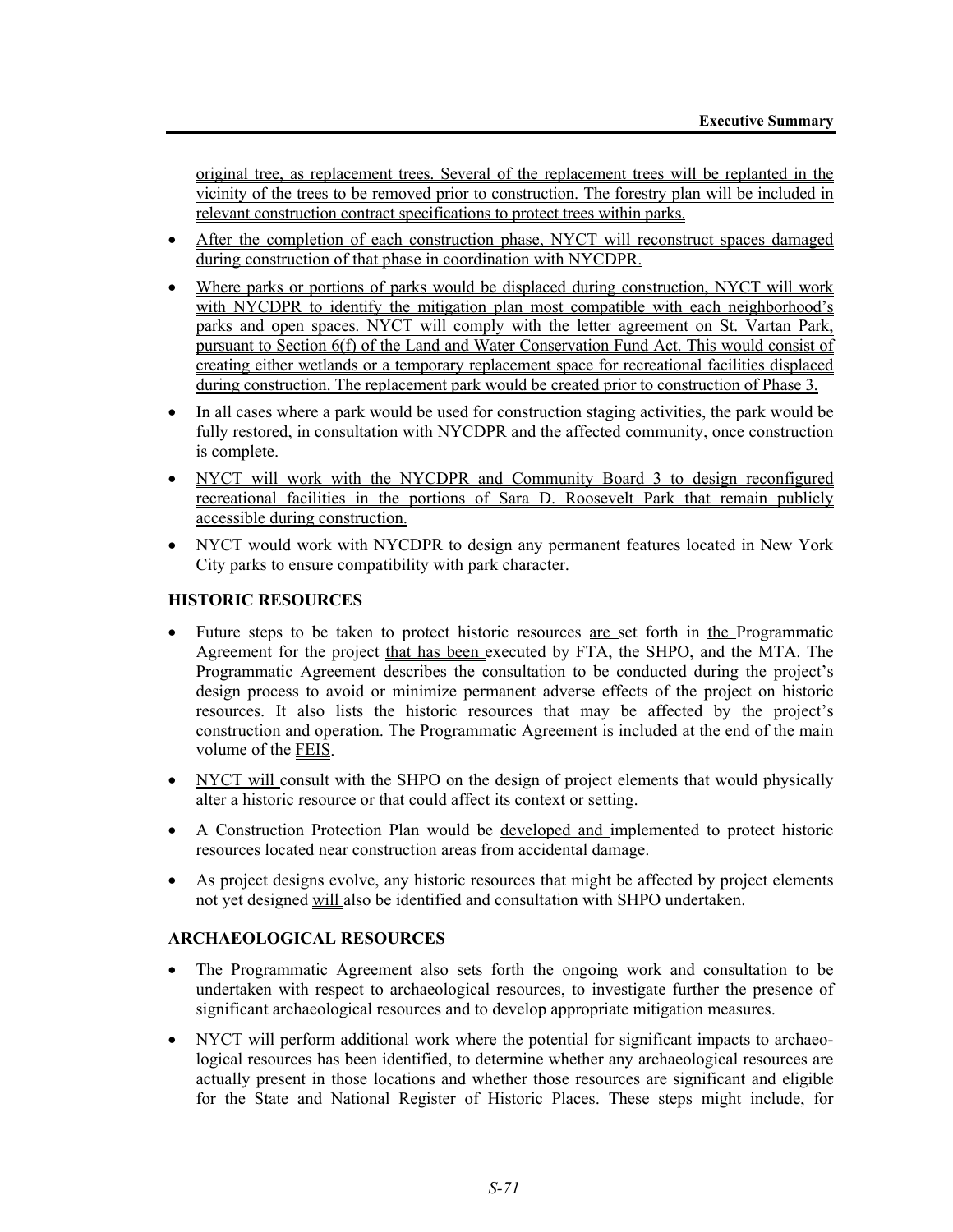example, a combination of some or all of the following: review of geotechnical boring logs to refine the understanding of subsurface conditions; additional documentary research focused on the potential significance of potential resources; and subsurface testing in locations that would be affected by the project and where the potential for significant archaeological resources exists.

- MTA/NYCT will appoint a Cultural Resource Manager who will be responsible for determining the nature of any discovery during construction. The Cultural Resource Manager will be a professional archaeologist who meets the standards of the New York Archaeological Council and the National Park Service (36 CFR 61) and will be located in the New York City metropolitan area.
- Locations identified as possibly containing burials will be avoided wherever possible. Where avoidance is not possible, NYCT will follow the procedures identified in the Programmatic Agreement concerning testing and excavation.
- Mitigation measures such as data recovery, public interpretation, or additional analysis and curation, would be developed and implemented where future work confirms the presence of significant archaeological resources (i.e., resources that are eligible for listing on the State and National Registers) that would be adversely affected by the project.

#### **DISPLACEMENT**

- MTA and NYCT would adhere to the requirements of the Uniform Act and the New York State Eminent Domain Procedure Law for any private properties that would be acquired by the project.
- MTA would hold a public hearing to inform the public and affected parties about the proposed acquisitions.
- Compensation would be made for private properties acquired, based on fair market value and, in the case of partial takings, diminution (if any) to the value of the remaining property.
- Relocation services, moving payments, replacement housing payments, and other allowable payments related to commercial and residential displacement would be provided, in accordance with the Uniform Act.
- For any locations where it would not be feasible for the project to maintain reasonable access to businesses, MTA or NYCT would compensate the landlords for diminution of rental value and, where applicable, provide relocation payments to displaced tenants. Residents temporarily displaced would typically be offered an alternative residential facility, or some equivalent measure of compensation.

#### **AIR QUALITY**

• The CEPP and contract obligations will require that all contractors follow NYCT's directive for capital construction projects to minimize PM emissions from use of diesel-powered construction equipment. Diesel emission controls for non-road equipment will be required. Accordingly, all heavy diesel-powered equipment used during construction would be required to use ultra-low sulfur diesel fuel and employ diesel particulate filters or other retrofit technology.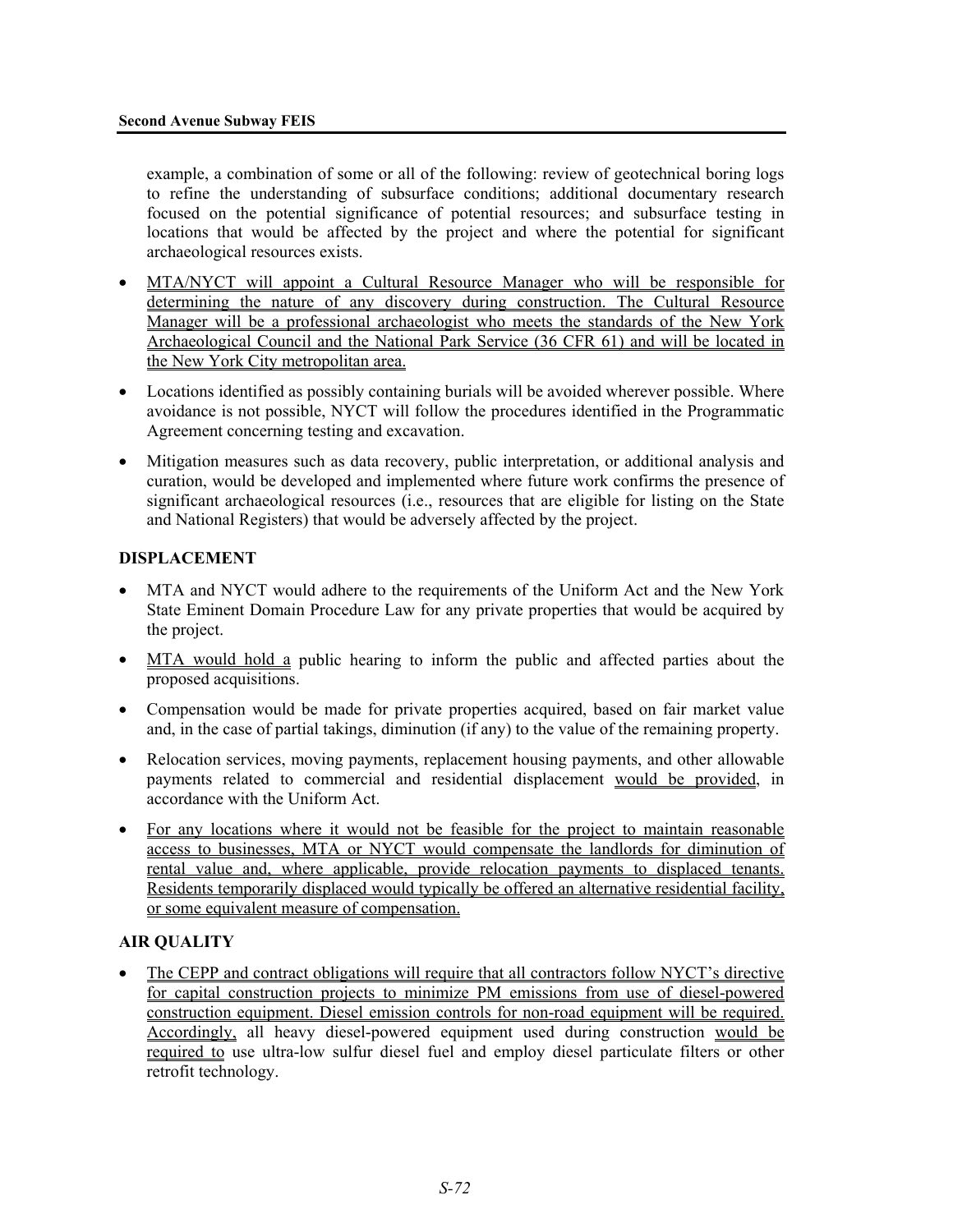- All diesel equipment would not be permitted to idle for more than 3 consecutive minutes, except in certain limited circumstances.
- A dust suppression program with aggressive measures to reduce dust and air pollution during construction would be developed, included in the CEPP, and used throughout construction.
- The CEPP requirements to reduce emissions of particulate matter from construction activities have been incorporated into the project and taken into account in this analysis. MTA is researching the diesel emissions reduction technologies available, with the objective of stipulating that contractors use the best available emissions reduction technologies, with the first priority being reducing PM emissions, and a secondary objective of reducing other pollutants. With these commitments to controlling the emission of PM from construction activities, PM emissions would be reduced to the extent practicable.
- Particulates could be further reduced at construction sites by enclosing areas where spoils from tunnel boring or mining operations would occur, or at station locations where spoils removal would take place for some period of time. Such measures are currently being evaluated.

## **NOISE**

- NYCT is committed to developing and implementing an extensive mitigation program to reduce and alleviate noise impacts during construction. The FEIS provides a list of proposed mitigation measures on a site-by-site basis. Contractors will be required to implement mitigation measures to achieve levels specified in performance standards identified in the FEIS and the project's CEPP.
- Potential mitigation measures for airborne noise generated by construction work include: enclosing areas where spoils from tunnel boring or mining operations would be loaded into trucks, or at station locations where spoils removal would take place for some period of time or at night; placing some equipment or operations below grade in shielded locations; changing construction sequencing to reduce noise impacts by combining noisy operations to occur in the same time period or by spreading them out; avoiding nighttime activities; and using alternative construction methods, such as avoiding impact pile installation in sensitive areas, using specially quieted equipment, and selecting and specifying quieter demolition methods. Despite these measures, it will not be possible to fully mitigate all airborne noise impacts because of the proximity of residences and other sensitive uses to construction.
- Potential mitigation measures for ground-borne noise and vibration from construction include development of a project-wide vibration monitoring program to minimize vibration levels and respond to community complaints and concerns as they arise.
- Site-specific vibration control measures during construction could include multi-delay blasting techniques, careful installation of tracks for spoils removal trains, and imposition of blasting regulations.
- To mitigate ground-borne noise impacts from train operations, the project would include resilient track fasteners or track support structures or other similar measures at all locations where operational ground-borne noise impacts are predicted. Ground-borne noise levels would be reduced at all locations to below FTA's impact thresholds.